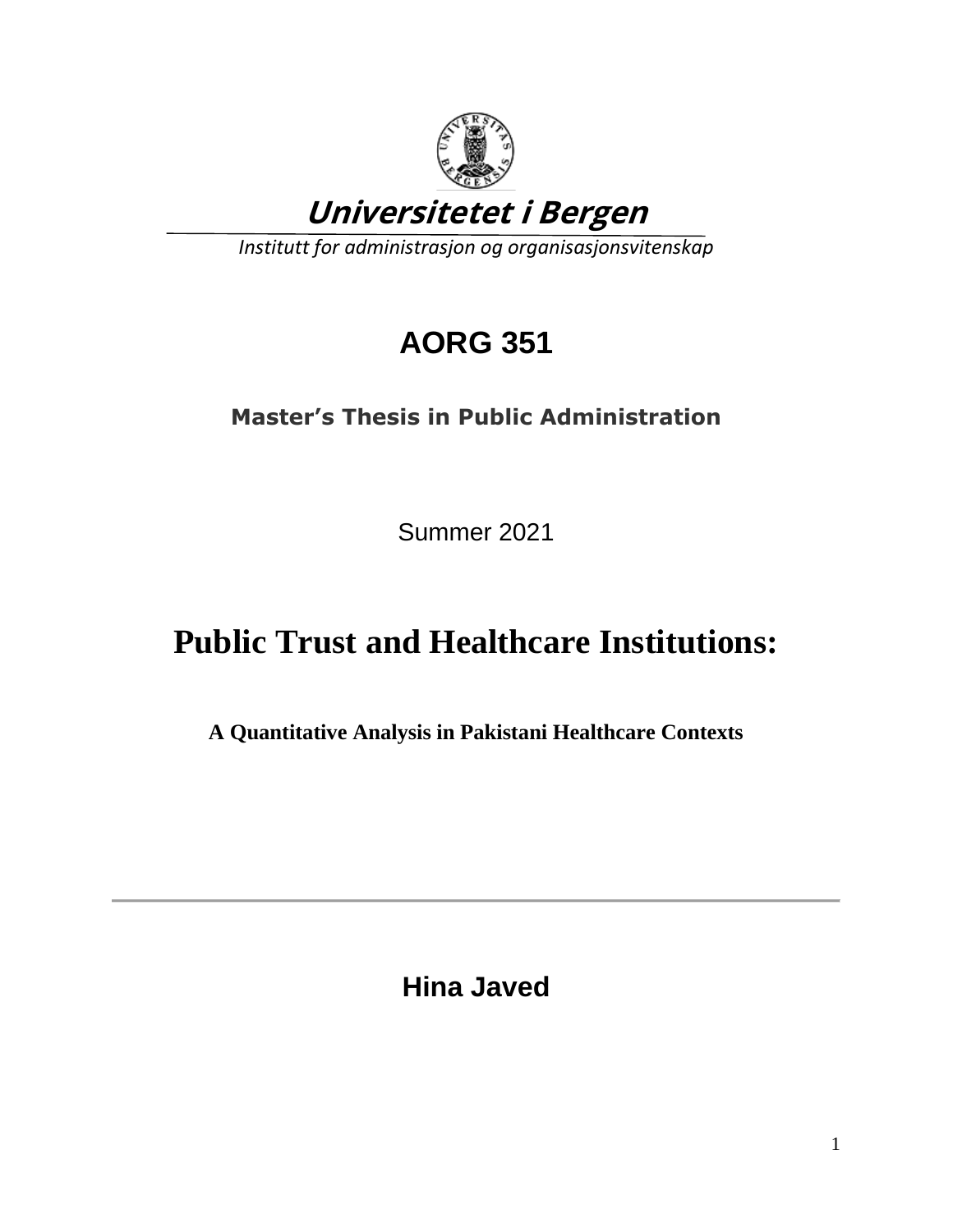### **Declaration**

I, Hina Javed, hereby declare that this thesis is my own original work and has not been submitted to any other university for a similar or any other degree award.



Signature

28/07/2021

……………………………………

Date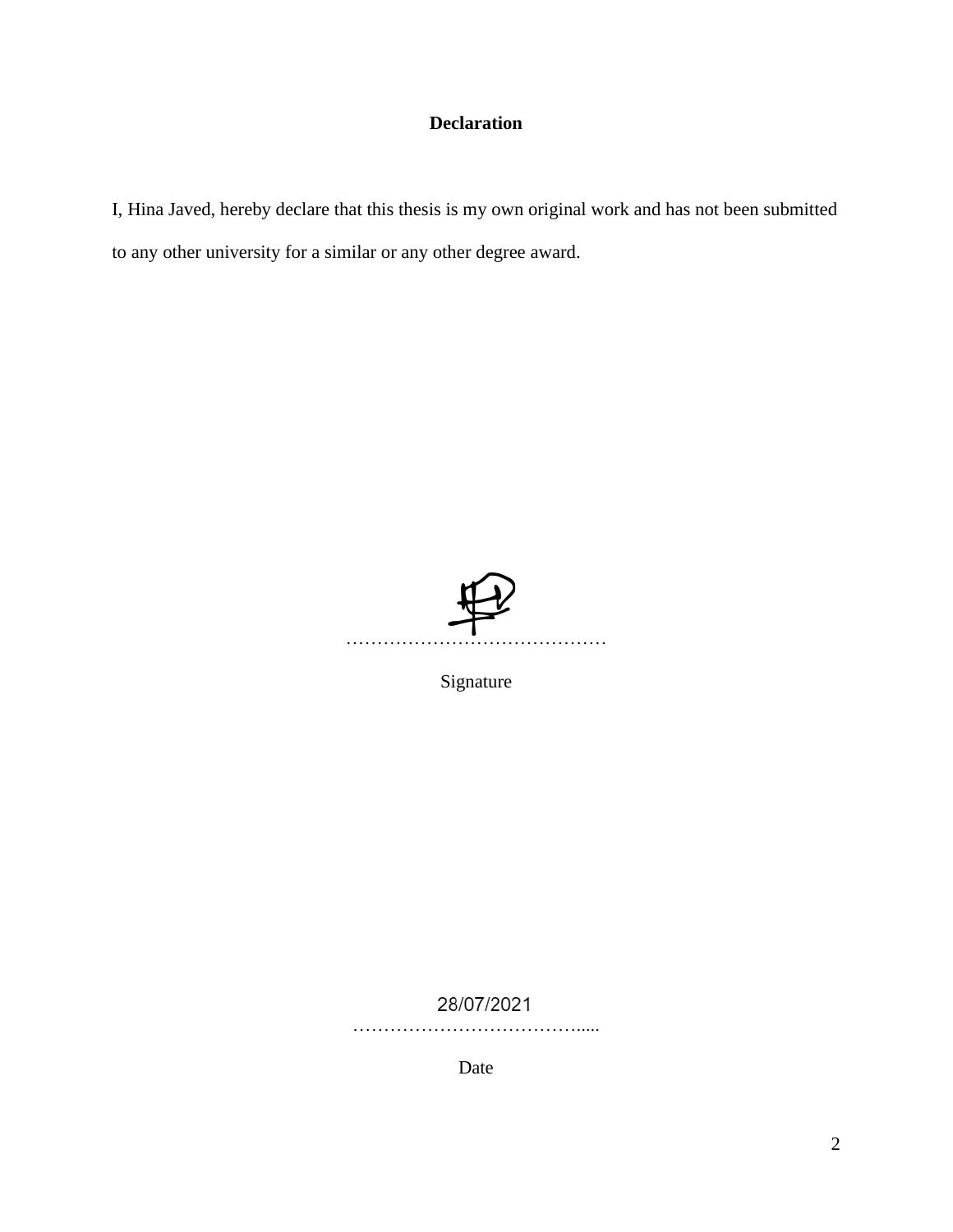#### **Acknowledgement**

I would like to take this opportunity to thank my supervisor Ishtiaq Jamil for his support and guidance that helped me produce this work. Without his critical feedback, it would not be possible to pursue this project. I am further grateful to the University of Bergen for granting me the opportunity to pursue this master's program and cooperating with me due to all my health concerns.

My fieldwork wouldn't have been possible without the support and cooperation of the respondents. I would like to extend my appreciation for the guidance I received from the senior and junior staff including my course-mates at the University of Bergen.

I dedicate this thesis to my parents for their unwavering emotional and financial support. They are the reason I was able to pursue this degree. I extend my sincere gratitude to my partner, Stian Fantoft Alvestad, for his emotional support, care and love. Finally, I would like to thank all my friends who supported and advised me throughout the process.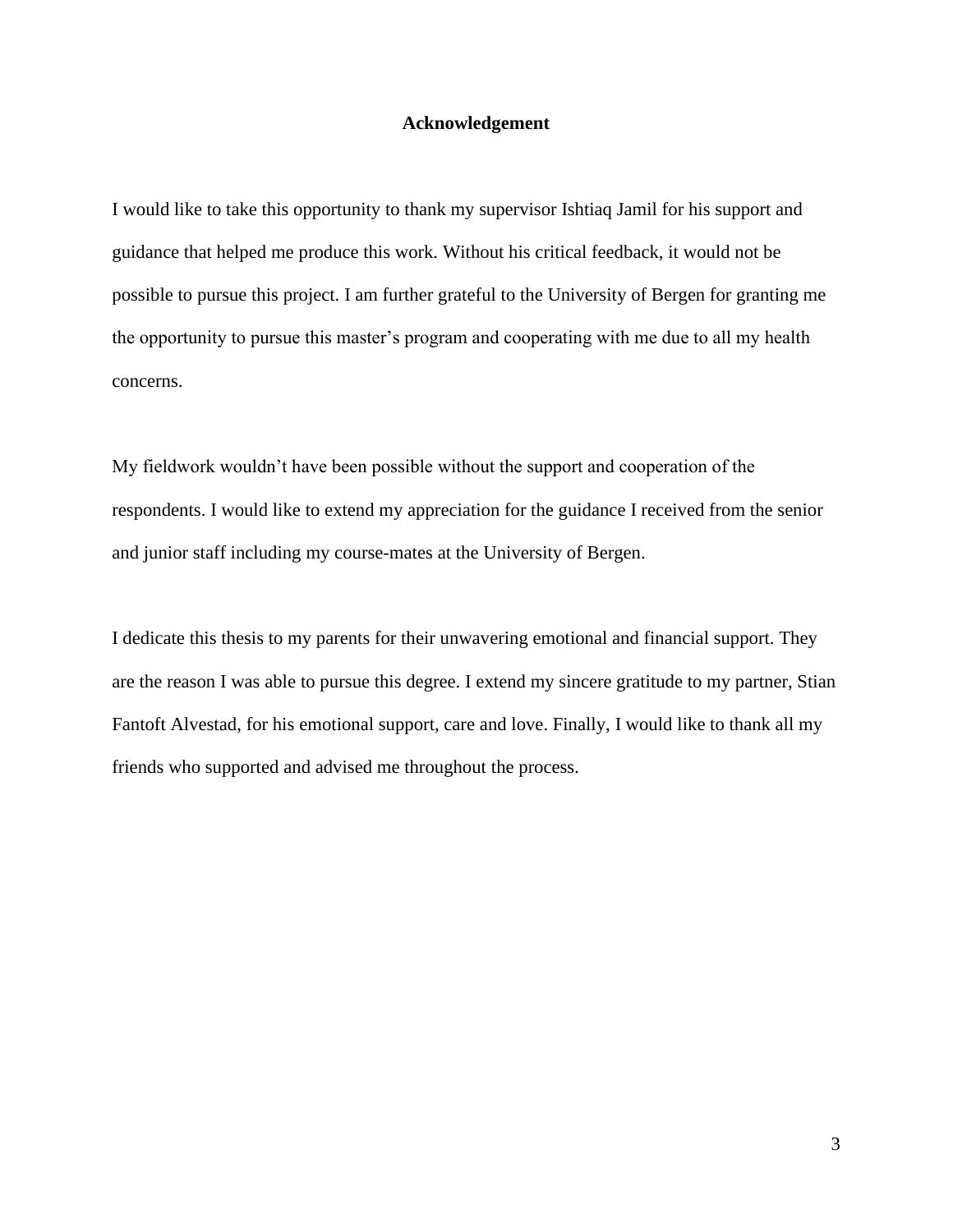## **Table of Contents**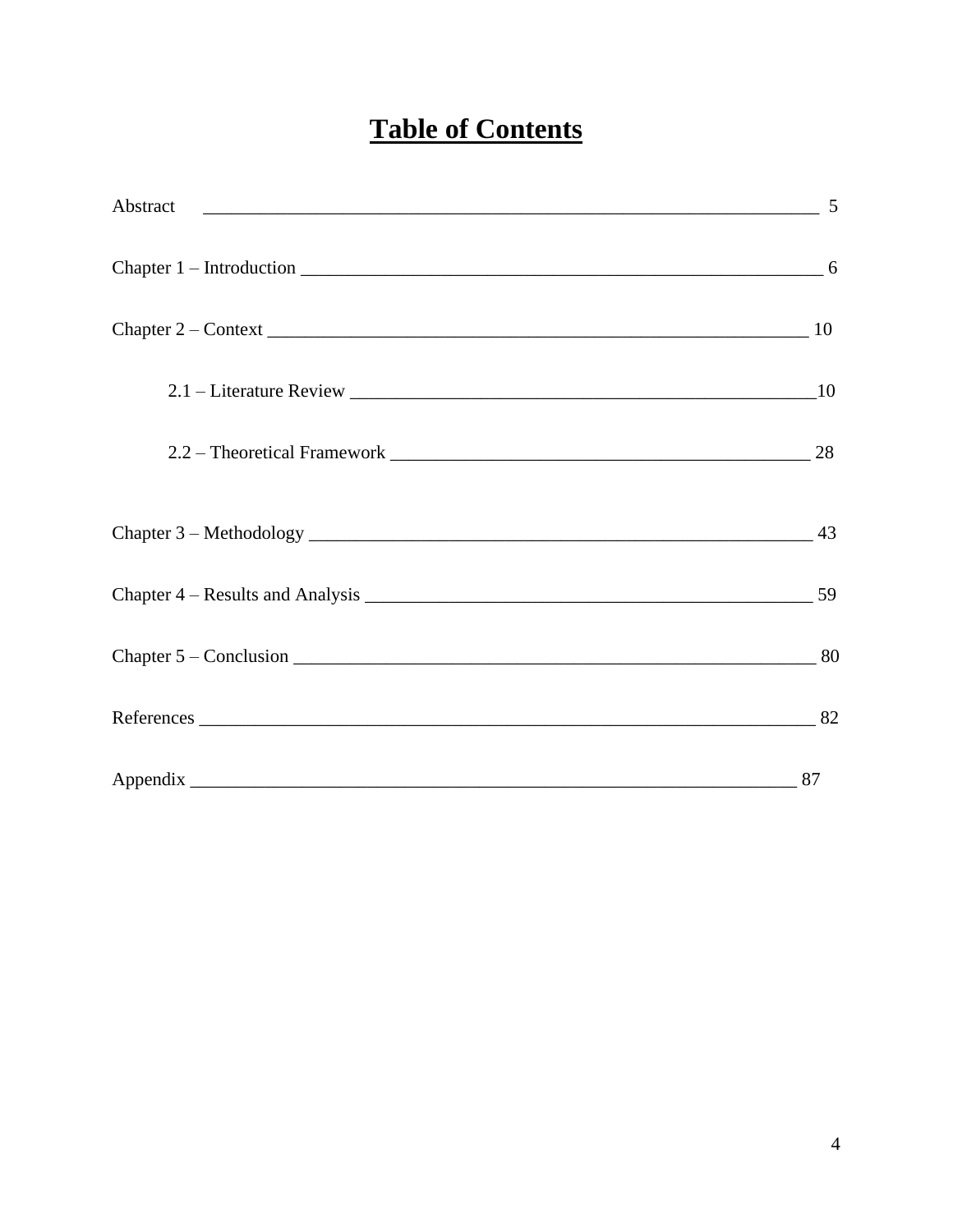## **Abstract**

This paper presents a case for generalizing Seok-Eun Kim's model of public trust to healthcare institutions. The model consists of five variables that together conceptualize trustworthiness: credible commitment, benevolence, honesty, competency, and fairness. Respondents were asked to answer questions that captured these variables with regards to two hospitals in Karachi, Pakistan: Jinnah Postgraduate Medical College and Aga Khan University Hospital. The sample consisted of 41 people and was collected through snowball sampling, which compromises its randomness.

Seven hypotheses were tested. The first five consisted of seeing if Kim's variables are related to institutional trustworthiness. Of these five, the first and third null hypotheses were rejected, with the variables (credible commitment and competency) having a positive correlation with institutional trustworthiness. Benevolence, honesty, and fairness were not significantly related to institutional trustworthiness. The sixth hypothesis claimed that an average of Kim's variables would be positively related to measures of institutional quality (which are typically taken to be predictors of institutional trust in the literature). This null hypothesis was rejected, and there was a positive relation between the two variables (however, this was primarily due to treatment quality, as this was the only statistically significant measure of institutional quality). Lastly, there was a statistically significant, positive correlation between the average of Kim's variables (an operationalization of institutional trust) and interpersonal trust, which provides support for the theoretical mechanism being put forward, which claims, *inter alia*, that interpersonal and institutional trust reinforce each other in a feedback loop.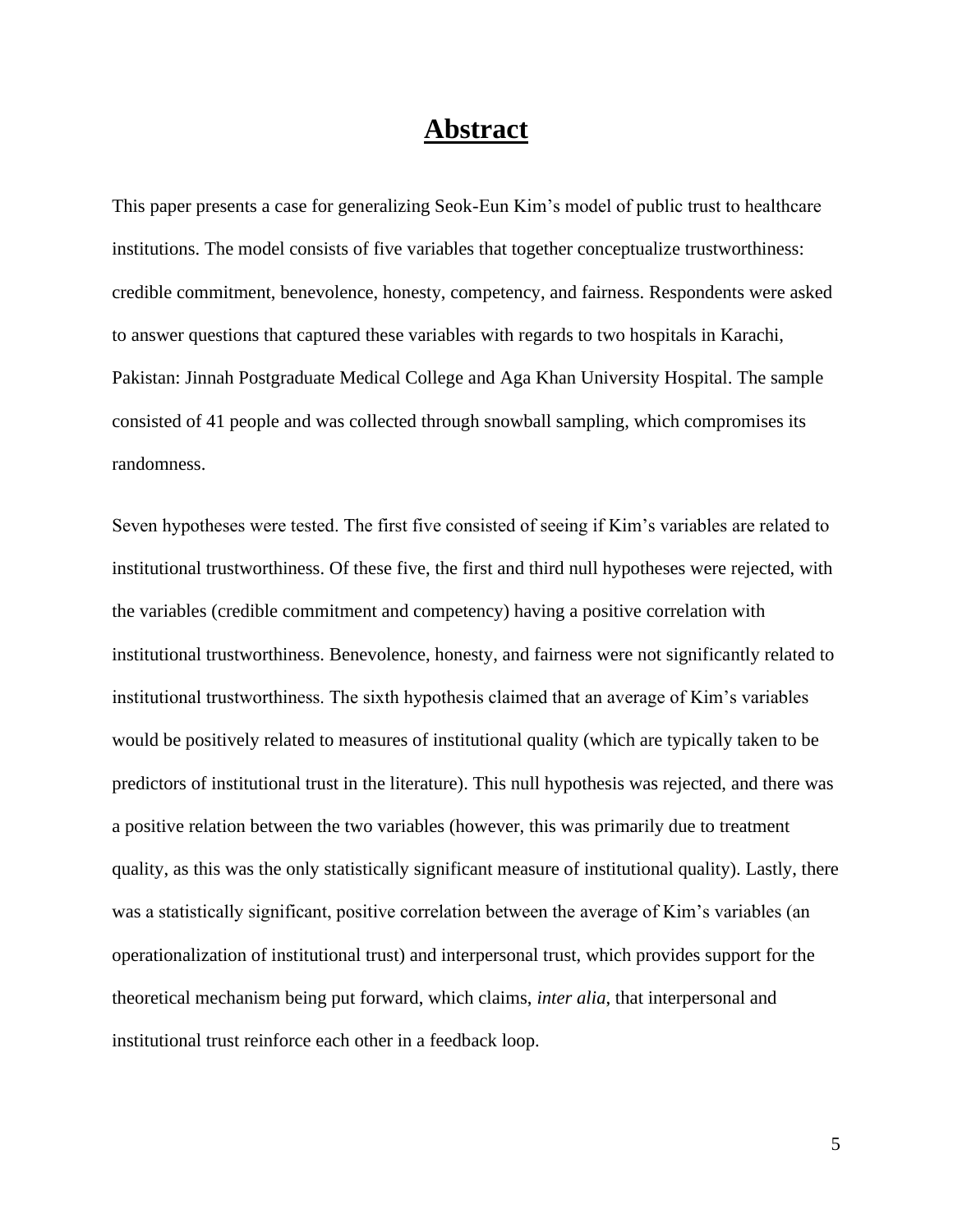## **Chapter 1: Introduction**

While trust is a ubiquitous element of social interactions, it has historically seldom found a place on a policy agenda. This may be due to the difficulty of implementing it. For instance, it is relatively easier to budget for the construction and operation of a school than it is to implement a trust-building plan in a community. Construction and operation are not heavily contingent on the society in which they occur. Schools tend to operate similarly across the world, with similar roles and rules. Of course, there are additional rules enforced by a community's culture, such as limitations on the curricula, but the foundation is the same.

Similarly, the foundation of trust-building is also the same across the world. The ground is established by a trustworthy trustee (the agent being trusted). However, this is where trustbuilding loses many policy planners. What determines trustworthiness? Competency and performance are good starting points, but they are not exhaustive. For example, would people in Pakistan, a country with implicit and explicit religious boundaries on the scope of its politics, trust a non-Muslim to lead the country? Trustworthiness seems to be an inherently subjective attitude, which is anathema to policy design, as the results of policies cannot easily be predicted.

The interest in trust as a policy tool has accompanied an increasing awareness of the tensions between the needs of the citizenry and structures of government. Two of the most glaring examples of these are the United States and China. The former's state was founded on a liberal mistrust of government (Locke and Popple, 2018). Accordingly, the U.S. state is constituted by a plethora of checks and balances to increase accountability and hamstring performance. In contrast, China's state lacks these checks and balances, giving the government much more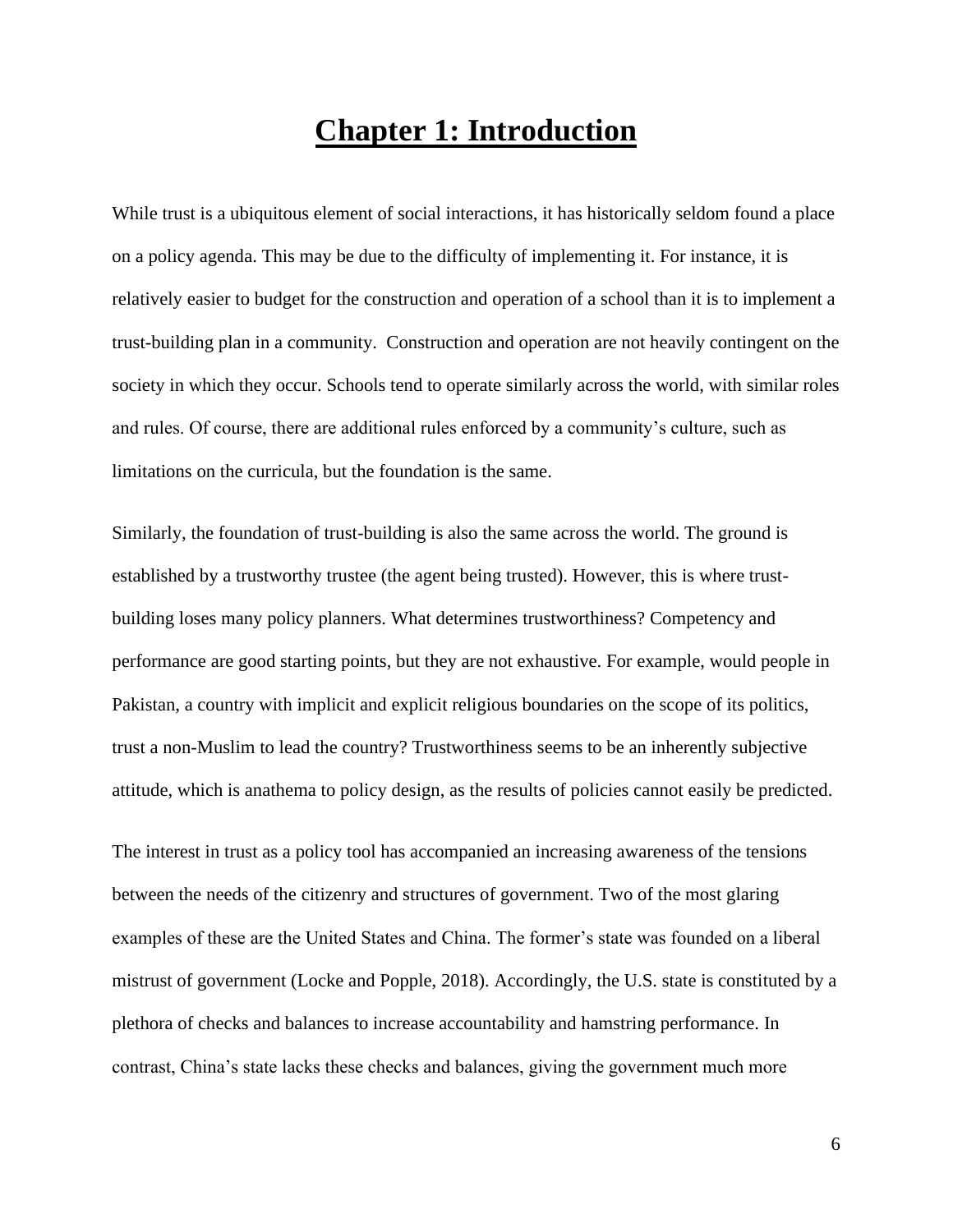freedom to act (Tsai and Naughton, 2015). This comes at the expense of a lack of accountability, which enables the government to shirk domestic and international interests.

 This tension manifests itself at times of crisis. State-wide crises like the economic downturn brought on by COVID-19 increasingly allude to the need to give governments some freedom to act to prevent what could be multigenerational problems. Similarly, issues of oppression, such as China's treatment of the Uyghur people, highlight the possibility of a misuse of power to the detriment of the citizenry. Furthermore, this tension seems to be a contradiction inherent to states. Too much power can harm people in some ways, while not enough power can harm people in other ways.

Trust seems to offer governments a way out of this Catch-22. By fostering trust between government and people, governments have greater freedom to act, as people trust them to not misuse their freedom. Similarly, governments will not misuse their freedom to maintain the trust that their people have in them. While this may seem idyllic, it is an interesting solution to the tension. At the very least, it will complement other approaches to assuage this tension.

Research in this area seems promising, which suggests that trust has the potential to remedy a multitude of tensions in relations of reliance between one, necessarily weaker agent (the trustor) and another stronger agent (the trustee). I see Seok-Eun Kim's model of public trust as general enough to apply to institutions beyond the state (Kim, 2005). In particular, I am interested in hospitals and trust in a healthcare context. Consequently, my goal with this study is to examine if Kim's model of public trust is generalizable to healthcare institutions, as this will provide a theoretical foundation for the study of trust in healthcare institutions. Furthermore, I wish to see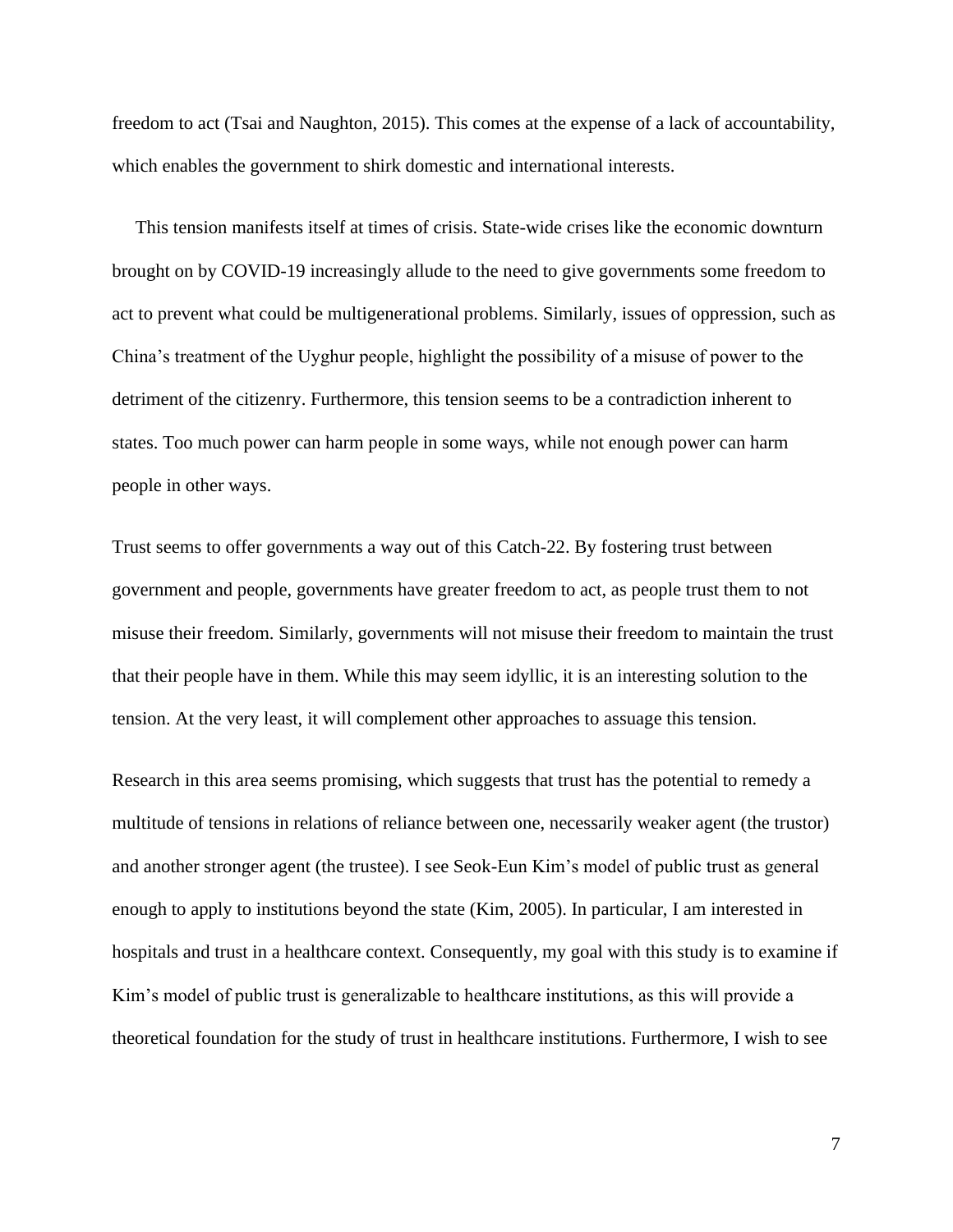how his model, if it is applicable, fits into the current mechanism of action through which trust operates and is generated.

## **Research Objectives**

- 1. To examine if Kim's model of public trust can be generalized to healthcare institutions in Pakistan.
- 2. To further specify the mechanism through which trust in healthcare contexts enables the operations of healthcare institutions.
- 3. To explain how Kim's model of public trust could fit into the mechanism of action supported by the literature on institutional theories of trust and the relationship between institutional and interpersonal trust.

### **Research Questions**

- 1. What role does trust play in healthcare contexts and is this role essential to the operation of healthcare institutions?
- 2. Do Kim's five variables exhaustively conceptualize trustworthiness and how is trustworthiness connected to trust?
- 3. Which gaps do Kim's variables fill in the current literature on the role of trust in healthcare contexts?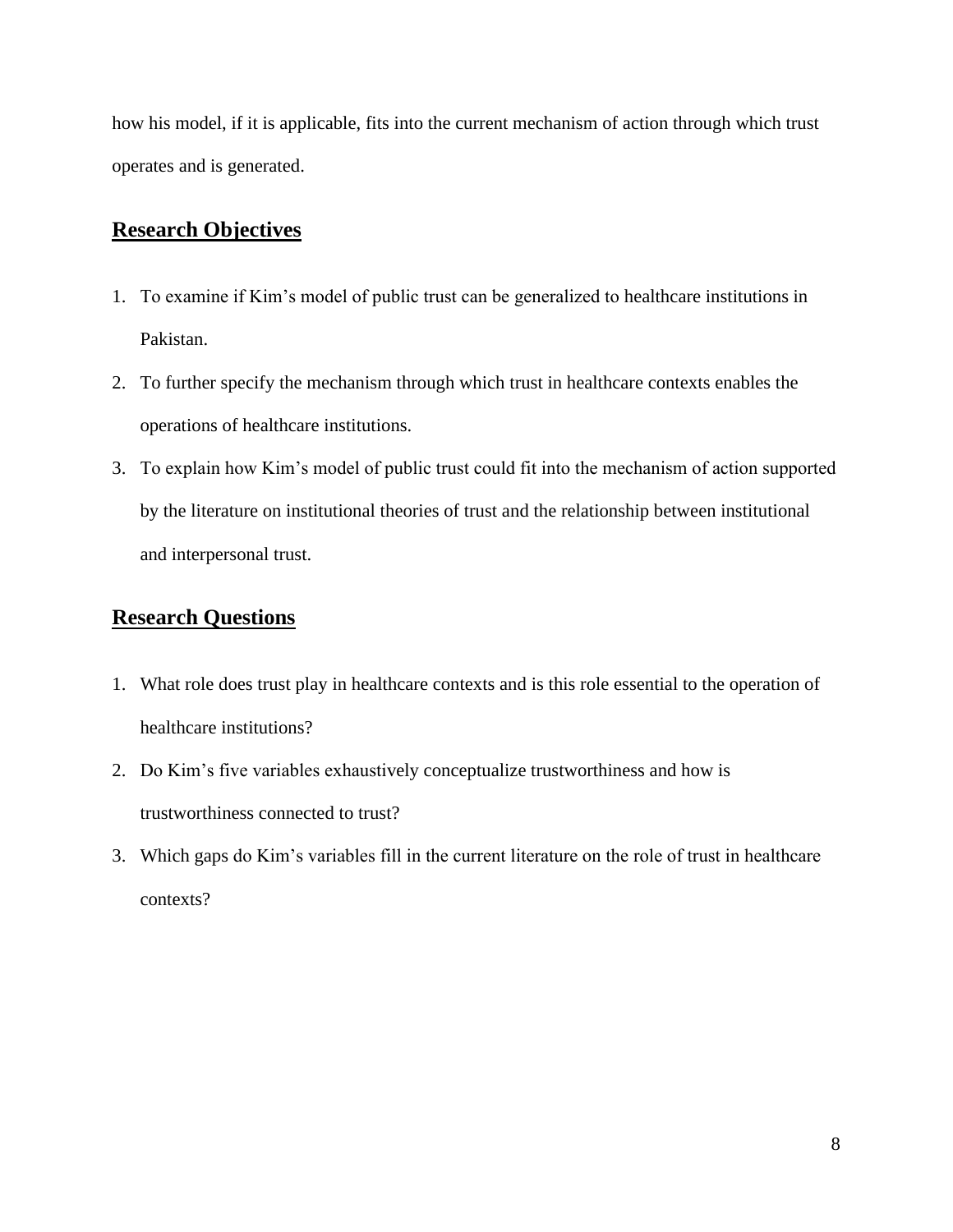### **Research Expectations**

- 1. Trust rectifies doubts arising from the information asymmetry that is typical of most patientprovider relations (where patients are usually less informed than their physicians).
- 2. Kim's variables provide an exhaustive description of trustworthiness, and trustworthiness is a necessary and sufficient condition for trust to occur in patient-provider relations.
- 3. Kim's variables will connect the objective features of a healthcare institution to the attitude of trustworthiness, thereby fitting in with institutional theories of trust.

#### **Importance of the Study**

As implied in the introduction, it is easy to recognize the importance of trust in society, difficult to conceptualize trust, and even harder to implement a trust-building policy. The question of policy design and implementation does not concern me in this study, as these questions are relevant only after one has properly conceptualized and operationalized trust.

I believe Kim's variables, if verified, can plug a gap that could problematize policy design. As I will discuss later, there is a consensus among institutional theorists that the performance of an institution and other objective measures of its quality are the main determinants of trust. I do not intend to contradict this. However, I do believe that this study will add an important distinction to this belief. Namely, these objective features of institutions are the objects of atomic attitudes, which then, together, produce the more complex attitude of trustworthiness. This distinction is important, as the features of an institution are consistent with various, even contradictory attitudes. Consequently, an institution performing well is not guaranteed to generate attitudes of trustworthiness.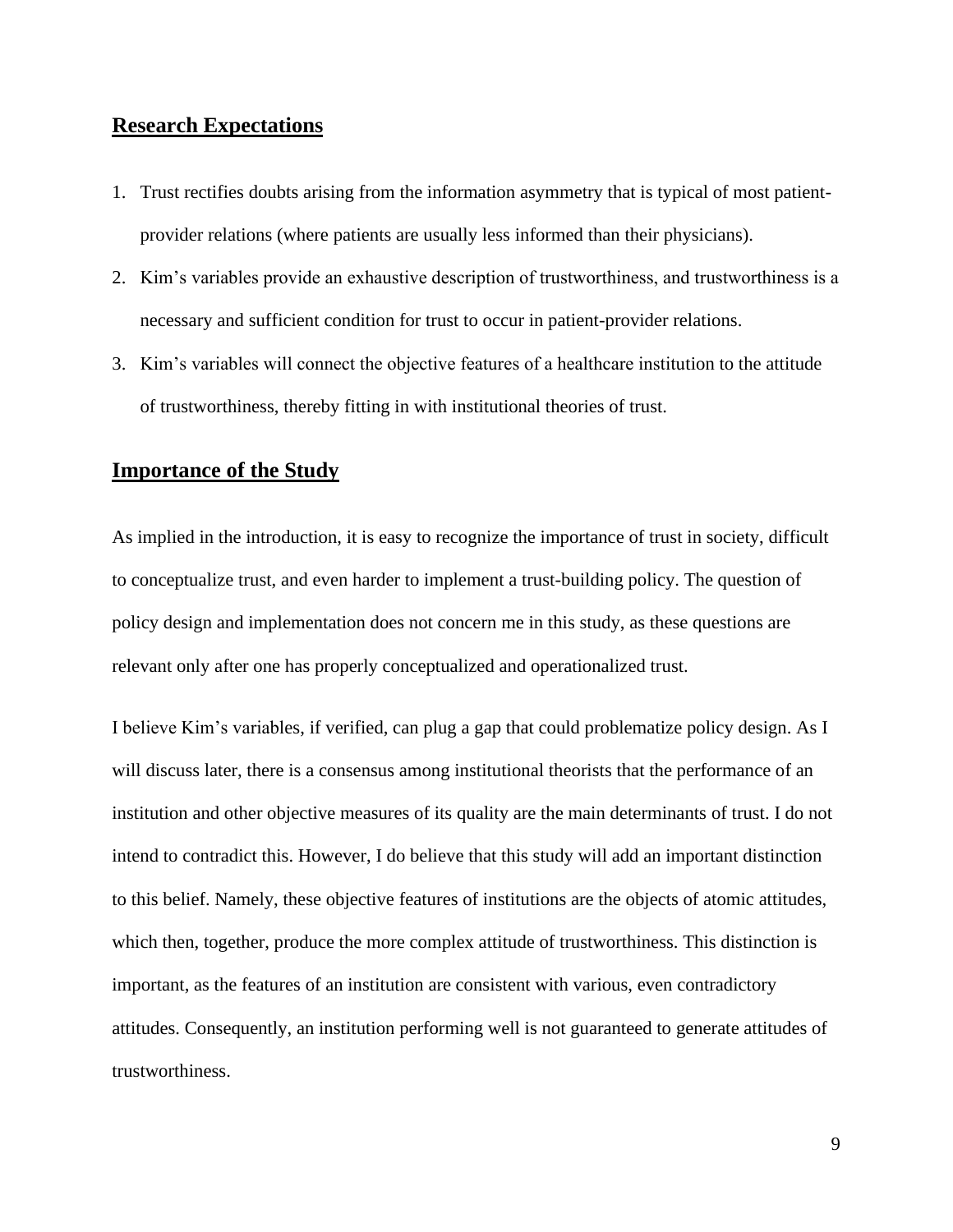## **Chapter Two: Context**

## **2.1 Literature Review**

#### **Overview**

Trust underlies virtually every social interaction, so it occupies some space (be it explicit or implicit) in every kind of social inquiry. This pervasiveness is evident at each end of the social science spectrum, from the concreteness of economics to the abstractness of philosophy. Accordingly, one can discover a surfeit of literature on trust from a diverse number of perspectives.

Philosophers (Baier, 1986; Hawley, 2014) have spent millennia ruminating over the definition, importance, and ubiquity of trust. The years of effort have generally been characterized by a focus on interpersonal trust. Despite being hegemonic in the domain, interpersonal trust is not the only kind of trust discussed, nor is it mutually exclusive from other kinds of trust. For this paper, I will focus on interpersonal and institutional trust. Of particular importance are the conditions in which trust is warranted and possible.

#### **What is Trust?**

Most philosophers construe trust as an attitude held about another person or a two-variable predicate. The general schema is A trusts B with X (Baier, 1986) where X can be some action or object. Baier introduced the distinction between trust and *mere* reliance, and it has since become part of philosophical parlance (Baier, 1986). According to Hawley, trust is an attitude of reliance,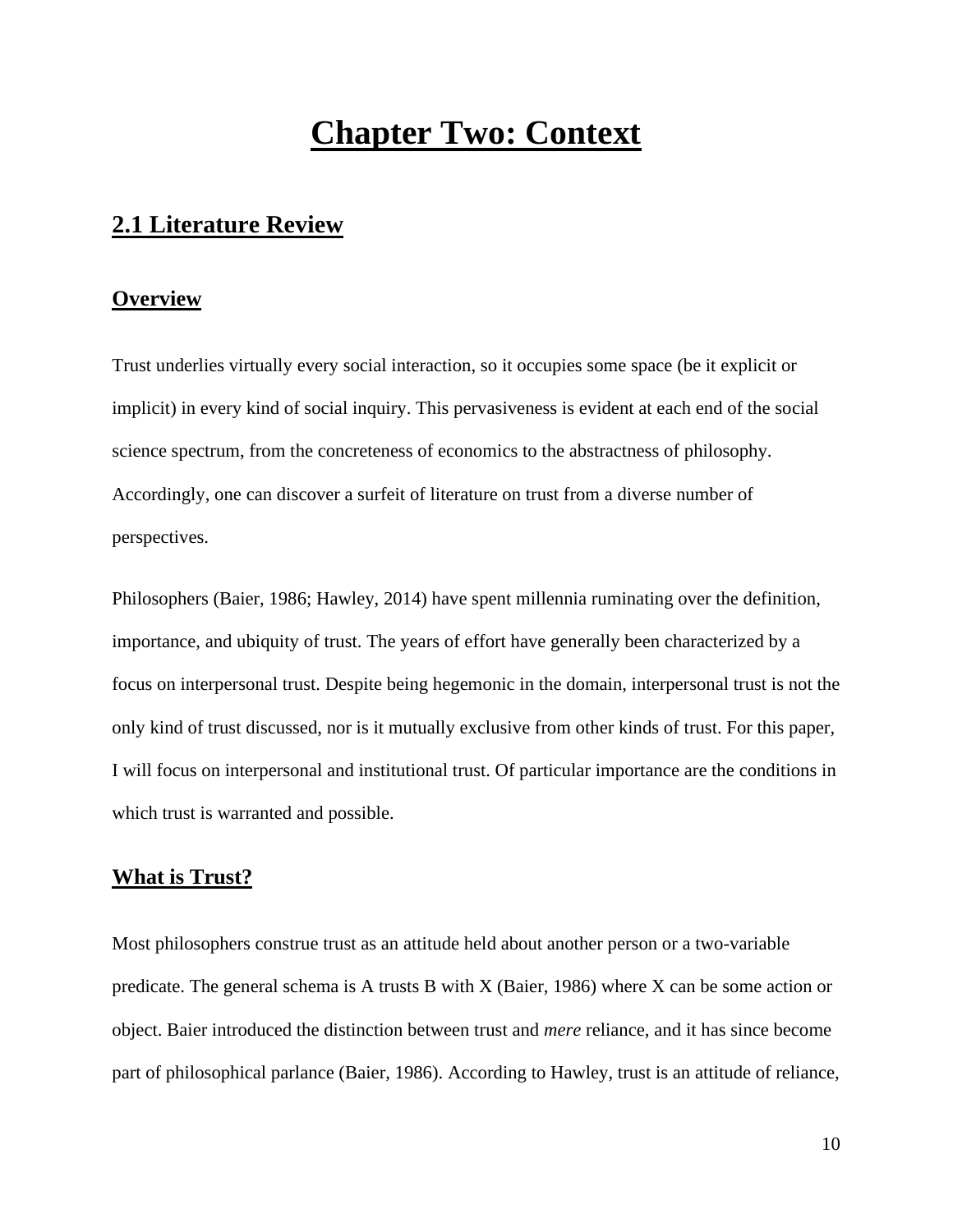but it is more complex than mere reliance (Hawley, 2014). The latter refers to a relation that human beings can also have with inanimate objects. For instance, it is difficult to maintain the position that Mary's reliance on his stove for cooking is of the same kind of relationship as Mary's reliance on Bob to keep her secrets. Since people can alter their nature, trust involves reliance and some additional property that explains why we believe those we trust will not change their nature.

This indicates another issue that occupies the minds of many philosophers: the risks of trusting. Baier and Hawley agree that trusting involves bearing some degree of risk and vulnerability. According to Baier, trust involves being vulnerable to not only disappointment, but also betrayal. This is one of the elements that distinguishes mere reliance from trust. For example, suppose that Mary's stove fails to light. Most people would reasonably ascribe disappointment, annoyance, etc. to Mary, but one would hesitate to say Mary feels betrayed (in a literal sense) by the stove's failure. In contrast, if Bob told others Mary's secrets, one would reasonably say that she feels betrayed. Of course, if, say, Bob forgot to make Mary coffee despite her trust, one would not say that Mary feels betrayed. Baier's point is that a relationship of trust must contain the possibility of betrayal (i.e., it must be possible for B to betray A).

Betrayal is generally a negative experience (people would prefer to not experience it). Yet, trust remains omnipresent in social relations. This tension does not have a clear solution. Despite being a key element of trust, force does not sufficiently explain away this contradiction. This force is not of the physical sort. Rather, it is a product of the human condition. For instance, a single person does not have the capacity to specialize in medicine, finance, and teaching. Consequently, a person will specialize in one and rely on others to fulfil the other functions. Besides force, people attempt to minimize the risk of betrayal through, *inter alia,* surveilling and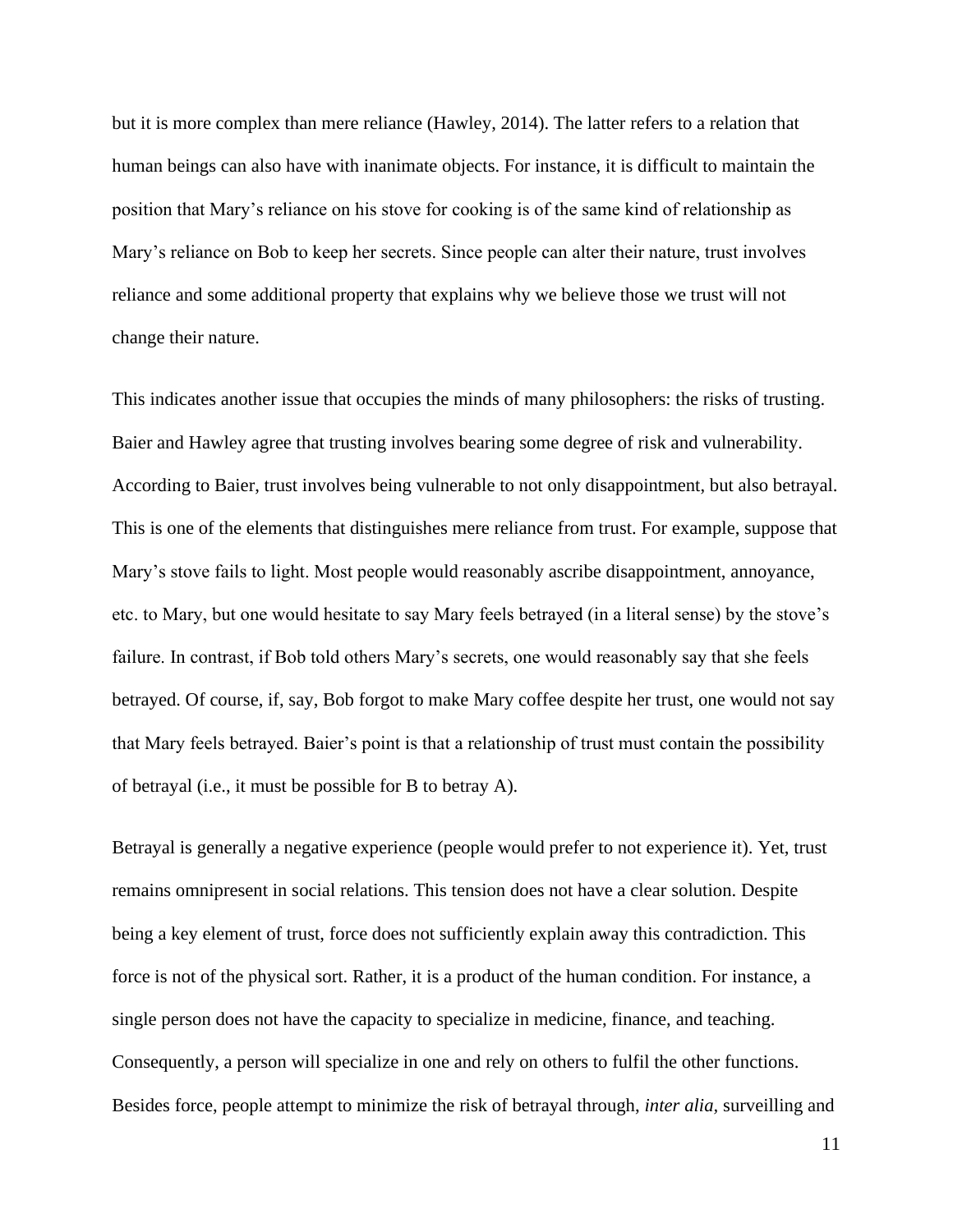supervising the people they trust. The hope is that by supervising, one can ensure the person they trust remains willing to do what one has trusted them to in a competent manner. However, there is a threshold after which surveillance indicates distrust instead of general risk management (Dasgupta, 1988). For example, we do not always supervise our friends, indicating trust. In contrast, attempts are made to always surveil prison inmates (Foucault, 1977), indicating a lack of trust. In conclusion, the human condition (force), risk management, and the acceptance of some vulnerability are the conditions in which trust is possible.

The final key issue of trust is its interplay with another omnipresent social phenomenon: faith (Zagzebski, 2012). The relationship between the two concepts hinges on their respective definitions, a complete discussion of which is beyond the scope of this review due to the numerous models of trust and faith. For our present purposes, it may help to distinguish between faith and trust on the basis of justifiability. Justifiability refers to the quality of the reasons that indicate one should trust another. Given the above discussion, fully justified reliance can be termed mere reliance since if it is fully justified, then there is no risk involved. Reliance with no justification can be termed pure or blind faith, as there is no appropriate reason to rely on another. Blind faith is emotional and devoid of reason. Lastly, partially justified reliance can be deemed trust. There are additional criteria for what counts as trust, and these three categories should be understood as lying on a spectrum. As one's reasons for relying on another grow, their faith in another is slowly replaced by trust. However, the *hope* that the trustee is willing to and capable of doing what you rely on them to do is common to both faith and trust (Zagzebski, 2012).

In summation, it will be useful to think of trust as a complex of an attitude of reliance on another and a justified belief in the consistency of the other's nature (i.e., they will remain willing and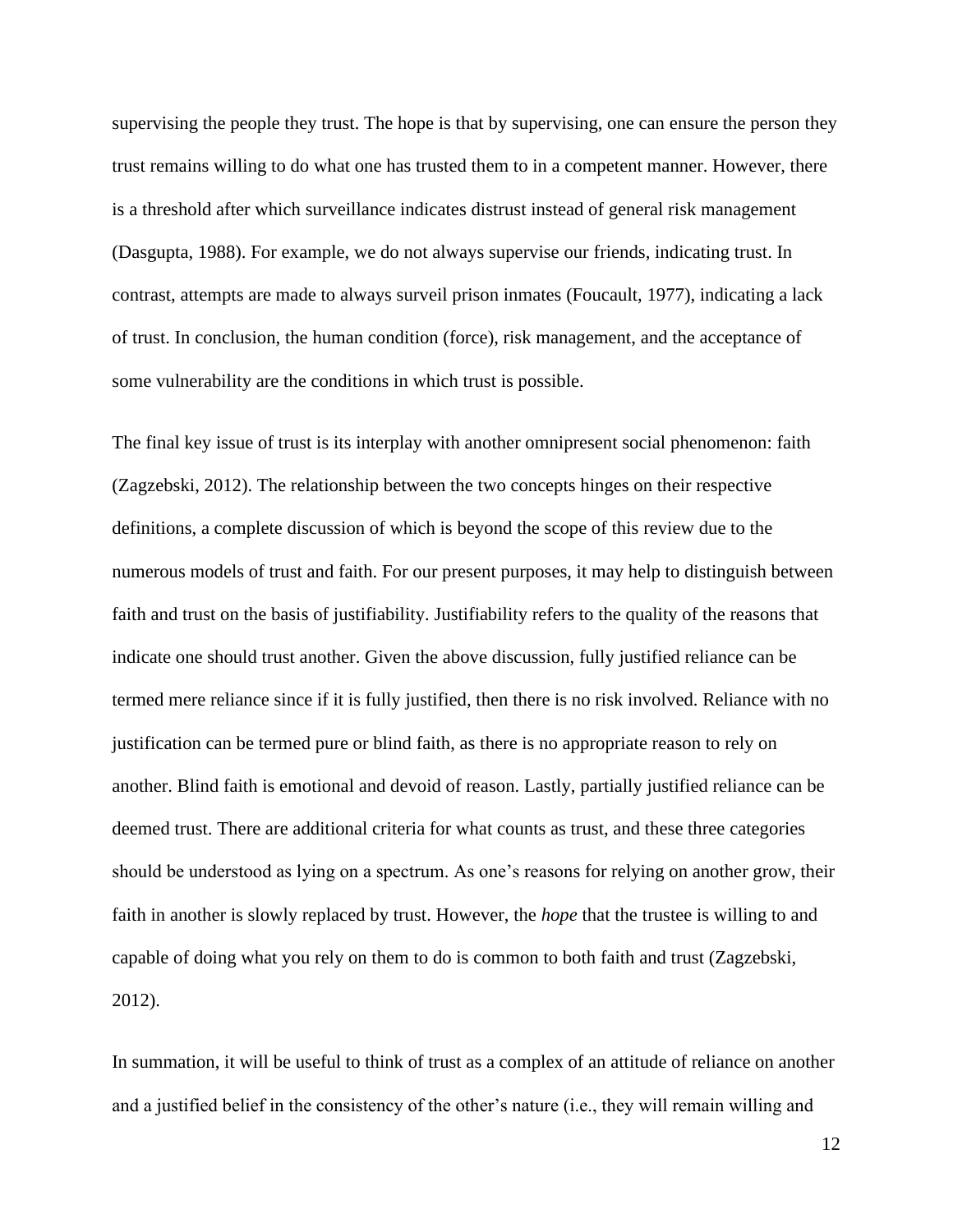capable of doing what one trusts them to). Additionally, holding this attitude involves bearing some risk and accepting this vulnerability. Lastly, it is important to recognize this as a definition of interpersonal trust. This is my definition of trust, and though this definition has substantial carryover into a more general notion of trust, additional qualifications on the definition will be introduced in the following sections.

#### **What Explains Institutional Trust?**

Virtually all analyses of trust begin by providing a definition. Once that is done, the relevant author will begin to identify the properties that explain trust and how these properties do so. A property is an attribute of some object that explains some feature of the object. For example, being black colored is the property of black coffee that explains part of its appearance. The set of properties cited to explain trust is diverse, but it can loosely be divided into four categories: institutional performance, culture, demography, and perceived trustworthiness. These are four of the most cited properties to explain an agent's trust in an institution and will be discussed in the following sections.

Before delving into the properties that explain trust, it is vital to define the things of which these properties are predicated. As discussed above, interpersonal trust occurs between two agents (typically persons). In contrast, institutional trust occurs between two agents of which one is a person, and the other is an institution (for a defense of group agency and agents, see List and Pettit, 2011).

'Institution' is loosely used in the social sciences to refer to an array of things, from rules to structures (as discussed ahead). However, all these definitions have some common features. Giddens, for instance, prefers an intuitive definition of institutions, relying on the reader's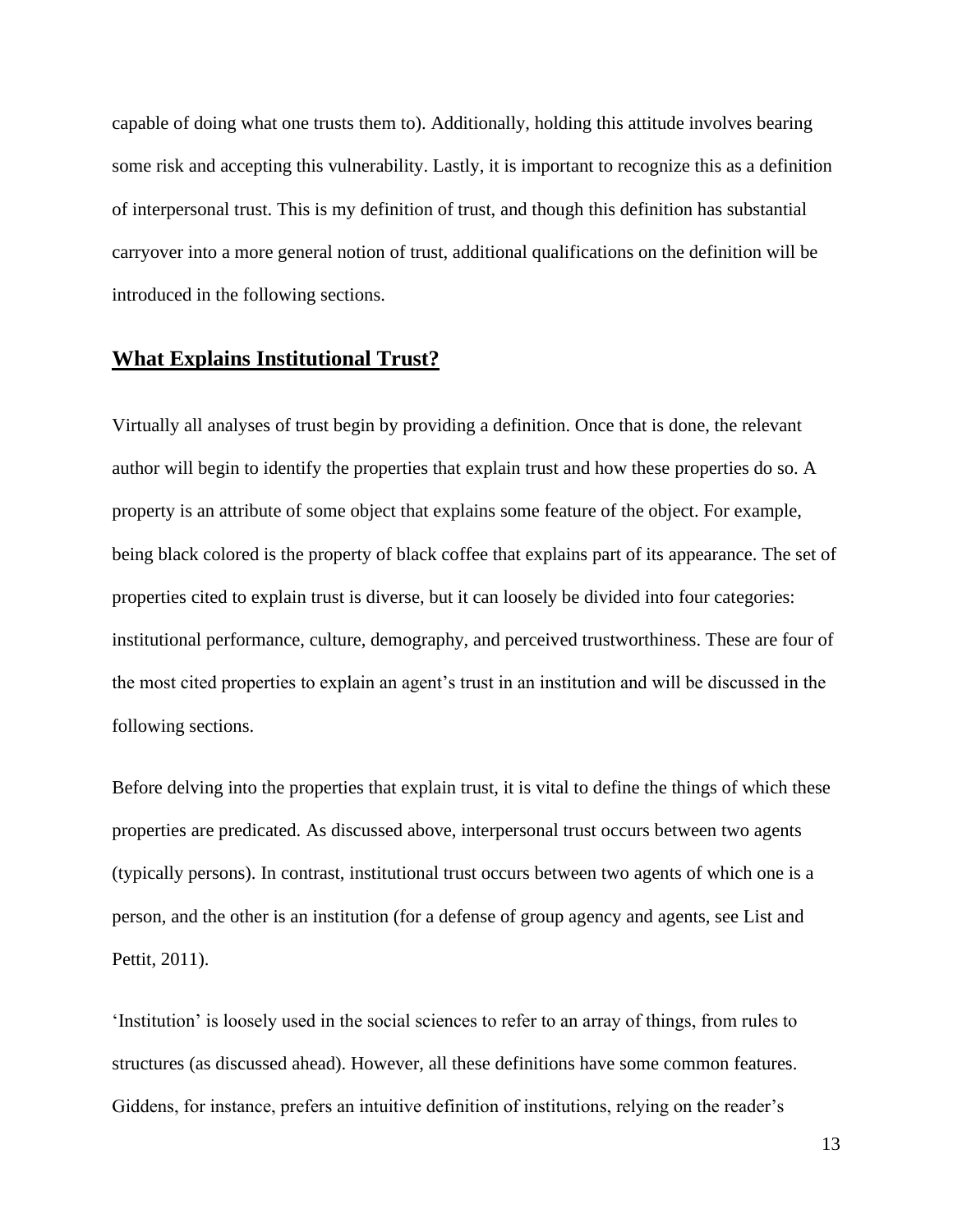perception. According to him, institutions are "the more enduring features of social life" (Giddens, 1984: 24). From this, one can glean that institutions persist and are somehow reproduced. In contrast, Turner offers a more detailed definition replete with references to structures, rules, behaviors, and more (Turner, 1997: 6). It will be fruitful to begin by thinking of institutions as a kind of social structure. These are sets of relations and roles (Ritchie, 2020) that are at least partially occupied by social entities (groups and people) and owe their existence to social variables. For example, a school has several relations between its roles, such as teacherstudent, principal-teacher, parent-teacher relations among others. Additionally, institutions are established with some end in mind, so they are goal-oriented. For instance, a hospital is an institution established with the aim of delivering healthcare services.

Lastly, institutions have regularized patterns of behaving or operating. For instance, in a court of law, each case (barring rare outliers) is processed in the same way. Given the above features of institutions, one can succinctly define institutions as a set of rules. These rules establish relations and roles and ensure regularized behaviors with the aim of achieving some end. Institutional trust, then, is trust in these rules and their effectiveness. This much is admitted by Mishler and Rose, who define institutional trust as 'the expected utility of institutions performing satisfactorily (Mishler and Rose, 2001). This definition is useful in that it simultaneously conveys the necessity of trust for effective institutional performance and the fact that trust is a consequence of institutional performance. However, identifying institutional trust with the expected benefit of institutions performing satisfactorily is somewhat unintuitive. A more intuitive way of thinking about trust could be to construe trust as strongly and positively correlated with peoples' expected utilities (when people expect greater benefits, they trust more).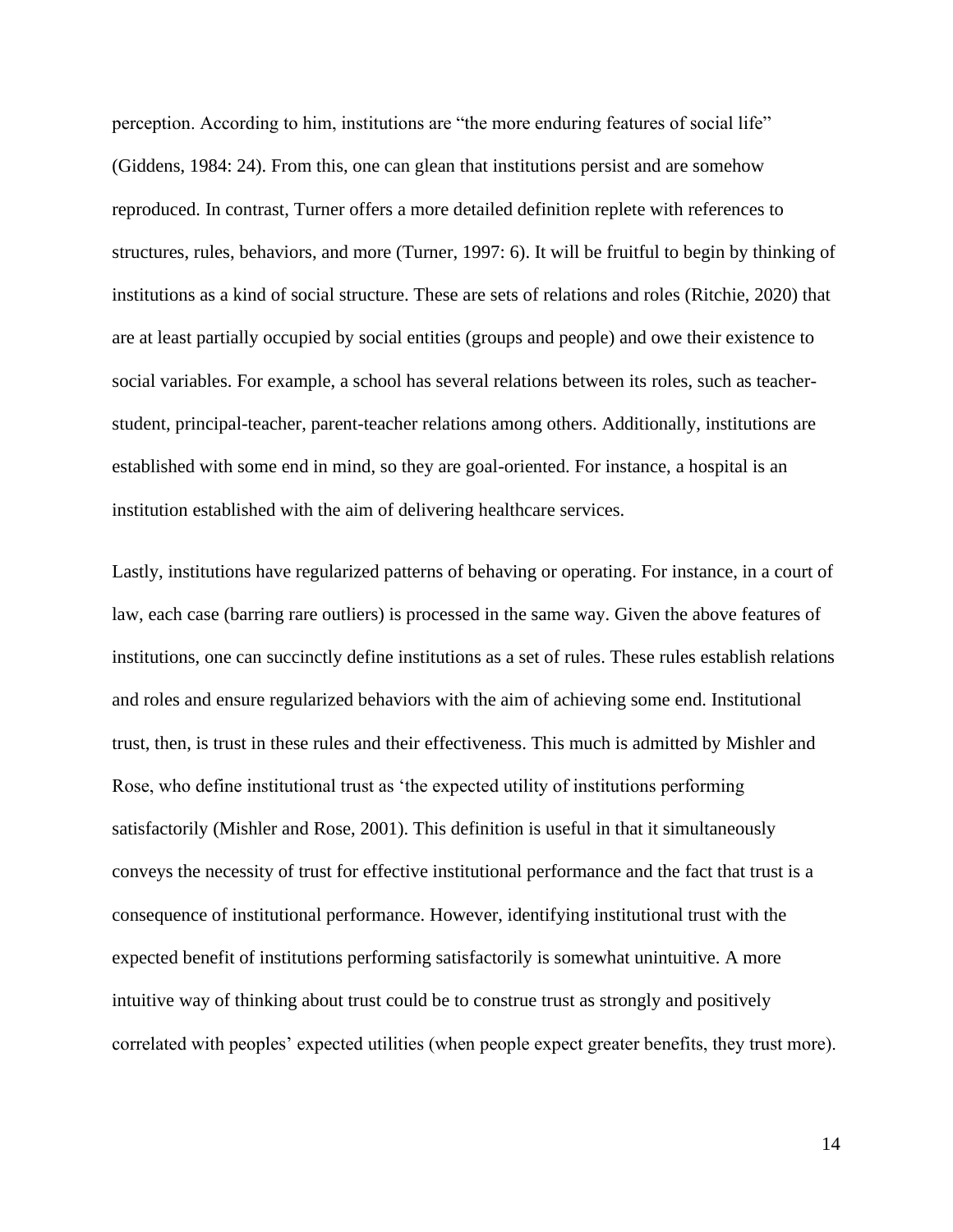An intuitive starting point for the role and importance of trust in society is *vis-à-vis* the government. According to Kim, one of the key functions of trust in society is being a necessary condition for effective governance and the implementation of policy programs (Kim, 2005). This is primarily through resolving a central contradiction in governance between discretion and accountability. The greater a government's discretionary powers are, the greater is its flexibility in governance. The more flexible a government is, the greater its capacity to respond to problems and, therefore, govern better. However, it is seldom the case that a government with maximum discretionary powers will govern in a way that is acceptable to the electorate. Consequently, checks and balances are placed to ensure that governments remain accountable to their electorate. These checks and balances are designed to limit the discretionary powers of the government.

Kim developed a model of public trust that focuses on institutional trust, as the literature suggests this kind of trust has greater explanatory power than interpersonal trust in an institutional setting. The model presents five variables that affect variables that inform the trustworthiness of a government and, consequently, the public's trust in the government: credible commitment, benevolence, honesty, competency, and fairness.

One should note that implicit in this model is the claim that trustworthiness is a predictor of trust. Whether this is the case or not depends on how one defines trustworthiness. Kim's conception of trustworthiness and trust seems to exclude the persistence of historical biases. For instance, suppose a person you once trusted betrayed you. Since then, they have improved themselves and, by all accounts, meet the aforementioned five criteria of trustworthiness. Yet, one might be hesitant to trust them, as they fear doing so could hurt them. This issue is especially evident in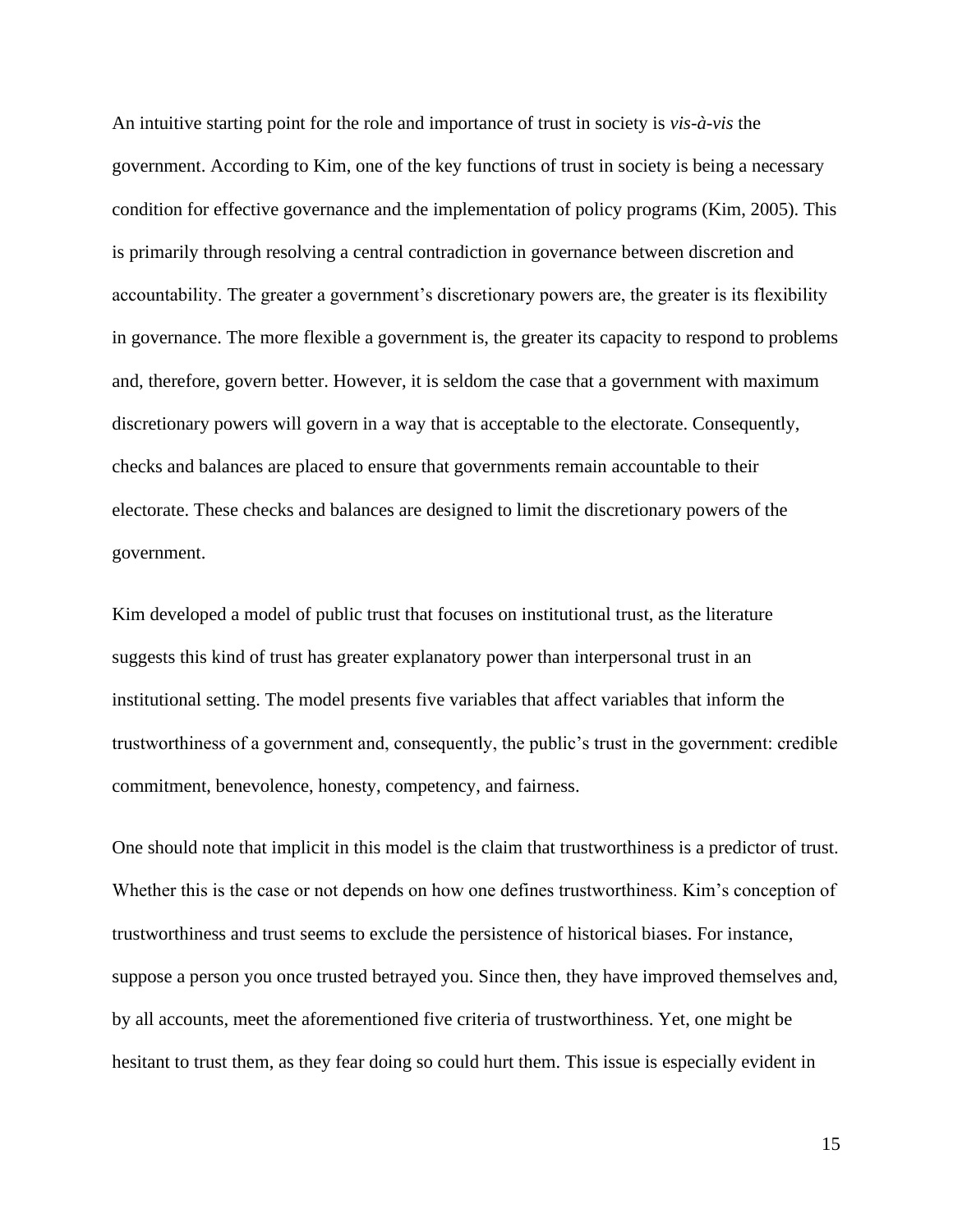cases of abuse, such as sexual assault and police brutality. One may then expect the effects of betrayals to persist long after the causes have been worked away.

Despite this misgiving, there is much to be appreciated in Kim's conceptualization. Firstly, the conceptualization successfully navigates the difficulties of defining trust and emerges as an operationalizable definition. Secondly, the definition is not restricted to institutional trust (though it does not encapsulate the interplay between institutional and interpersonal trust). However, Kim did not empirically test the model. Other scholars have begun to fill in the empirical gaps. For example, Haque (2021) found that the model has significant explanatory power *vis-à-vis* patientdoctor trust in the Upazila Health Complexes in rural Bangladesh.

#### **Institutional Performance**

While not specifically for Kim's model, the literature on trust generally supports institutional variables as predictors of trust. Wong, et al. found that the performance of economic and political policies is a significantly better predictor of public trust in the government than cultural factors in six Asian societies (Wong, et al., 2011). However, one could take issue with the Asia Barometer Survey that the authors use. Since the survey took place in 2006, the effects of social media on cultural attitudes would remain unexplored (for instance, Facebook became available to everyone in September 2006). Using the same survey, Kim found that government performance is positively associated with public trust in South Korea and Japan (Kim, 2010). Askvik, et al. (2010) found similar results in Nepal, concluding that, once again, institutional performance is a significant determinant of trust in said institutions and cultural features (like political affiliation and religion) are not significant determinants. They also found a weak relationship between institutional performance and cultural features, assuaging suspicions of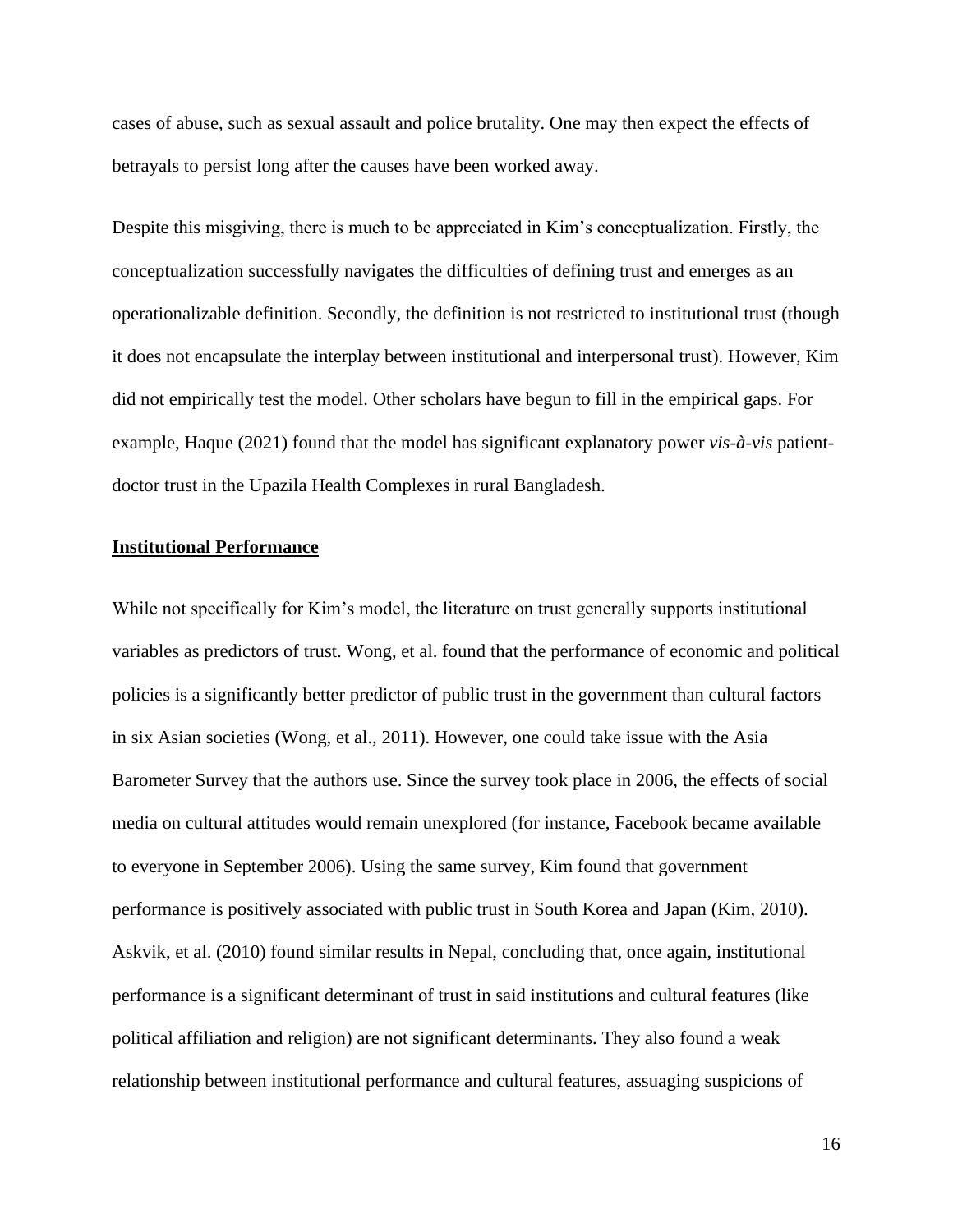culture influencing trust through institutional performance. The data collection method utilizes strata across class, gender, and age, yielding a representative sample. Lastly, Mishler and Rose conducted a similar assessment of cultural and institutional variables and their ability to engender political trust (Mishler and Rose, 2001). However, their sample consisted of postcommunist countries in Eastern Europe, Central Europe, and the former Soviet Union. They also found significant support for the superiority of institutional theories over cultural explanations of the origin of political trust.

#### **Culture**

Despite the strength of the institutional approach, it is not without its quirks. A study by Baniamin, et al., yielded results that contradict common intuitions regarding the relationship between institutional performance and trust (Baniamin, et al., 2019). Despite wanting performance by the civil services in Nepal, Bangladesh, and Sri Lanka, they find high levels of institutional trust. Service impeding characteristics, such as corruption, explain part of this contradiction. However, the bulk of the explanation comes from authoritarian cultural orientations. Askvik and Jamil had earlier found this contradiction in Bangladesh, suspecting that some form of naïve trust is at play (perhaps this trust could be construed as faith) (Askvik and Jamil, 2013). Jamil, et al., also found that individual experiences with and perceptions of political institutions played a significant role in determining institutional trust. Interestingly, perceptions of the trustworthiness of civil servants and politicians (representatives of political institutions) was found to influence the formation of institutional trust (Jamil, et al., 2016). This suggests an interplay between the two kinds of trust, which forms the subject of the next section. Finally, Ma and Yang have also found authoritarian cultural orientations influence political trust independent of other variables (Ma and Yang, 2014). This suggests that while institutional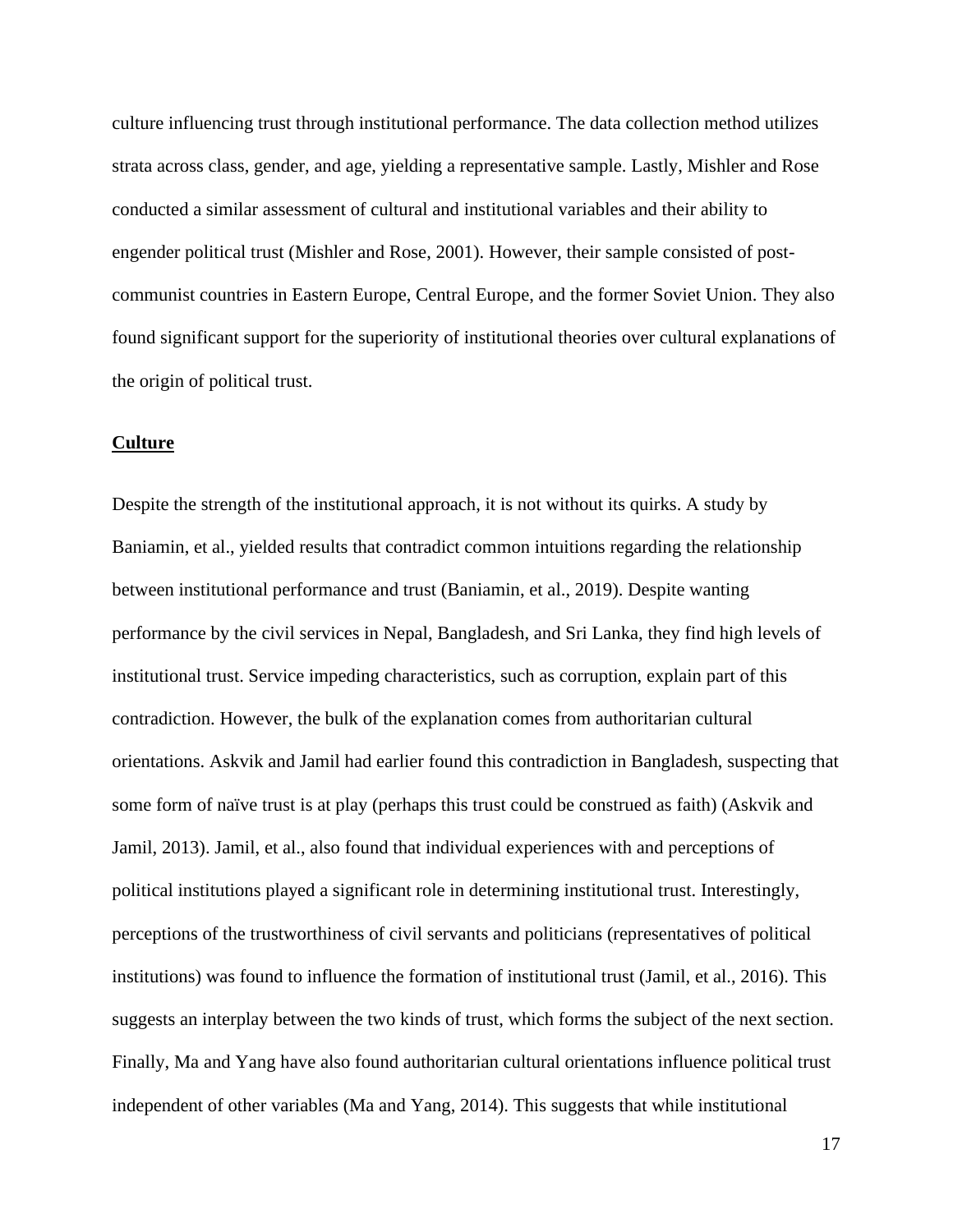performance is a powerful predictor of institutional trust, it does not hold a monopoly on predictive power.

#### **Demography**

The monopoly institutional performance has over explaining institutional trust is further questioned by non-cultural and non-institutional approaches to institutional trust. Some researchers cite the perceived trustworthiness of an institution to be the property that explains most of peoples' trust in the institution. This will be discussed later *vis-à-vis* healthcare institutions. Another property is demography (i.e., properties of populations). Mirfardi examined the connection between social trust and demographic variables (gender, age, marital status, job situation, and education) and found significant positive relationships between the variables and trust (Mirfardi, 2011). This seems to suggest that people are more likely to trust people who are like them across various social dimensions. However, this is not immediately generalizable to institutions. Christensen and Lægreid examined, *inter alia*, the role of certain demographic variables on trust in governments (Christensen and Lægreid, 2005). However, the mechanisms they cite for the connection between demographic variables and institutional trust is particular to governments. For example, education is expected to raise trust in governments, as the more educated one is, the better one understands its organization (they do discuss counterarguments). Consequently, this is not generalizable to all institutions, but it does point us in the direction of a relationship. This seems to suggest that cultural values and perceptions of trustworthiness are not constant across a society; they vary across various demographic characteristics. This will be discussed in more detail in the section on perceptions of the healthcare industry.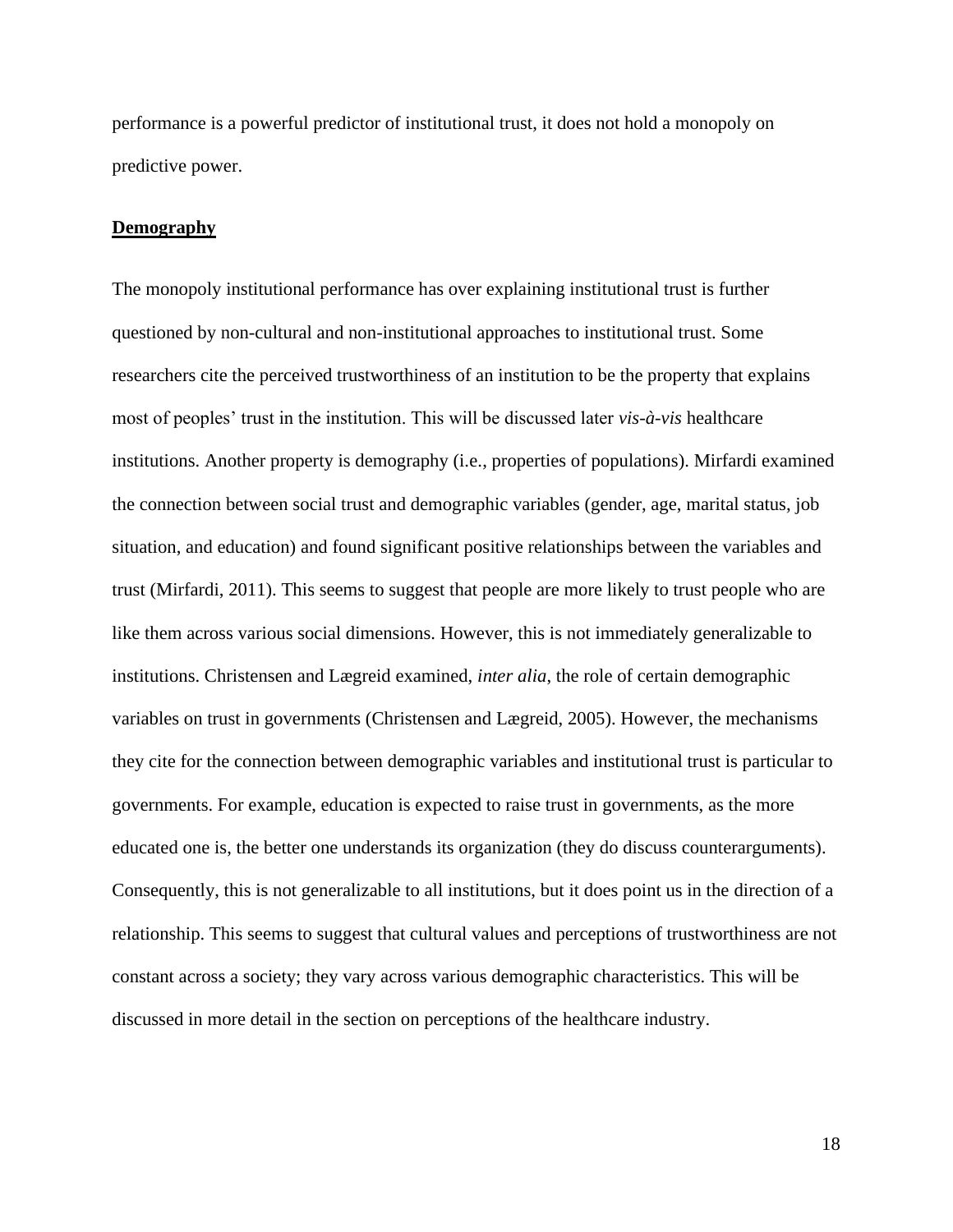In conclusion, there seem to be four dominant determinants of institutional trust: institutional performance, cultural attitudes and socialization processes, perceptions of trustworthiness, and demographic features. One should note that there is some overlap between all these variables. For instance, Sztompka defines institutional trust as depending on three variables: basic trustfulness (how willing people are to trust), reflected trustworthiness (objective assessments of how trustworthy an institution is), and the culture of trust (a society's attitude towards the idea of trusting) (Sztompka, 1998). Here, the former four variables are collapsed into the latter three variables. Basic trustfulness encapsulates demographic variables and cultural attitudes and socialization processes; perceptions of trustworthiness encapsulate institutional performance and perceived trustworthiness (the former being the most important part of an objective assessment of trustworthiness); and the culture of trust encapsulates demographic variables and cultural attitudes. Consequently, thinking about trust in terms of mutually exclusive determinants may smear the reality of the phenomenon. As I will discuss later, trust is a complicated concept that seems to elude a reductionist analysis.

#### **The Interplay between Interpersonal and Institutional Trust**

The above theories attempt to explain the determinants of institutional trust through non-trust variables, such as cultural dispositions and institutional performance. However, they are notably silent on different kinds of trust and how they interact. Of particular importance is the interplay between institutional and interpersonal trust. As defined above, institutions have roles that are occupied by people and relations that exist between people. It would then be reasonable to expect people to either generalize their trust from institution to individual or vice-versa. For instance, if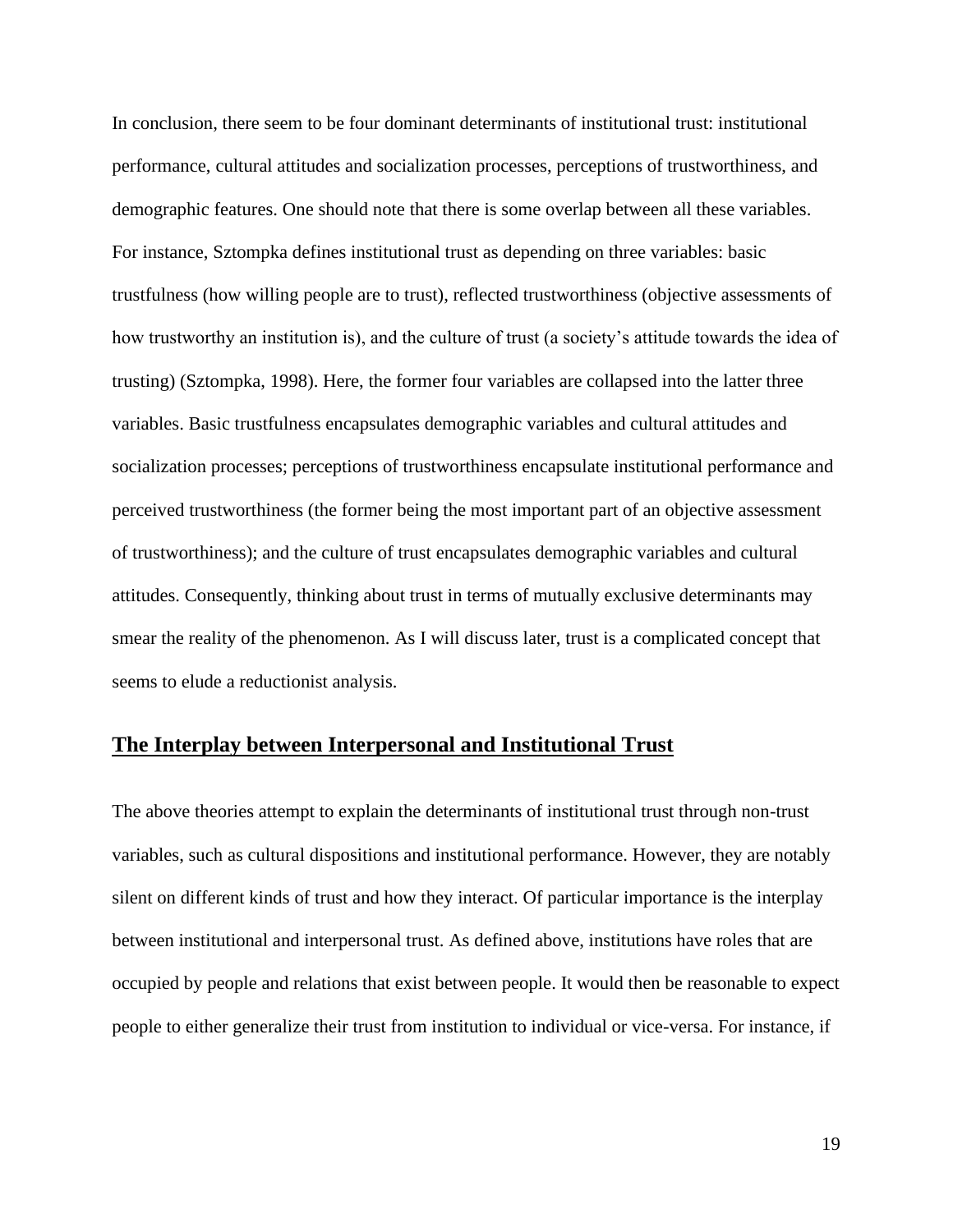a person receives bad medical care from one doctor, they may deem the entire hospital untrustworthy.

Rus and Iglic found that institutional quality plays a pivotal role in determining which kind of trust economic actors rely on if they conduct their activities based on trust in Bosnia and Slovenia (Rus and Iglic, 2005). In strong institutional environments (like Slovenia), institutional trust dominates. In weak institutional environments (like Bosnia), economic activities are primarily mediated by contracts and secondarily through interpersonal trust. This is relevant for understanding how people approach healthcare institutions. In strong institutional environments, people trust hospitals to provide competent healthcare providers. In weaker environments, people cannot trust hospitals to do so, and so these people will likely rely on a handful of healthcare providers with whom they have had positive experiences.

Spadaro, et al., reinforce the above interpretation of Rus and Iglic's results. As mentioned, people are more likely to trust doctors if they are provided by a trusted hospital. This particular case can be generalized to other personnel and trusted institutions. According to Spadaro, et al., institutional trust can enhance interpersonal trust between strangers by increasing one's feelings of security (Spadaro, et al., 2020). For instance, if a person sends their child to a school they trust, they will feel fairly confident that their child will be taught properly despite never having met the child's teachers. Rothstein and Stolle ascribe similar importance to institutional structures to explain the origins of social capital (Rothstein and Stolle, 2008). According to them, social capital is, partly, generalized trust in relationships and values that enable a group to function. If one construes an institution as a network of relations, then trust begins at an interpersonal level and is then generalized to the entire network. For example, if a patient repeatedly encounters trustworthy physicians, eventually they will generalize their trust in their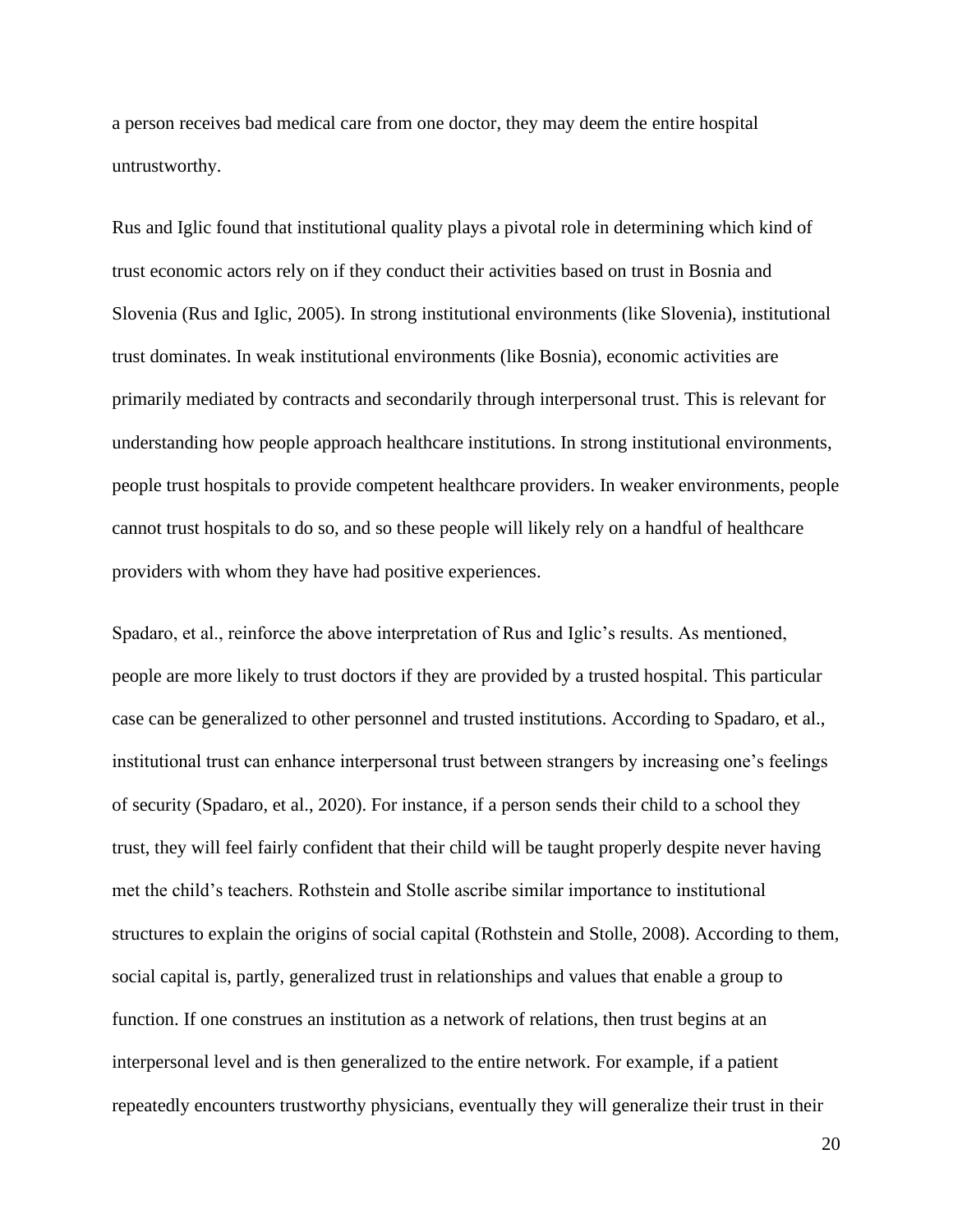physicians to the entire healthcare institution. However, while Rothstein and Stolle recognize this, they also argue that the role of institutional structures in generalizing trust is overlooked. In particular, procedural fairness, a property of institutions, informs citizen perceptions, including their perceptions of other people. Consequently, the institution plays a role in generalizing trust. In the same vein as the above example, if a patient enters a healthcare institution with knowledge of its procedural fairness, the patient is more likely to trust the people who work for the institution. However, Rothstein and Stolle do qualify their results by mentioning the uncertainty regarding causal direction. They suggest that their results do not invalidate the hypothesis that generalized trust enhances an institution's procedural fairness.

These studies – while not directly about healthcare institutions – indicate the importance of institutional trust in not only improving agent-institution interactions, but also engendering those actions in the first place. As the above studies show, people are much more likely to approach an institution or agent if they trust them or whether they come from a trusted source.

The above studies indicate institutional trust as partially causing interpersonal trust. In contrast, Baek and Jung conducted a study on the role of trust in informing organizational commitment and found that the relation flowed in the opposite direction (Baek and Jung, 2015). They follow Rousseau, et al., in defining trust as a "psychological state comprising the intention to accept vulnerability based upon positive expectations of the intentions or behaviors of another" (Rousseau, et al., 1998: p.395). The authors find support for their mediation effect model, which maintains that interpersonal trust improves organizational commitment by cultivating institutional trust.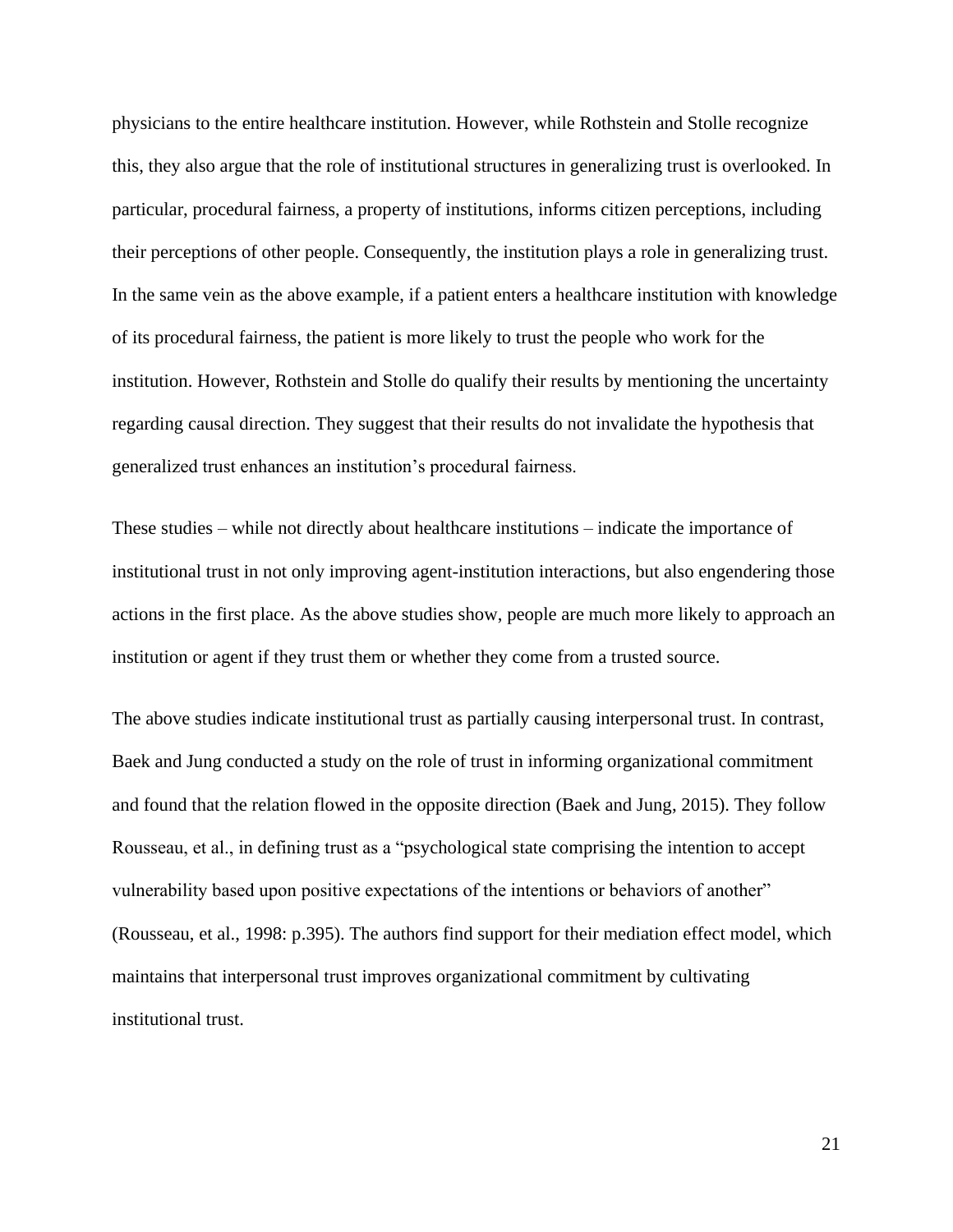The mechanism by which this occurs is as follows. Institutions (which are a kind of structure) are instantiated or realized by people: people occupy the roles and interact with each other in rulebound relations. Consequently, experiences of interpersonal trust are temporally prior to experiences of institutional trust. As a result, it is through interpersonal trust that one develops their institutional trust. Consider the institution of the government. One typically does not experience the *institution* of the government, but they do experience governments. It is from their experience with various governments that they determine whether the institution of the government is trustworthy. It should be noted that one's first experience of interpersonal trust need not be with a person who is a member of the institution. For instance, parents could help form their child's perception of the government. In effect, interpersonal trust between child and parent influences institutional trust between child and government.

Baek and Jung are not alone in testing the above mechanism. As they mention, the notion that interpersonal trust is influences institutional trust is one of the most interesting arguments among social scientists. Schilke and Cook have found evidence for a similar mechanism with regard to interorganizational relations (Schilke and Cook, 2013). One of the key contributions of their research is construing trust as a dynamic rather than static phenomenon. As the authors find, interorganizational trust exists at multiple levels that are intertwined, and this indicates that micro and macro-level trust processes are entangled. This lends credence to the claim that the relationship between institutional and interpersonal trust is not unidirectional: it is reciprocal.

In summation, the intent of this paper is to assist in clarifying the nature of the feedback loop that exists between interpersonal and institutional trust. The above research adds an additional dimension to the nature of trust if looked at as a whole: trust is a dynamic phenomenon that is irreducible to only people or institutions.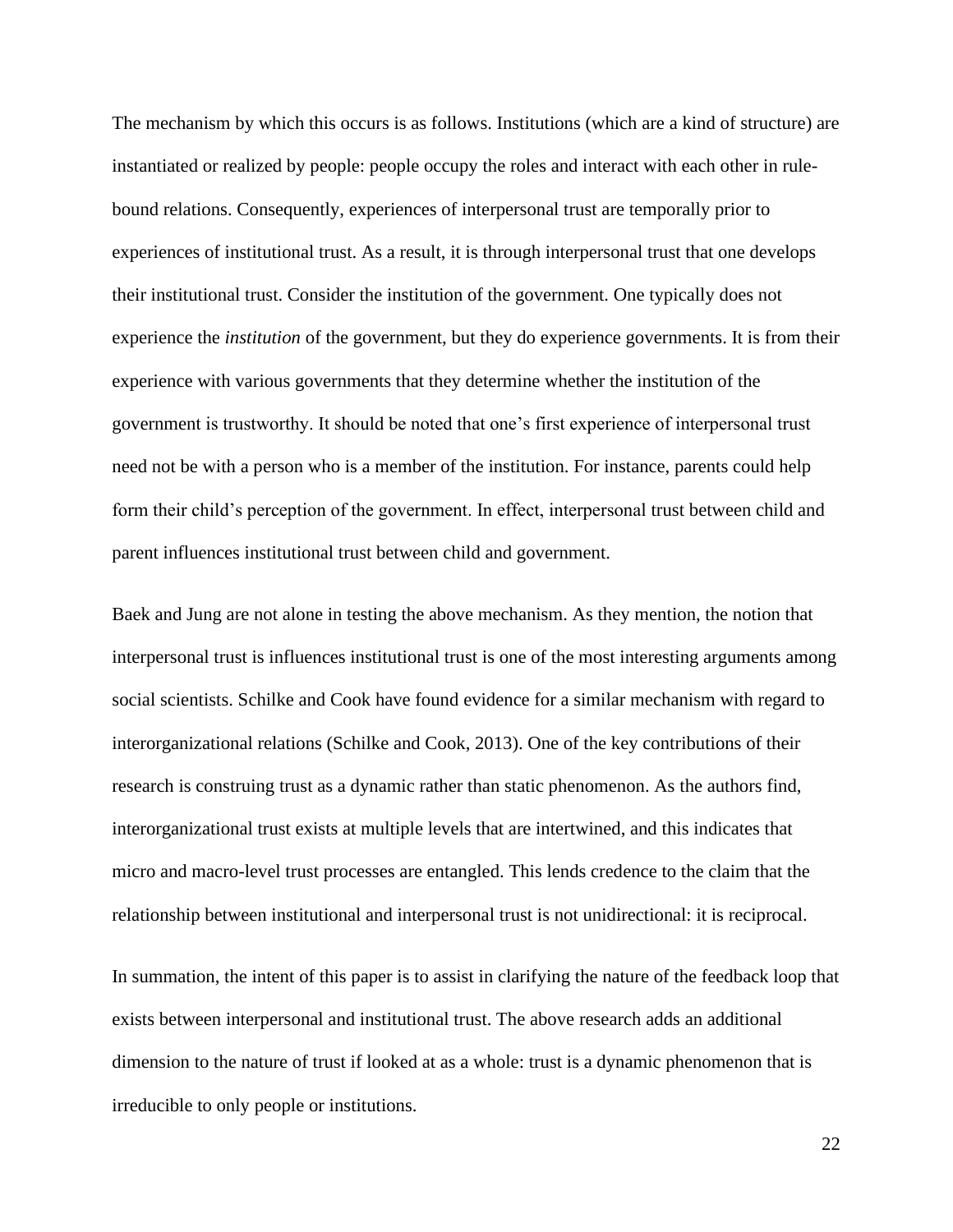### **Public Perceptions of the Healthcare Industry**

The literature on public perceptions of the healthcare industry generally focuses on what influences the images that form when a person thinks of healthcare. These images include doctors, patients, vaccines, altruism, greed, hospitals, and pharmacies. Since people have varying perceptions of the healthcare industry, it is difficult to pin down a definition that is satisfactory to everyone. Consequently, I am opting to loosely define the healthcare industry as the industry constituted by institutions set up to treat, prevent, or manage mental and physical ailments.

Hu, et al., found that negative perceptions of the healthcare industry are the majority in China, with positive perceptions being a somewhat distant second (Hu, et al., 2019). Additionally, the greatest number of negative posts (the unit of observation) were about patient-doctor relations. The study utilized China's social media platforms for its data, leading to a sizable corpus of data (29 million units). However, the study did not intend to explain the reasoning behind why these perceptions exist. Rather, its aim was to provide a method for monitoring public perceptions of healthcare. This suggests the usefulness of social media in acquiring data on public perceptions of the healthcare industry. Moreover, it seems to imply that social media also plays a significant role in determining these perceptions. However, this is not tested.

The COVID-19 pandemic has spurred research into various phenomena that had hitherto not received as much attention in the literature. One of these phenomena is the rise of a general skepticism towards the healthcare industry. This is by no means a new phenomenon. Viewing the pharmaceutical industry with askance has been in vogue for some time now. However, the discourse surrounding vaccinations has raised questions regarding misinformation and its ability to alter peoples' perceptions of the healthcare industry. A recent study by Volkman, et al. (2020)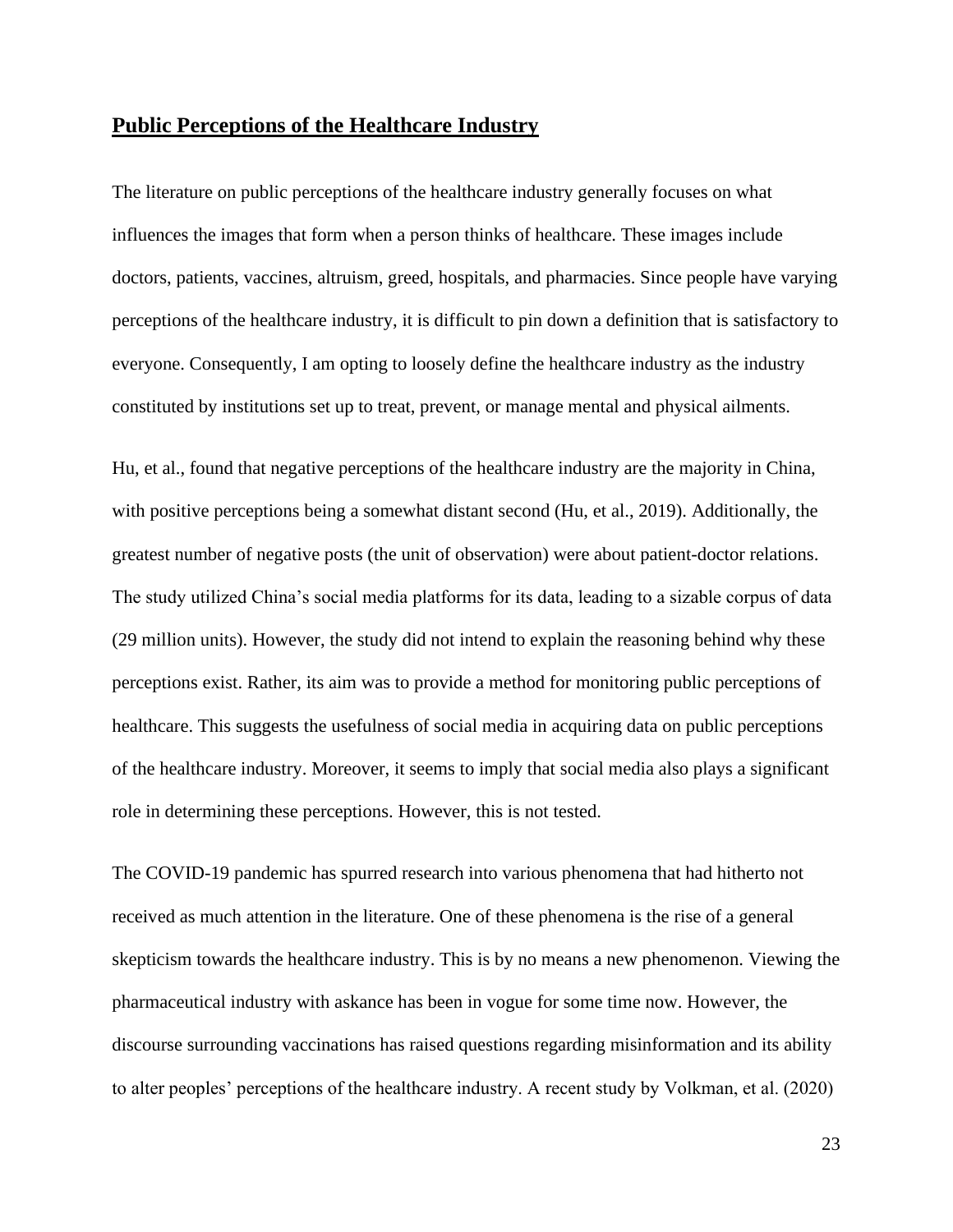provides reason to believe that social media has a significant and negative effect on perceptions of healthcare, at least among college students. According to them, increased social media usage is positively associated with an increase in negative beliefs about vaccines.,).

Even in the absence of this study, it seems intuitive that social media platforms influence peoples' perceptions and beliefs (including those of the healthcare industry). Social media is also used to spread fake news. These platforms are slowly becoming favored sources of news and information for many people. Research in various disciplines seems to confirm the suspicion that social media platforms have the power, for better or worse, to influence public attitudes. Freberg, et al., views this capacity for influence optimistically, suggesting that social media influencers can play a critical role in improving brand awareness (granted their sample is admittedly not representative) (Freberg, et al., 2010). In contrast, Helmus, et al., caution against this capacity for influence by elucidating its risks through Russian propaganda campaigns on social media platforms (Helmus, et al., 2018). In summary, any discussion about public perceptions of the healthcare industry is incomplete without extensive reference to the influence of social media.

While social media is a major source of health information, it is not the only source. An overview of the relationship between culture, society, and health by Nielsen-Bohlman, et al., provides additional sources of health information. These include news media, advertisements, and friends and family members (Nielsen-Bohlman, et al., 2004). Friedell, et al., made an interesting finding in their study on cancer control. They found that people with lower literacy levels often consult family and friends over books for information about cancer (Friedell, et al., 1997). While not fully generalizable, this does seem to suggest that anecdotes and interpersonal trust play a role in determining public perceptions of and, by extension, trust in institutions. Nielsen-Bohlman, et al., seem to ascribe the greatest role to news media for the dissemination of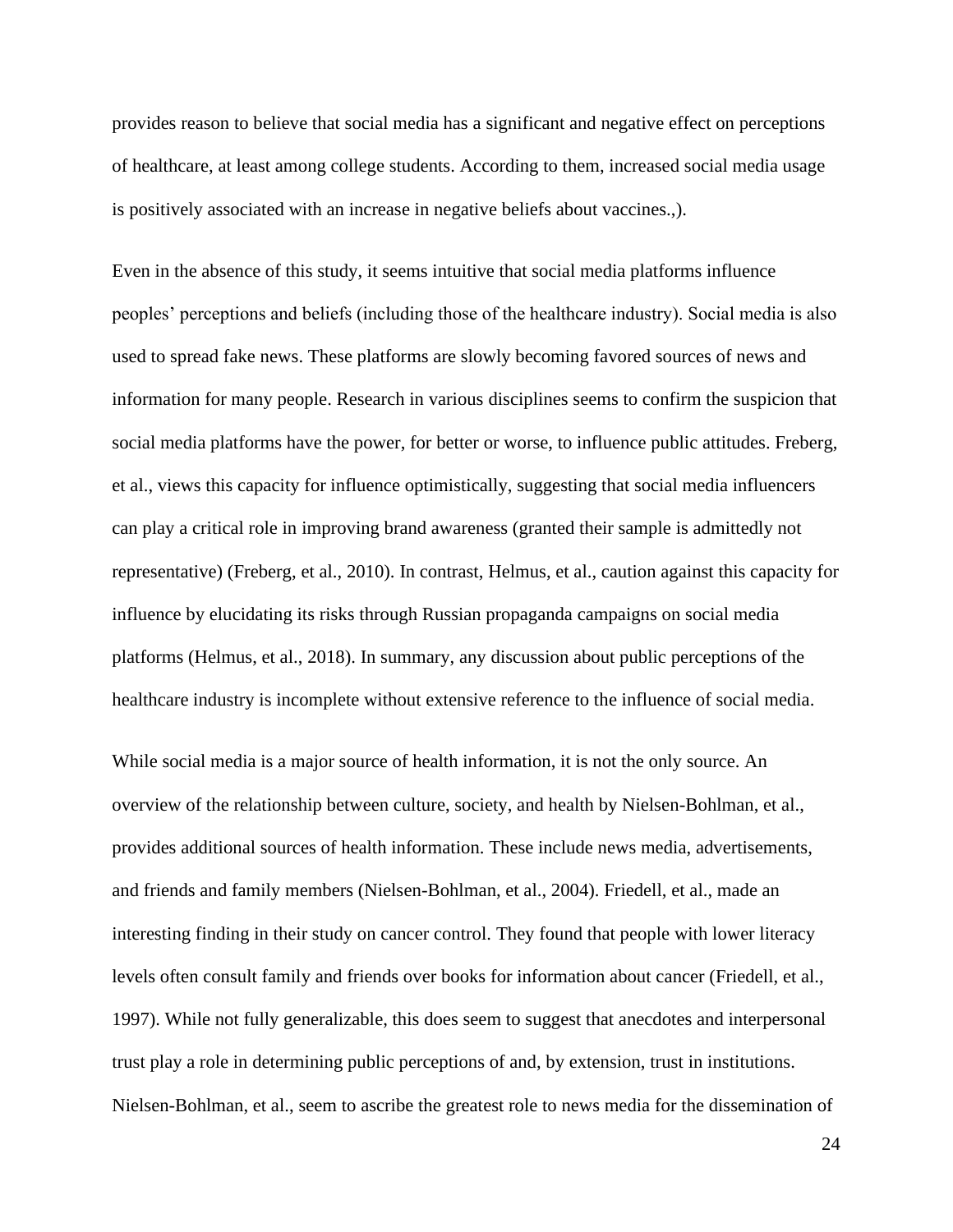health information. Seeing as this overview was written in 2004 and cites papers from before then, the magnitude of the role ascribed to news media should not be seen as representative of news media's power today. This power has been subject to fierce competition from social media platforms.

Despite the growing literature on social media and its effects on public perceptions, one aspect of the literature remains wanting: variations in social media consumption across demographic variables. The most-studied demographic variable *vis-à-vis* social media consumption is age. Unsurprisingly, the digital divide has led to different ways of consuming social media, including different sources of knowledge and varying degrees of trust in those sources. According to Pew Research Center's Social Media Fact Sheet, the greatest variation in social media consumption is visible across age (Pew Research Center. Gender, race, education, and community seem to cause little variation in social media use, especially relative to age. Since I expect social media to be a major determinant of public perceptions of the healthcare industry, I also expect these perceptions to vary across age brackets.

In conclusion, some of the main determinants of public perceptions of the healthcare industry are social media platforms, news media, and anecdotes from family and friends. These encompass a society's culture (its ways of expressing and experiencing creativity or the set of values, beliefs, and meanings of the members of a group). These alter how the healthcare industry is represented. However, these do not fully explain the trust in the institution. Institutional performance provides an objective reason to trust the institution, and this reason may override negative perceptions and instill trust in the institution. Nevertheless, perceptions of the healthcare industry will play a critical role in explaining trust in healthcare institutions. Of particular importance is the connection made by Friedell, et al., between low levels of literacy and the preferred source of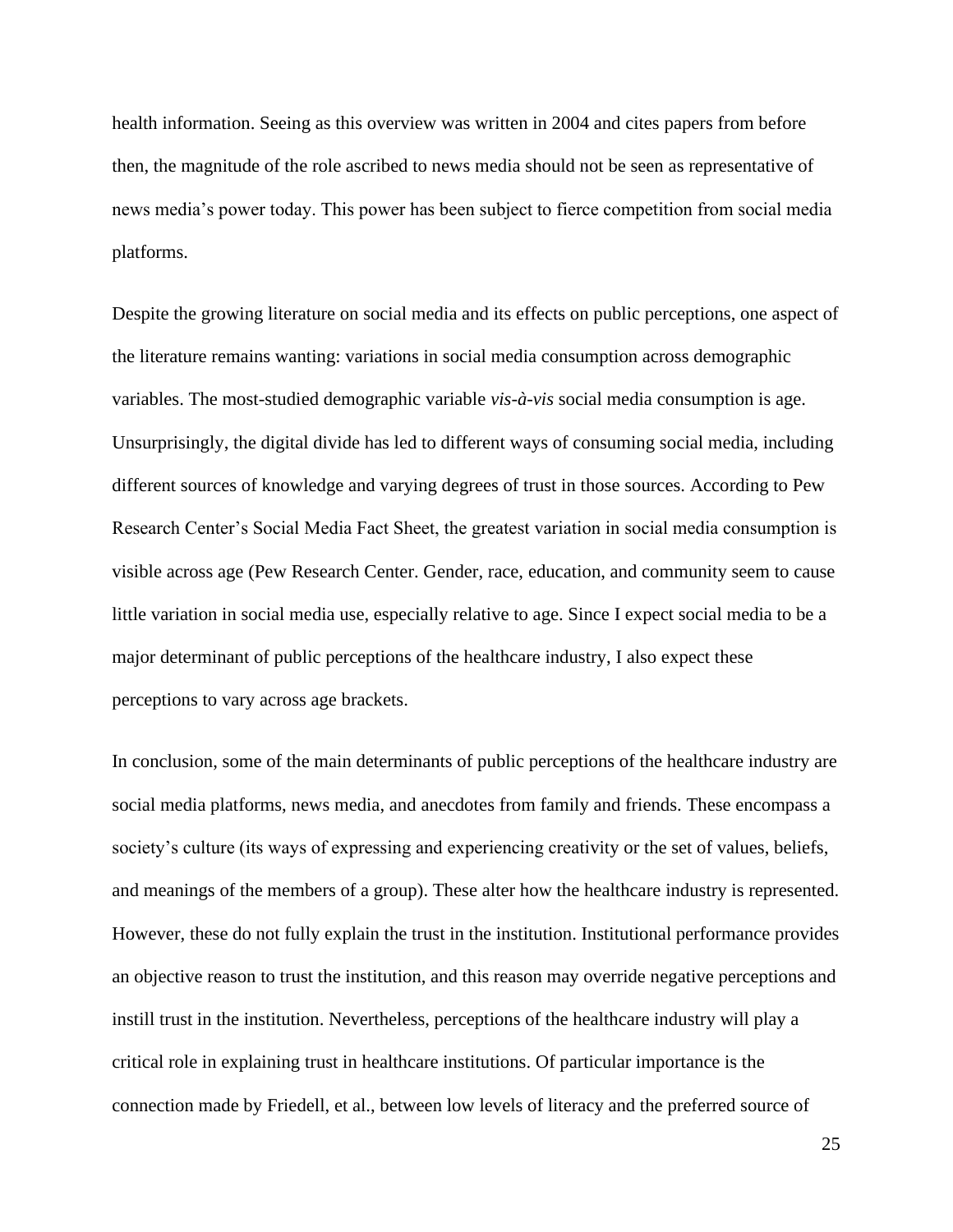health information. Since Pakistan has low levels of literacy, one may suspect that public perceptions of healthcare are significantly informed by anecdotes from family and friends.

#### **The Relationship between Trust and Healthcare**

The above sections have hinted – explicitly and implicitly – at the intimate connection between healthcare and trust. Institutional trust is commonly understood as an important precondition for positive institutional performance. This performance, in turn, reinforces the trust people have in the institution. Instantiating this general observation, the performance of healthcare institutions is tied to peoples' trust in these institutions. Additionally, it seems that it is in virtue of interpersonal trust between healthcare personnel and people that these feedback loop exists. Trust in the institution's personnel culminates into trust in the institution. Simultaneously, interpersonal trust forms the grounds for initial bouts of positive institutional performance. This conceptualization yields two variables and three agents of interest in this section: interpersonal (micro-level) trust and institutional (macro-level) trust are the variables, and patients, healthcare providers, and healthcare institutions are the agents.

An intuitive starting point for the analysis of trust and healthcare is in the typical healthcare interaction (i.e., one between a patient and doctor). The patient bears a degree of risk in their interaction with the doctor. Specifically, the patient risks their health, as there is a chance that the doctor cannot cure them (and perhaps another doctor could have done so). This aspect of trust is forced, as patients rely on others to specialize in healthcare and develop institutions for its delivery (Gilson, 2003). Additionally, this risk and uncertainty is preserved to some degree in virtually all patient-doctor interactions. Consequently, one can say that trust is a necessary feature of healthcare (until healthcare delivery has certain outcomes) (Möllering, 2006).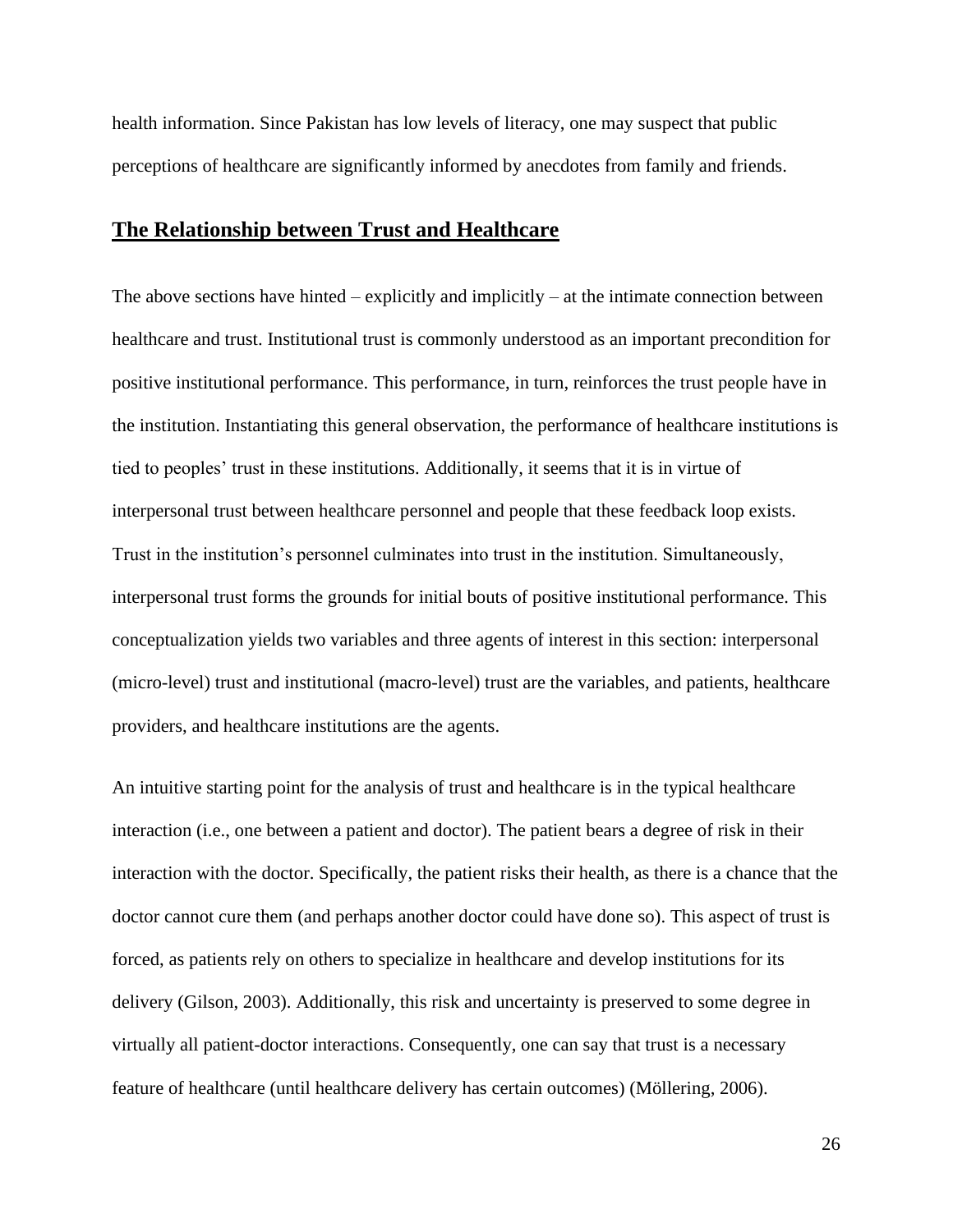First and foremost, the patient entrusts the doctor and institution with the task of curing their ailment. In other words, the patient relies on the institution and doctor to competently perform their task (i.e., curing) *without* indubitable reasons (Barbalet, 2006) to believe the actors will competently perform their task. Yet, trust in a healthcare context is more complex than this, as it is tied up with the doctor's ability to competently perform their task. For instance, before prescribing medication, doctors need additional information about their patients to ensure that their patients are not harmed. Consequently, patients must entrust doctors with their information (Rogers, 2002), relying on their discretion. However, this information is held by the institution, suggesting that interpersonal trust alone is not sufficient for ideal healthcare delivery.

The connection between institutional and interpersonal trust in healthcare contexts has been understood in different ways. Some researchers study the two constructs independently, while others focus on the interaction between the two, preferring to study the two together (Calnan and Rowe, 2006). Additionally, researchers are not in agreement over what trust in a healthcare context refers to. For some, it refers to an agent's appraisal of another agent's trustworthiness (Treloar and Rance, 2014). Others move away from the individual and interpret trust as a property of normative contexts and processes (Douglass and Calnan, 2016). Additionally, some authors have found other institutions influencing trust in healthcare providers and institutions as well. For instance, changes to regulations regarding healthcare or vested interests pushing a profit-based operating models on hospitals alter beliefs about healthcare institutions and professionals (Wilk and Platt, 2016; Tofan, et al., 2012).

The methodological approach of this paper is in harmony with the latter approach, wherein institutional and interpersonal trust are seen as intertwined and, therefore, examined together. This paper's conception of trust accords with both of the aforementioned conceptions. It accords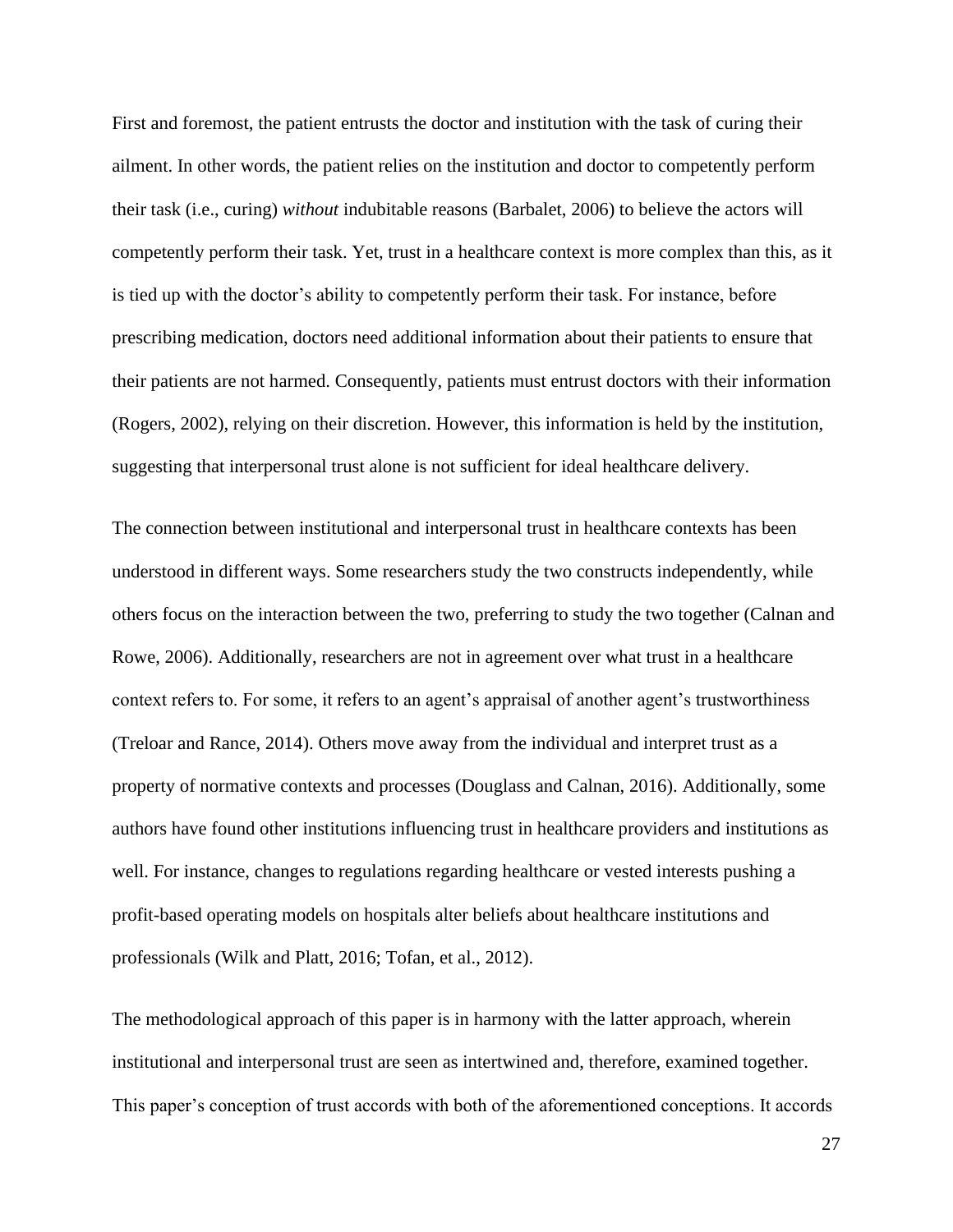with the former due to its prioritization of the individual in the development of trust. As discussed above, interpersonal trust forms the foundation for the broader institutional trust and positive institutional performance. It accords with the latter due to the recognition that healthcare institutions change and provide feedback that alters an agent's beliefs and perceptions.

It is important to note that the most commonly studied relationship in a healthcare context is one where the patient entrusts the doctor. Therefore, the patient is vulnerable. This paper will contribute to this area of the literature. However, the role of the doctor as the trusting agent is receiving increased attention in the literature. The literature focuses on when doctors avoid trusting the patient (such as to avoid vulnerability or because of past experiences) (Hall, et al., 2001), whether doctors ought to trust patients (Rogers, 2002), etc. Since interpersonal trust is reciprocal, this is an important aspect of studies on interpersonal trust in healthcare contexts. However, I deem it beyond the scope of this paper, as it will add further complexity to what is already a systems analysis.

## **2.2 Theoretical Framework**

This study's object of analysis is trust, so a definition and discussion are warranted. It will be useful to define trust in terms of its (necessary) parts. The first aspect of trust is that it as an attitude of reliance. This attitude is characterized by one depending on another person or thing to achieve some goal. For example, I am relying on my friend to take me to school. Alternatively, I rely on the stove to cook my food. The latter example expresses why characterizing trust as only an attitude of reliance is an underdetermined or insufficient characterization. We typically use the word 'trust' to describe relationships that agents have with other agents. I may rely on stove, but it would be odd to say I trust it. In contrast, I can trust a friend, a person, a pet, et al.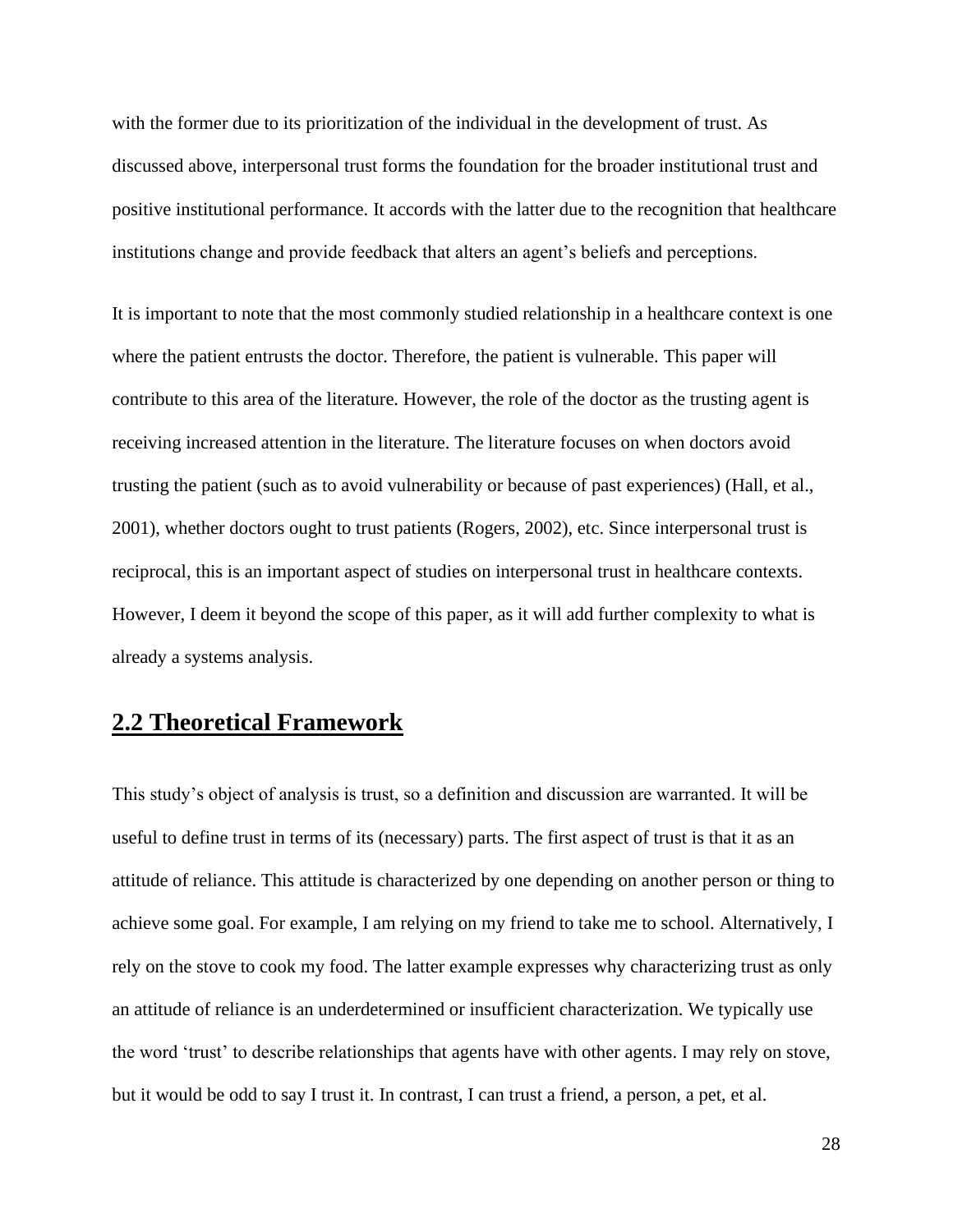The second aspect of trust is that it requires the trustor to hold a justified belief in the consistency of the trustee's nature. This means that the trustor must believe, with reason, that the trustee is and will remain willing and able to do the task they are entrusted with. I have added this to the definition to explain why people trust others despite the risks associated with trusting. This aspect can be reformulated as a trustor's justified belief that the risks of them trusting will not actualize. If I trust someone, it is reasonable to presume that I believe this person will not violate my trust. For instance, it would be odd for me to entrust an heirloom with someone whom I believe will run away with it as soon as I hand it to them. Rather, I would trust them if I had a reason to believe that they will not run away with my heirloom. In other words, me trusting this person requires me to have a justified belief that they will remain willing and able to do what I have asked them to (i.e., keep my heirloom safe).

The third and final aspect of trust is that this relationship must come with some degree of risk, such as the possibility of betrayal (Baier, 1986). These risks have to be of a certain degree to distinguish trust from mere reliance. Consider my reliance on my friend and stove. If my friend violates my trust, I will feel disappointed and betrayed (such as if I asked him to keep an heirloom safe, and he pawned it off). In contrast, if my stove fails to light, so I cannot cook, it would be odd to say I feel betrayed. Betrayal is one of those risks that distinguishes trust from mere reliance. Beyond having these risks, the trustor must be willing to bear these risks for them to trust the trustee.

Consequently, trust is firstly an attitude of reliance towards another agent. Secondly, it requires the trustor to believe, with reason, that the trustee will not violate their trust. Lastly, trust is always accompanied by risks, such as the risk of betrayal, and the trustor must be willing to bear these risks before it can authentically be said that "the trustor trusts the trustee."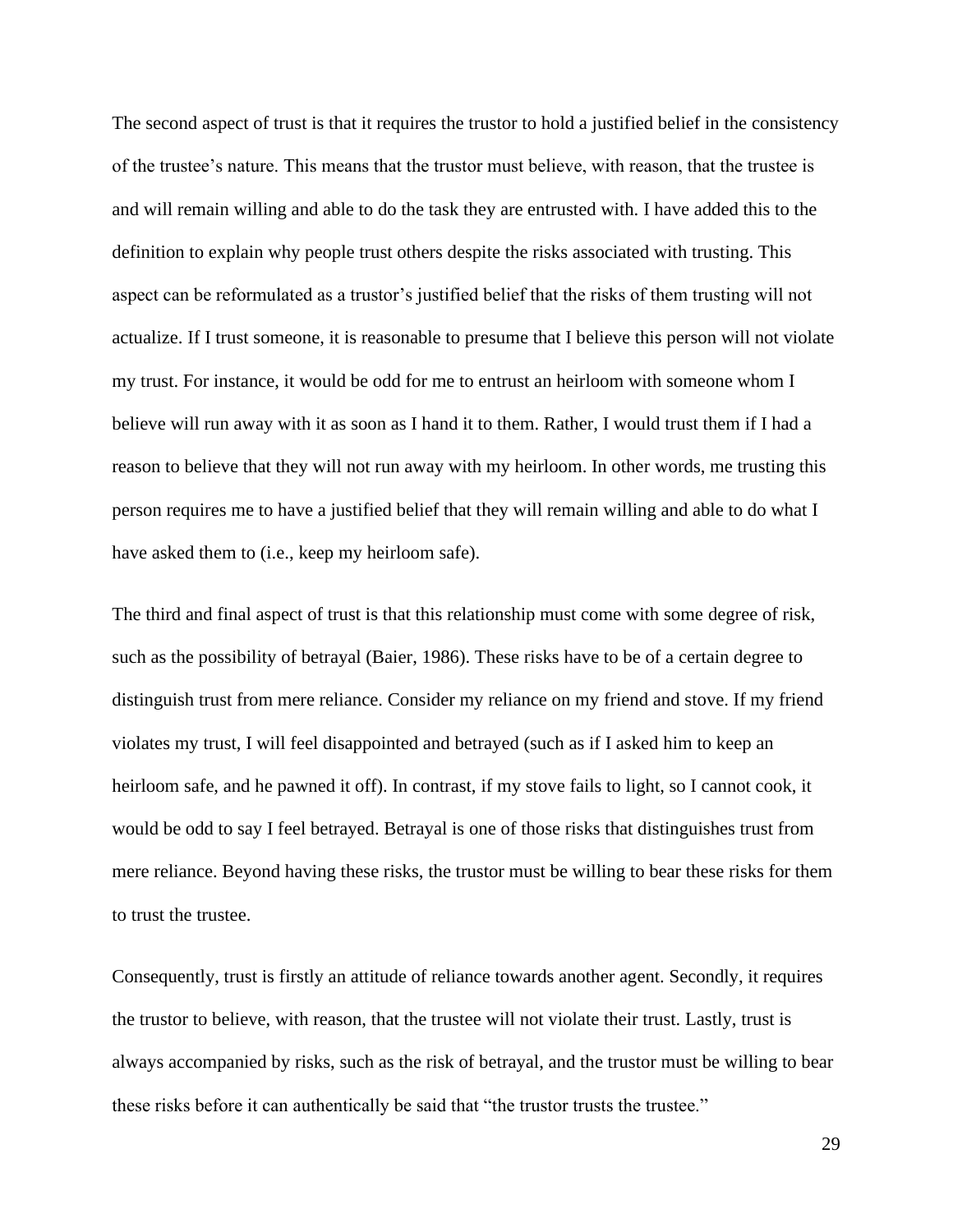Trust is far more ubiquitous than is usually recognized. In fact, it is so common that many of us typically do it instinctually. Consider the knowledge we gain from our teachers or textbooks that we proceed to apply in our lives. All these applications presume that our teachers and textbooks were expressing something honest. In other words, we trusted the information our teachers and textbooks give. For example, when our parents tell us eating, say, broccoli is healthy, we presume they are being honest. Of course, we can confirm their claims using the internet, but this is not always possible. Suppose a history teacher tells us about an arcane historical fact about their specialty. In this situation, it would be very difficult for us to confirm their claim, and yet, we trust them. The point I am expressing here is that trust underlies virtually every facet of our lives. If we stopped trusting, our lives would be radically different (the number of things we can do would significantly be circumscribed).

Healthcare contexts are just like the situations mentioned above. Patients lack the expertise to safely self-administer effective interventions. However, their health is not concerned with their lack of expertise and can worsen. Consequently, patients seek out medical experts (i.e., doctors, et al.). These experts are provided by healthcare institutions. Due to their lack of expertise, patients are forced to trust these healthcare institutions and agents with their health. The agents and institutions, in turn, act to remedy the maladies the patients are experiencing.

Suppose the patients doubt the doctors. In this situation, the patient will not be content with any number of recommendations from doctors, as this may not meet their standards for what qualifies as trustworthy knowledge. They may, for example, wish to conduct experiments themselves to test the efficacy of the medicine. However, this is difficult, if not impossible, for obvious reasons. One can point to numerous facts, such as the economic success of healthcare institutions or the increasing length of the human lifespan, that show that trust is at play here. If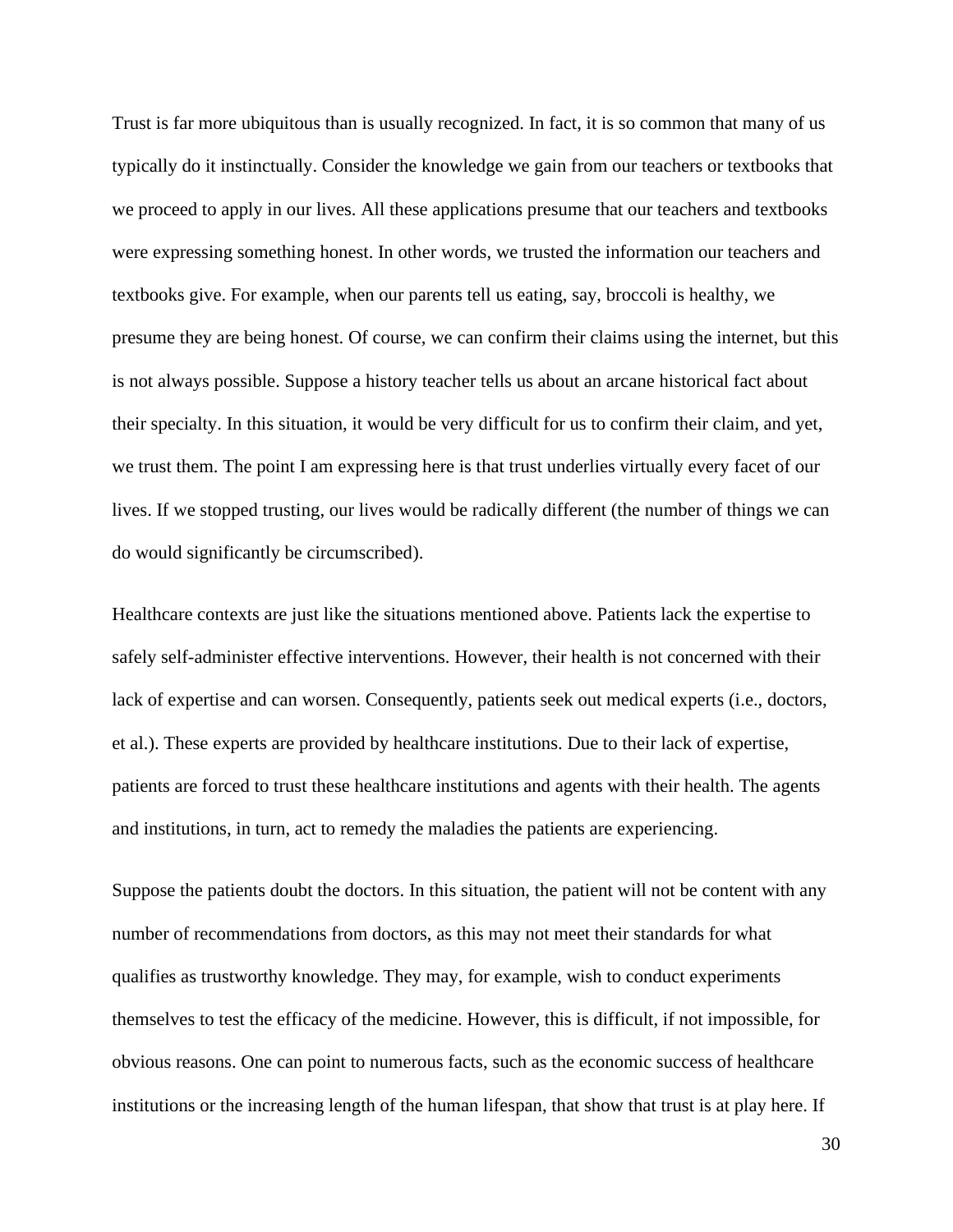trust were not, none of these facts would actually be the case. For instance, if no one trusted their healthcare providers (and assuming testing the medicine is practically impossible), no one would ever take medicines, and so the human lifespan would not significantly change.

The importance of trust is apparent from the above discussion, but the extent of the literature review also highlights its academic relevance. Within academia, trust is studied both as a cause and effect of other phenomena. In the above situations, trust is an indirect cause of the lengthening of the human lifespan. The most immediate cause may appear to be the treatment, but this is not the case. Rather, it is the consumption of and exposure to treatments that lengthens the human lifespan, and trust is a necessary condition for this consumption and exposure. Besides this, another area in which the effect of trust is apparent is in economic transactions. All contracts are founded on the belief that the contracted parties will not violate the terms of the contract. This belief can reasonably be termed trust. For instance, when one purchases a product, they trust that the seller will not tamper with the product, is not deceiving them, etc.

In contrast, a separate strand of the literature on trust seeks explain what causes trust to occur, disappear, etc. Kim's model of public trust falls under this strand. This model provides five variables (discussed later) that seek to explain the perceived trustworthiness of an institution. Trustworthiness refers to what degree an agent warrants or deserves trust. People will be more willing to trust an institution that they perceive as trustworthy as opposed to one that they do not perceive as trustworthy. Here, trust is an effect of perceived trustworthiness by virtue of the definition of trustworthiness. Trustworthiness is an effect of the five variables proposed by Kim.

Kim's model is one of many institutional theories of trust. These theories propose that trust in institutions can be explained by deferring to the institution's qualities, such as how honestly and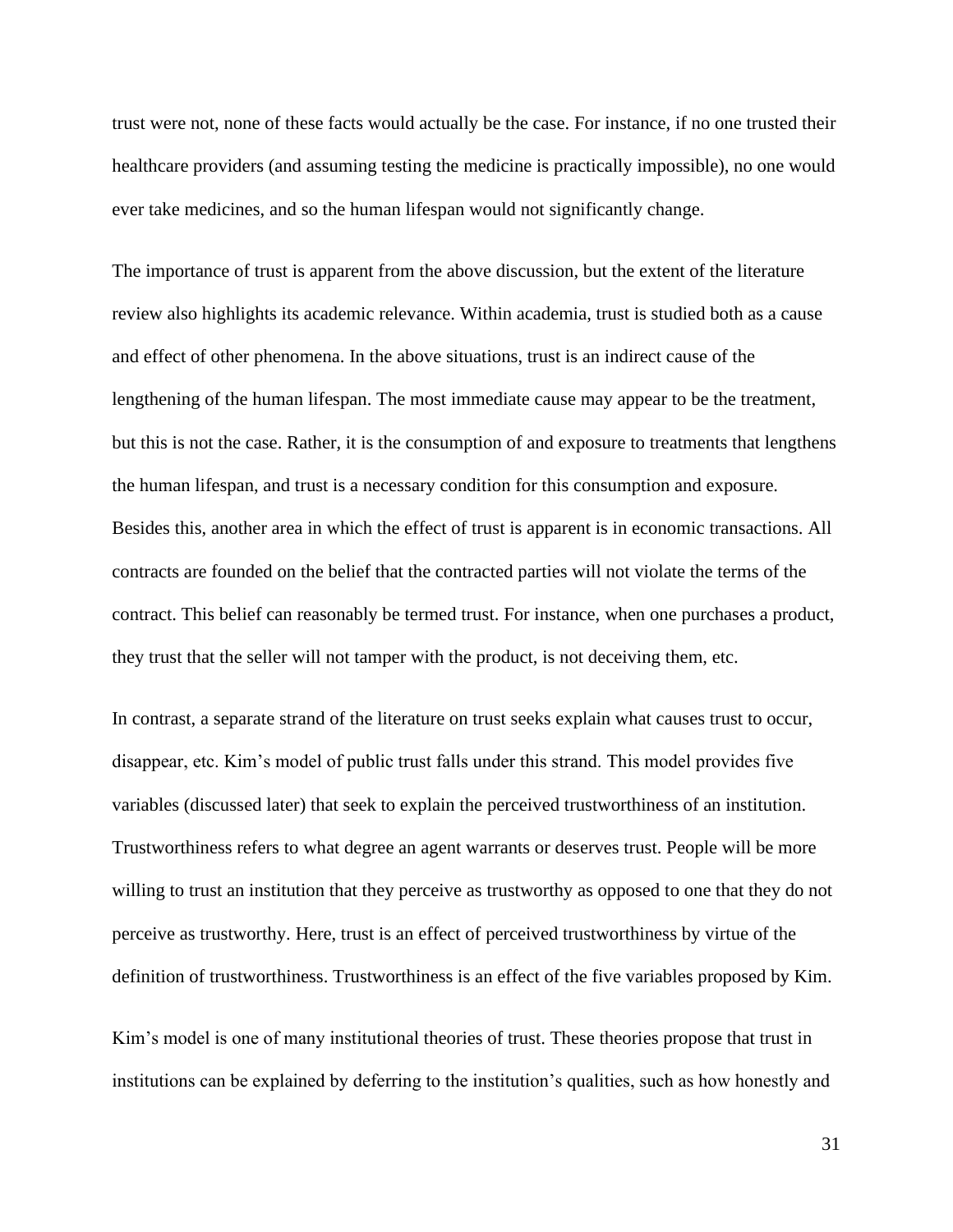competently they perform their duties. Alternative theories of trust attempt to explain trust by deferring to culture, demographics, or perceptions of trustworthiness (though this may be reducible to the previous three variables; social media, for instance, is an aspect of our culture that influences our perceptions of trustworthiness). Cultural theories, such as those of Baniamin, et al. (Baniamin, et al., 2019) and Jamil, et al. (Jamil, et al., 2016), explain trust as a result of a people's disposition to trust, and this disposition is cultivated by their socialization and enculturation processes. Demography theories cite characteristics of populations, such as gender, age, class, etc., as significant explanatory variables *vis-à-vis* trust.

Additionally, readers should keep in mind that there are different kinds of trust. The most common distinction is between interpersonal and institutional trust. Interpersonal trust is trust in other persons, while institutional trust is trust in institutions. Institutions are goal-oriented complexes of social roles and relations with regularized ways of operating or behaving. Put more succinctly, they are sets of rules. Some researchers, such as Spadaro, et al. (Spadaro, et al., 2020), argue that institutional trust enhances interpersonal trust and is, in some cases, responsible for interpersonal trust. Here, institutional trust is the independent variable and interpersonal trust is the dependent variable. In contrast, researchers like Baek and Jung (Baek and Jung, 2015) make a case for interpersonal trust enhancing institutional trust, reversing the above-mentioned mechanism.

One may be inclined to level the claim of reverse causality at studies of the relationship between interpersonal and institutional trust. This inclination is not entirely misplaced. One way of interpreting this literary contradiction is to posit the existence of a feedback loop between interpersonal and institutional trust. The origin of trust can be explained via the observation that agents can exist without institutions (at least initially), but institutions require agents to be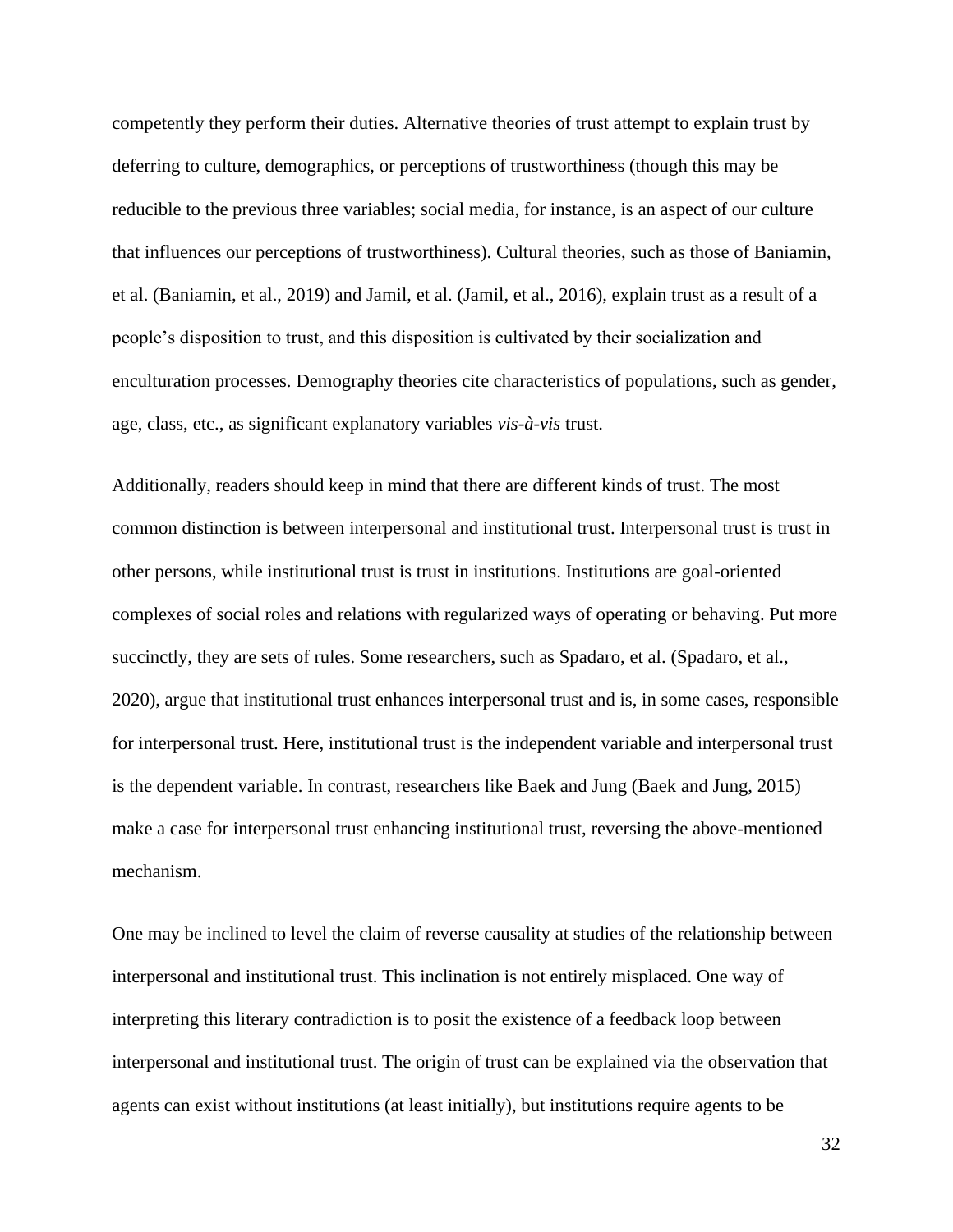instantiated. Consequently, agents are necessary for institutions (and institutions are not necessary for agents at the outset). Therefore, trust begins as interpersonal trust. As groups of agents begin to form rules for their behaviors and instantiate institutions, interpersonal trust is generalized to the institution. At this point, institutional trust is not reducible to interpersonal trust (though the former does originate in the latter), creating a feedback loop between the two kinds of trusts.

This study's theoretical framework is based on Kim's model of public trust. Consequently, a detailed discussion of his model and why its transposition onto healthcare settings is a valid step is warranted. As stated in the literature review, Kim's point of departure from other attempts to conceptualize trust is in recognizing its 'multi-faceted character'. This character refers to three dimensions of trust: cognitive, behavioral, and affective.

#### Cognitive Dimension

The cognitive dimension of trust refers to one's conscious decision of trusting another. In every instance of trust, there are at least two agents: the trustor and the trustee. The trustor is the one who places their trust in another (i.e., the trustee). In a social context, the trustor grants the trustee discretion to act in the trustor's best interest. In a healthcare context, the patient typically grants their physician authority to act in the patient's best interest without fully explaining why a given decision is the best. Suppose a patient tells their doctor that they are experiencing headaches. In the typical healthcare encounter, the doctor will recommend a medicine without fully detailing how they arrived at that decision and the patient will take the medicine. This absence of a need for a detailed explanation is a consequence of the patient's trust in the doctor.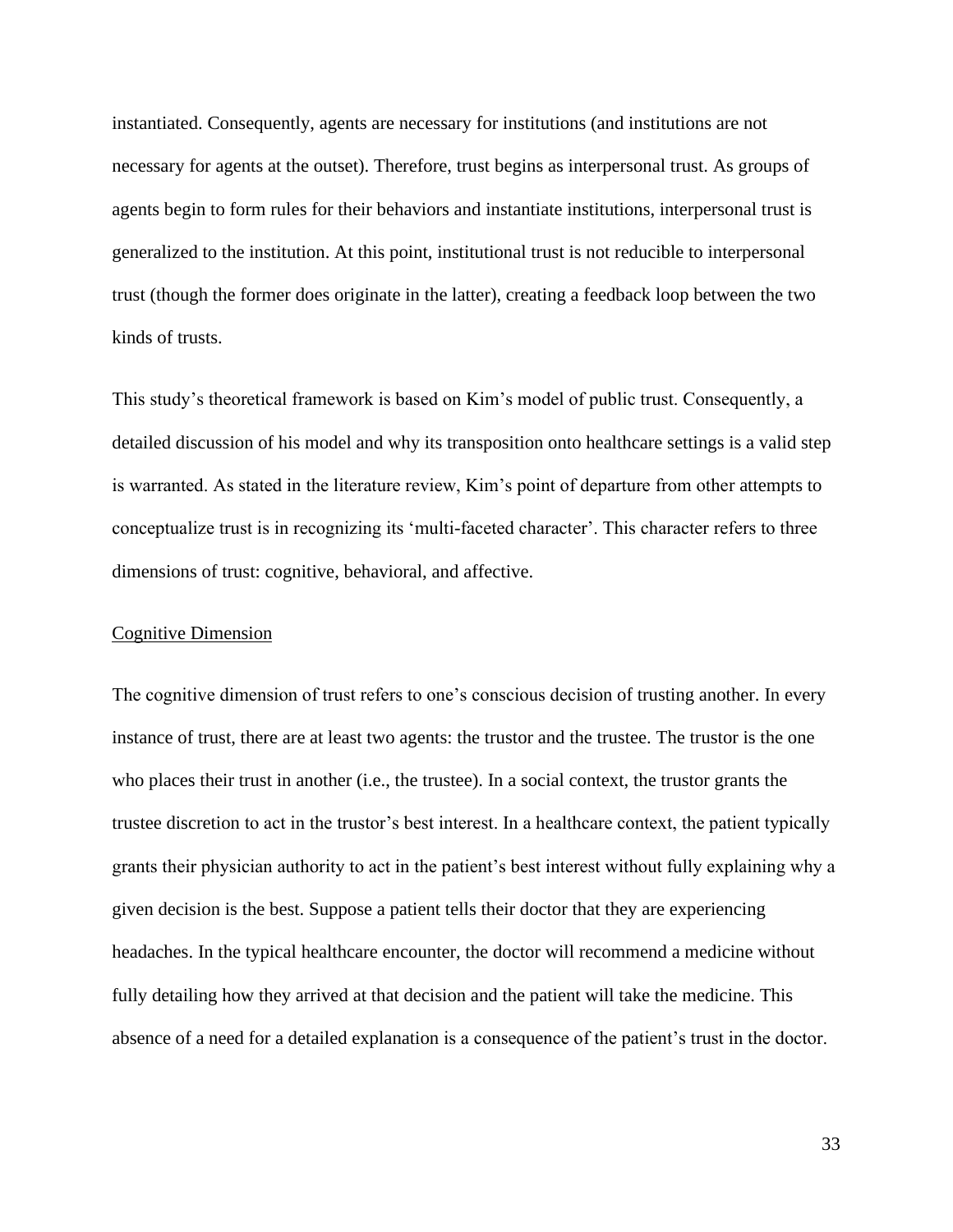#### **Behavioral Dimension**

The behavioral dimension of trust refers to actions that indicate the presence of a trust relationship. This dimension is important because observable behaviors are typically what one evaluates before deciding to trust or distrust or to assess the quality of a trust relationship. Suppose that in the above scenario, the patient repeatedly states that they trust the doctor but also constantly hounds their physician to explain their decision. If this occurs, a third person may reasonably conclude that the patient does not trust their physician, contrary to the patient's claims. The behavioral dimension makes more sense if one considers that holding a belief (such as that of the form  $\lq$  trust X') disposes people to behave in certain ways. For example, you behave differently depending on your attitude towards a certain person (e.g., liking or disliking).

#### **Affective Dimension**

Lastly, the affective dimension of trust refers to trust's not entirely rational basis and the emotional attachments and attitudes that form as a consequence of a trust relationship. As discussed above, trusting disposes people to behave in particular ways. These behavioral dispositions are not only a direct consequence of trust: they are also indirectly a result of the emotional attitudes one develops due to trusting. Suppose that the medicine prescribed in the above scenario worsens the patient's headaches and the patient perceives this as a betrayal of their trust. When the patient confronts the doctor, the doctor defends their decision by saying that people respond differently to the medicine and the medicine is usually effective. Rationally speaking, the patient should ask for another medicine. However, in reality, a patient may view the doctor's expertise with skepticism. In this situation, this skepticism is not rationally warranted, as there is always a chance of a person not responding well to a medicine.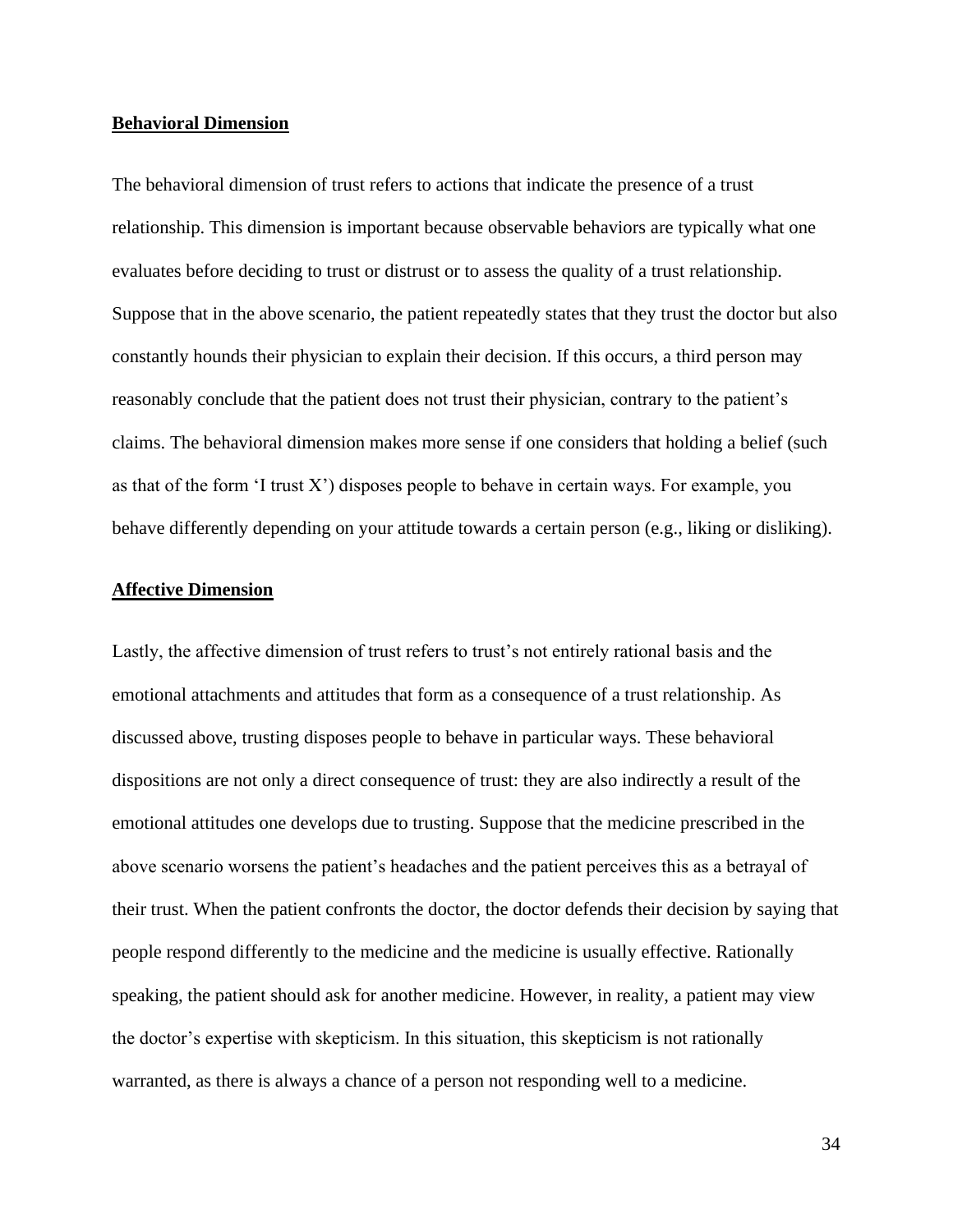Consequently, one must ground this skepticism in something other than the person's rationality. This 'something' would be the affective or emotional component of the person's trust.

Conceiving of trust along these three dimensions is generally in line with my proposed definition of trust in the literature review. The first aspect of that definition posits that trust is partly an attitude of reliance on another. This captures the affective and cognitive components of trust, as it identifies trust with a particular mental state (composed of rational and emotional components). Additionally, it implies certain behavioral dispositions, as the trustor needs to express their reliance on the trustee. The second aspect posits that trust involves holding a justified belief in the consistency of other peoples' natures (i.e., that they will continue to respect your trust). This captures the cognitive dimension more explicitly, as it posits a condition that needs to be satisfied before one makes the conscious decision of trusting. The final aspect of this definition is a willingness to accept some risk and vulnerability. According to Kim, this acceptance is a result of an emotional attachment to the trustee, but it also indicates a behavioral disposition (trust leads to behaviors that neither are purely rational nor require certainty).

One issue with this definition is it excludes situations in which trust is forced. These situations typically occur when a person relies on another for something X and has no alternative sources of acquiring X. For example, in a country with a wanting welfare state, a poor person can only rely on public healthcare to treat some ailment (assuming private healthcare is too expensive). If this person lives in a remote area, their access to healthcare may likely be limited to one clinic or even one doctor. In these instances, one's reliance is forced (they only have one choice, so their choice is forced). However, I do not believe this issue is necessarily a problem with this definition, as if reliance is forced, then one cannot claim that one is speaking about trust without controversy.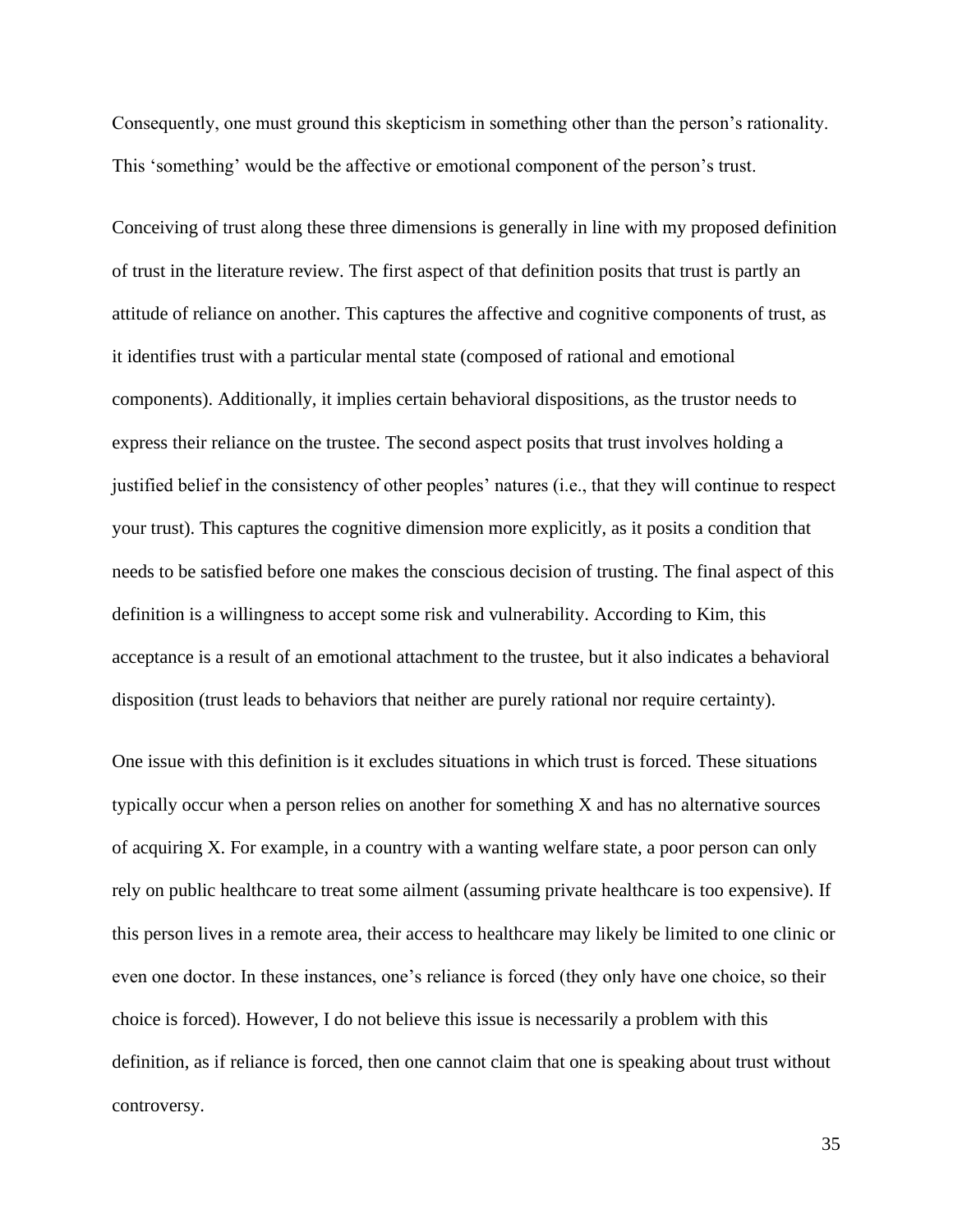Kim describes five variables that measure an institution's trustworthiness: credible commitment, benevolence, honesty, competency, and fairness. It follows that if Kim's variables are valid measures of trustworthiness and trustworthiness refers to the probability of being trusted, then high scores on these variables should be positively correlated with high levels of trust. This encapsulates the first part of this study (the first five hypotheses and independent variables). I will create questionnaire items that capture these variables and additional items to capture trust as the sample understands it. This is to establish construct validity (i.e., that Kim's variables do in fact measure trust). This will be done through a multivariable regression analysis.

#### **Credible Commitment**

The first variable is credible commitment, which is further broken down into two variables: encapsulated interest and consistency. Encapsulated interest refers to the degree to which an institution's interests encapsulate the trustee's interests. Consider a firm that is operating to maximize its profits. If the firm is maximizing its profits, it will likely attempt to either get its laborers to work harder or longer days or push their wages down. In effect, the firm will attempt to reduce its cost of production. Here, the firm's interest is profit, and this interest does not encapsulate the interests of its workers, which could be improved living standards for safer working conditions. Consequently, the workers would be less likely to trust the firm, as their goals are in opposition to each other. Consistency refers to the regularity or predictability of a trustor's behavior based on their words. For instance, if a hospital regularly claims to help people and, in fact, *does* help people, the hospital's behavior is consistent with their claims. The more consistent a trustor's behavior and the more encapsulating the trustor's interests, the greater their perceived trustworthiness. This variable forms the first hypothesis.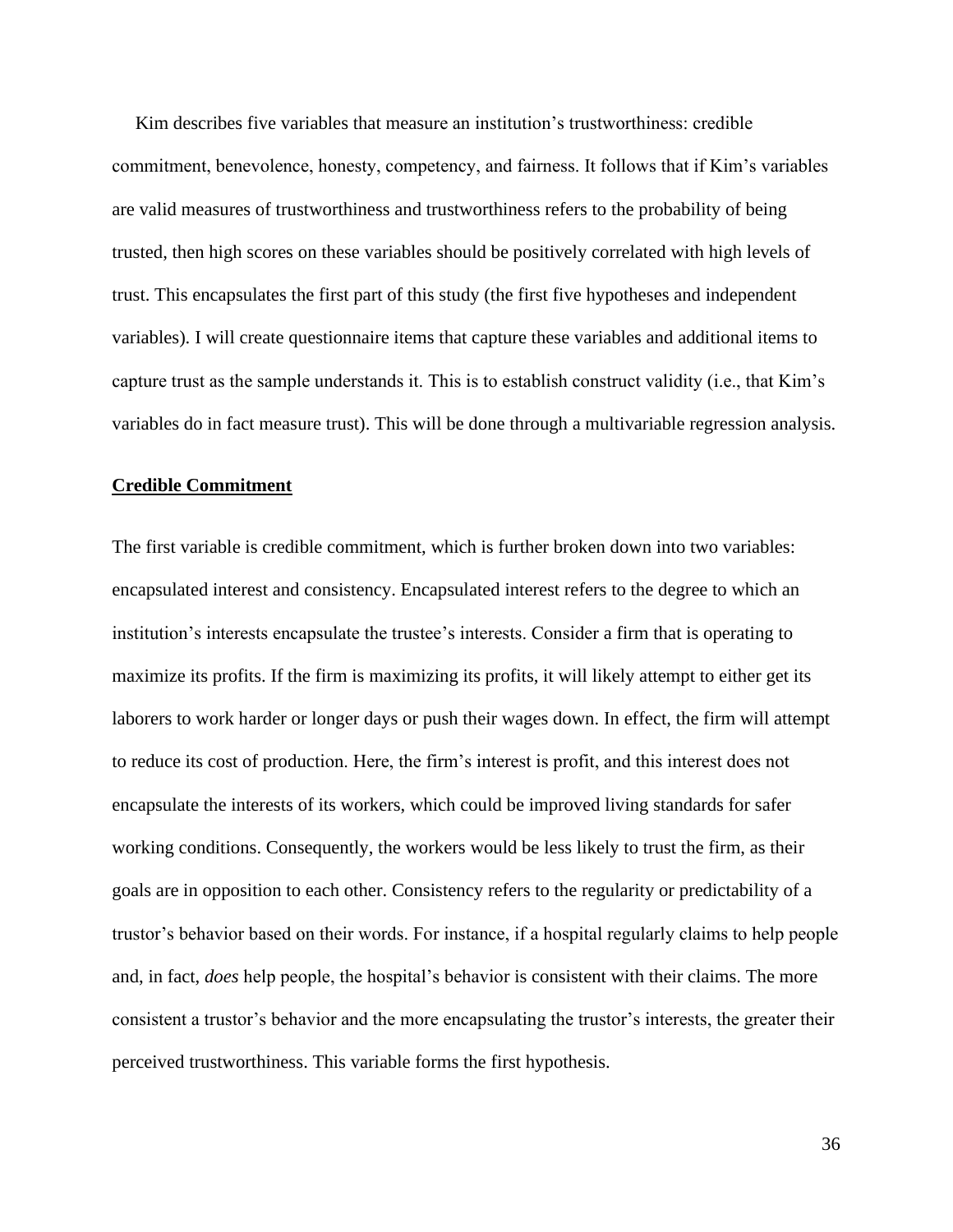H1: Credible commitment (encapsulated interest and consistency of behavior) will be positively related to institutional trust

#### **Benevolence**

The second variable is benevolence, which refers to the genuine altruism and concern the trustor has for the trustee. A benevolent trustor is one that will assist and help the trustee even if doing so does not benefit the trustor. Public institutions that are set up to provide necessary services and goods (such as healthcare and food) without a profit-motive are often perceived as benevolent. This variable forms the second hypothesis.

H2: Benevolence will be positively related to institutional trust

#### **Honesty**

The third variable is honesty, which refers to the degree to which the trustor discloses all relevant facts to the trustee. This variable is fairly self-explanatory, but, for the sake of consistency, the mechanism will be spelt out here. Consider a physician and their patient. The patient will be less likely to perceive their physician as trustworthy if their physician dodges some questions or appears to be pressuring the patient into using some medication. In these situations, the patient will feel that the physician is either lying or not disclosing the entire truth of the matter. This variable forms the third hypothesis. It is also about more openness, being frank, integrity, truthfulness, sincerity.

H3: Honesty will be positively related to institutional trust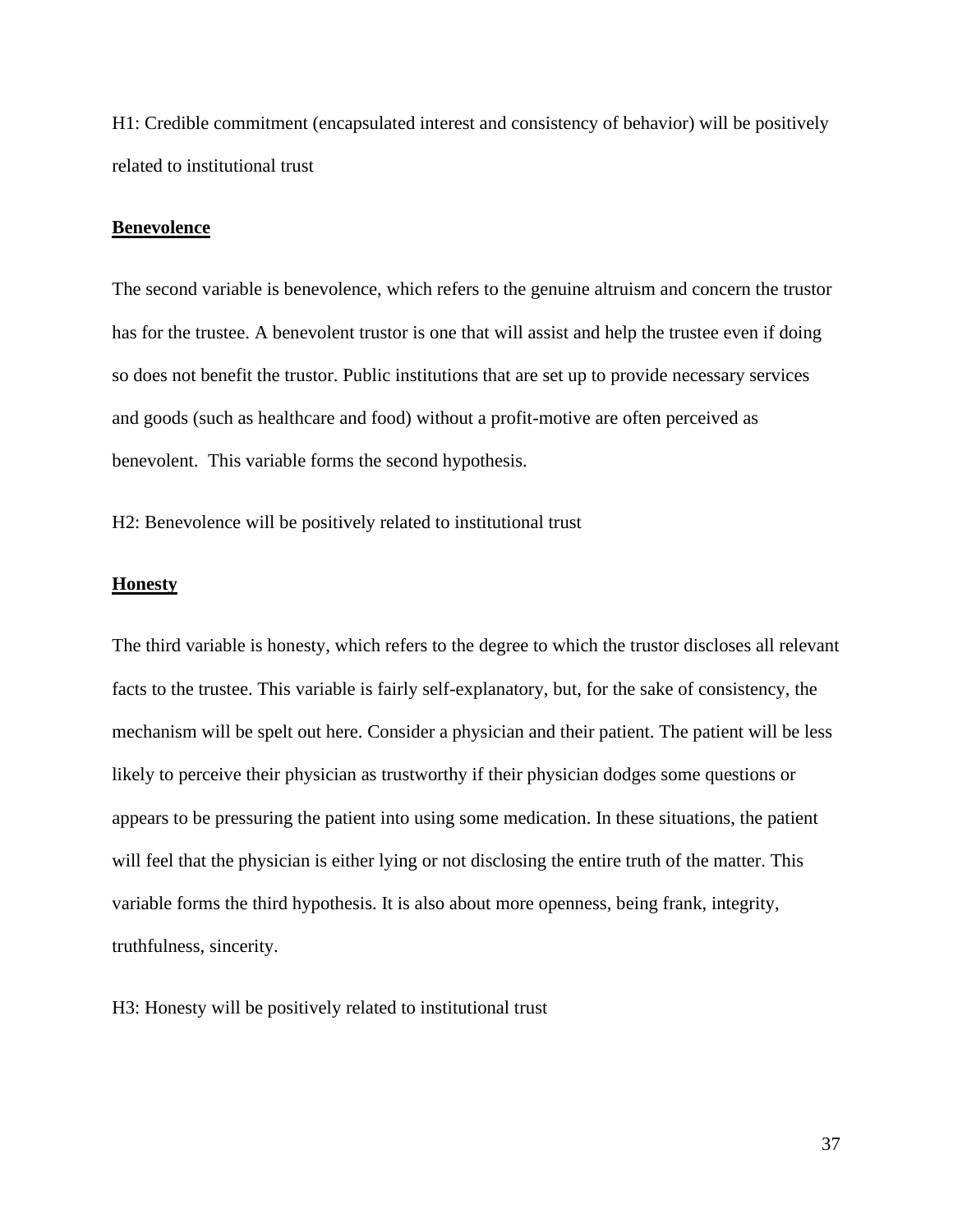#### **Competency**

The fourth variable is competency, which refers to the trustor's ability to meet the trustee's expectations. As mentioned in my definition of trust in the literature review, a justified belief in the trustor's capability to perform the entrusted task is a necessary part of a trust relationship. For example, you are very unlikely to entrust a person to perform surgery on you if you know that they are not a surgeon (and are wholly incapable of performing the surgery). This variable forms the fourth hypothesis. Competency is based on professionalism, that is acting according to the code of conduct and professional norms, ethics, and rules.

H4: Competency will be positively related to institutional trust.

### **Fairness**

The last variable is fairness, which refers to the trustor's disposition to recognize the spirit of and commit to the trust relationship and to not let their personal biases interfere with the entrusted task. For example, a patient is less likely to trust a doctor if they believe that the quality of the doctor's services will be informed by the patient's political beliefs. The patient is more likely to perceive the doctor as trustworthy if the doctor treats the patient not as a political opponent, but as a patient. This variable forms the fifth hypothesis. This is about impartiality, treating all equally.

H5: Fairness will be positively related to institutional trust.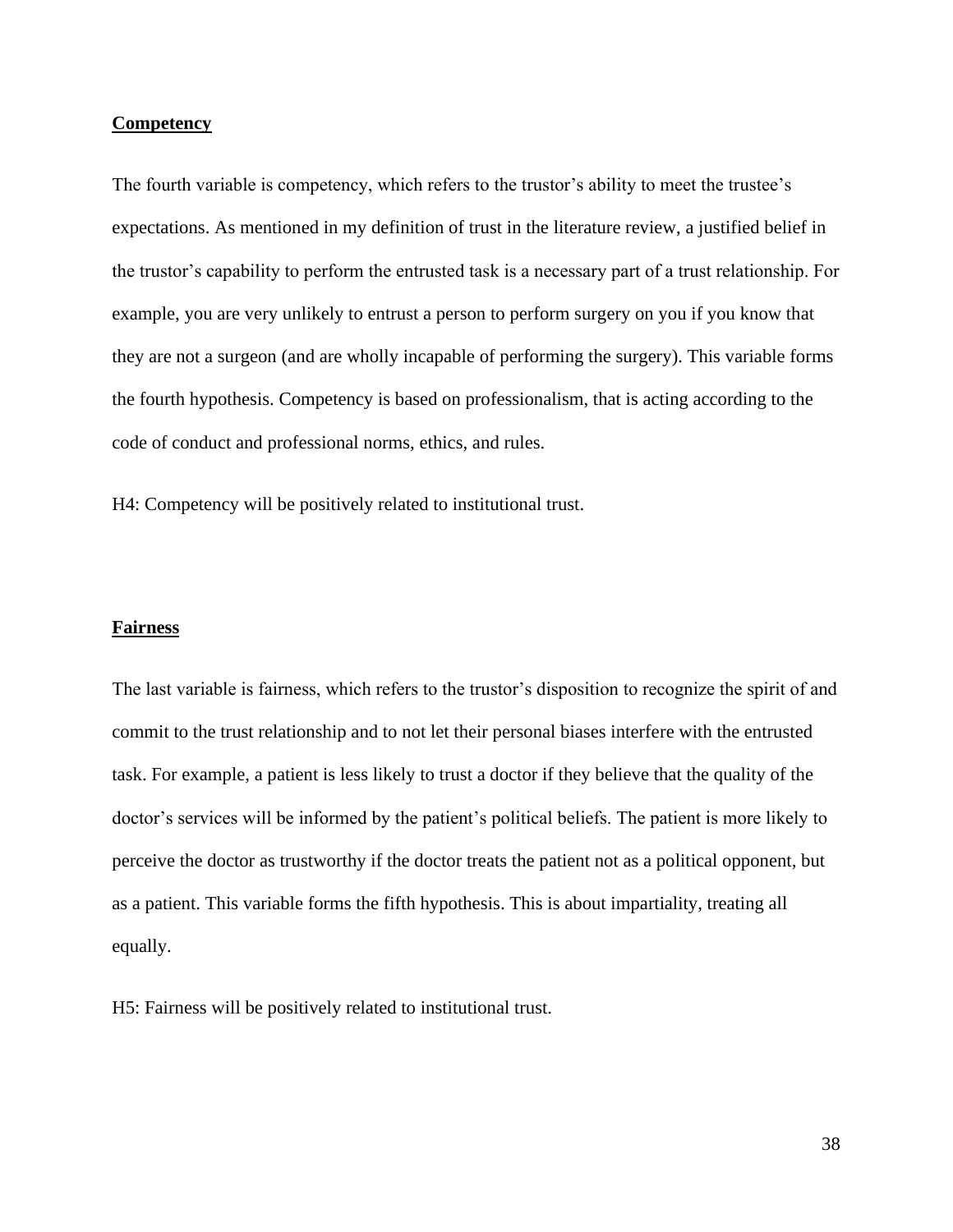Besides the trustworthiness measure, there are two measures of trust: one measures trust in the hospital's services (institutional) and the other measures trust in the hospital's personnel (interpersonal). It is presumed, as explained in the literature review, that institutional trust begins as interpersonal trust and is then generalized to the entire institution. Over time, people will begin to generalize their trust in specific service-providers to the institution the provides these service-providers. However, once institutional trust comes into the picture, it is not reducible to interpersonal trust, as service-quality becomes an additional measure of the institution's trustworthiness. Service-quality acts as an objective measure of how trustworthy the institution is (i.e., how much trust the institution warrants). In essence, if an institution provides high-quality services, people are more likely to trust it than another similar institution with lower-quality services. Additionally, service quality is not reducible to interpersonal trust. For instance, if a doctor provides low-quality services, it is unreasonable to presume that this will affect how willing the patient is to trust a nurse *directly*. Rather, the doctor's services will affect the patient's trust in the institution, and this trust then generalizes to other personnel, such as nurses. An additional presupposition here is that people will be more willing to trust institutions that they find trustworthy.

These two measures are used to form two more hypotheses to help support my understanding of how the above variables fit into my research on trust (as stated in the literature review) and answer some of the research questions (as stated in chapter 1):

H6: An average of Kim's measures of trustworthiness (the scores on each variable will be summed and divided by 5) will be positively related with measures of institutional quality (such as service and infrastructure quality, which I am positing as proxies for institutional performance).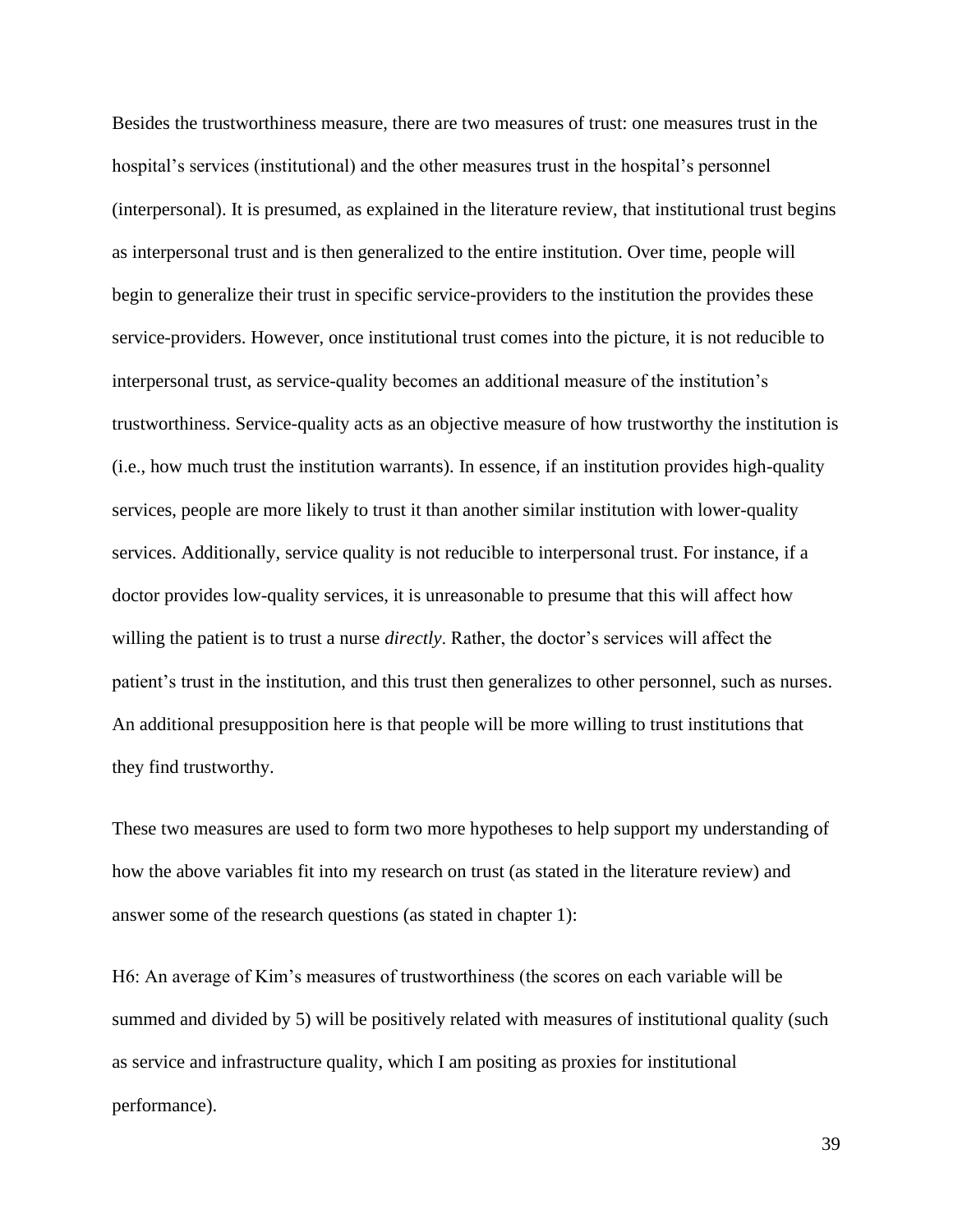H7: Institutional trustworthiness will be positively correlated with measures of interpersonal trust.

A brief discussion of these two hypotheses is warranted. The literature review above discussed various theories of institutional trust that credit the institution with the bulk of developing trust relationships. For instance, Rus and Iglic (2005) found that institutional trust underpins most trusting relationships in institutional strong environments. If these and other findings are to be believed, one can reasonably conclude how trustworthy an institution is likely to be from its characteristics. There is clear interplay here between Kim's variables and institutional theories of trust. I believe that Kim's variables represent simpler attitudes. These are attitudes people have towards these institutional characteristics, and it is on the basis of these simpler attitudes that people determine how trustworthy an institution is. The relationship goes as follows: people form atomic attitudes (benevolence, honesty, etc.) about an institution by observing the institution's characteristics (service quality, infrastructural quality, etc.). Based on these attitudes, they form the more complex attitude of trust.

Hypothesis 7 is not directly connected to Kim's variables. Rather, it is directly tied to the concept of trust. In the literature review, there seemed to be an evident chicken-egg situation regarding the relationship between institutional and interpersonal trust. It was not clear which was causally prior. In some contexts, interpersonal trust seems primitive (Spadaro, et al., 2020), whereas in others, institutional trust seemed primitive (Baek and Jung, 2015). My interpretation of these results is that interpersonal trust precedes institutional trust, but once institutional trust is present, it is not longer reducible to interpersonal trust. Instead, institutional and interpersonal trust largely reinforce each other in a feedback loop (at least in healthcare contexts). Hypothesis 7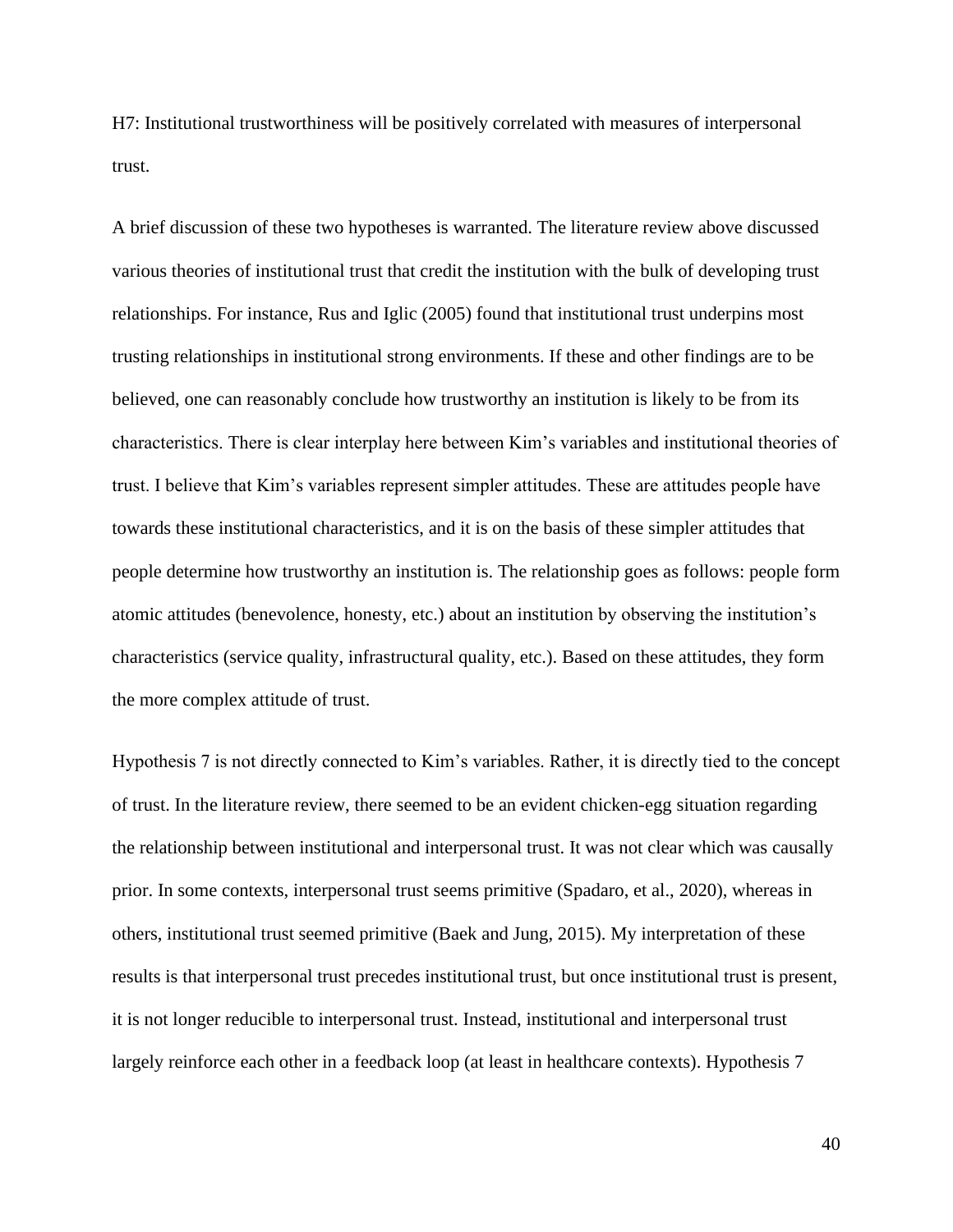merely examines whether this correlation between the two kinds of trust is significant. If it is, then it lends credence to my interpretation.

For the first five hypotheses, the willingness to trust the hospital (i.e., the hospital's trustworthiness) is the dependent variable. For the sixth hypothesis, the dependent variable is the average of Kim's measures of trustworthiness. The seventh hypothesis is a correlation.

Note: Statements 2 to 7 were prefaced by the general question "to what extent do you agree with the following statements". Statements 8 to 10 were prefaced by the general question "Rate the hospital on the following". Statements 11 to 13 were prefaced by the general question "How trustworthy do you think the following personnel of the hospital are?".

## **Table 2.1: Hypotheses**

| <b>Hypotheses</b>                            | Measured by                                      |
|----------------------------------------------|--------------------------------------------------|
| H1: Credible commitment will be positively   | S1: "How willing are you to trust this hospital  |
| related with trustworthiness.                | with your health?"                               |
|                                              | S2: "Your long-term health is in their           |
|                                              | interest."                                       |
|                                              | S3: "The quality of their services is consistent |
|                                              | $(i.e., not volatile).$ "                        |
| H2: Benevolence will be positively related   | S4: "They are interested in helping people       |
| with trustworthiness.                        | without expecting anything in return."           |
| H3: Honesty will be positively related with  | S5: "Their personnel are honest, even if it is   |
| trustworthiness.                             | not in their best interest."                     |
| H4: Competency will be positively related    | S6: "The doctors and other staff have the        |
| with trustworthiness.                        | skills and competency to address your health-    |
|                                              | related problems."                               |
| H5: Fairness will be positively related with | S7: "Knowing someone (doctors, officials)        |
| trustworthiness.                             | personally in the hospital will NOT net you      |
|                                              | preferential treatment."                         |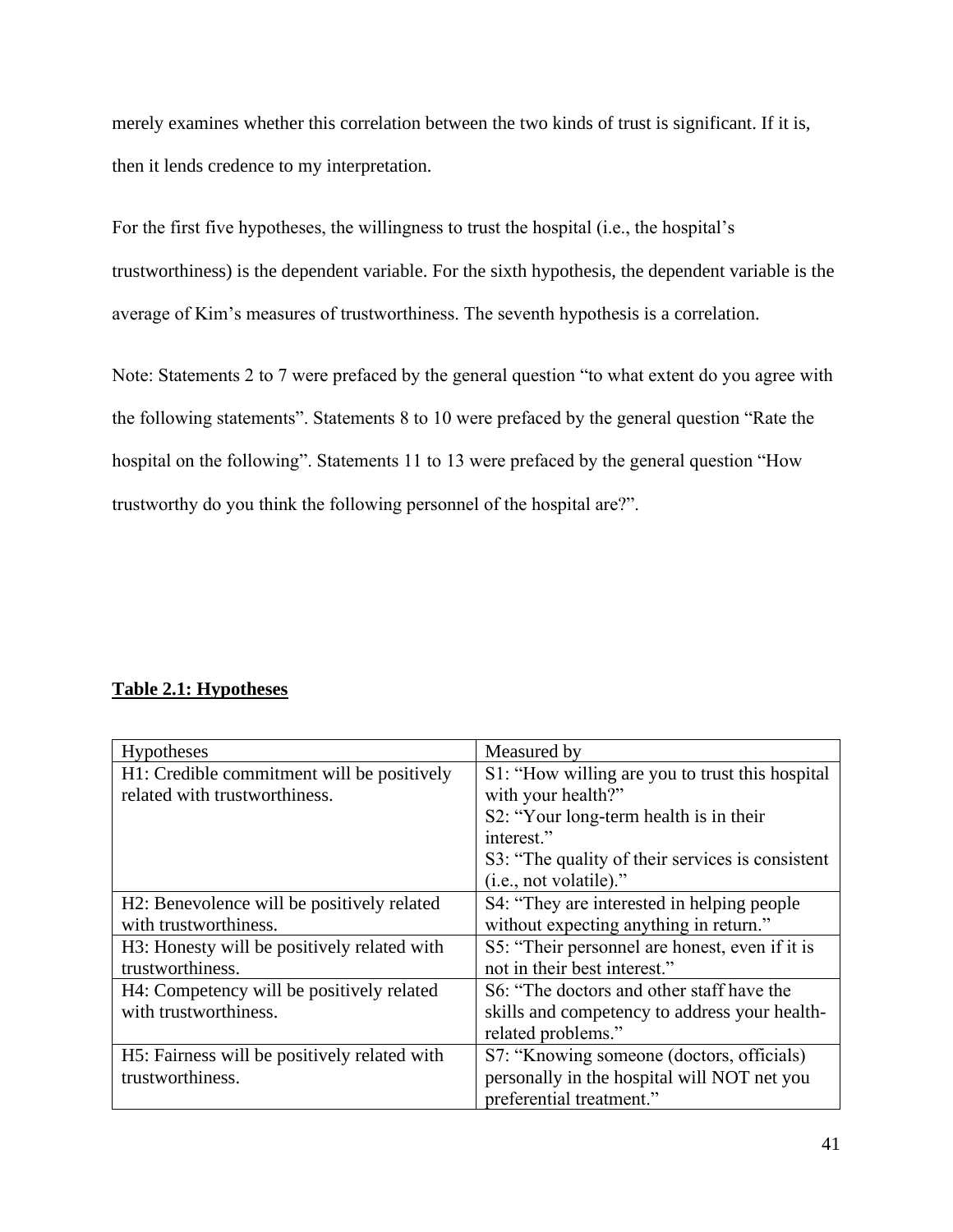| H6: An average of Kim's measures of            | S8-10: "Treatment Quality", "Service Quality" |
|------------------------------------------------|-----------------------------------------------|
| trustworthings will be positively related with | (other than treatment)", and "Condition of    |
| measures of institutional quality.             | Hospital".                                    |
| H7: Trustworthiness will be positively related | S11-13: "Doctors", "Nurses", and "Other       |
| with measures of interpersonal trust.          | Employees".                                   |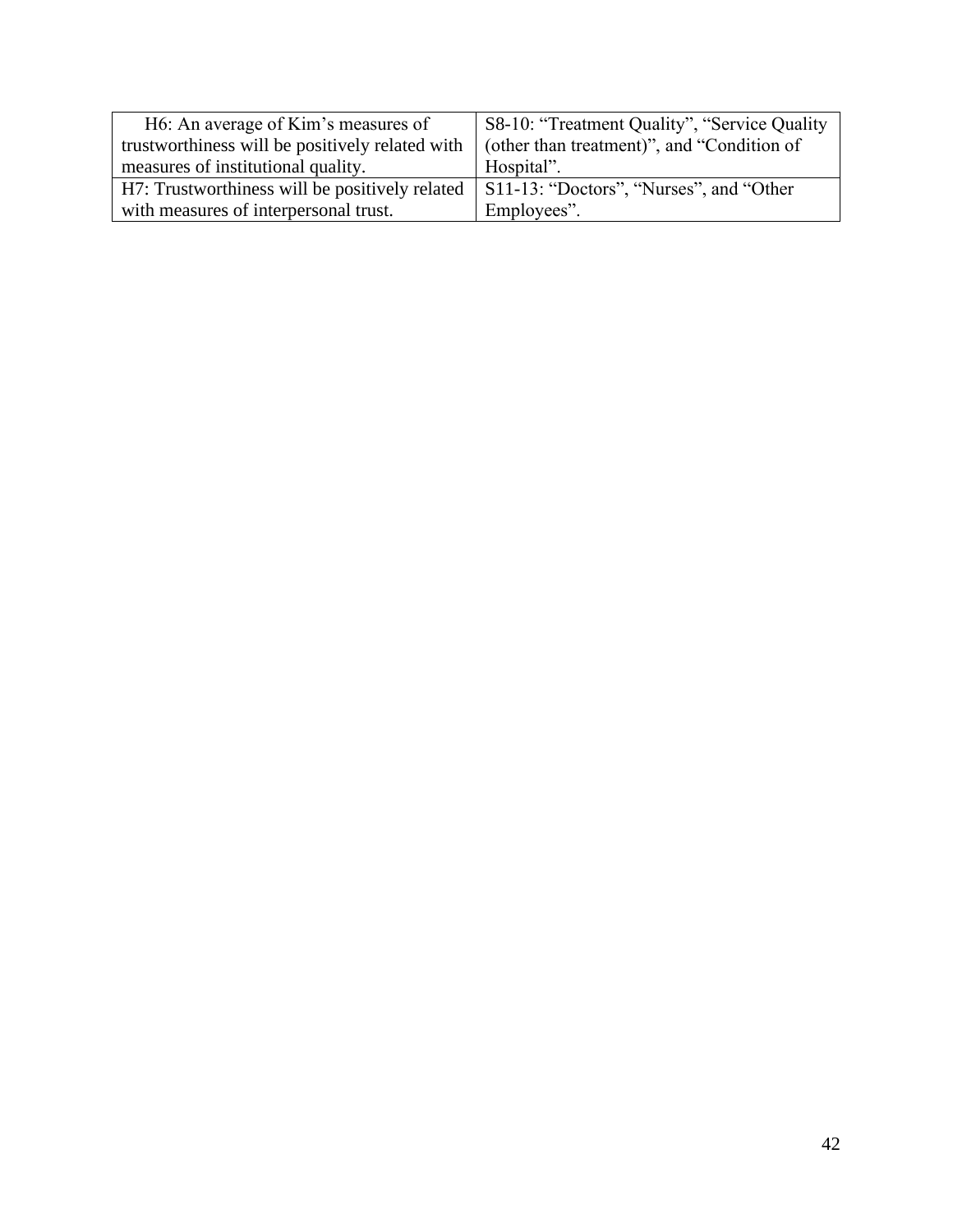# **Chapter 3: Methodology**

This study is based on a quantitative method. The first reason for pursuing a quantitative analysis stems from this paper's motivation: seeing if Kim's model of public trust is applicable to healthcare institutions. The intention here is to generalize this model to another context, and the generalizability of a model is related to the sample size upon which it is tested. A qualitative study enables a richer explanation of the notion of trust, but the purpose of this study is not to explore what is and is not part of a useful concept of trust. I have taken for granted that Kim has provided a general and useful concept of trust. The concern now is to see if this concept is useful and relevant for making sense of trust in a healthcare context. Consequently, I am concerned with getting an adequate sample for this study, as this will provide a representative answer to the question of whether Kim's model can be generalized to healthcare contexts.

I would like to note that many studies on trust (including in healthcare contexts) are quantitative. Virtually all the quantitative studies discussed in the literature review begin with a definition of trust. The researchers then construct a model to operationalize that definition, and they then proceed to test the model. The most commonly used instruments are questionnaire surveys. Some researchers construct their own questionnaires, which affords them the ability to select their sample (the samples are random, but the researchers can set limits within which a random sample is selected). Other researchers rely on surveys conducted by others such as NGOs, IGOs, etc., which are often available online such as the World Values Survey (WVS) or Afrobarometer. For this study, I have collected quantitative data by using questionnaire and used many of the questions that are used in other surveys, which enhances the validity and reliability of data and measurement instruments. The reason for collecting my own data is, first, to get relevant data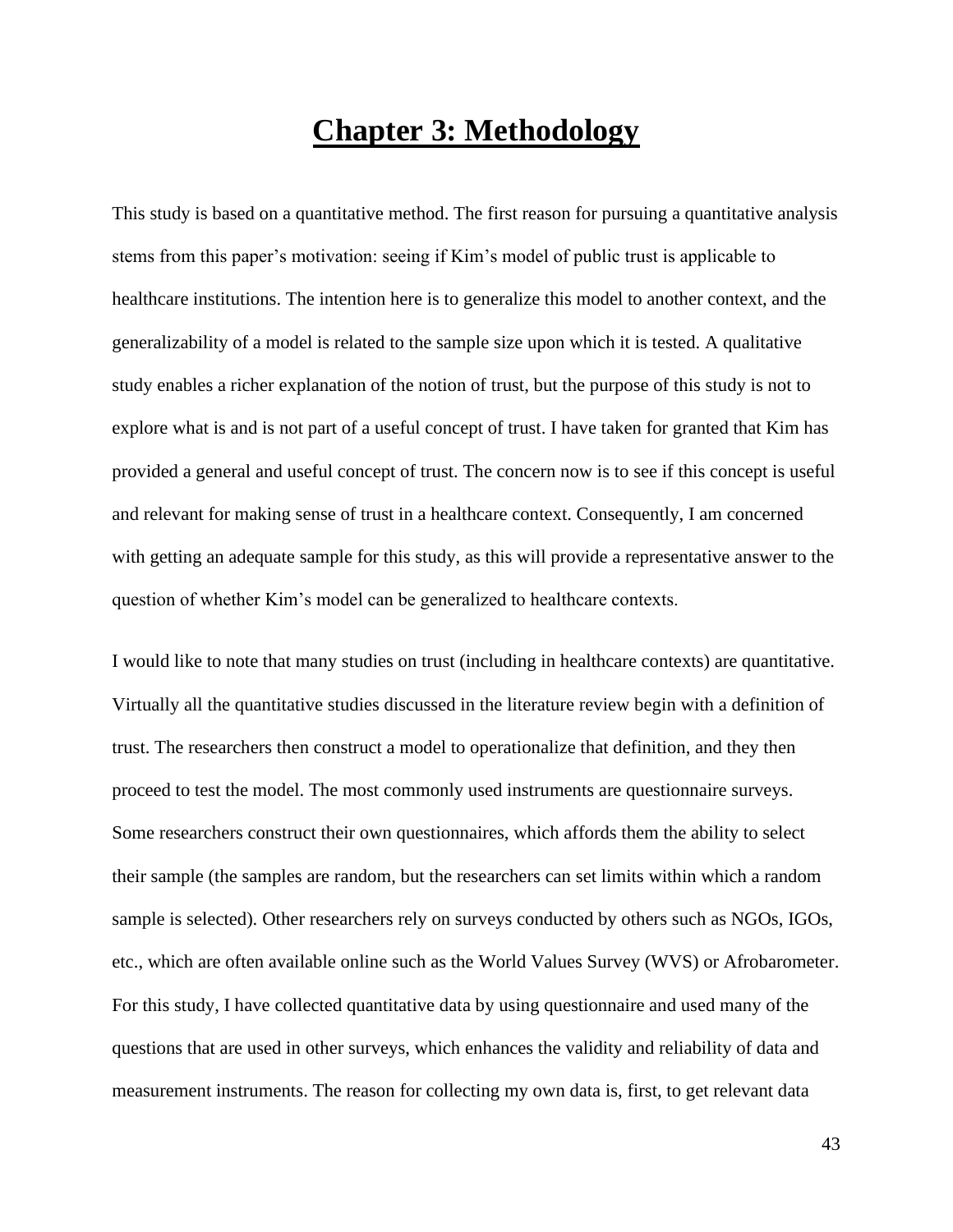that are necessary to highlight and analyze the research problem chosen for this study. Second, it allows me to learn about methodology and how to conduct a questionnaire survey. This learning process in methodology would help to conduct survey research in future.

I do not believe the surplus of quantitative studies on trust diminishes the importance of this paper because the quantitative methodology seems well-suited to examining the applicability of a model. In contrast, a qualitative examination of trust in healthcare contexts may be warranted if Kim's model does not fit the healthcare context well. This implies that there is something missing in the mechanism put forth by the model (perhaps something specific to healthcare contexts). For instance, it could be that Kim's variables are specific to citizen-government relations because those relations are not explicitly monetary and much more lasting than patienthospital relations.

The second reason for adopting a quantitative methodology is that it enables others to further test the applicability of Kim's model by attempting to replicate my results. Quantitative studies make it easy to replicate results (such as using the same instruments), as well as identifying where the problems may lie in the testing process. It should be noted at the outset that this paper represents a first step in testing Kim's public trust model (a detailed discussion on Kim's trust concepts is made in the theoretical chapter). It is not, by any means, intended to settle the question of applicability. Regardless of whether the results support or oppose the application of the model, future studies should attempt to replicate the results and critique the used instruments and testing procedures. A quantitative study is conducive to not only present research, but also future research.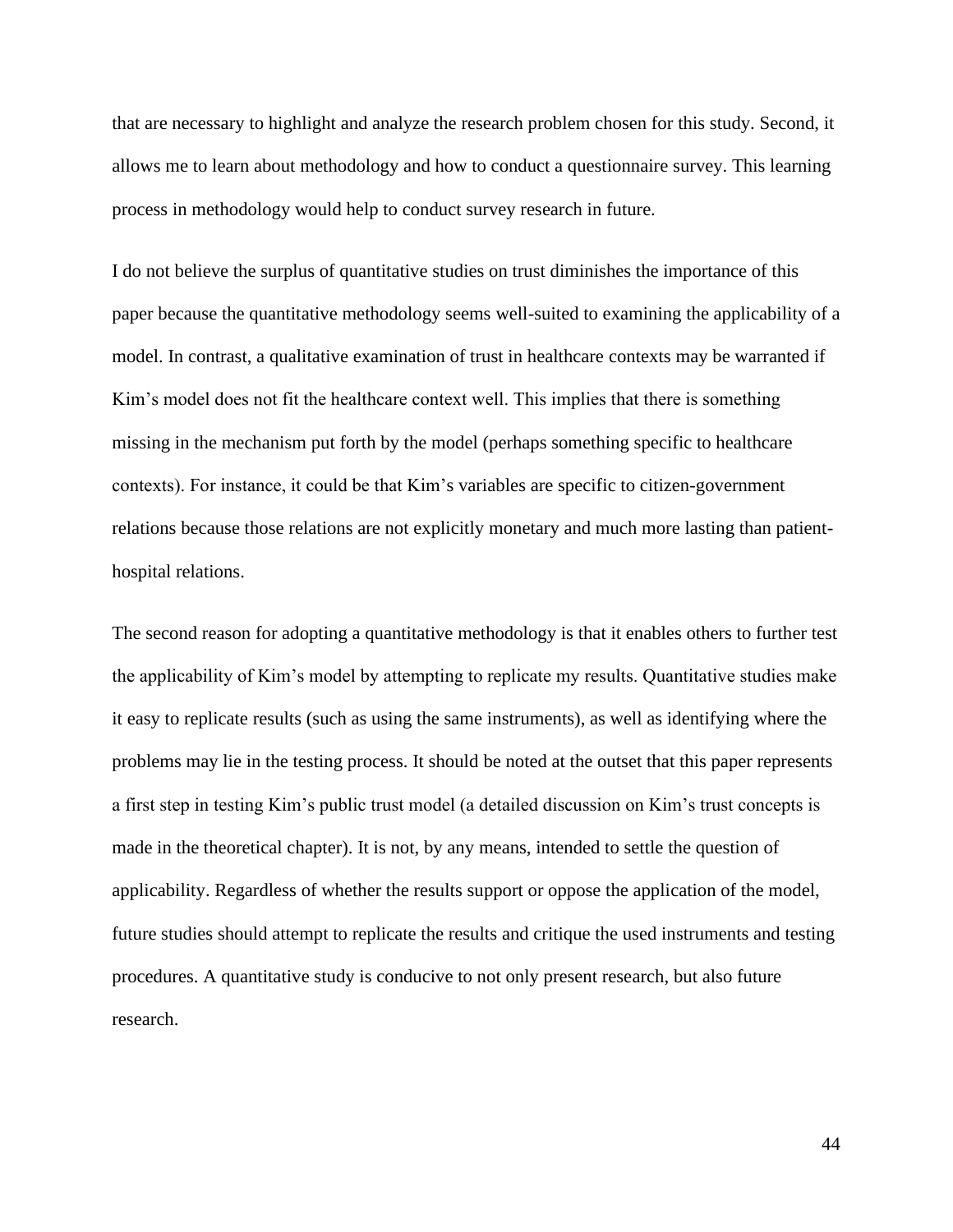Thirdly, this methodological approach is motivated by practical limitations. This is not a significant determinant, as the issue of methodology was settled before this occurred to me. However, conducting on-site research at healthcare institutions is risky due to the current COVID-19 pandemic (cases of infections were rising and more stringent standard operating procedures were put in place during the writing of this paper). The approach adopted in this paper does not require live interactions or direct participant observation to generate useful information.

In summation, the quantitative approach is motivated by theoretical and practical concerns. The main theoretical concern is to test the applicability of Kim's model of trust in healthcare contexts and not to critique or evaluate the presented concept of trust. The practical concern is the current risk associated with on-site research and the limited timeframe.

## **Units of Analysis and Observation**

The goal of this study is to generate a meaningful claim about the hospitals in Karachi. Consequently, the unit of analysis is hospitals in Karachi, the largest city in Pakistan. The units of observation are the Aga Khan University Hospital and the Jinnah Postgraduate Medical College.

The units of analysis in this study are two hospitals in Karachi because the goal of this study is to be able to say something about what features of hospitals inform peoples' perceptions of their trustworthiness. One may contest that the unit of analysis should be people in Karachi and not hospitals. After all, there are no objective measures of a hospital's rank on each of the characteristics of trustworthiness defined by Kim. The reason for this is the defined characteristics are inherently subjective. For instance, fairness lacks a definition that is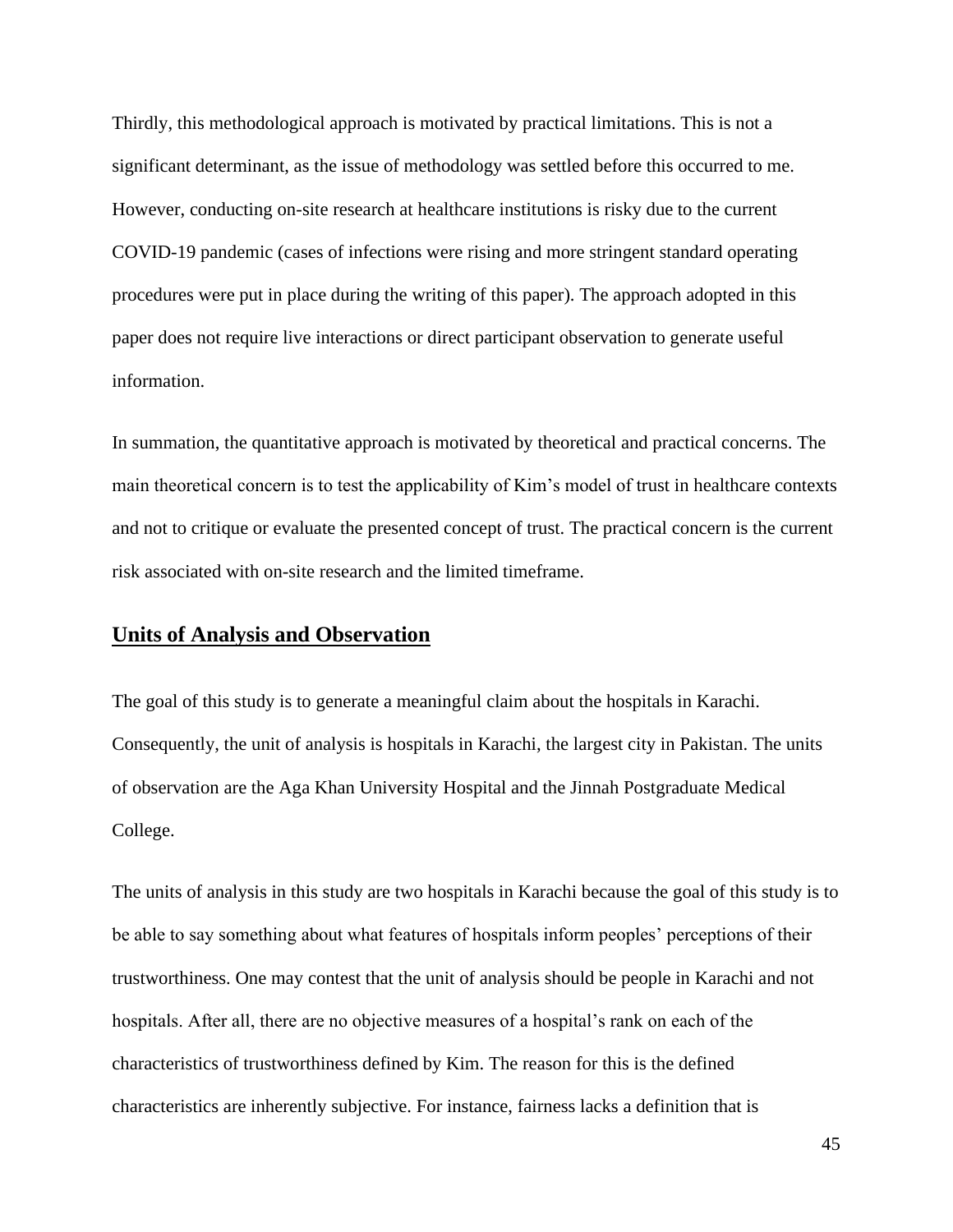universally accepted. Consequently, there is no way to objectively rank a hospital's fairness. However, we can rely on testimonies from different people about how trustworthy they find two hospitals. The result will enable us to compare the two hospitals, but this result is not making a claim about the hospital; rather, it is making a claim about peoples' perceptions of the hospitals.

While I agree with what is said above, I am treating the properties of a hospital and peoples' perceptions of said properties as the same thing. After all, it is the hospital that is competent, benevolent, etc., not peoples' perceptions. The above criticism admits that an objective measure of a hospital's trustworthiness is not possible. However, the concern here is not to say something about the features of a hospital that inform peoples' perceptions of trustworthiness, as if these features existed independent of the perceiver. Rather, the goal is to explain what aspects of their perceptions of hospitals do people focus on when attempting to establish the trustworthiness of a hospital.

Jinnah Postgraduate Medical College began as the Medical Corps Hospital in 1930 (JPMC). It was then renamed the British General Hospital in 1942. In 1947, Muhammad Ali Jinnah lent his name to the institution, establishing the Jinnah Central Hospital, on the condition that it operated as a public hospital. It was named Jinnah Postgraduate Medical College in 1959 and continues to operate as a public hospital under the control of the federal government. In the previous financial year (2020-21), the Federal Government allocated Rs. 3.877 billion for the hospital (Ali, 2020).

Aga Khan University Hospital is a privately run and not-for-profit institution that was established in 1985. The hospital has branches in Karachi and Nairobi. In 2017, the had annual revenues of \$369 million and 1,203 beds on average in its hospitals (AKUH, 2017).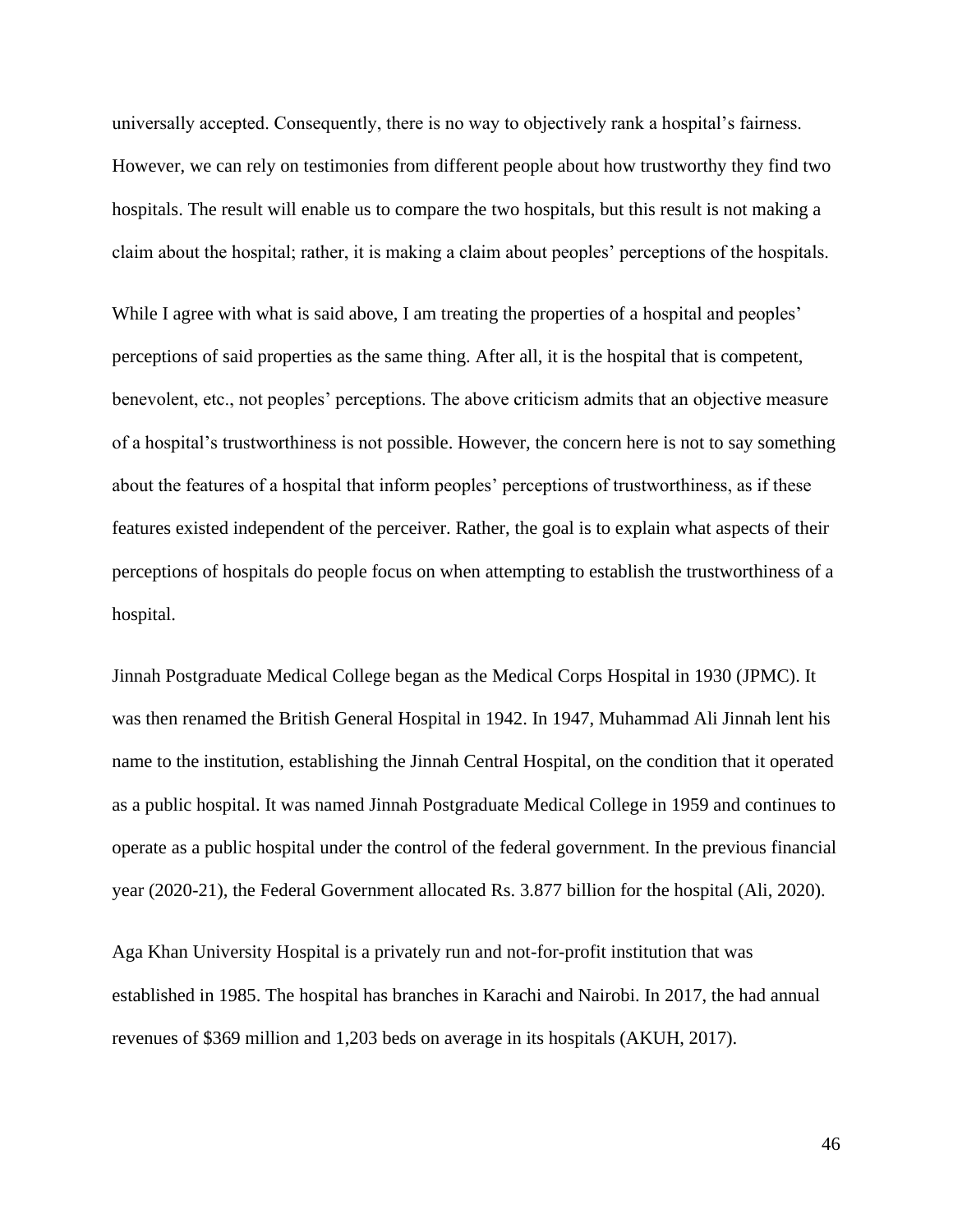The choice of the hospitals is predominantly random. These are two of the most frequented hospitals in Karachi and both will be treated as a singular institution providing medical services. However, regarding their character, one is privately administered, and the other is publicly administered. Consequently, the people who frequent the hospitals are likely to be of different classes. While the purpose of this study is not to test the effects of class on perceptions of hospitals, I do believe that class is a demographic variable that can influence perceptions of trustworthiness. In any case, this conjecture is supplementary and will not form a portion of the study.

I am focusing on respondents in Karachi because they will have the most informed opinions on the hospitals. Since the hospitals being studied are in Karachi, people in Karachi are likely to have the most interactions with the hospitals. Additionally, the politics around the hospitals (such as any controversy) will be something people in Karachi will be more cognizant of than people in other cities. Consequently, people in Karachi have access to the greatest amount of information about and, therefore, the most informed opinions on the hospitals.

## **Data Collection**

The sole method of data collection is a questionnaire circulated online (due to the difficulties posed by COVID-19) among current and prior residents of Karachi. The questionnaire consists of three sections: biographical information, Jinnah Postgraduate Medical College, and Aga Khan University Hospital. The biographical section consists of questions regarding age, gender, education, and profession. The questionnaire was developed on Google Forms and circulated among friends, family, houseworkers, et al. Additionally, I have requested the people who have filled the form to circulate it among their social groups.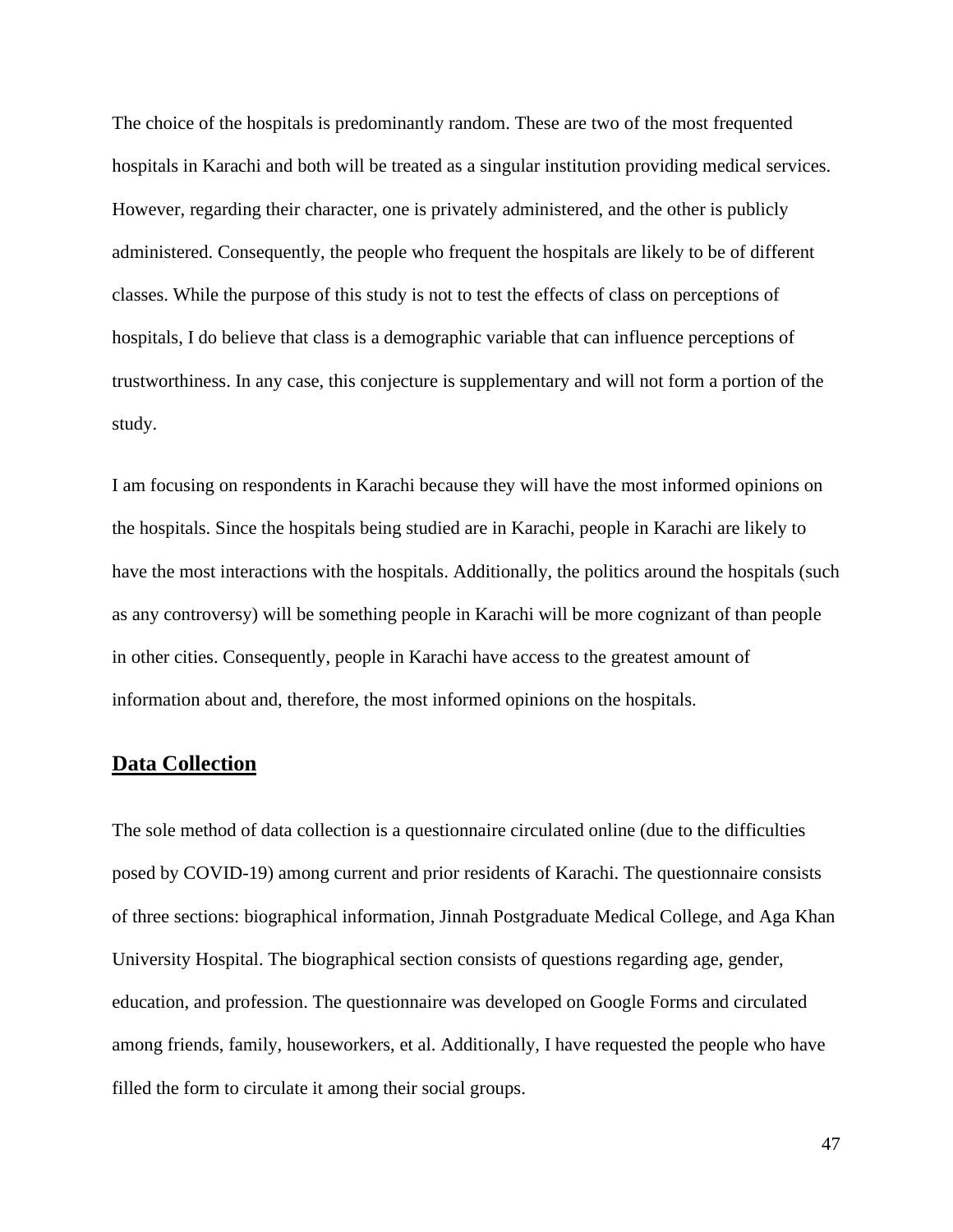The respondents are not randomly selected as this was not possible given the time and resources available. Therefore, the best option was to circulate the questionnaire based on snowball technique. This method involves giving the questionnaire to people in one's social groups and then asking those people to circulate it among their social groups. A sample collected in this way is not random because not everyone has the same chance of being chosen. For instance, if my social group consists of people from the same income category, then people in a much higher or lower income bracket have a lower chance of being selected for the sample. A similar argument can be made across other dimensions of identity, such as gender and race. Consequently, there is not enough evidence to generalize the results to residents of Karachi who are demographically distinct from the respondents.

Similar questions were administered to map people's perceptions on these two hospitals. Statement 1 (How willing are you to trust this hospital with your health?) inquires into how willing the respondent is to trust the hospital with their health. In other words, how trustworthy do they think the hospital is.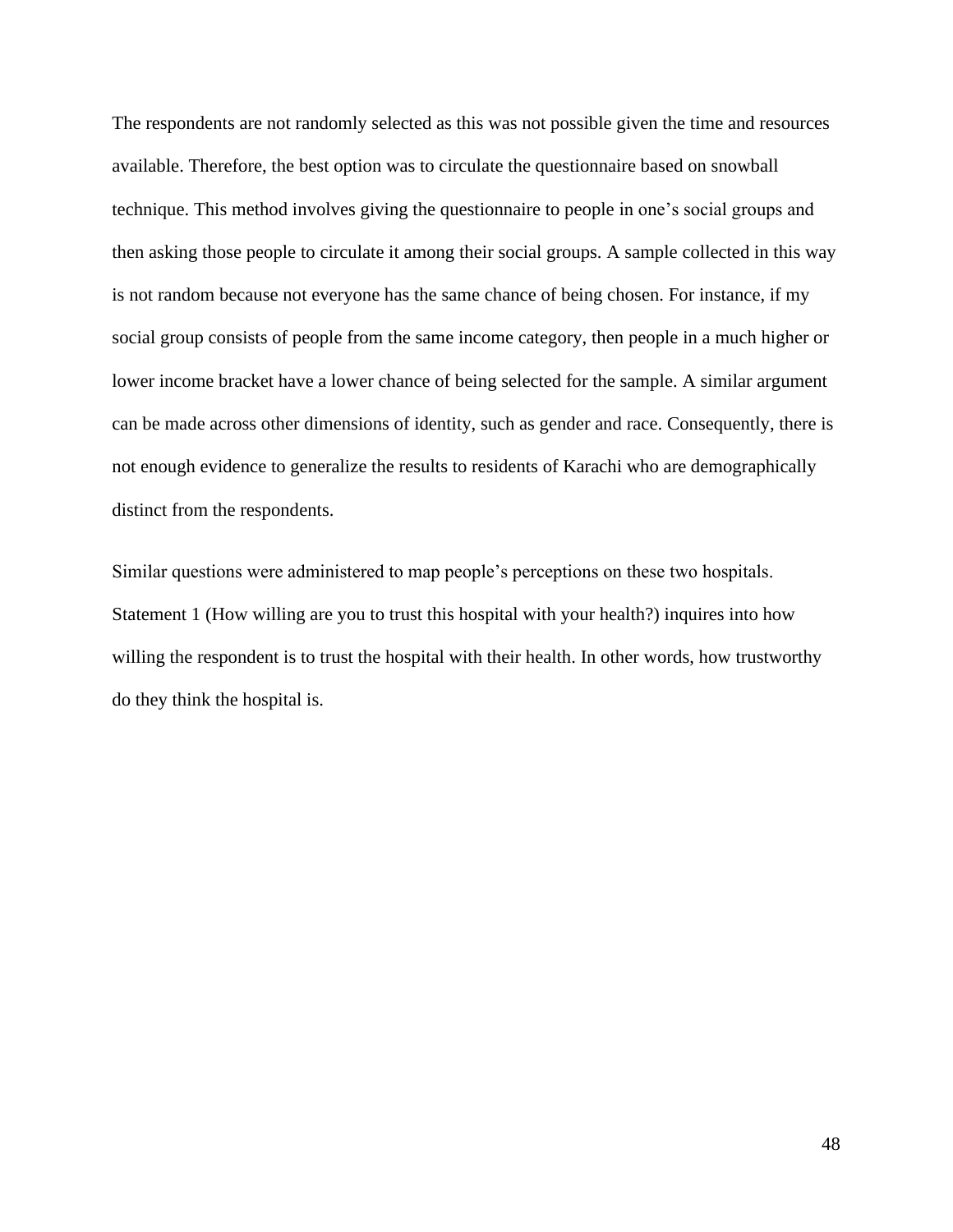### **Table 3.1**:

| Statement (10-point scale)                                      |  |
|-----------------------------------------------------------------|--|
| 1. How willing are you to trust this hospital with your health? |  |

In the following, statements 2 to 7 measure the characteristics of trustworthiness identified by

Kim, with statements 2 and 3 measuring encapsulated interest and consistency of behavior.

**Table 3.2**: To what extent do you agree with the following statements with regards to JPMC/AKUH:

| Statement (10-point scale)                                                                   |
|----------------------------------------------------------------------------------------------|
| 2. Your long-term health is in their interest.                                               |
| 3. Their service-quality is consistent (i.e., not volatile).                                 |
| 4. They are interested in helping people without expecting anything in return.               |
| 5. Their personnel are honest, even if it is not in their interest.                          |
| 6. The doctors and other staff have the skills and competency to address your health-related |
| problems.                                                                                    |
| 7. Knowing someone (doctors, officials) personally in the hospital will NOT net you          |
| preferential treatment.                                                                      |

Statements 8 to 10 measure peoples' perceptions of the quality of the hospital's treatments, nontreatment services, and infrastructure. These measures are an alternative measure of trust centered around the institutional approach to trust, wherein peoples' trust in an institution are directly related to that institution's performance. The purpose of this section is to provide a complete mechanism of how Kim's measures connect to trust in an institution. Essentially, I expect the institution that has higher quality services and infrastructure to rank higher on Kim's characteristics of trustworthiness.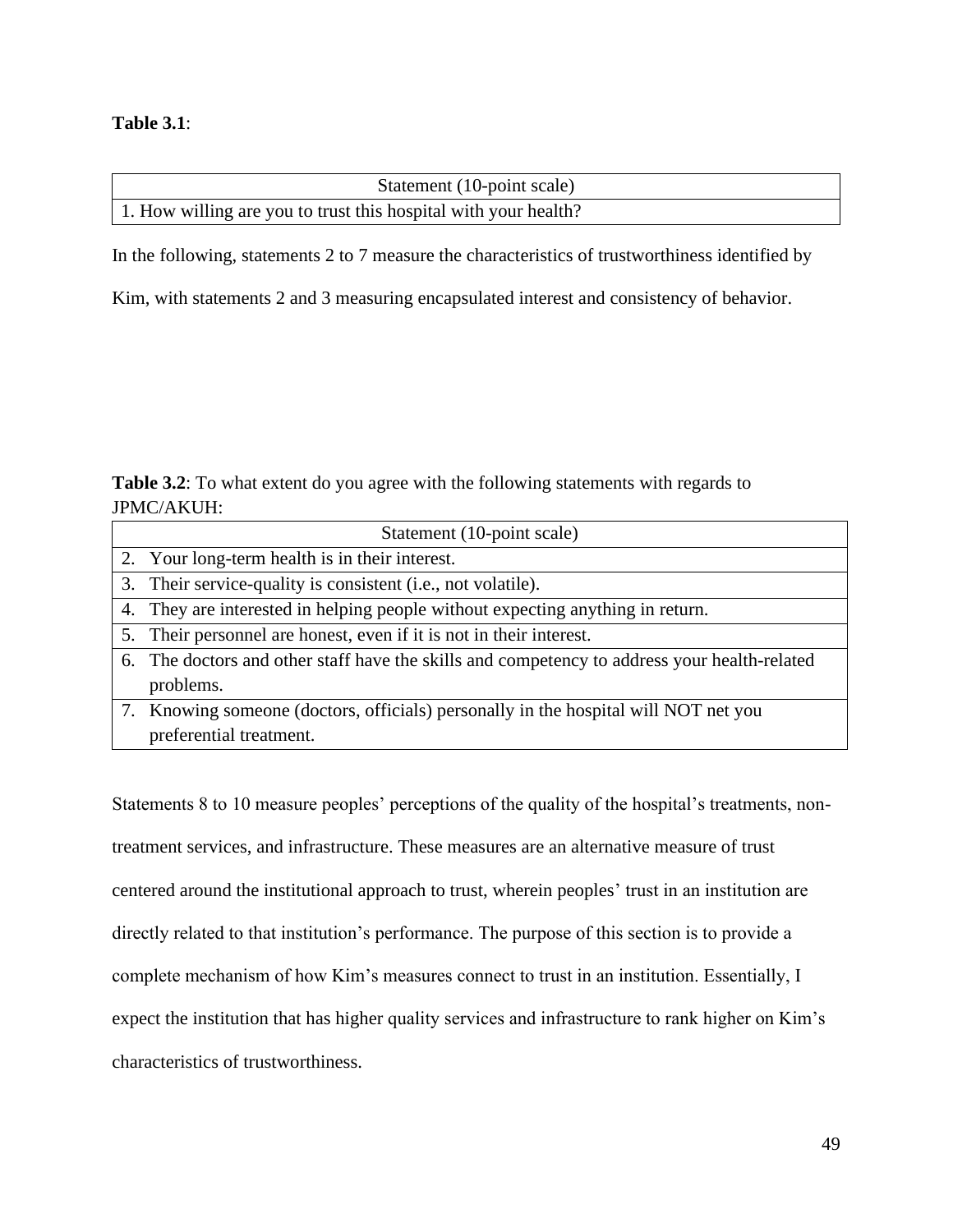|  |  |  |  |  | <b>Table 3.3:</b> Rate the following about JPMC/AKUH: |
|--|--|--|--|--|-------------------------------------------------------|
|--|--|--|--|--|-------------------------------------------------------|

|    | Statement (10-point scale)                |
|----|-------------------------------------------|
| 8. | <b>Treatment Quality</b>                  |
|    | 9. Service Quality (other than treatment) |
|    | 10. Condition of Hospital                 |

Lastly, statements 11 to 13 measure the respondent's trust in the various personnel of the hospital. This is meant to connect with the first statement to provide a comprehensive mechanism by which this trust occurs. To see the full questionnaire, see appendix 3.

**Table 3.4**: How trustworthy do you think the following personnel of JPMC/AKUH are?

|                     | Statement (10-point scale) |
|---------------------|----------------------------|
| 11. Doctors         |                            |
| 12. Nurses          |                            |
| 13. Other Employees |                            |

Regarding the mechanism in question, the starting point is the claim that institutional trust is grounded in interpersonal trust (i.e., the former exists because of the latter). Once institutional trust is established, it is irreducible to interpersonal trust. Instead, the two kinds of trust reinforce each other, forming a feedback loop. This will be established by seeing if there is a correlation between statement 1 and statements 11 to 13 (the former measure institutional trust and the latter measure interpersonal trust).

From this, the next step is to see if a relationship exists between statement 1 and statements 8 to 10 (the latter measure the quality of the hospital's services and infrastructure). If there is, it provides some evidence of the existence of the relationship posited by the institutional theorists (though I am largely deferring to these theorists for proof of this relationship). This implies that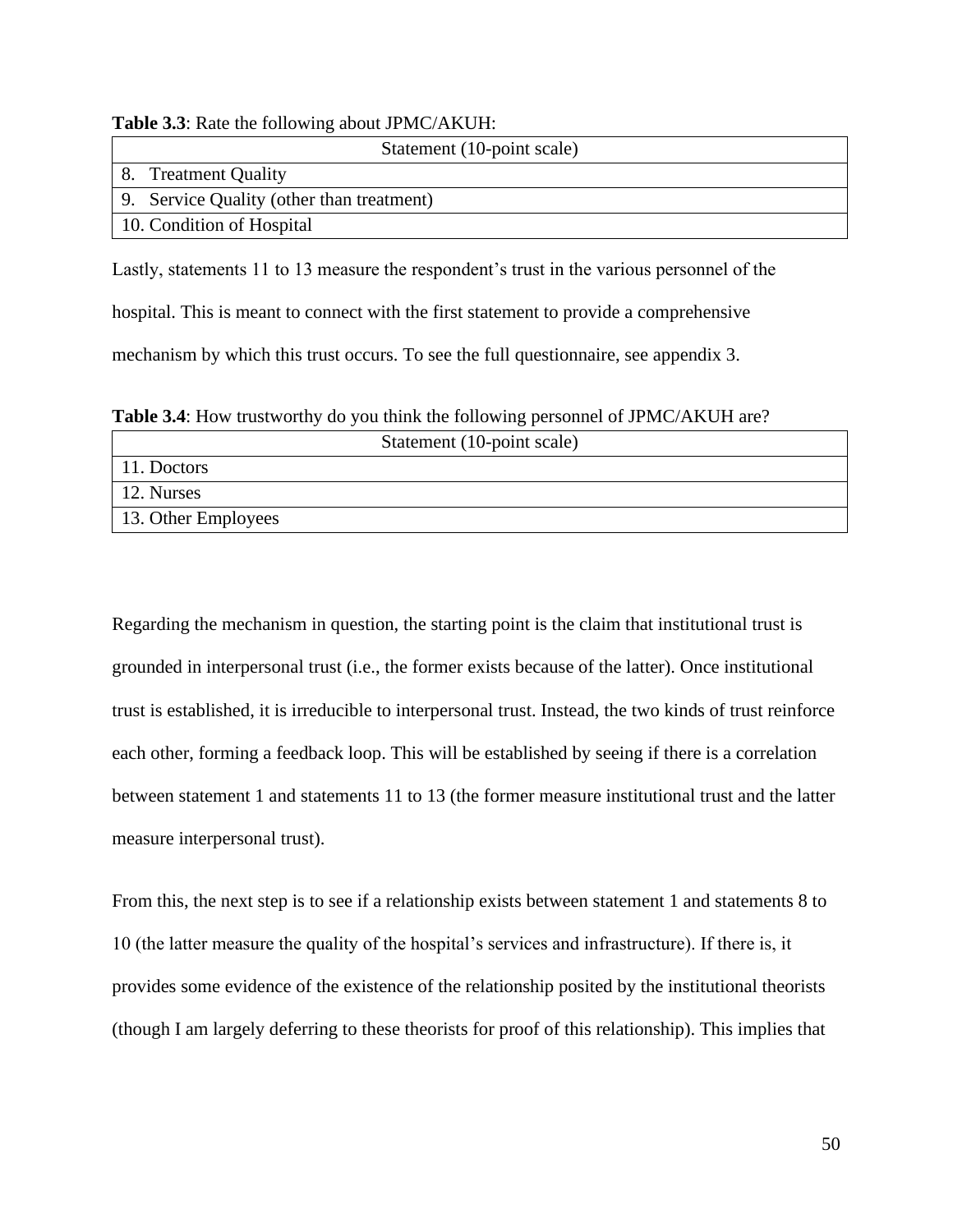there is a connection between the objective features of the hospital and how much people trust them.

Lastly, I will examine the relationship between statement 1 and statements 2 to 7 (the latter measures Kim's dimensions of trust). If a positive relationship occurs, this bridges the gap between the objective attributes of the hospital and the trust that people have in them. These objective attributes influence peoples' perceptions of the hospital, and these perceptions form the foundations for their trust in the hospital.

## **Sample**

As mentioned above, the questionnaire was circulated among friends, family, colleagues, and houseworkers. These respondents then circulated the questionnaire among their friends, family, colleagues, and houseworkers. The total sample consists of 41 people, all of whom are residents of Karachi (though some are not currently residing there due to work, studies, etc.). Each respondent provides two responses (one for JPMC and another for AKUH), resulting in a sample size of 82. The following descriptive statistics depict the different characteristics of the sample.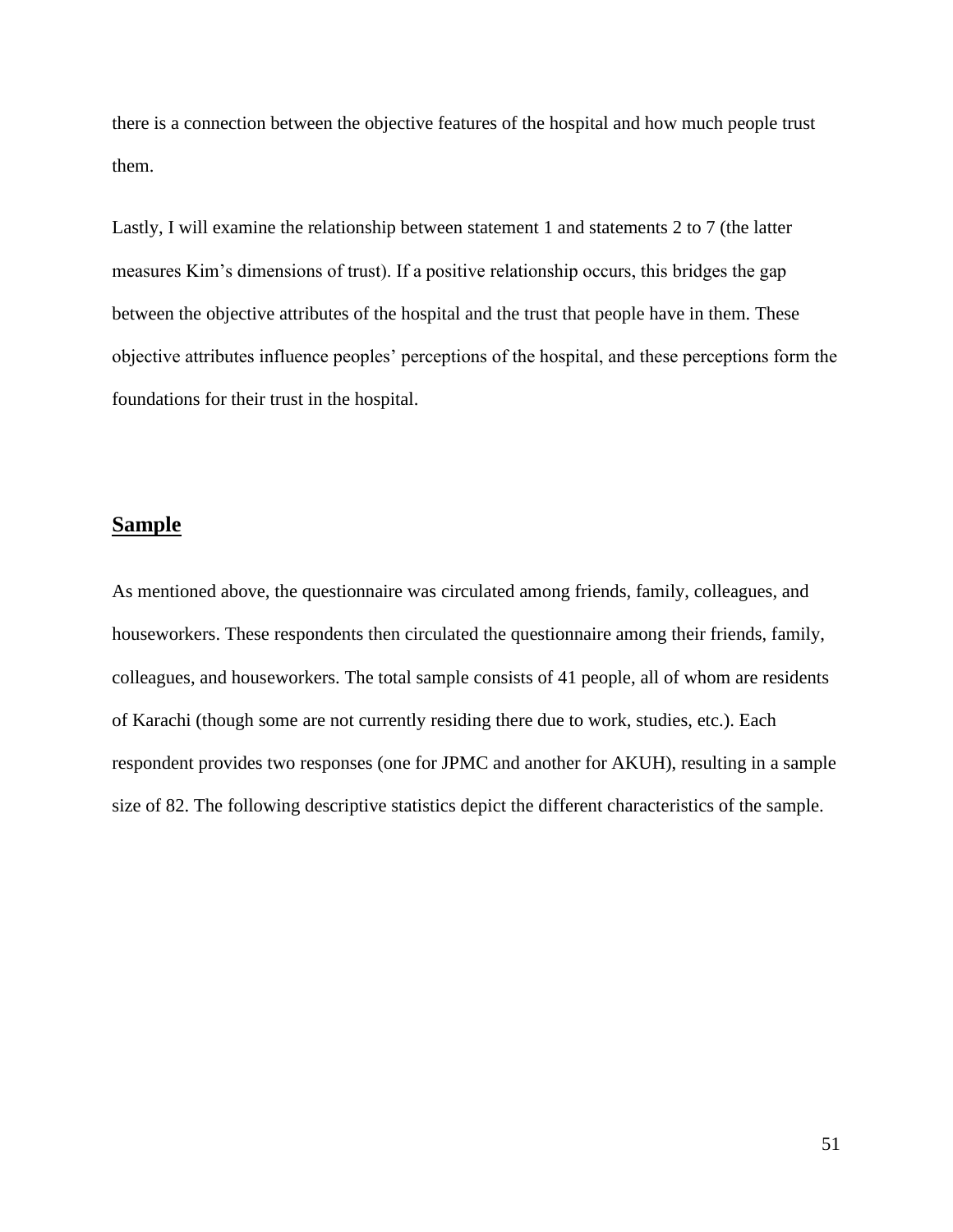

Figure 1 shows the number of respondents from various age ranges. As is apparent, most of the responses (almost half) came from young adults (ages between and inclusive of 18 and 23). This does raise concerns regarding the representativeness of the sample. As the sample was snowballed, I expected most responses to come from younger age groups, as they made up the majority of the people among whom I initially circulated the questionnaire.

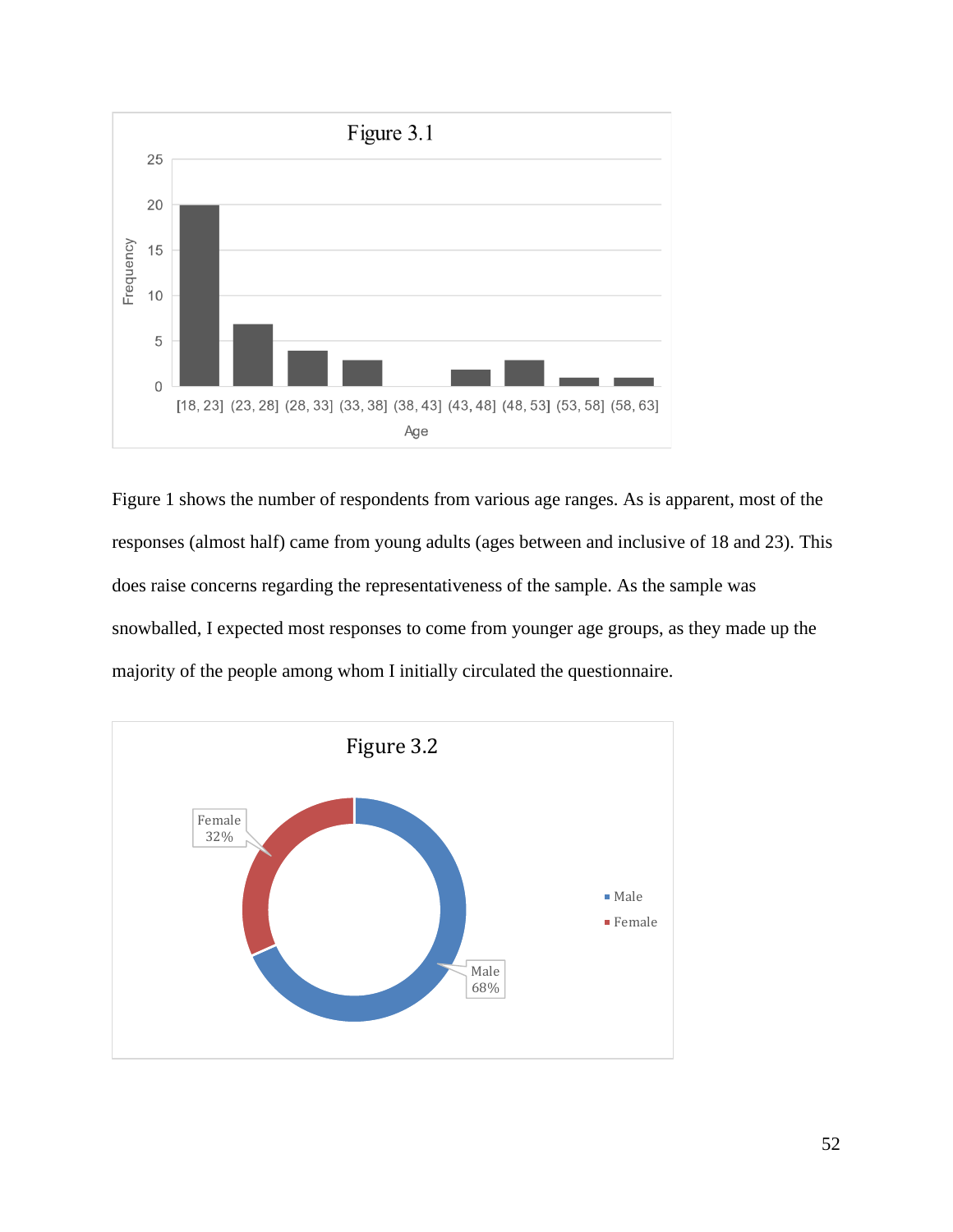Figure 2 shows the distribution of the respondents' genders. Almost two thirds of the respondents were male, while the remaining one third was female.



Figure 3.3 shows the distribution of the respondents' education levels. Almost all respondents had at least a high school education. Additionally, over half of the respondents had a universitylevel education.

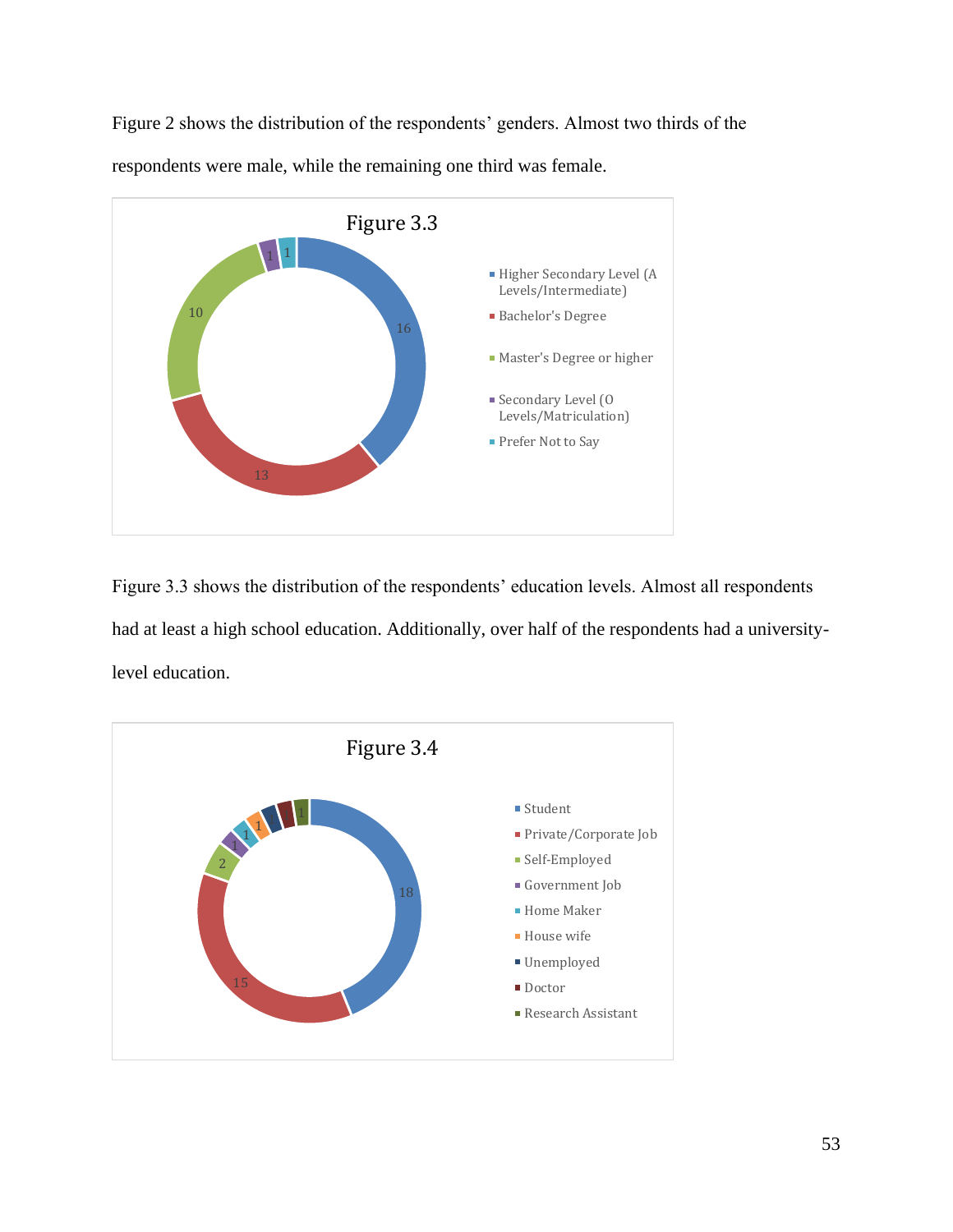Lastly, figure 3.4 shows the distribution of the respondents' occupations. Most respondents were either studying or working in the private/corporate sector. This is in line with the age distribution shown in figure 1, as people between the ages of 18 and 23 are typically either entering university, in university, or have recently graduated.

I think it would be better to present all these demographic variables in one table and drop the figures.

## **Validity and Reliability**

I believe statements 2 to 7 have face validity, as they are statements mostly constructed out of the words used by Kim. Consequently, they seem to measure what I have claimed they measure. Additionally, the statements are very similar to how we would typically inquire about the measured concepts in regular conversation. Nevertheless, face validity is not enough to establish the validity of the results.

| <b>Statement</b>                                                                             |
|----------------------------------------------------------------------------------------------|
| 2. Your long-term health is in their interest.                                               |
| 3. Their service-quality is consistent (i.e., not volatile).                                 |
| 4. They are interested in helping people without expecting anything in return.               |
| 5. Their personnel are honest, even if it is not in their interest.                          |
| 6. The doctors and other staff have the skills and competency to address your health-related |
| problems.                                                                                    |
| 7. Knowing someone (doctors, officials) personally in the hospital will NOT net you          |
| preferential treatment.                                                                      |

Construct validity will be established by correlating the variables measured in statements 2 to 7

with the variables measured in statements 8 to 10. As discussed in the literature review,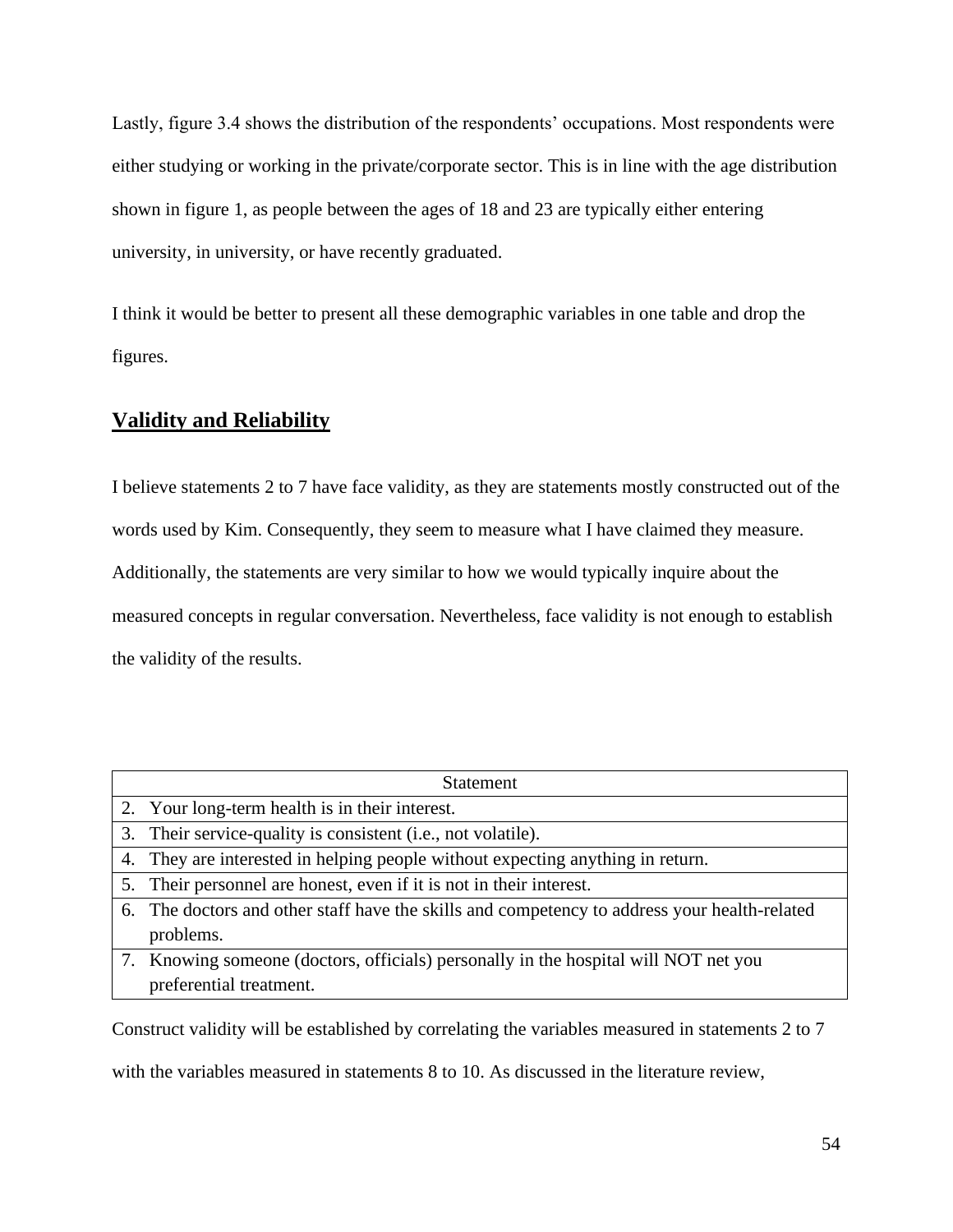institutional performance and quality are two of the most researched variables on trust. The literature suggests that as these variables increase in presence, the amount of trust people have in institutions also increases. Consequently, the literature has established that there is a positive relationship between these variables and trust (measured by statement 1). If statements 2 to 7 do indeed measure trustworthiness (i.e., peoples' willingness to trust) then they should positively vary with statements 8 to 10.

Rate the following about JPMC/AKUH:

| <b>Statement</b>                           |
|--------------------------------------------|
| 14. Treatment Quality                      |
| 15. Service Quality (other than treatment) |
| 16. Condition of Hospital                  |

I am treating trust and trustworthiness as materially equivalent, where trustworthiness is my independent variable. One may critique this as a conceptual simplification. Trustworthiness and trust are, after all, not identical. However, while I grant that they are not identical, I do believe they are very closely connected: connected enough to treat them the same. Trust is an actualization of trustworthiness. Typically, the impediment to trusting is one's willingness to trust, not one's ability. In fact, insofar as one is socially able, they have the ability to trust anyone. What prevents us from trusting everyone is our willingness to trust others (i.e., our perceptions of their trustworthiness).

The presence of trust *necessarily* presupposes the presence of perceptions of trustworthiness (there is no trusting where one does not consider another trustworthy). Therefore, in measuring trust, statements 8 to 10 are also, by proxy, measuring perceptions of trustworthiness. Accordingly, I am treating a correlation between these statements and statements 2 to 7 as an indicator of construct validity.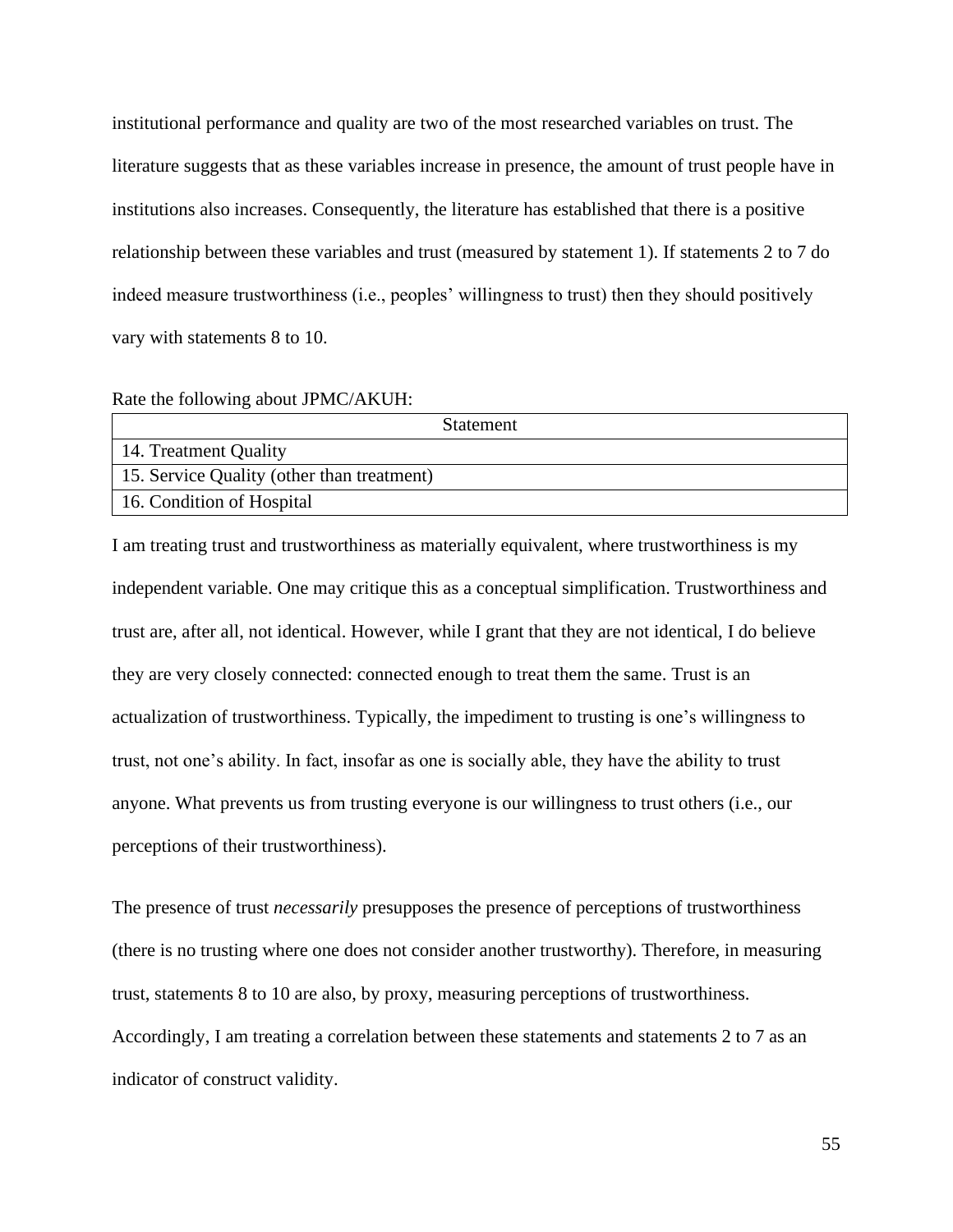An additional concern is that of reverse causality. That is, it could be that perceptions of trustworthiness affect my perceptions of how honest, etc., I find the institution. The concern here is, of course, in explaining how these perceptions then arise. It is easy to see that trustworthiness is not a basic concept, as it can be reduced to other concepts. Even if one does not think Kim's variables capture trustworthiness, one will grant that we must look at *something* to determine if a person is trustworthy or not. I think Kim's variables explain the initial perception of trustworthiness, as well as the reinforcement of trustworthiness through the behavioral consistency aspect of credible commitment.

An additional concern is that of internal validity. It could be that the measures identified by Kim are not basic (i.e., are not irreducible). One independent variable could explain the variation we see in other independent variables. My response is that I have not, while perusing the literature, encountered a theoretical explanation that accounts for this lack of internal validity. Consider the five variables: credible commitment, benevolence, honesty, competency, and fairness. Of these, the most closely connected seem to be benevolence, honesty, and fairness, as all three are typically seen as virtues.

The closeness between benevolence and honesty breaks down upon inspection. One can easily be benevolent without being honest (e.g., white lies). Similarly, one can be honest without being benevolent (e.g., clearly expressing their miserliness). The connection between fairness and honesty is also a weak assertion. I can be transparent about my lack of fairness. Similarly, I can distort a situation in order to make it easier to assert fairness.

The relationship between benevolence and fairness does not break down as easily. For many people, being fair implies, to some extent, being benevolent. However, these are theoretically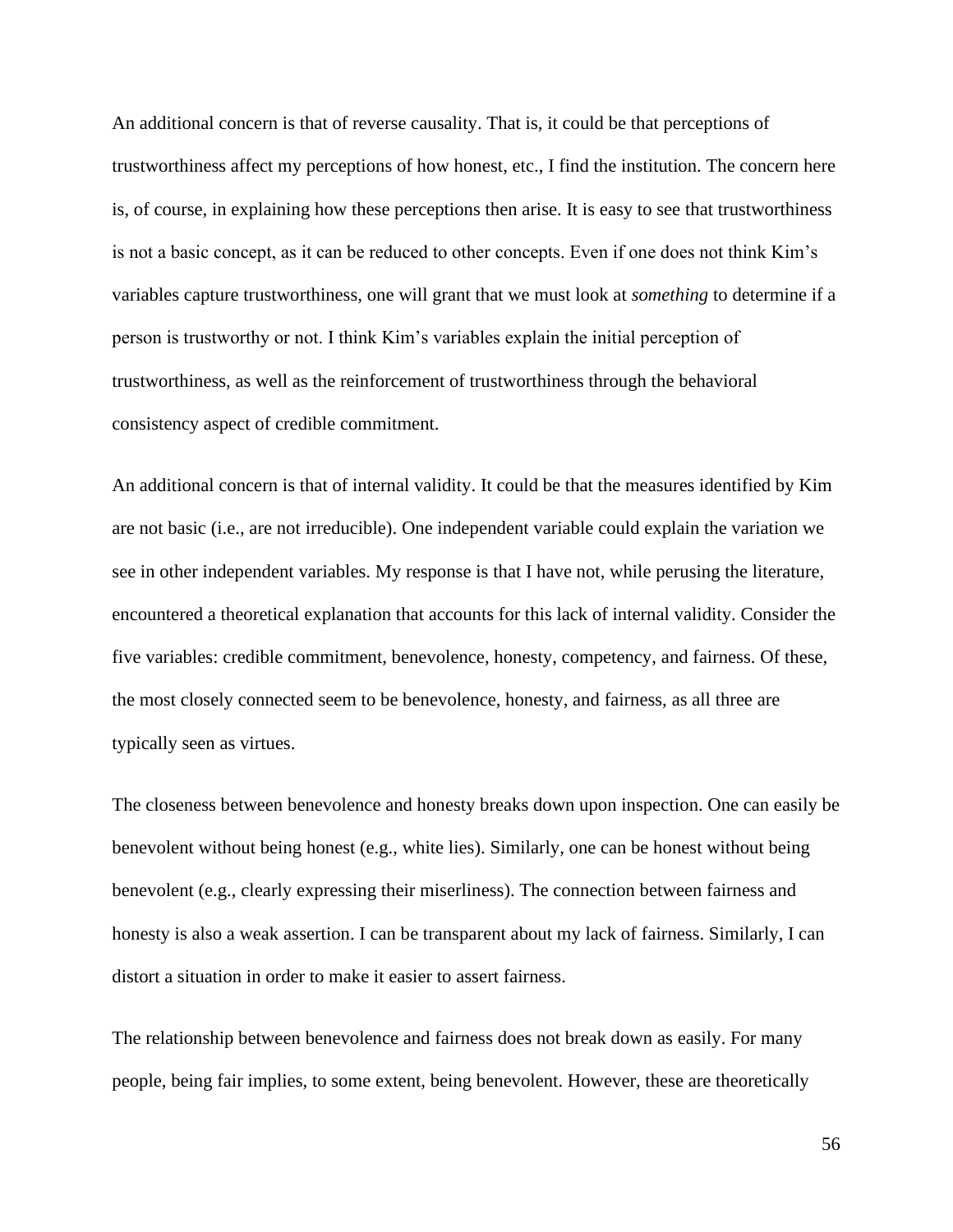independent based on Kim's definitions. Benevolence refers to a person's genuine concern for others. Fairness refers to, *inter alia*, a person's ability to remove the influence of their biases and emotions on their performance of a task (in a sense, to treat people equally). Being benevolent may incite a physician to treat someone who cannot afford the treatment for free. However, being fair would require the physician to treat everyone for free or to not treat those who cannot afford the treatment (as this would be treating patients unequally). Consequently, in this situation, being benevolent can be at odds with being fair.

This is not a categorical assertion of the independence of these variables. I am making a theoretical point to show that these variables do not necessarily cause each other nor are they always concomitant. In a probability theory of causality, it would suffice to say that one of those variables causes another if the former changes the probability of the latter. I would like to say that these variables will covary due to the nature of the relationship between these variables and trustworthiness. When trustworthiness is ranked highly, these variables will also be ranked highly *together*. Therefore, there will likely be a correlation between the variables, but I do not think the relation will be significant enough to raise concerns of multicollinearity. I will check for multicollinearity using the variance inflation factor. I suspect that this correlation will become apparent after comparing the multivariable and simple linear regression models on each hospital.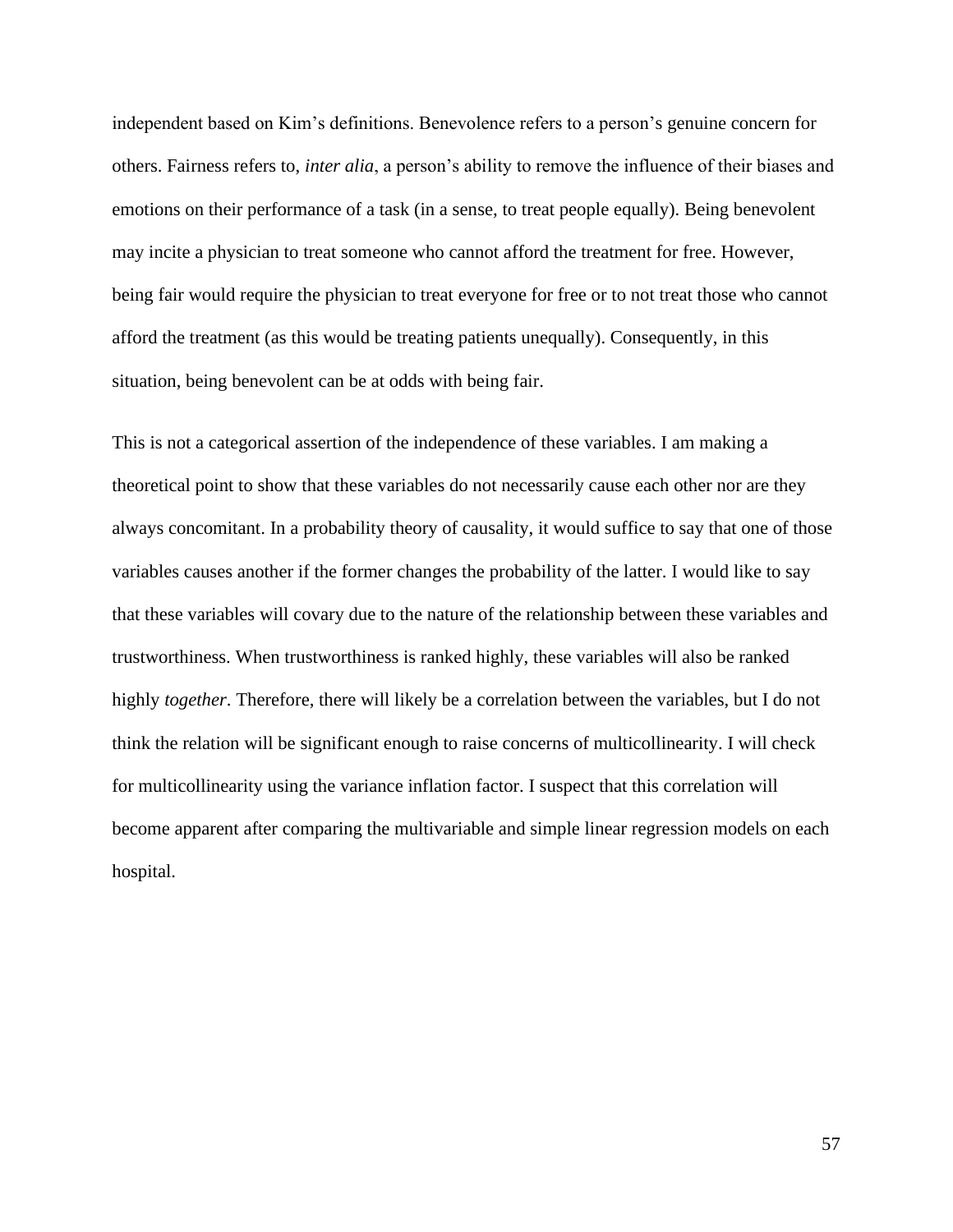| Variables                            | Operationalization                               |
|--------------------------------------|--------------------------------------------------|
| <b>Institutional Trustworthiness</b> | S1: "How willing are you to trust this hospital  |
|                                      | with your health?"                               |
| <b>Credible Commitment</b>           | S2: "Your long-term health is in their           |
|                                      | interest."                                       |
|                                      | S3: "The quality of their services is consistent |
|                                      | (i.e., not volatile)."                           |
| Benevolence                          | S4: "They are interested in helping people       |
|                                      | without expecting anything in return."           |
| Honesty                              | S5: "Their personnel are honest, even if it is   |
|                                      | not in their best interest."                     |
| Competency                           | S6: "The doctors and other staff have the        |
|                                      | skills and competency to address your health-    |
|                                      | related problems."                               |
| Fairness                             | S7: "Knowing someone (doctors, officials)        |
|                                      | personally in the hospital will NOT net you      |
|                                      | preferential treatment."                         |
|                                      |                                                  |
| <b>Institutional Quality</b>         | S8-10: "Treatment Quality", "Service Quality     |
|                                      | (other than treatment)", and "Condition of       |
|                                      | Hospital".                                       |
| <b>Interpersonal Trust</b>           | S11-13: "Doctors", "Nurses", and "Other          |
|                                      | Employees".                                      |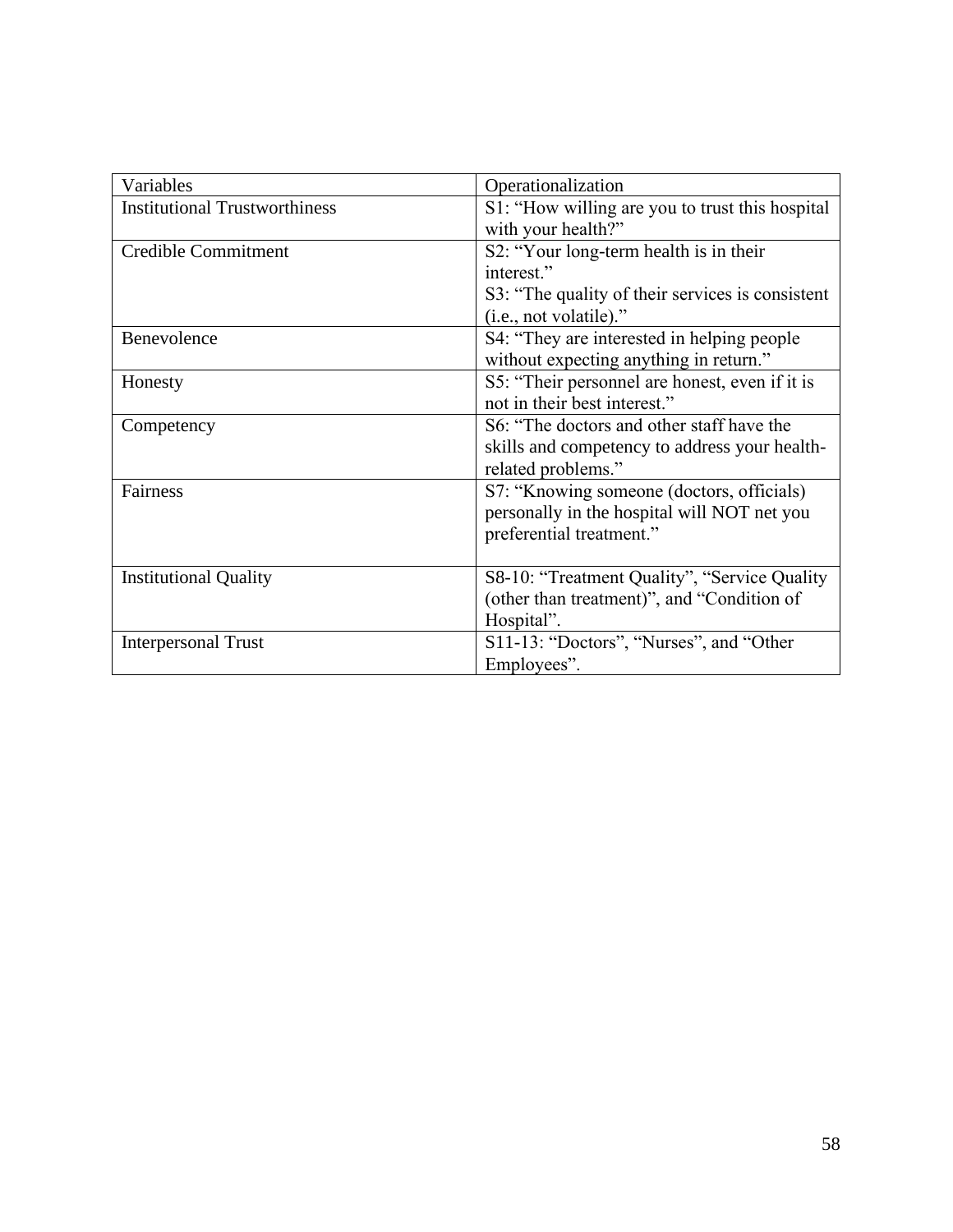## **Chapter 4: Results and Analysis**

Before discussing my findings, I think a quick recap of the hypotheses is in order. The first five hypotheses state that the five aspects of trustworthiness identified by Kim will be positively correlated with a person's willingness to trust both hospitals for health care delivery services. Here, willingness to trust is an operationalization of institutional trust. Institutional trust is assumed to covary with institutional trustworthiness, which is the degree to which a person believes an institution warrants trust. The sixth hypothesis states that an average of the measures of institutional quality (typically associated with institutional theories of trust) will be positively correlated with an average of Kim's measures. These measures refer to treatment quality, service quality (other than treatment), and the condition of the hospital.

 If the first six hypotheses are not rejected, then I can establish a mechanism connecting the objective features of hospitals (quality) to peoples' perceptions of their trustworthiness. Here, the objective features of a hospital cause more positive perceptions of the five aspects of trustworthiness identified by Kim. These positive perceptions produce a greater willingness to trust the hospital. This explains how the objective features of a hospital are related to peoples' willingness to trust the hospital.

This is important because objective features can be interpreted and perceived differently. For instance, high service quality is standardly interpreted as, *inter alia*, competency. However, high service quality, if accompanied by a supposedly inflated price, could be seen as somewhat exploitative, causing people to view the hospital as a profit-making rather than benevolent institution. Here, the hospital's objectively good services are consistent with competence and narrow self-interest. The problem is that these two attitudes will lead to different perceptions of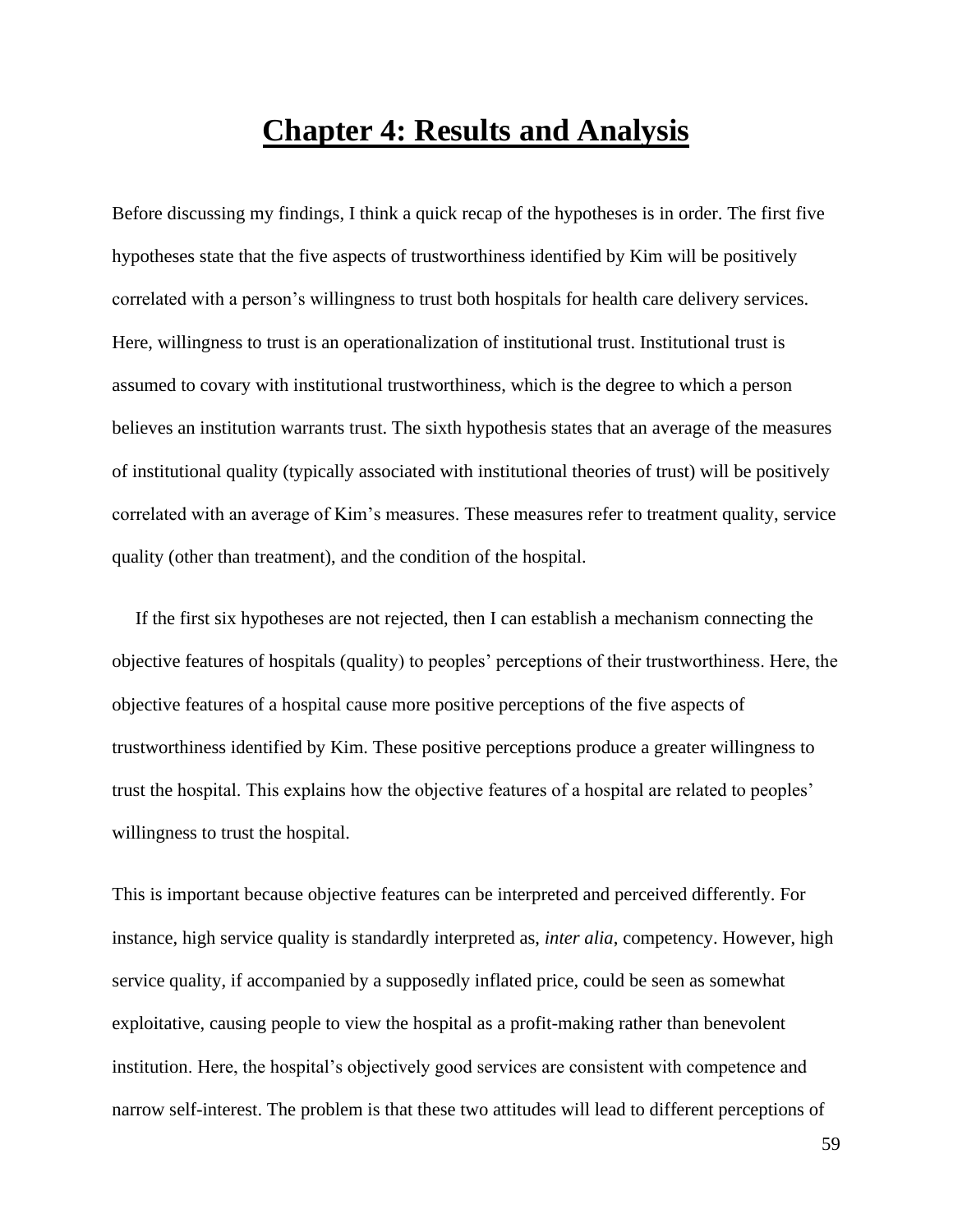trustworthiness. Consequently, the relationship between objective features and trust requires an explanation of the factors that mediate this relationship. I believe Kim's identified variables are these mediating factors.

Finally, hypothesis seven is concerned with the correlation between institutional and interpersonal trust. While not directly related to the above mechanism, I have opted to examine this to explain the origin of institutional trust. As I see it, institutional trust cannot originate without interpersonal trust. Consequently, institutional trust is grounded in interpersonal trust. However, once institutional trust is established, it is not reducible to interpersonal trust. Instead, these two kinds of trust reinforce each other.

My analysis treated the data yielded from the different scales as continuous interval data. The justification is that each question asked some question regarding the degree of agreement, trustworthiness, etc. Consequently, each interval can be interpreted as being equidistant. This renders parametric testing valid for my questionnaire responses.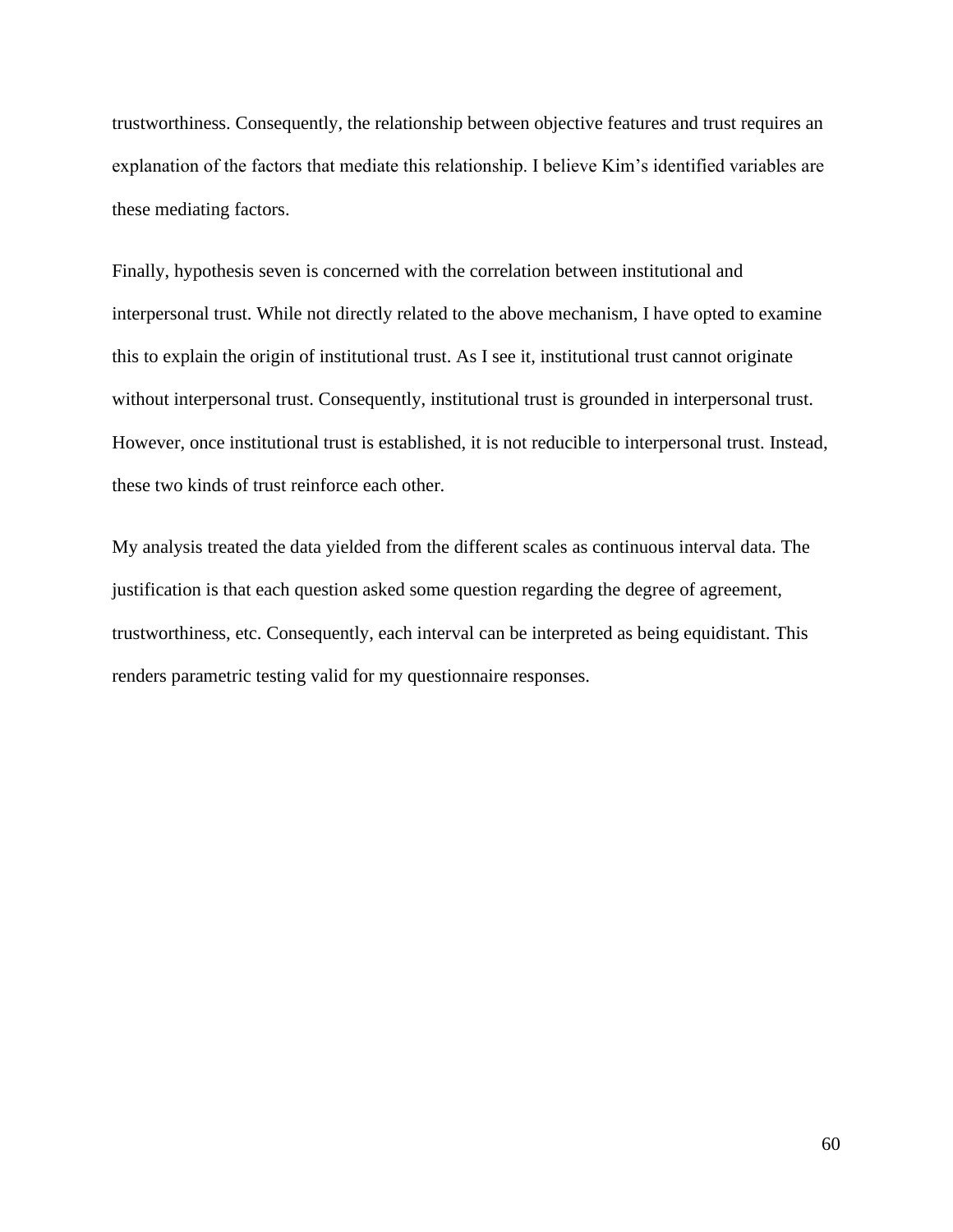## **Univariate Analysis**



Figures 4.1 and 4.2 show the frequency distribution of the respondents' willingness to trust both hospitals. Trustworthiness for both hospitals is negatively skewed, with AKUH being more skewed than JPMC. This could be explained through a difference in the quality of services or reputation between the two hospitals or some other difference. Nevertheless, it should be noted that it seems, on average, that people are fairly too willing to trust hospitals with their health.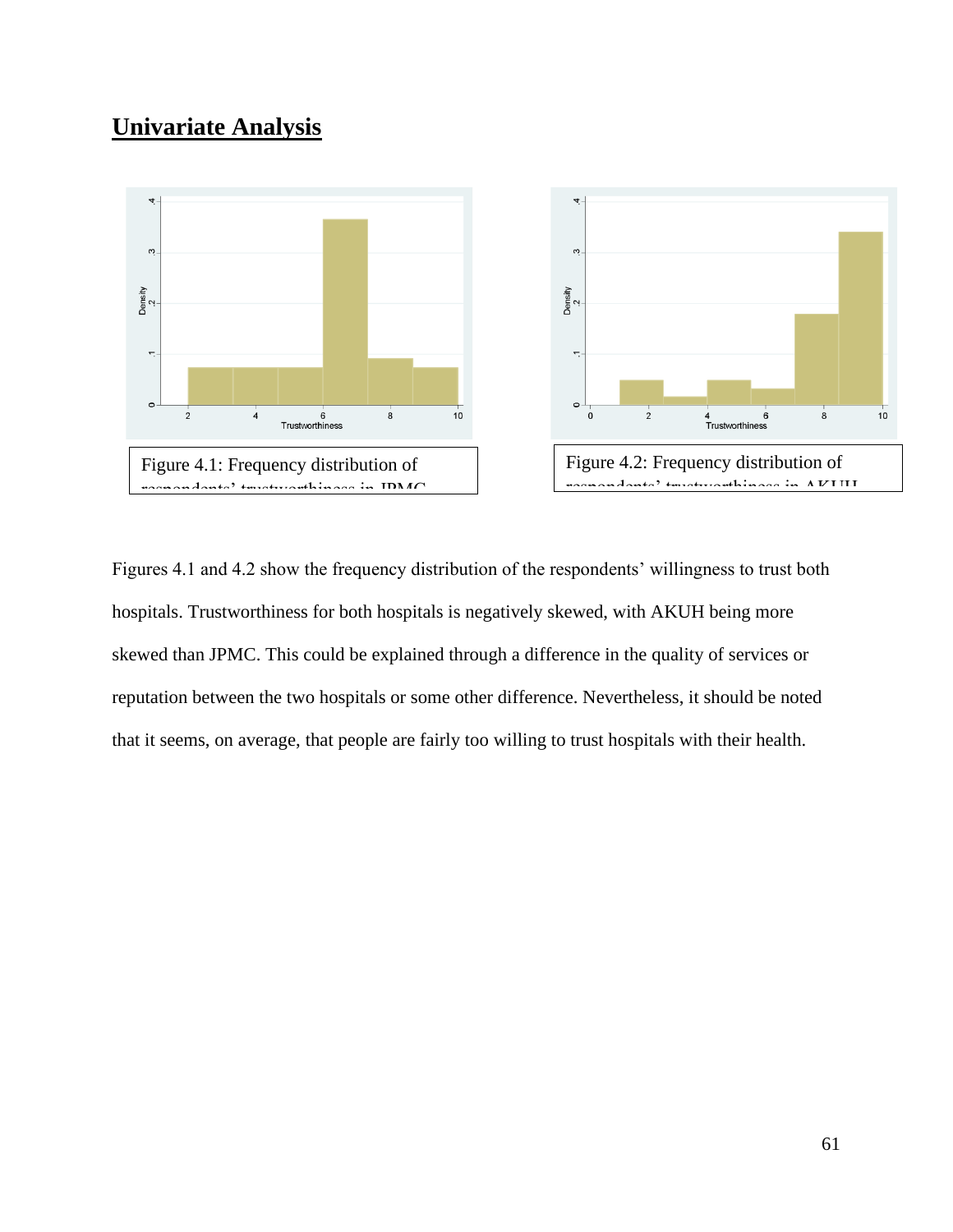### **Table 4.1: Citizens' trust in hospitals (Percent distribution and Mean)**

|                         | Low $%$                       | Medium % | High %   |
|-------------------------|-------------------------------|----------|----------|
|                         | $(0 \text{ to } 3)$           | $(4-6)$  | $(7-10)$ |
| Trust in hospitals      |                               |          |          |
| Mean values/ SD         | Mean = $7.012$ ; SD = $0.256$ |          |          |
| $\overline{\mathbf{N}}$ | 82                            |          |          |

| Table 4.2: Averages and Standard Errors for Kim's Variables and Mean Index |
|----------------------------------------------------------------------------|
|----------------------------------------------------------------------------|

| Independent Variable | Mean  | <b>SD</b> |
|----------------------|-------|-----------|
| Credible Commitment  | 6.945 | 0.231     |
| Benevolence          | 5.805 | 0.312     |
| Honesty              | 6.695 | 0.241     |
| Competency           | 7.476 | 0.237     |
| Fairness             | 4.695 | 0.275     |
| $\mathbf N$          | 82    |           |

Tables 4.1 and 4.2 show that the average of some variables is very close to the average of trustworthiness, suggesting that there is a strong correlation there. However, the more interesting observations concern the variables that seem to substantially deviate from the index. Fairness, in particular, deviates from the mean trustworthiness, suggesting that it may not be a good predictor of peoples' willingness to trust these hospitals.

Additionally, benevolence seems to significantly deviate from the mean of trustworthiness. The deviation seems to primarily be caused by AKUH rather than JPMC. This could be due to the administrative differences between these two institutions. JPMC is a publicly run hospital and its name is historically grounded on the condition that it be "open to the public" (JPMC). Consequently, many people are likely to see it as an altruistic institution. In contrast, AKUH may be perceived as less altruistic, as it is a privately run organization. Some may perceive it as monetizing peoples' health or something to that effect.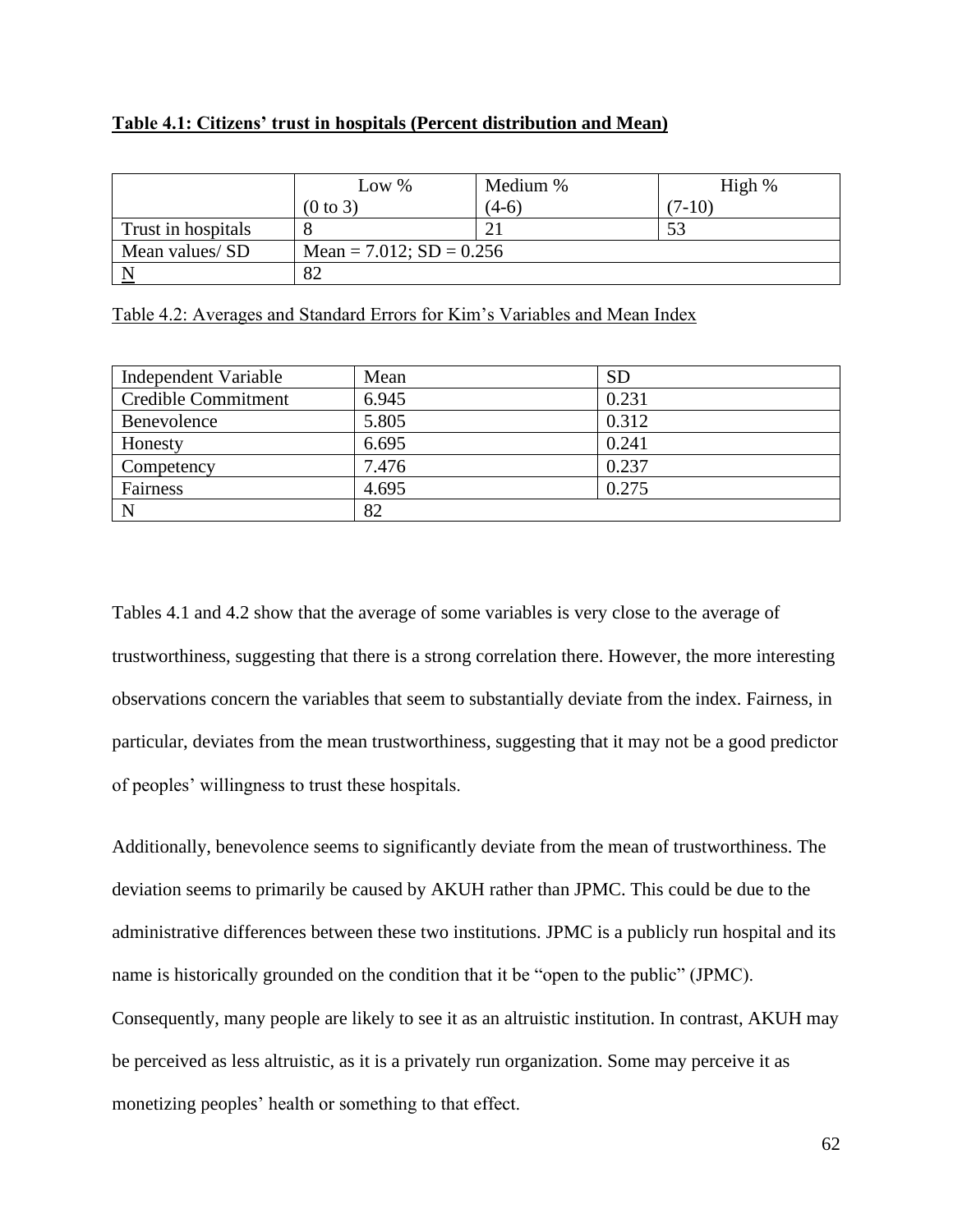### **Table 4.3: Average Trustworthiness between Historical Patients and Non-Patients**

|                      | <b>JPMC</b>   | <b>AKUH</b>   |
|----------------------|---------------|---------------|
| Has Been a Patient   | $\mu = 6.826$ | $\mu = 8.394$ |
| Never Been a Patient | $\mu = 5.444$ | $\mu = 5.375$ |

Lastly, tables 4.1 and 4.3 seem to confirm that the trustworthiness is negatively skewed. The average willingness to trust is above the neutral score '5'. Moreover, peoples' willingness to trust AKUH is greater than their willingness to trust JPMC. This could be due to the greater competency of AKUH over JPMC. Consequently, people may have had better experiences with AKUH than JPMC. Table 4.3 highlights the trustworthiness differences between those who have and have not been patients of the two hospitals. Despite facing similar levels of trustworthiness from those who have never been patients of the hospitals, AKUH experiences a greater increase in its trustworthiness than JPMC after treating a patient.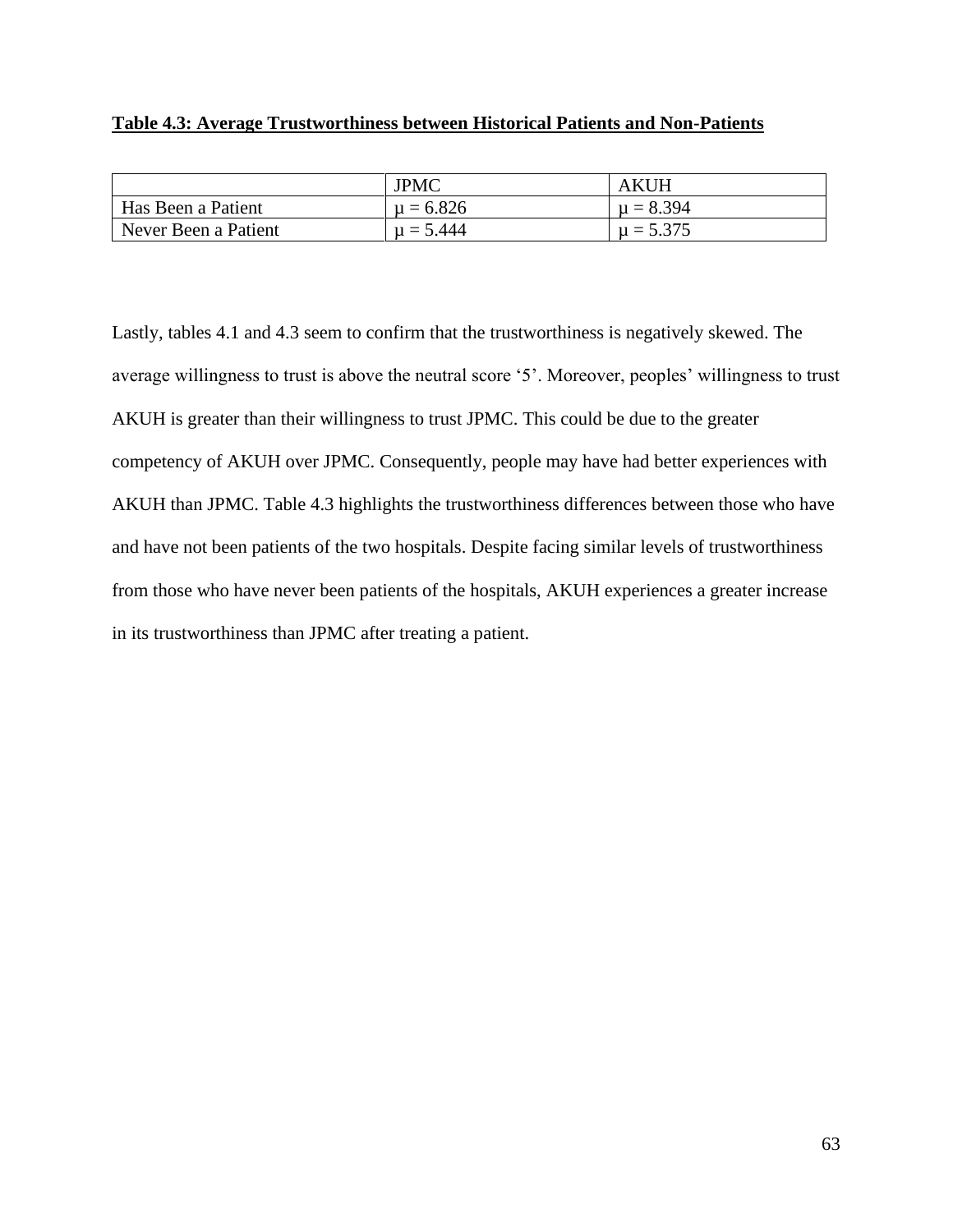## **Multivariate Analysis**

Table 4.4: Simple Linear Regression of trust in hospitals and trustworthy variables. Method

enter. Standardized beta coefficients.

| Independent       | Model 1                                 | Model 2                                                     | Model 3     |
|-------------------|-----------------------------------------|-------------------------------------------------------------|-------------|
| Variables         |                                         |                                                             | Pooled data |
| Kim's Trustworthy |                                         |                                                             |             |
| Variables         |                                         |                                                             |             |
| Credible          | $\beta = 0.8504, P >  t  =$             |                                                             |             |
| Commitment        | 0.000                                   |                                                             |             |
| Benevolence       | $\beta = 0.2353$ , $P >  t $<br>0.009   |                                                             |             |
| Honesty           | $\beta = 0.4990, P >  t  =$<br>0.000    |                                                             |             |
| Competency        | $\beta = 0.7679$ , $P >  t  =$<br>0.000 |                                                             |             |
| Fairness          | $\beta = 0.1941, P >  t  =$<br>0.060    |                                                             |             |
| Demographic       |                                         |                                                             |             |
| Variables         |                                         |                                                             |             |
| Age               |                                         | $\beta$ = -0.6977, P >  t  =<br>0.001                       |             |
| Gender            |                                         | $\mu$ (Female) - $\mu$ (Male)<br>< 0<br>$Pr(T < t) = 0.038$ |             |
| Education         |                                         | $MST = 20.65, P > F$<br>$= 0.0025$                          |             |
| Profession        |                                         | $MST = 14.43, P > F$<br>$= 0.0052$                          |             |

The above models do not control for any of the other variables. These models measure the effect of each of the listed variables on peoples' willingness to trust independent of the other variables. The reason for doing this is to examine the degree of collinearity between the variables. This examination will be made clearer with table 4.5.

My first hypothesis was that credible commitment will be positively correlated with institutional trust. Credible Commitment is an average of two variables: encapsulated interest and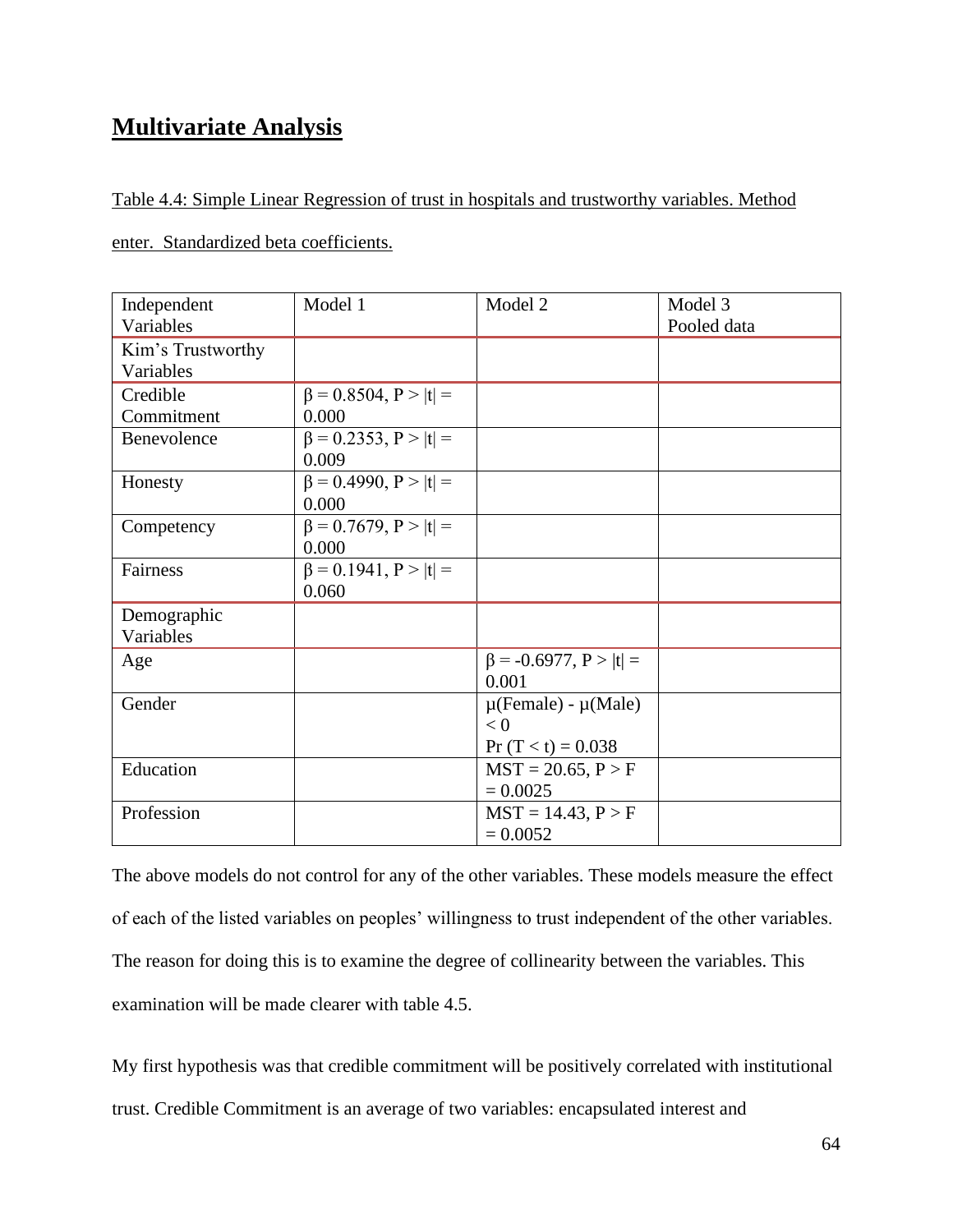consistency. Encapsulated interest refers to the degree to which a patient believes their interests fall under the hospital's interests. Consistency refers to how stable the hospital's services are.

These regression analyses (without controls) show that there is a statistically significant and positive relationship between credible commitment and institutional trust in both hospitals, as the p-value of the Credible Commitment variable is less than 0.05. Consequently, I can reject the null hypothesis (that there is no or a negative relationship between credible commitment and institutional trust) with 95% certainty.

Benevolence, honesty, and competency also follow credible commitment in having a statistically significant and positive relationship with institutional trust. In other words, the higher a person ranks those perceptions of a hospital, the more likely they are to trust hospitals. Consequently, null hypotheses two to four can also be rejected with 95% certainty.

In contrast, fairness does not bear a statistically significant relationship with institutional trust in hospitals. As is shown in the table, the p-value of the Fair variables are greater than 0.05 for both JPMC and AKUH, implying that the relationship is not significant. It suggests that we cannot reject the null hypothesis (fairness has no significant effect on trustworthiness) with 95% confidence, which is the yardstick I am using for statistical significance. Furthermore, since the 95% interval crosses 0, I cannot reject the null hypothesis (that there is no relationship between fairness and institutional trust) with 95% certainty.

I believe these results may be because of the difference in the nature of trust between citizengovernment relations and patient-hospital relations. Consider what citizens entrust governments with. Generally, citizens entrust governments with the formulation, interpretation, and administration of the law in one way or another. On a broad reading, this refers to the protection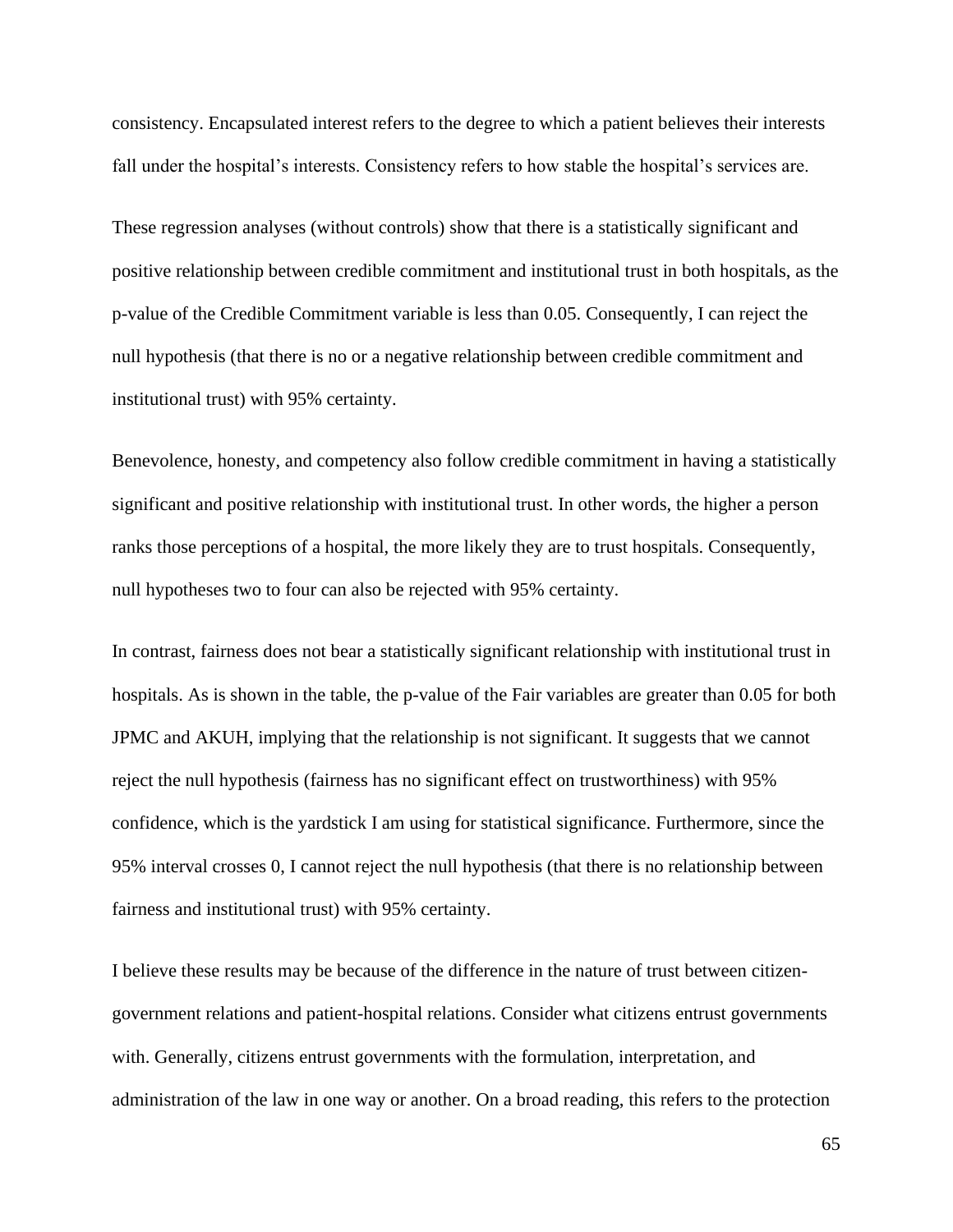of all contracts, including those between governments and citizens, such as the provision of education, healthcare, etc. However, what is particularly important about this relationship is that it is something people are born into. The question of fairness becomes relevant once we become citizens.

These results could be because of the possible invalidity of statement 7, as my question of fairness concerned whether the hospital would show some sort of favoritism or provide special treatment to particular people for things other than the seriousness of their illness. While this matches Kim's definition of fairness, his definition was with respect to citizen-government relationships, relationships of which we are always a part and which are not explicitly economic. Consequently, the question of fairness for hospitals would only become relevant once people become patients.

The fairness statement (statement 7) was "Knowing someone (doctors, officials) personally in the hospital will NOT net you preferential treatment" (and the question was to what extent does one agree with this statement). However, it is not necessary to place yourself in the position of a patient to answer this question. To turn this into a valid question, one would have to say something like, "Once you have paid for your services, do you think knowing someone…" Upon payment, a person becomes a patient and, therefore, enters into a relationship with the hospital.

However, despite my suspicions regarding the construct validity of statement 7, I am not fully convinced that it is invalid. This is primarily because statement 7 still inquires into an aspect of the patient-hospital treatment. In particular, the question asks if the respondent believes that they would receive special *treatment*, and treatment is something patients receive (receiving treatment is a kind of functional property of patients). Therefore, the question still asks the respondent to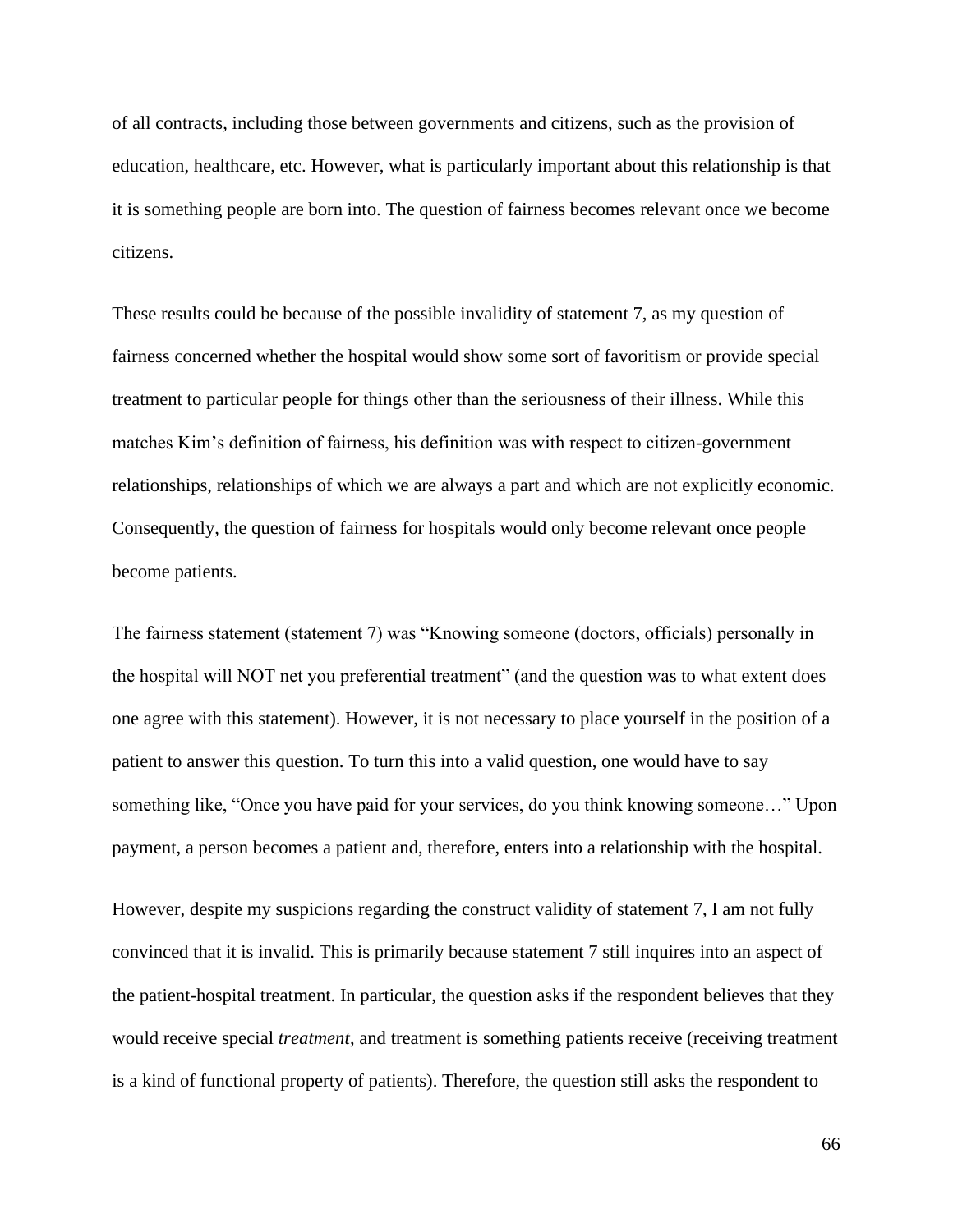place themselves in the position of a patient. Fairness would require that all patients be treated similarly. Insofar as a patient receives better treatment than others, they are not treated equally and, consequently, other patients are treated unfairly.

Beyond this, the demographic variables, while not a central focus of the study, highlight some interesting aspects regarding the nature of the relationship between people and hospitals. These are also used as control variables to observe the effects of trustworthy variables controlling for these, e.g., whether education affects trustworthiness in health care and thereby influence citizens' trust in hospitals. Regarding age, the regression test suggests that as people get older, they become less trusting of hospitals. There are a plethora of reasons for this, but some (discussed in the literature review) may concern a greater bank of bad experiences with hospitals or uncritical interactions with social media and fake news.

Regarding gender, the results of the t-test are statistically significant and state that women are less willing to trust hospitals than men. My suspicion is that this is a complex issue related to the general differences in how women and men are treated in the public sphere. Due to the complexity of the issue, I will avoid making a comment on the matter here.

Lastly, regarding profession and education, the ANOVA tests suggest that both education and profession have a statistically significant impact on peoples' willingness to trust hospitals. This makes sense given the discussions in the literature review, which highlighted that education has an impact on which sources people use to develop their trust attitudes towards hospitals (Friedell, et al., 1997).

#### **Table 4.5: Multivariable Linear Regression of Hypotheses 1 to 5**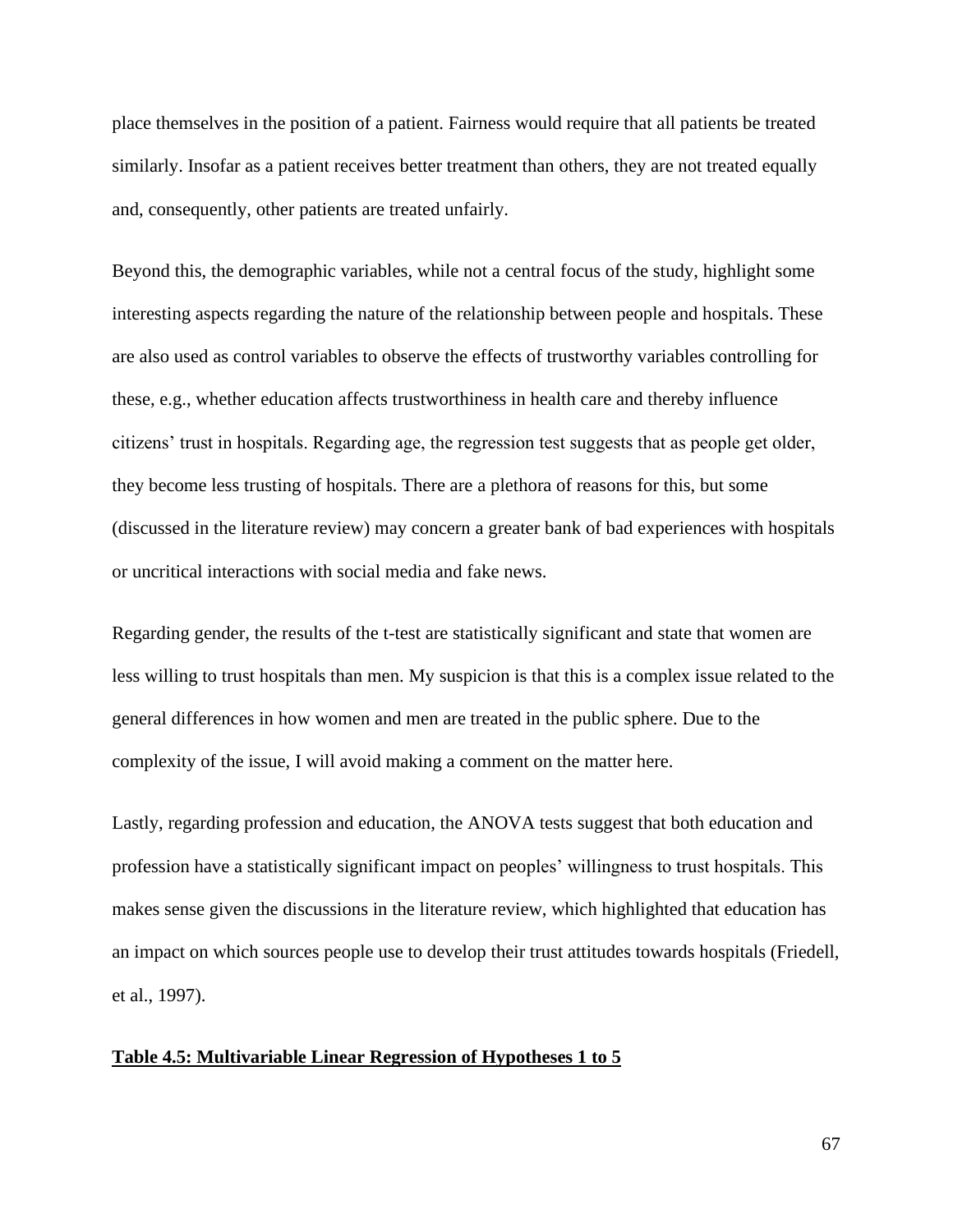|                       | Model 1                                       |
|-----------------------|-----------------------------------------------|
| Independent Variables | Adj R-Squared = $0.6001$ , Prob > F = $0.000$ |
| Credible Commitment   | $\beta = 0.6095$ , $P >  t  = 0.000$          |
| Benevolence           | $\beta = 0.3051$ , $P >  t  = 0.656$          |
| Honesty               | $\beta$ = -0.0584, P >  t  = 0.584            |
| Competency            | $\beta = 0.3318$ , $P >  t  = 0.009$          |
| Fairness              | $\beta$ = -0.0054, P >  t  = 0.939            |

Table 4.5 presents each of Kim's five trustworthiness variables while controlling for the remaining four. Model 2 adds four demographic variables as controls: age, gender, education, and profession.

As mentioned before, barring fairness, the other dimensions of trust had statistically significant relationships with institutional trust. Barring two variables in the multivariable regression (Credible Commitment and Competency), the other variables no longer bear statistically significant relationships with institutional trust.

The primary reason for this could be multicollinearity, wherein the variables in question are highly correlated.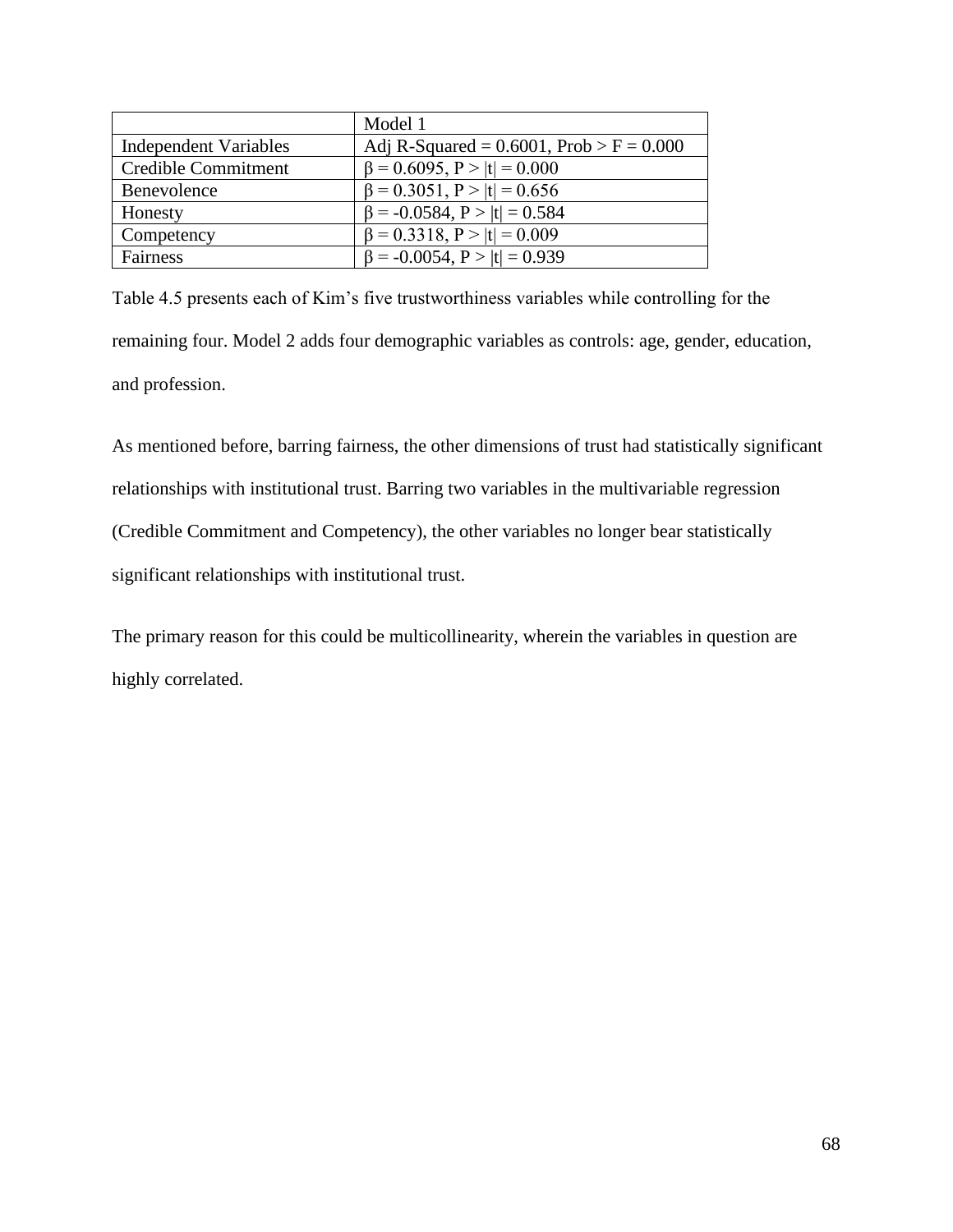

## **Figure 7: Lines of best fit for Kim's five trustworthiness variables.**

As is apparent from the above graph, some of these variables seem to be very closely related, so issues of collinearity are likely to occur, which will make it difficult to draw conclusions about the explanatory and predictive power of the trust variables. For instance, consider credible commitment and competency in figure 7. These two are almost perfectly collinear and seem to be the strongest determinants of trustworthiness due to their steeper slope. However, since they are so closely related, it is difficult to say if competency directly causes greater institutional trust or indirectly causes greater institutional trust through credible commitment.

Alternatively, since the two variables are so highly correlated, it could be that there is not much variation to be explained by Competency once Credible Commitment is added in, thereby explaining its relatively lower beta coefficient. I favor this interpretation, as it preserves the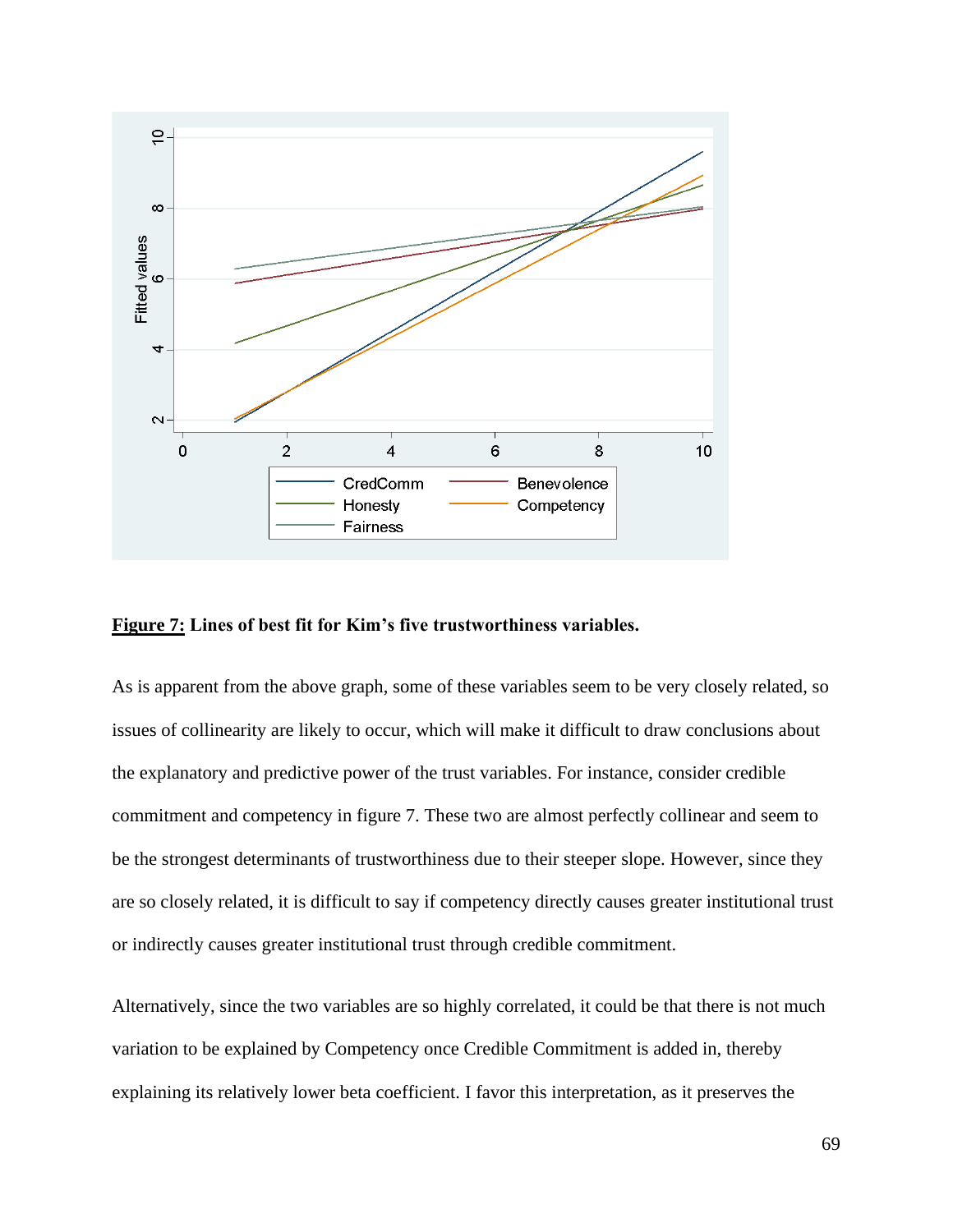explanatory power of the variables while explaining why these variables have a weaker relationship in the multivariable regression model rather than the bivariate models (there is not much variation left to explain). To confirm this, I computed the variance inflation factor for both models.

| Independent Variable       | VIF  | 1/VIF  |
|----------------------------|------|--------|
| <b>Credible Commitment</b> | 2.92 | 0.3428 |
| Benevolence                | 1.41 | 0.3702 |
| Honesty                    | 2.02 | 0.4945 |
| Competency                 | 2.70 | 0.7116 |
| Fairness                   | 1.13 | 0.8842 |
| Mean VIF                   | 2.44 |        |

A variable inflation index of 1 means that the variables are not collinear. Typically, a variance inflation factor less than 10 suggests that multicollinearity is not an issue. However, even taking a stricter convention (that of being less than 5), it is still apparent that multicollinearity is not an issue in these models.

Thus, the discrepancy between regression models with and without controls can be explained firstly by pointed out that many of these variables are closely related in both models. Consequently, one variable can account for much of the variation explained by the other variables. Accordingly, when the other variables are added into the picture, there is not much variation to be explained, thereby explaining their limited effect on the model. This preserves their explanatory power and causal mechanisms (which were explained in the theoretical framework section).

Secondly, since the variance inflation factors for the trust variables in either case are below 5, multicollinearity is not likely an issue affecting the results. Consequently, the results of the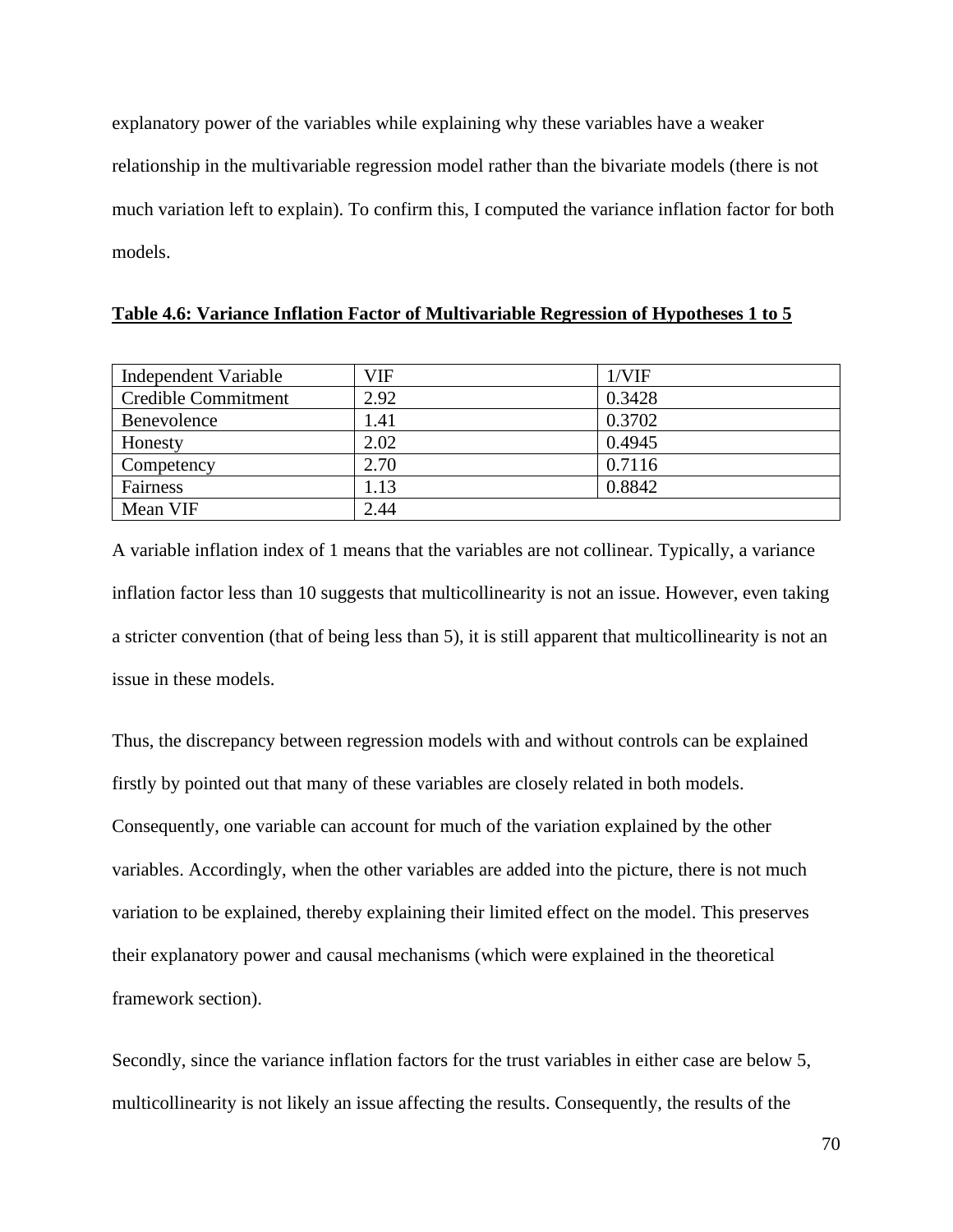multivariable regression with controls are reliable. This implies that, once controlled for, only credible commitment and competency seem to be significant predictors of peoples' willingness to trust out of Kim's variables.

As discussed in the methodology section, I have neither discovered nor invented theories that can account for how one independent variable explains or causes the others. Instead, I have discussed the ways in which these variables may be correlated but not causally connected. Consequently, benevolence, honesty, and fairness are not explanatorily wanting because their definitions are not sufficiently precise. Rather, it is because these variables are not substantially important for people.

This correlation could be explained by examining the institutional character and structure of hospitals. Hospitals typically cannot legally operate if, for instance, they consistently provide bad services, as the hospital will become a danger to patients. Consequently, I expect that their service-quality is good and consistent. This means their credible commitment and competency scores will be high, which is something we see in both hospitals (see table 4.4 and 4.5).

Additionally, while there are explicit restrictions on hospitals, as well as other institutions, against preferential treatment, these restrictions are not often administered. In fact, 'sifarish' (which is an Urdu term denoting 'recommendation' but connoting 'preferential treatment based on personal relations') is a norm in peoples' dealings with services. Consequently, it is understandable why the existence of 'sifarish' culture (something which most Pakistanis are accustomed to) does not significantly alter their willingness to trust hospitals: 'sifarish' is the norm, not the exception.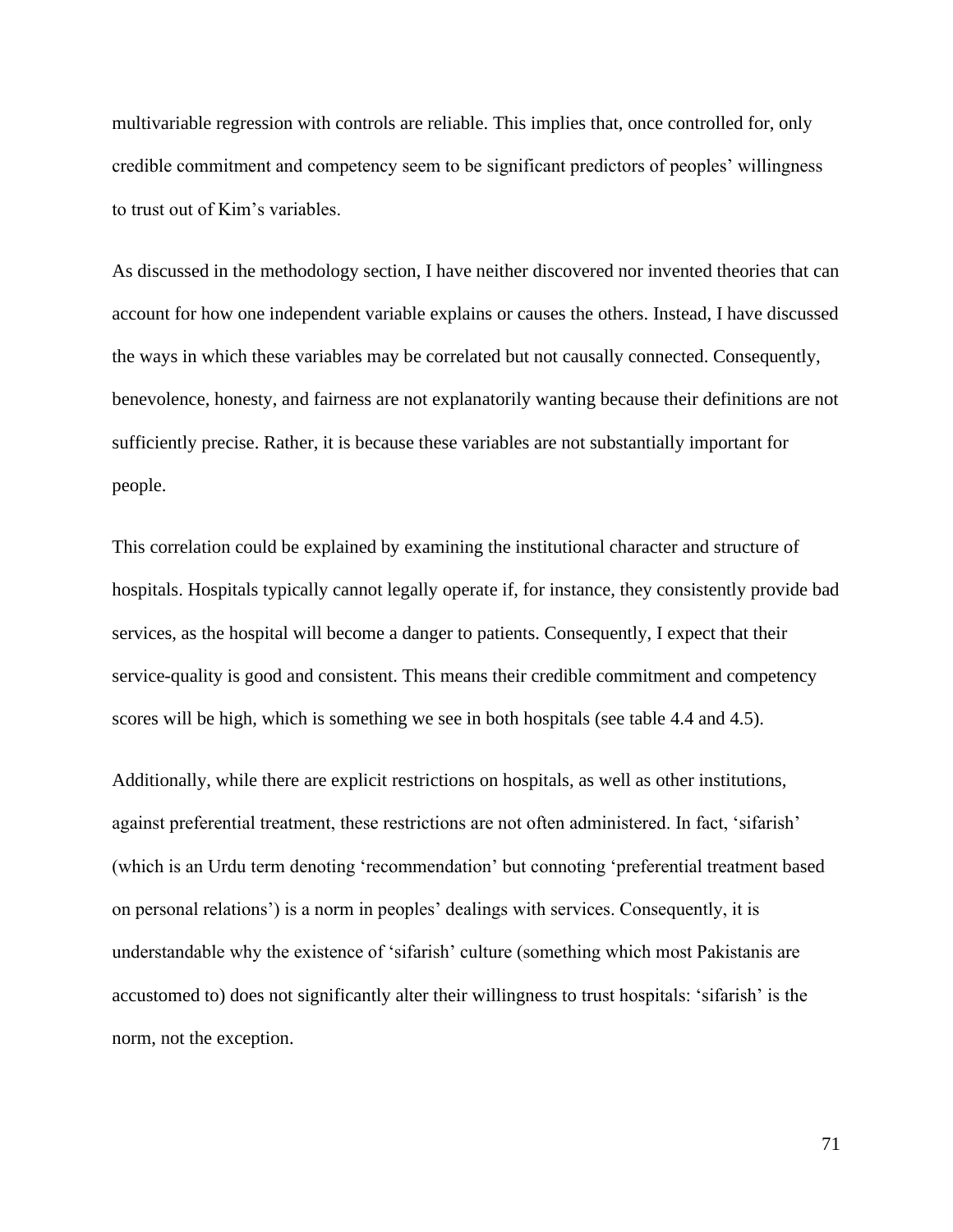Similar explanations can be made for the correlations between other variables. While benevolence may be a desirable attribute of hospitals in general, in particular scenarios, people may only be concerned with their own health. If we view human nature as defined by narrow self-interest (that is where one's utility is not augmented by the welfare of others), then it makes sense why credible commitment has more explanatory power than benevolence. People are concerned with whether the hospital is interested in their health. Whether the hospital is concerned about other peoples' health is a secondary or unnecessary concern (depending on the other people).

This explanation about peoples' primary concern being with their own health (or the health of people they care about, contingent on how narrow their self-interest is) explains the honesty variable's lack of explanatory power. The honesty variable describes peoples' belief that hospital staff will tell them the truth, even if it is not in the staff's interest. The lack of explanatory power can be interpreted (in the context of the explanatory power of credible commitment and competency) as peoples' disinterest with how the hospital operates insofar as those operations address their health concerns. Essentially, if a hospital successfully treats your medical concerns, it does not matter how dishonestly they operate. This is assuming the dishonesty does not harm you, as if it did, then the dishonesty goes hand-in-hand with incompetency and a lack of credible commitment.

According to the multivariable regression with controls, I can reject the null hypotheses corresponding to hypotheses 1 and 3. There is a significant positive correlation between institutional trust (dependent variable) and credible commitment and competency (independent variables). According to the regression without controls, I can also reject the null hypotheses corresponding to hypotheses 2 and 4. However, since benevolence and honesty lose their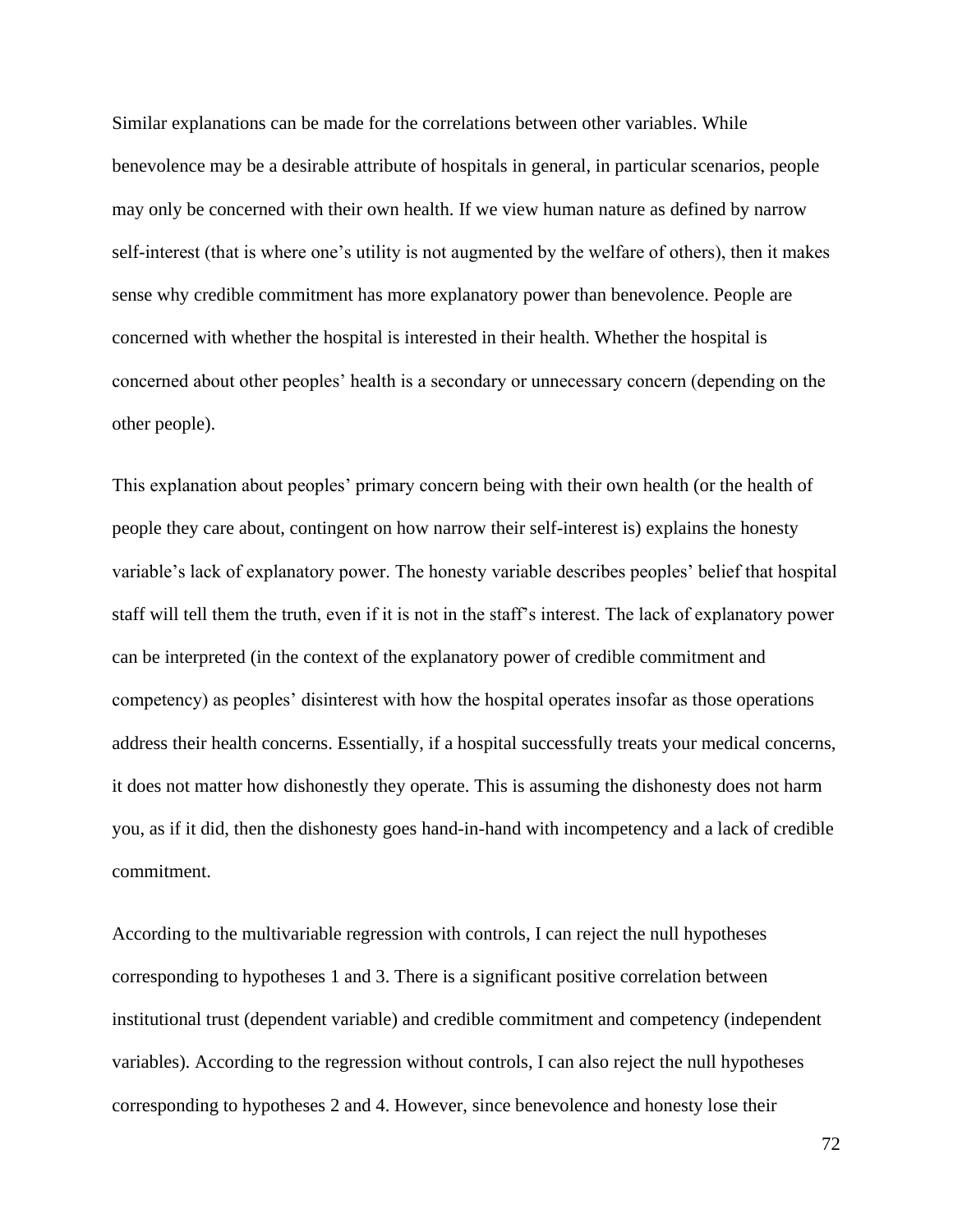explanatory power once controlled for, the null hypotheses ought not to be rejected. Lastly, neither regression suggests rejecting the null hypothesis corresponding to hypothesis 5, which states that fairness will be positively and significantly related to institutional trust.

Regarding hypothesis 6, the relationship between Kim's measures of trustworthiness and measures of institutional quality is positive and statistically significant.

| Independent Variable         | Model 1 (Without)                    | Model 2 (With Controls)        |
|------------------------------|--------------------------------------|--------------------------------|
|                              | Controls)                            |                                |
| <b>Treatment Quality</b>     | $\beta = 0.5811, P >  t  =$          | $\beta = 0.5926, P >  t  =$    |
|                              | 0.000                                | 0.000                          |
| Service Quality (Other than  | $\beta = 0.4480, P >  t  =$          | $\beta = 0.1069$ , $P >  t  =$ |
| Treatment)                   | 0.000                                | 0.334                          |
| <b>Condition of Hospital</b> | $\beta = 0.2900, P >  t  =$          | $\beta$ = -0.1165, P >  t  =   |
|                              | 0.000                                | 0.149                          |
| <b>Institutional Quality</b> | $\beta = 0.5095$ , $P >  t  = 0.000$ |                                |

**Table 4.7: Simple Linear Regression of Hypothesis 6**

Institutional quality is an average measure of the above three variables. The first model (without controls) suggests that signs of institutional quality improve peoples' perceptions of an institution. The causal link between these two is in the former being objects of perception. When people appraise a hospital in terms of its competency, benevolence, etc., they typically require signs of competency, benevolence, etc. For instance, determining that a hospital is competent requires one to perceive (if not directly experience) the hospital's services. If the services are high-quality, then the perceiver will likely conclude that the hospital's personnel are competent.

However, the second model (with each variable controlled for by the others) suggests that only treatment quality matters for how trustworthy people find a hospital. This is in line with the above assumption of narrow self-interest ascribed to human beings. Nevertheless, my conventional understanding of hospitals suggests that I ought to expect some degree of sanitation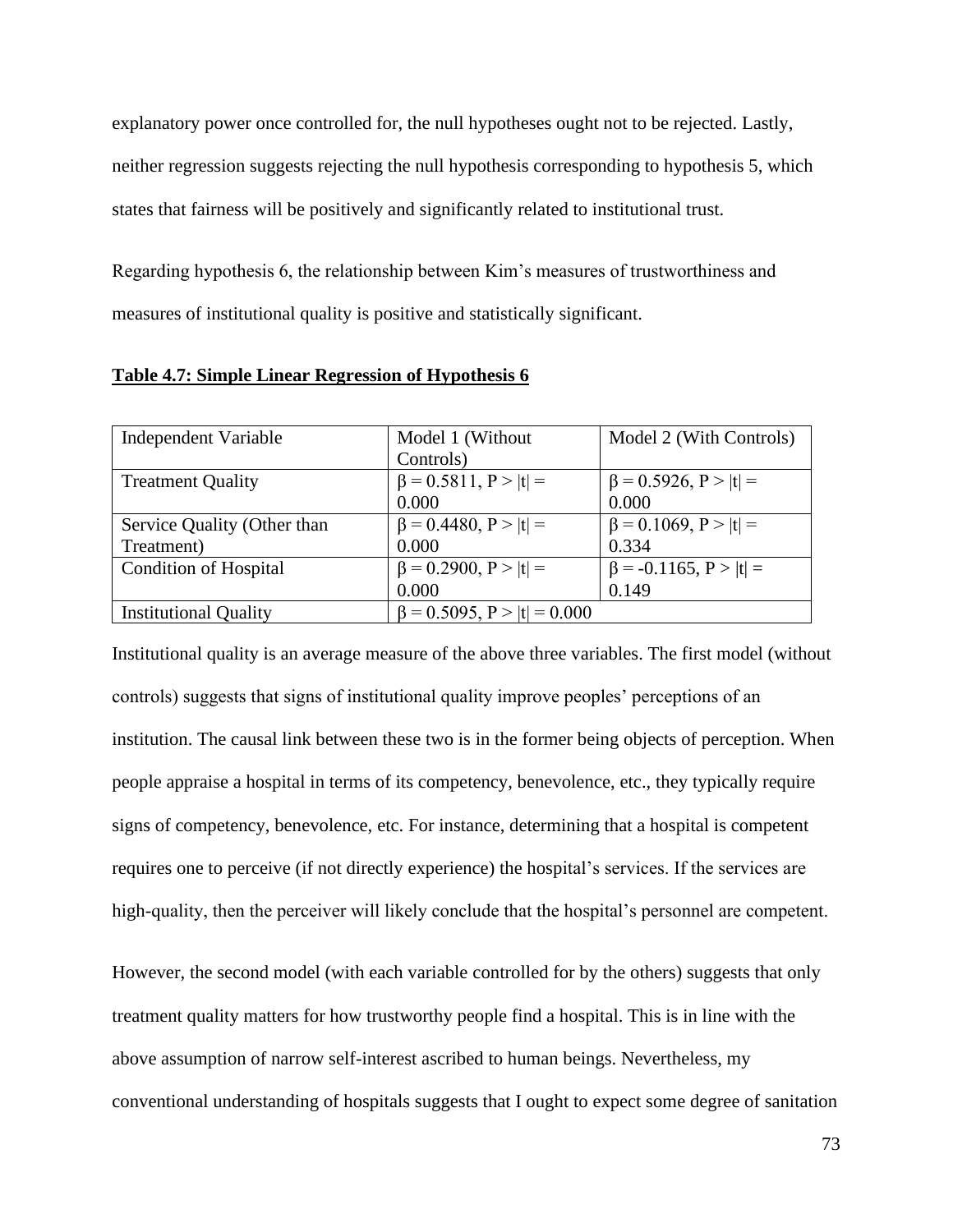and proficiency with non-treatment services. The lack of these would seem to negatively impact my comfort with trusting the hospital. This conventional understanding may be wrong, or perhaps the item in the questionnaire was not clear enough.

Alternatively, these three variables may not be appropriate measures of institutional quality for hospitals. There are, after all, more things that people perceive in order to form their opinions about institutions along Kim's dimensions of trust. For instance, to determine if an institution is benevolent, people will likely be more interested in the institution's philosophy and the kinds of services they provide than the quality of said services. The point of this connection is not to exhaust the set of all things people perceive in order to form their opinions of institutions. Rather, the purpose is to show that these signs of institutional quality may be elements of the aforementioned set.

In conclusion, institutional quality has a positive and statistically significant effect on institutional trustworthiness. However, as model 2 shows (in table 4.7), it seems that treatment quality seems to have most of the explanatory power, as it has the greatest beta coefficient and is the only statistically significant variable. This is consistent with the results in table 4.5. As treatment quality is what people will look to when determining a hospital's competence (which explains trustworthiness to a significant degree), the relation between treatment quality and trustworthiness is expected.

Finally, hypothesis 7 shows that there is a statistically significant and positive correlation between institutional trustworthiness (which was presumed to be a proxy of institutional trust in the theory chapter) and interpersonal trust.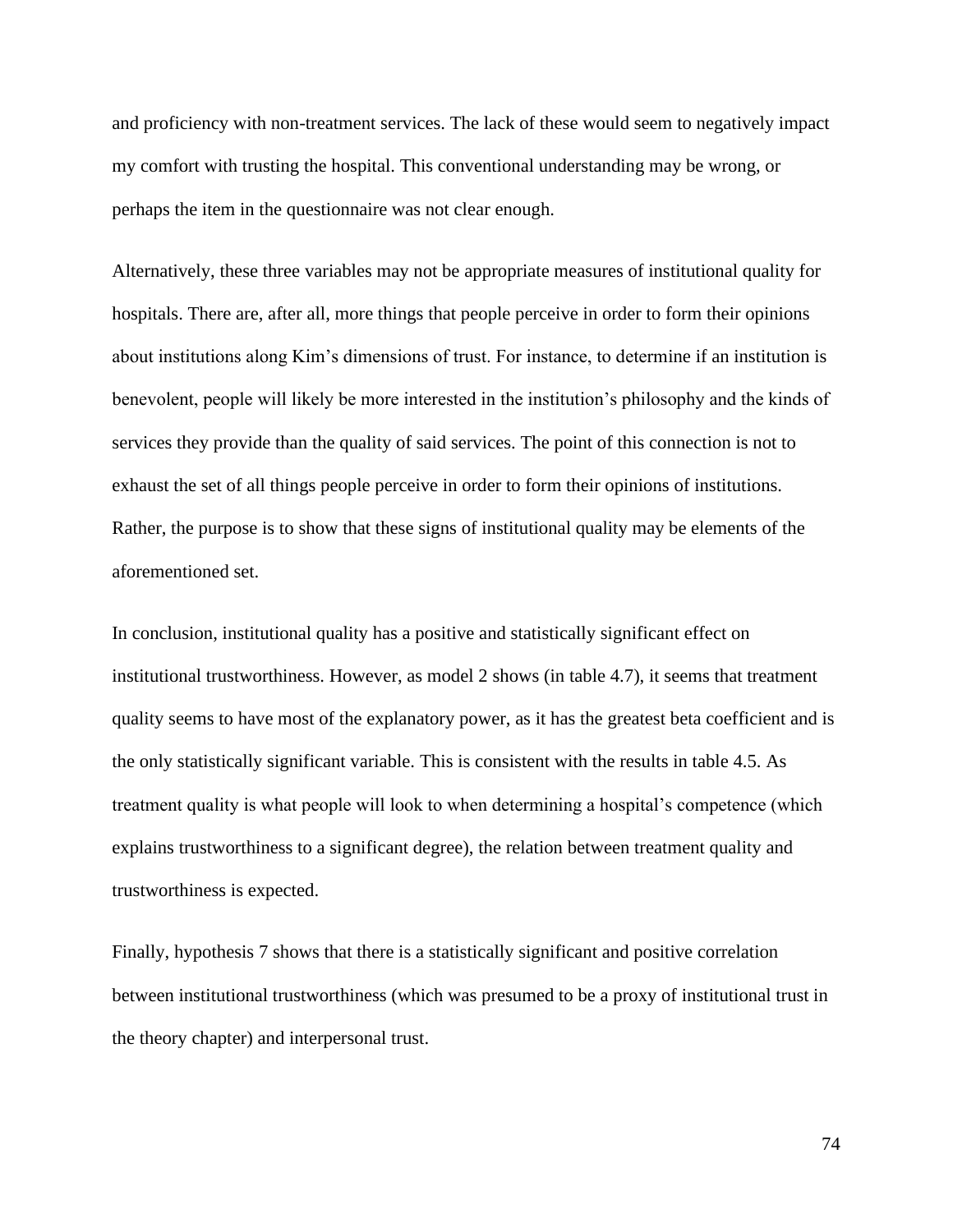#### **Table 4.8: Pearson's Correlation Coefficient between Interpersonal Trust and Institutional**

#### **Trustworthiness**

|                            | Hospitals       |               |
|----------------------------|-----------------|---------------|
|                            | Institutional   | Interpersonal |
|                            | Trustworthiness | Trust         |
| Institutional              | 1.0000          |               |
| Trustworthiness            |                 |               |
| <b>Interpersonal Trust</b> | 0.7454          | 1.0000        |
| P-Value                    | 0.0000          |               |

Interpersonal trust refers to the average of the scores on statements 11 to 13.

I can now, with some confidence, state the mechanism that I have been testing. Trust initially starts off between people as interpersonal trust. As people come together to achieve goals, they formulate procedures for achieving those goals. These procedures rely on roles (as the bearers of functions) and relations (as the connections between different functions) to achieve said goals. Taken together, these are institutions: socially constructed, goal-oriented sets of roles and relations between social entities. Initially, these institutions are underpinned by interpersonal trust between their personnel, customers, etc. Over time, as the institutions become stauncher and persistent, their reputation expands. The initial interpersonal trust between people who occupy roles is now generalized to trust of the roles themselves. For example, initially a patient may start to trust their friend, or a doctor A. Over time, the patient begins to trust doctor A, B, C, et al., not because they know them personally, but because they trust the institution for whom they work. Consequently, after a time lag, institutional and interpersonal trust are entwined and reinforce each other (evident by their positive correlation in table 5).

The remaining hypotheses explain how institutional trust arises once interpersonal trust is given (i.e., what occurs in the time lag). As institutions persist, they acquire their own properties. For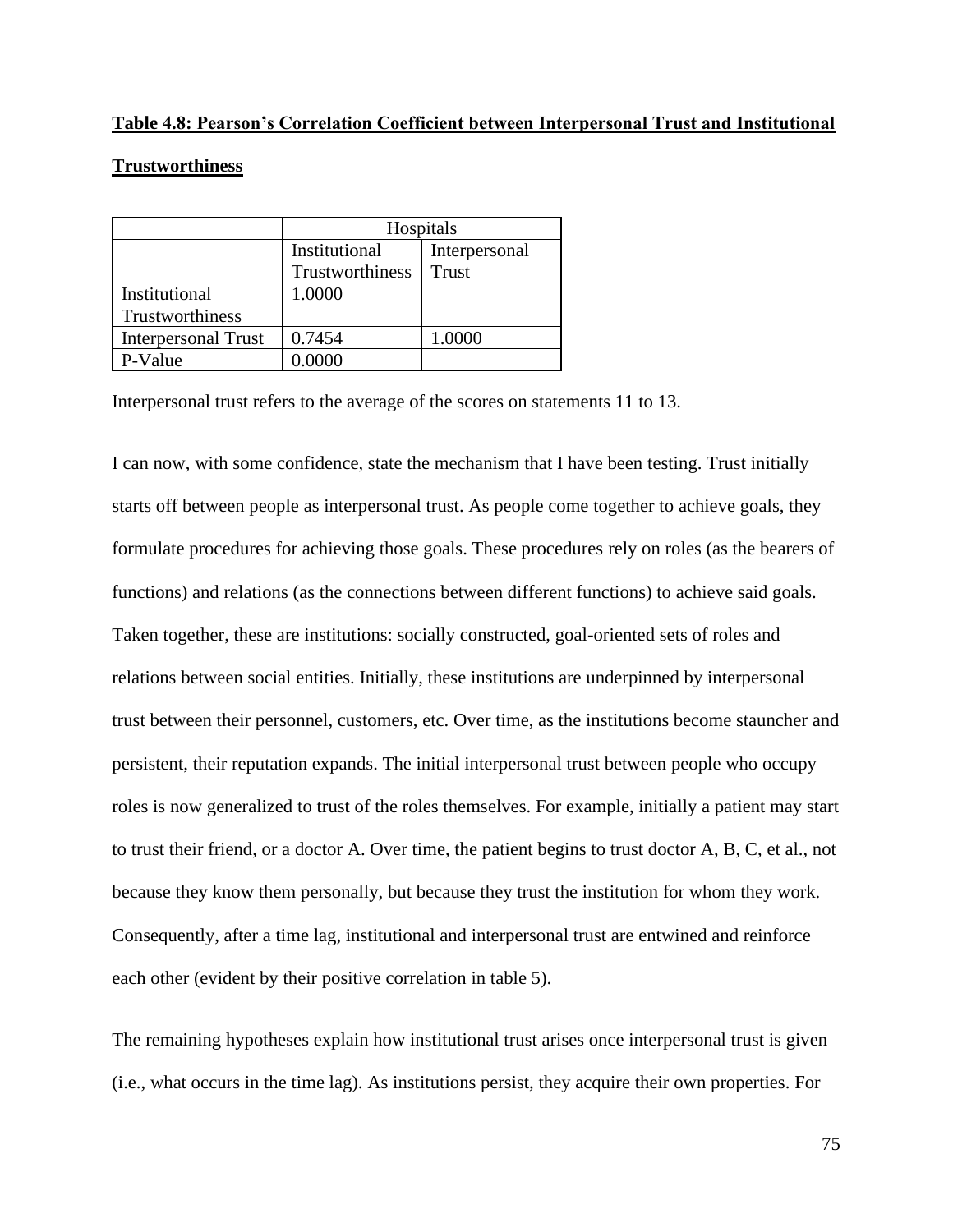example, the quality of an institution's services is typically ascribed to the institution and not to any of its workers (even though the quality may be the sum total of each worker's individual efforts). With regards to institutional trust, the attributes of the institution play an analogous role to the attributes of people *vis-à-vis* interpersonal trust. For instance, we may perceive how people do tasks they are entrusted with and how often they do it in order to form opinions about their competency, credible commitment, etc. Similarly, we examine different signs of competency, credible commitment, etc. of institutions in order to form an opinion about these attributes.

The instances or realizations of these attributes is what we perceive. For instance, I do not see a competency. Rather, I may see many happy patients and consistently experience satisfaction with the hospital's services. These perceptions are the justification for my various beliefs about the hospital, such as the belief that a hospital is competent. It is on the basis of these beliefs that I formulate a more complex belief about the trustworthiness of the hospital.

In conclusion, institutions are predicated on interpersonal trust. As institutions develop, they begin to work towards achieving their goals. People form attitudes towards institutions based on their assessment of the institution's credible commitment, honesty, benevolence, and competency, among other things. People then base their beliefs about the trustworthiness of the institution based on their attitudes towards the institution.

#### **Limitations and Alternative Explanations**

One of the limitations of this study is the aforementioned issue with the statement used to measure fairness. Kim's definition of fairness includes the aspect that I have measured. Fairness does include an absence of preferential (i.e., unfair) treatment. However, the issue arises because this may not exhaust Kim's definition of fairness because it does not inquire about the

76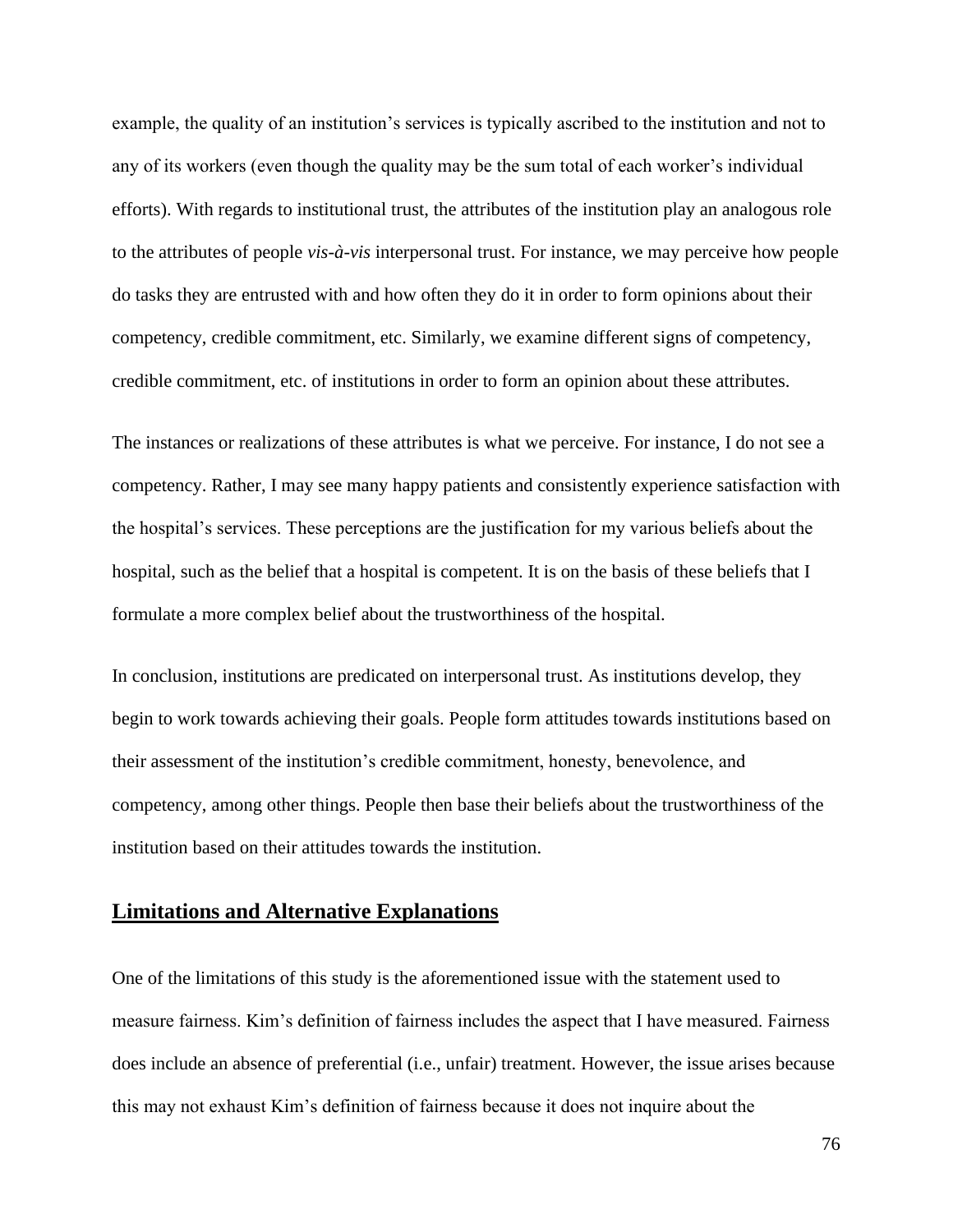respondents' beliefs about what may occur after they have made a payment. For instance, if two people pay for the same service but one receives bad service and the other receives good service, then this qualifies as unfair treatment. However, my question did not inquire into this aspect of fairness. Consequently, I could not conclude that fairness is a significant part of what contributes to peoples' trust attitudes.

However, this introduces a specification that may need to be made *vis-à-vis* Kim's variables. In particular, there are different aspects of these variables. For example, I have identified two independent instances of what constitutes fairness. I can conclude that 'sifarish' is not a relevant aspect of fairness that influences trust attitudes, but this does not mean that other aspects of fairness are irrelevant. Similarly, it could be that specific aspects of benevolence, competency, etc., and not the concepts as a whole, are responsible for our trust attitudes. For instance, perhaps an institution's philosophy is less relevant than the nature of their work in determining if they are benevolent. While my results seem to suggest that most aspects of Kim's model of public trust can be applied to hospitals, further specifications and testing is required.

Furthermore, while I have limited this data to Karachi (due to the nature of the sample) another qualification is the localized nature of 'sifarish' culture. This is normalized in Pakistan, and so it would not be valid to expect people in other countries to not factor fairness (as measured here) into their trust calculus.

The remaining issues are primarily a result of limited resources (particularly time and the difficulties posed by COVID-19). Firstly, I could not formulate multiple instruments to test each concept. Therefore, more testing is required to replicate these findings and establish if the data is reliable. Secondly, the size of the sample is wanting. At 41 respondents, one could easily and

77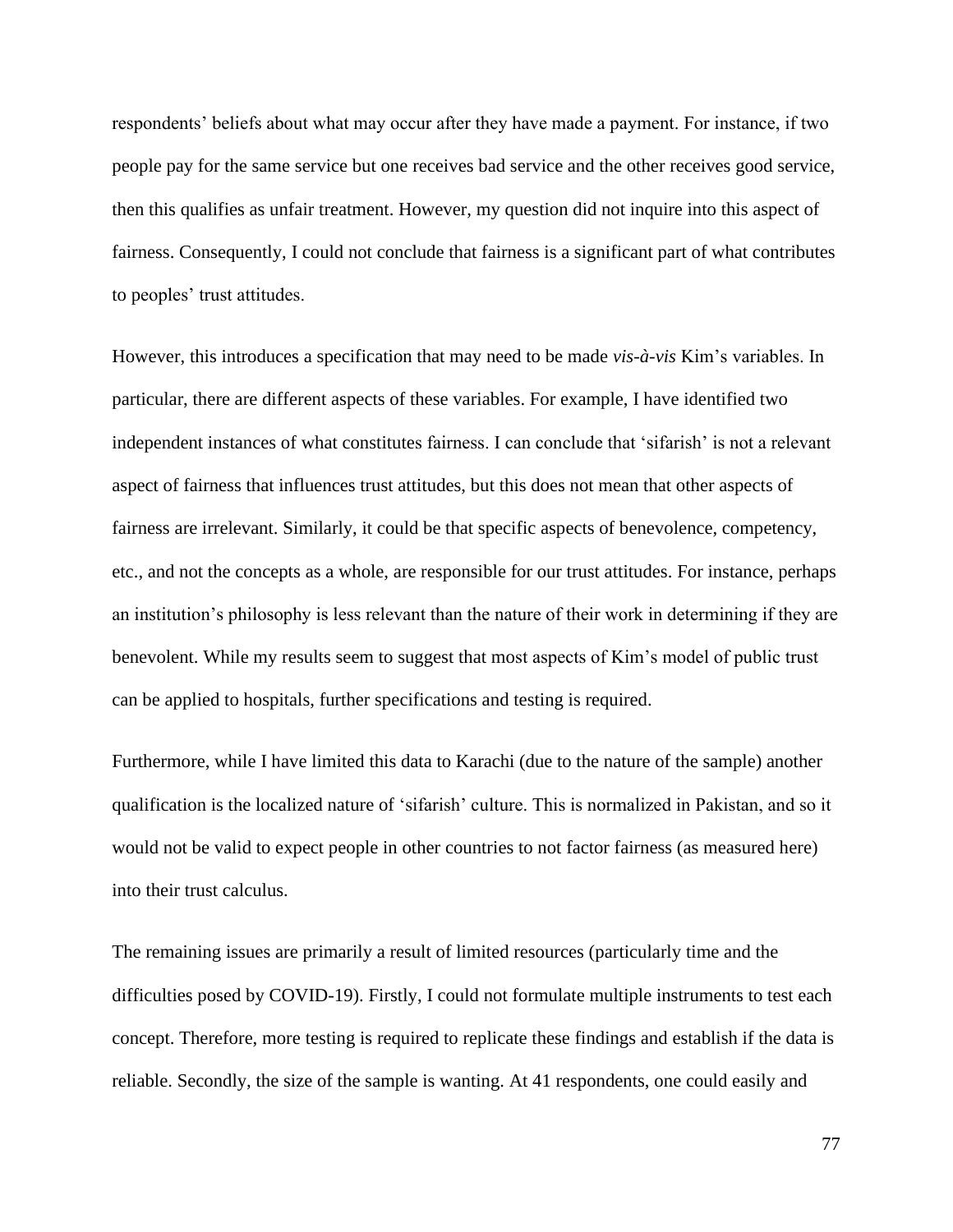validly raise the charge of unrepresentativeness. Thirdly, the method of acquiring the sample renders it unrepresentative of the residents in Karachi, as I found respondents via snowball sampling. Consequently, not everyone in Karachi (the population) had an equal chance of being selected. Remedying this issue requires further testing.

Regarding alternative explanations, it seems to me that the skeleton of the model described here is not entirely accurate. First, let me spell out the accurate aspect. I believe that a trust attitude towards X is based on more (in a sense) atomic attitudes towards X, and these atomic attitudes are towards some perceived features of X.

However, which features and atomic attitudes determine trust is up for debate, and this is where the inaccuracy of the model reveals itself. For instance, I discussed above that people may look at features other than treatment quality to form atomic attitudes about a hospital, such as its philosophy or how comprehensive its service catalogue is. Moreover, service quality and infrastructural condition do not seem to be relevant factors in the determination of trustworthiness *vis-à-vis* hospitals.

An additional atomic attitude could be towards the hospital's organization (i.e., how efficiently it is run). This attitude may seem similar to Kim's definition of competency. Kim defines competency as "the knowledge and skills necessary for effective operations with the aim of maintaining or increasing organizational productivity" (Kim, 2005, p.626). However, knowledge and skills are not useful if the conditions for their application are not met. In other words, knowledge and skills are not useful in an unorganized institution because they cannot be applied as well. Therefore, a well-organized hospital may, *ceteris paribus*, engender more trust than an unorganized one.

78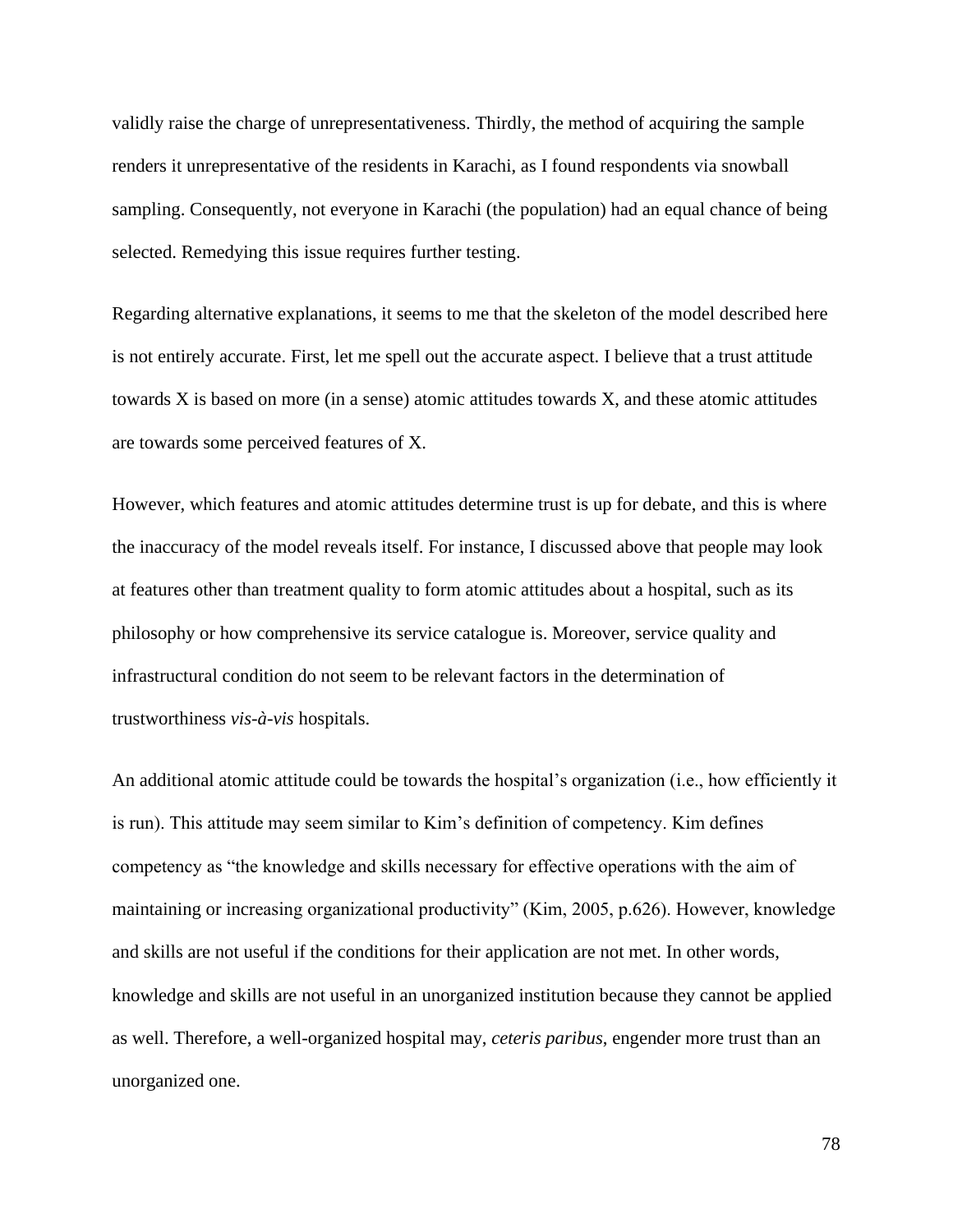This hints at the most significant alternative explanation. The results of this study have shown that Kim's model cannot isomorphically be applied to hospitals. Benevolence, fairness, and honesty do not seem to be major concerns for patients when interacting with hospitals, unlike with citizens when interacting with their governments. I believe the main impediment to the application of the model to hospitals is the nature of the services provided and the relationship between the trustor and trustee. If one wishes to amend Kim's model to better fit hospitals and other medical institutions, examining the differences in the government-citizen and hospitalpatient relations and the services provided by both institutions would be the most lucrative way forward.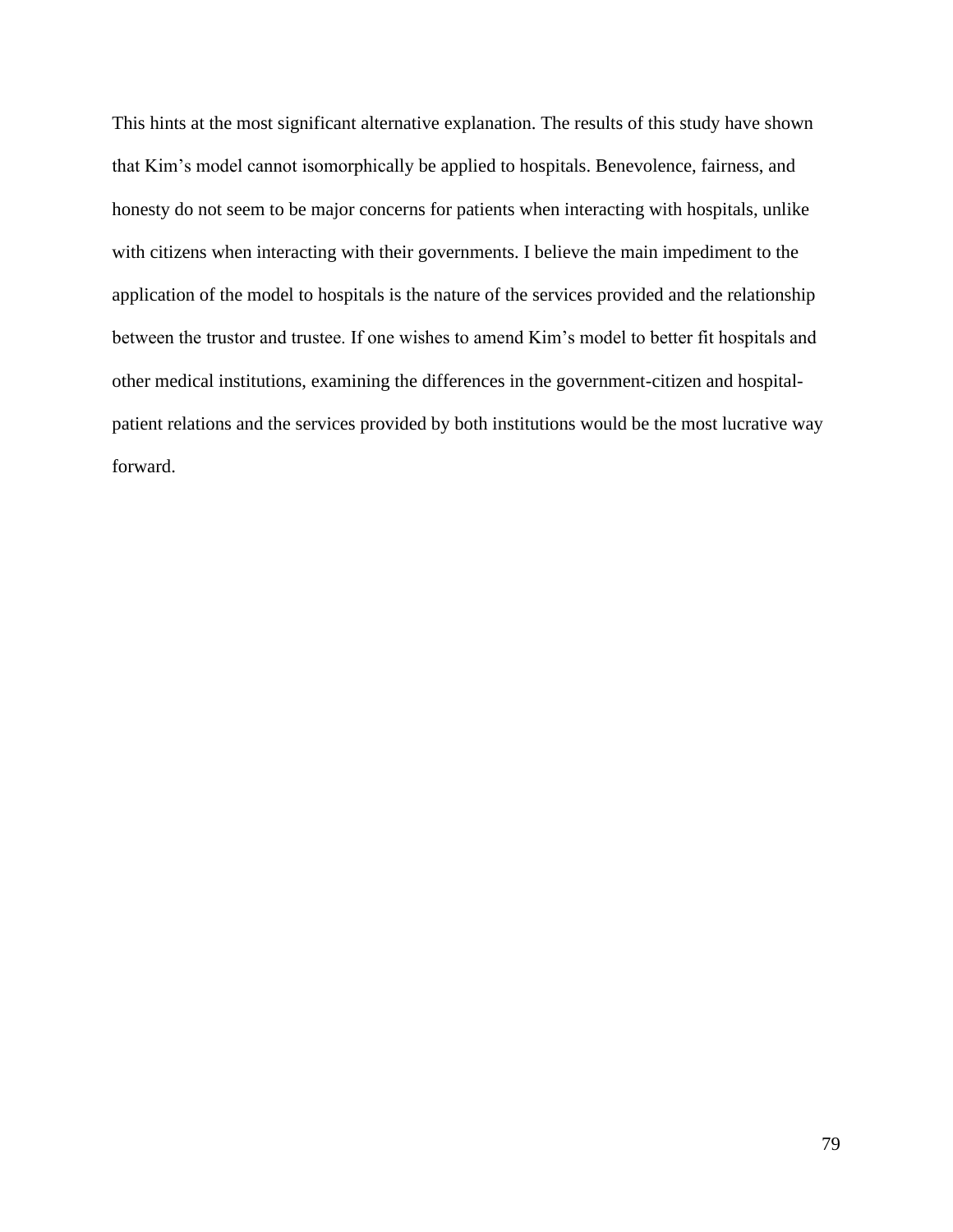# **Chapter 5: Conclusion**

This paper set out to address the question of whether Kim's model of administrative trust is a suitable fit for healthcare institutions. I circulated questionnaires regarding peoples' perceptions of the trustworthiness of two hospitals in Karachi, Pakistan and conducted quantitative analyses on the results. The results suggest that only two of the model's variables, credible commitment and competency, are significant predictors of how trustworthy people find hospitals.

One limitation may be an inadequate measure of fairness, as there are some dimensions to this perception that were not captured by the instrument used. Consequently, one should not necessarily view my results as rejecting the possibility of fairness as a predictor of trustworthiness. However, one should also not view my results as inadmissible. It could be that the aspect of fairness measured here is not a significant predictor of trustworthiness in an explicitly economic relationship (such as one between patient and hospital where money is exchanged). This is in contrast to an implicitly economic relationship (such as that between state and citizen, where taxation and government spending represent the economic nature of the relationship, but no product is guaranteed upon payment). The most important conclusion that can be drawn from these results is that people are primarily concerned with a hospital's willingness and ability to address their medical issues (i.e., credible commitment and competency), which implies that Kim's model cannot neatly be applied to hospitals.

Moreover, this paper has explained how these determinants of trustworthiness fit into the mechanism of action generally supported by institutional theories of trust. The foundation for trust is interpersonal trust. Once established, institutional trust is no longer reducible to interpersonal trust, and the two reinforce each other in a feedback loop. As institutions operate,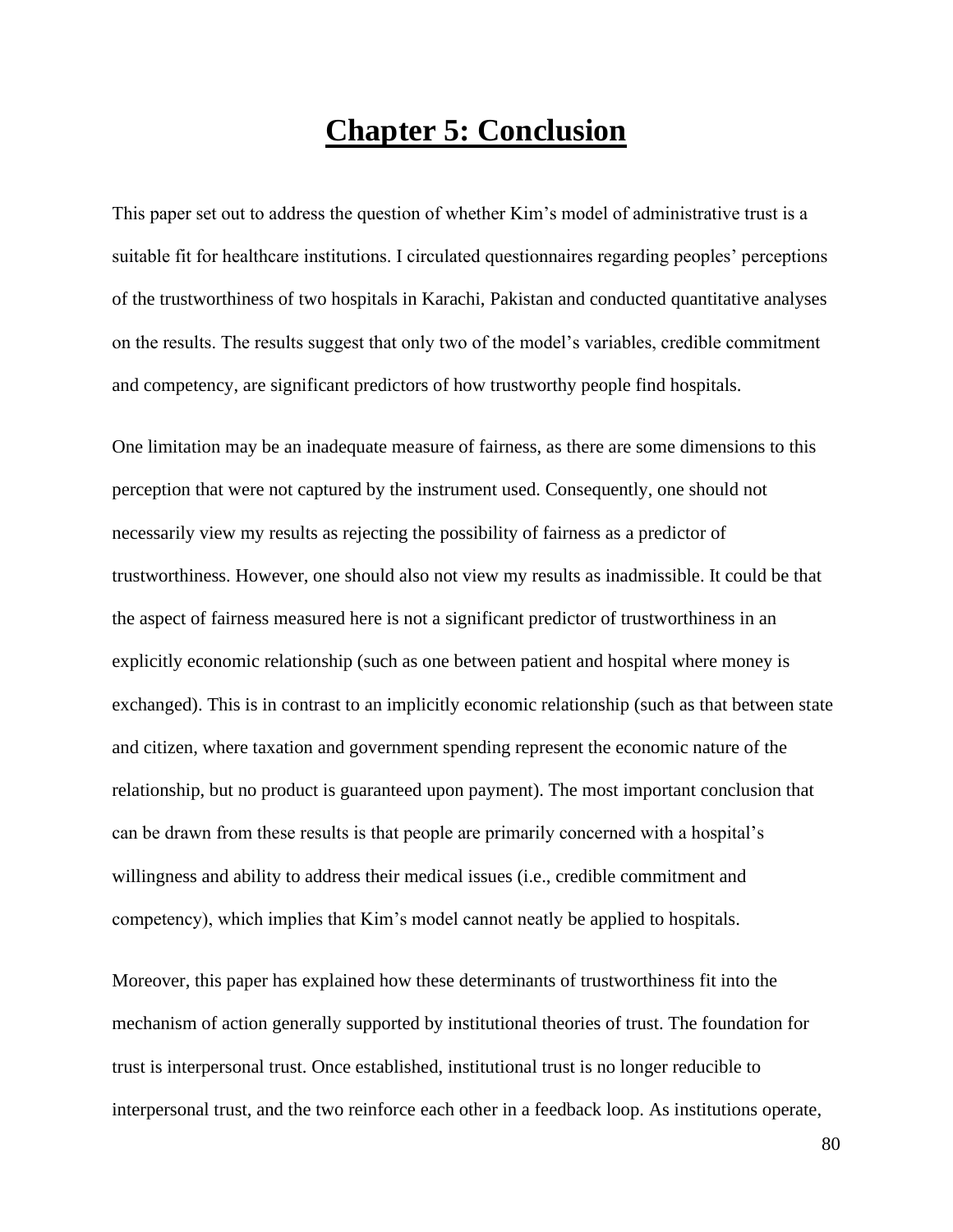people ascribe different properties to their operations. For instance, people may see various instances of an institution's operations and conclude that they operate competently, etc. Specifically, people perceive instances of an institution's operations, ascribe properties to the institutions, and form attitudes towards the institutions (such as believing that an institution is credible). These 'atomic' attitudes are used to form the more complex attitude of trustworthiness. For instance, if a person believes that an institution is competent and will credibly commit to addressing the person's concerns, the person is likely to believe that the institution is trustworthy.

These results are limited in scope, as they are confined to hospitals in Karachi and, at most, to Pakistan, due to the presence of 'sifarish' culture. Consequently, research should be conducted in different healthcare contexts. Furthermore, these results require replication, as this is a foray into applying Kim's model of public trust to healthcare institutions. While the results suggest that amendments are required to Kim's model to make it fit hospitals, they cannot yet be seen as reliable. Moreover, the complications with the fairness variable suggest that there may be multiple dimensions to the other variables. This implies that researchers may need to expand on the theoretical foundations provided by Kim.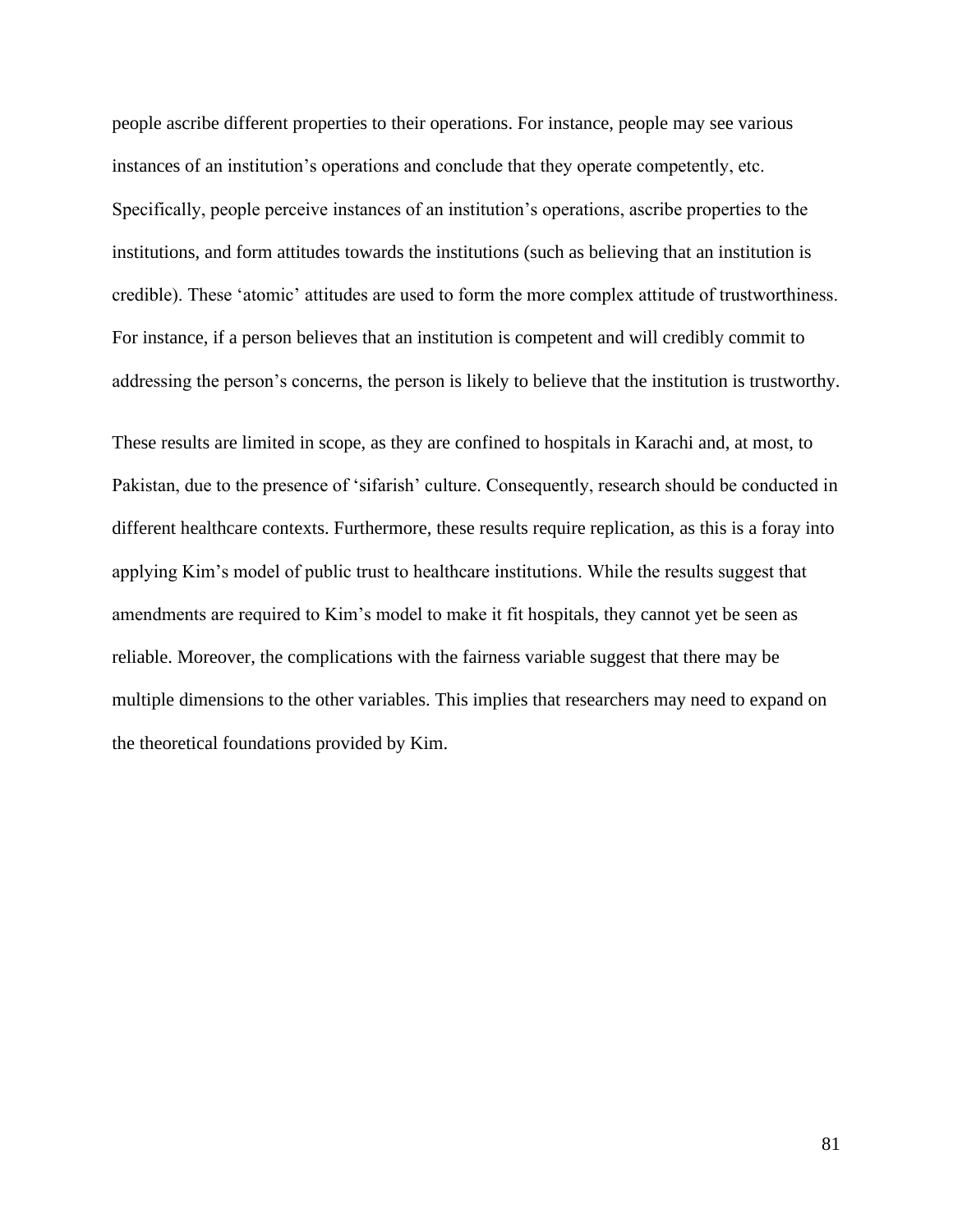# **References**

Locke, J., & Popple, W. (2018). *Two Treatises of Government and A Letter Concerning Toleration (Hardcover).* Lulu.com.

Tsai, K. S., and Naughton, B. "Introduction: State Capitalism and the Chinese Economic Miracle". In: Tsai, K. S., and Naughton, B. (eds) *State Capitalism, Institutional Adaptation, and the Chinese Miracle*, 1-26. Cambridge University Press, 2015.

Baier, A. (1987). Trust and Antitrust. *Ethics*, 96(2), 231-260.

Hawley, K. (2014). Trust, Distrust and Commitment. *Nous*, 48(1), 1-20.

Dasgupta, P. (1988). Trust as a Commodity. in Gambetta, Diego (ed.), *Trust: Making and Breaking Cooperative Relations* (49-72). Basil Blackwell.

Foucault, M. (1977). *Discipline and Punish: The Birth of the Prison*. Pantheon Books.

Zagzebski, L. T. (2012). *Epistemic Authority: A Theory of Trust, Authority, and Autonomy in Belief*. Oxford University Press.

List, C., & Pettit, P. (2011). *Group Agency: The Possibility, Design, and Status of Corporate Agents*. Oxford University Press.

Giddens, A. (1976). *New Rules of Sociological Method*. Hutchinson.

Haque M.M. (2021). "Patient-Doctor Trust at Local Healthcare Centers in Rural Bangladesh." In: Jamil I., Dhakal T.N., Haque S.T.M., Paudel L.K., Baniamin H.M. (eds) *Policy Response,*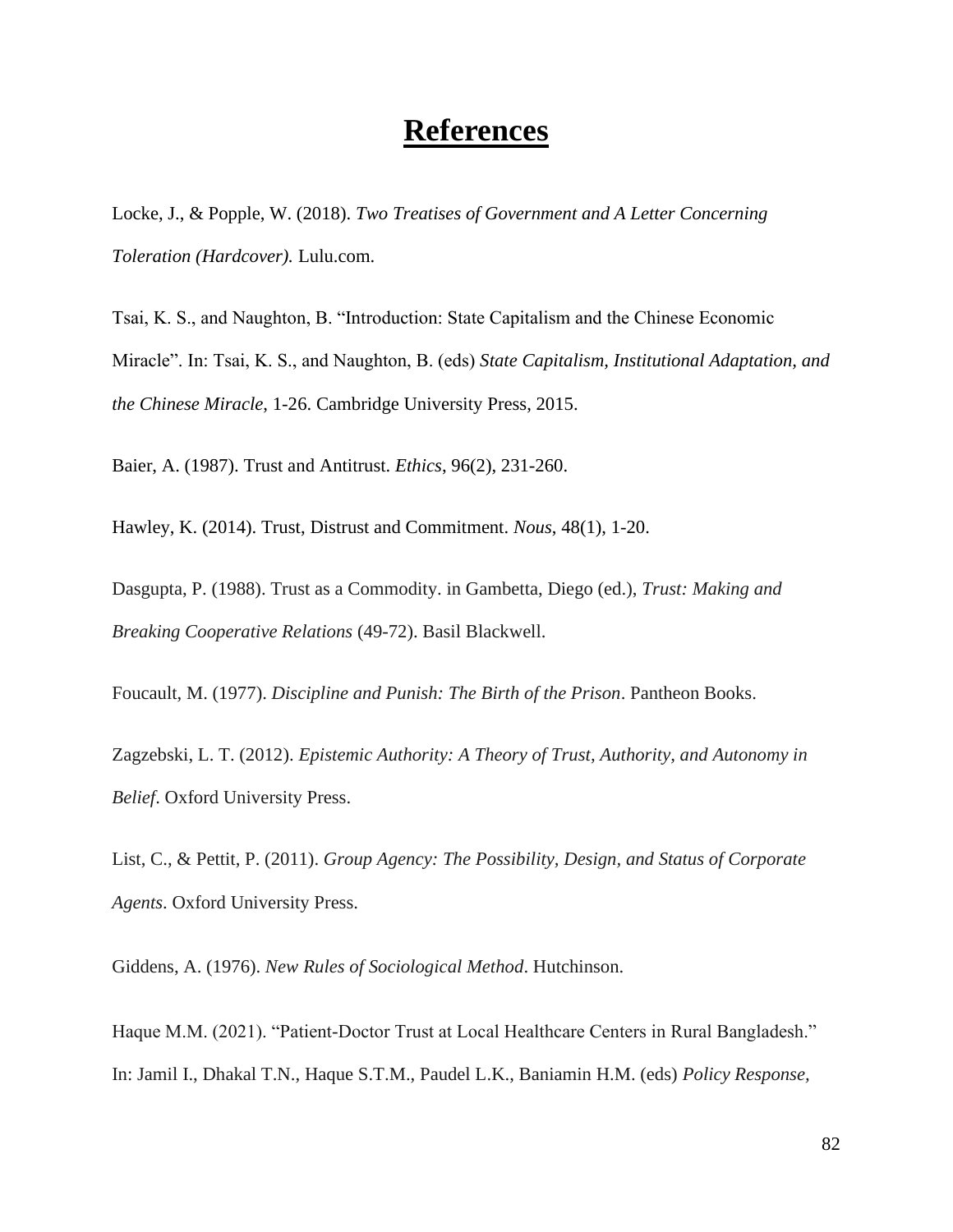*Local Service Delivery, and Governance in Bangladesh, Nepal, and Sri Lanka*. Palgrave Macmillan, Cham. https://doi.org/10.1007/978-3-030-66018-5\_10

Turner, J. (1997). *The Institutional Order*. Longman.

Kim, S. (2005). The Role of Trust in the Modern Administrative State: An Integrative Model. *Administration and Society*, 35, 611-635.

Wong, T. K., Wan, P., & Hsiao, H. M. (2011). The bases of political trust in six Asian societies: Institutional and cultural explanations compared. *International Political Science Review*, 1-19.

Kim, S. (2010). Public Trust in Government in Japan and South Korea: Does the Rise of Critical Citizens Matter? *Public Administration Review*, 70(5), 801-810.

Askivik, S., Jamil, I., & Dhakal, T. N. (2010). Citizens' trust in public and political institutions in Nepal. *International Political Science Review*, 1-21.

Mishler, W., & Rose, R. (2001). What are the origins of political trust? testing institutional and cultural theories in post-communist societies. *Comparative Political Studies*, 34(1), 30–62.

Baniamin, H. M., Jamil, I., & Askvik, S. (2019). Mismatch between lower performance and higher trust in the civil service: Can culture provide an explanation? *International Political Science Review*, 1-15.

Askivik, S., & Jamil, I. (2013). The Institutional Trust Paradox in Bangladesh. *Public Organization Review*, 13, 459-476.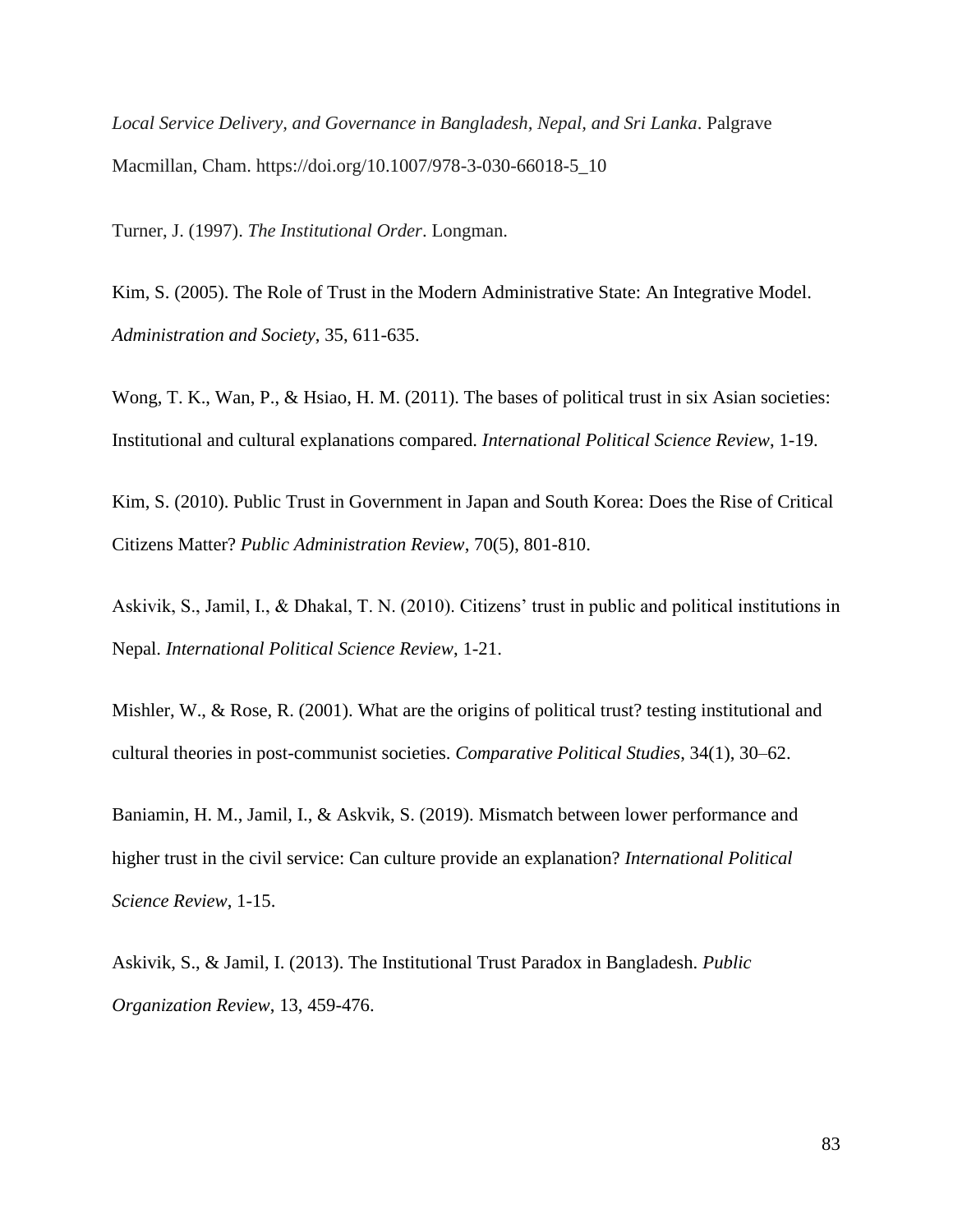Jamil, I., Askivik, S., & Baniamin, H. M. (2016). Citizens' Trust in Anticorruption Agencies: A Comparison Between Bangladesh and Nepal. *International Journal of Public Administration*, 1- 10.

Ma, D., & Yang, F. (2014). Authoritarian Orientations and Political Trust in East Asian Societies. *East Asia*, 31, 323-341.

Mirfardi, A. (2001). Trust and its Relationship to Demographic Factors. *Journal of Social Sciences*, 7(2), 168-174.

Christensen, T., & Lægreid, P. Trust in Government: The Relative Importance of Service Satisfaction, Political Factors, and Demography. *Public Performance and Management Review*, 28(4), 487-511.

Sztompka, P. (1998). Trust, Distrust and Two Paradoxes of Democracy, *European Journal of Social Theory*, 1(1), 19-32.

Rus, I., & Iglic, H. (2005). Trust, Governance and Performance: The Role of Institutional and Interpersonal Trust in SME Development. *International Sociology*, 20(3), 371-391.

Spadaro, G., Gangl, K., Prooijen J, V., Lange, P. A. M. V, & Mosso C. O. (2020) Enhancing feelings of security: How institutional trust promotes interpersonal trust. *PLoS ONE*, 15(9), 1-22.

Rothstein, B, and Stolle, D. (2008). The State and Social Capital: An Institutional Theory of Generalized Trust. *Comparative Politics*, 40(4), 441-459.

Baek, Y. M., & Jung, C. S. (2014). Focusing the mediating role of institutional trust: How does interpersonal trust promote organizational commitment? *The Social Science Journal*, 1-9.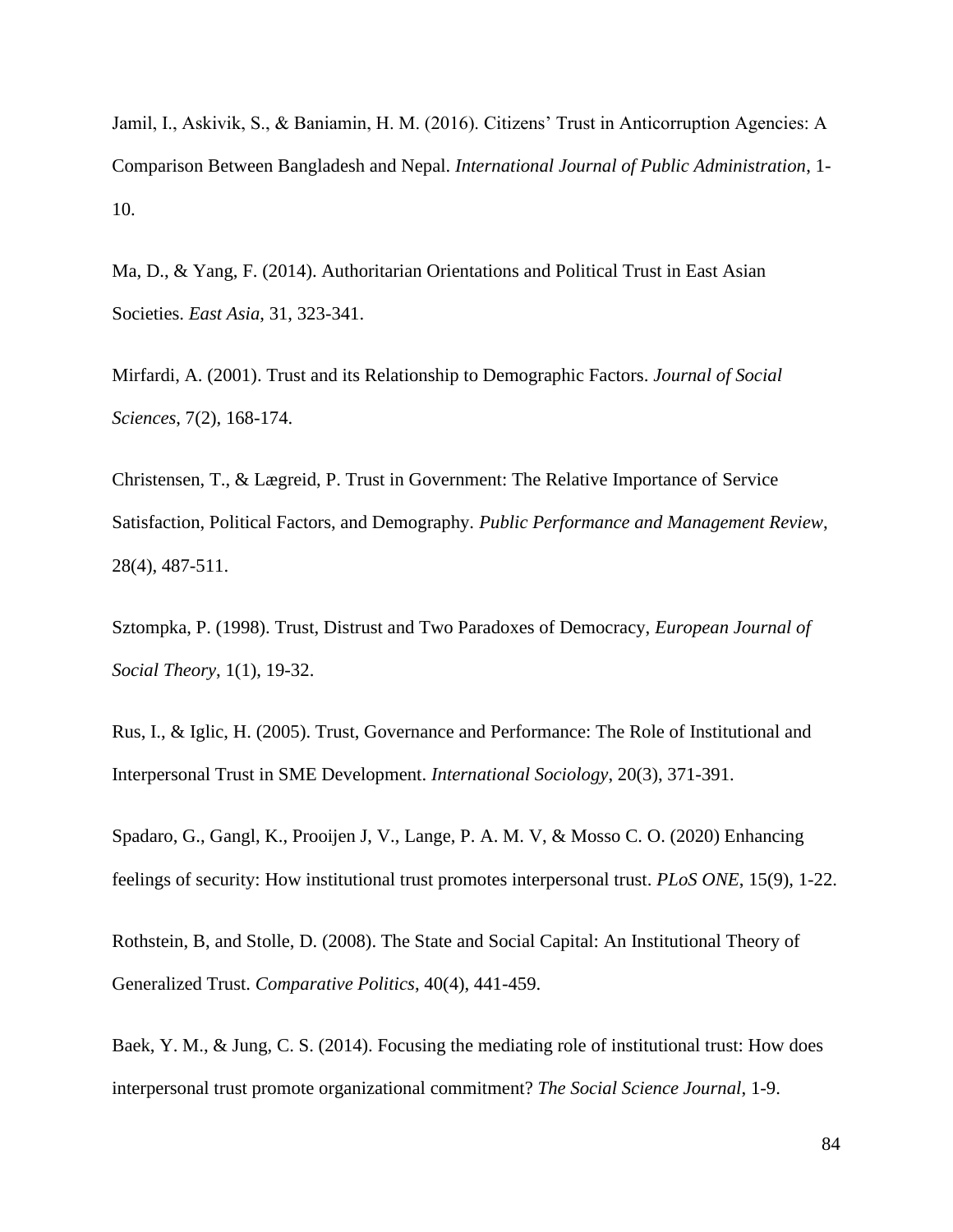Rousseau, D. M., Sitkin, S. B., Burt, R. S., & Camerer, C. (1998). Not so different after all: A cross-discipline view of trust. *Academy of Management Review*, 23(3), 393–404.

Schilke, O., & Cook, K. S. (2013). A cross-level process theory of trust development in interorganizational relationships. *Strategic Organization*, 11(3), 281-303.

Hu, G., Han, X., Zhou, H., & Liu, Y. (2019). Public Perception on Healthcare Services: Evidence from Social Media Platforms in China. *International Journal of Environmental Research and Public Health*, 16(7), 1-10.

Volkman, J. E., Hokeness, K. L., Morse, C. R., Viens, A., & Dickie, A. (2020). Information source's influence on vaccine perceptions: an exploration into perceptions of knowledge, risk and safety. *Journal of Communication in Healthcare*, 1-11.

Freberg, K., Graham, K., McGaughey, K., & Freberg, L. A. (2010). Who are the social media influencers? A study of public perceptions of personality. *Public Relations Review*.

Helmus, T. C., Bodine-Baron, E., Radin, A., Magnuson, M., Mendelsohn, J. Marcellino, W., Bega, A., & Winkelman, Z. (2018). *Russian Social Media Influence: Understanding Russian Propaganda in Eastern Europe*. RAND Corporation.

https://www.rand.org/pubs/research\_reports/RR2237.html.

Nielsen-Bohlman, L., Panzer, A. M., & Kindig, D. A. (Eds.). (2004). *Health Literacy: A Prescription to End Confusion*, National Academics Press.

Friedell, G. H., Linville, L. H., Rubio, A., Wagner, W. D., & Tucker, T. C. (1997). What providers should know about community cancer control. *Cancer Practice*, 5(6), 367-374.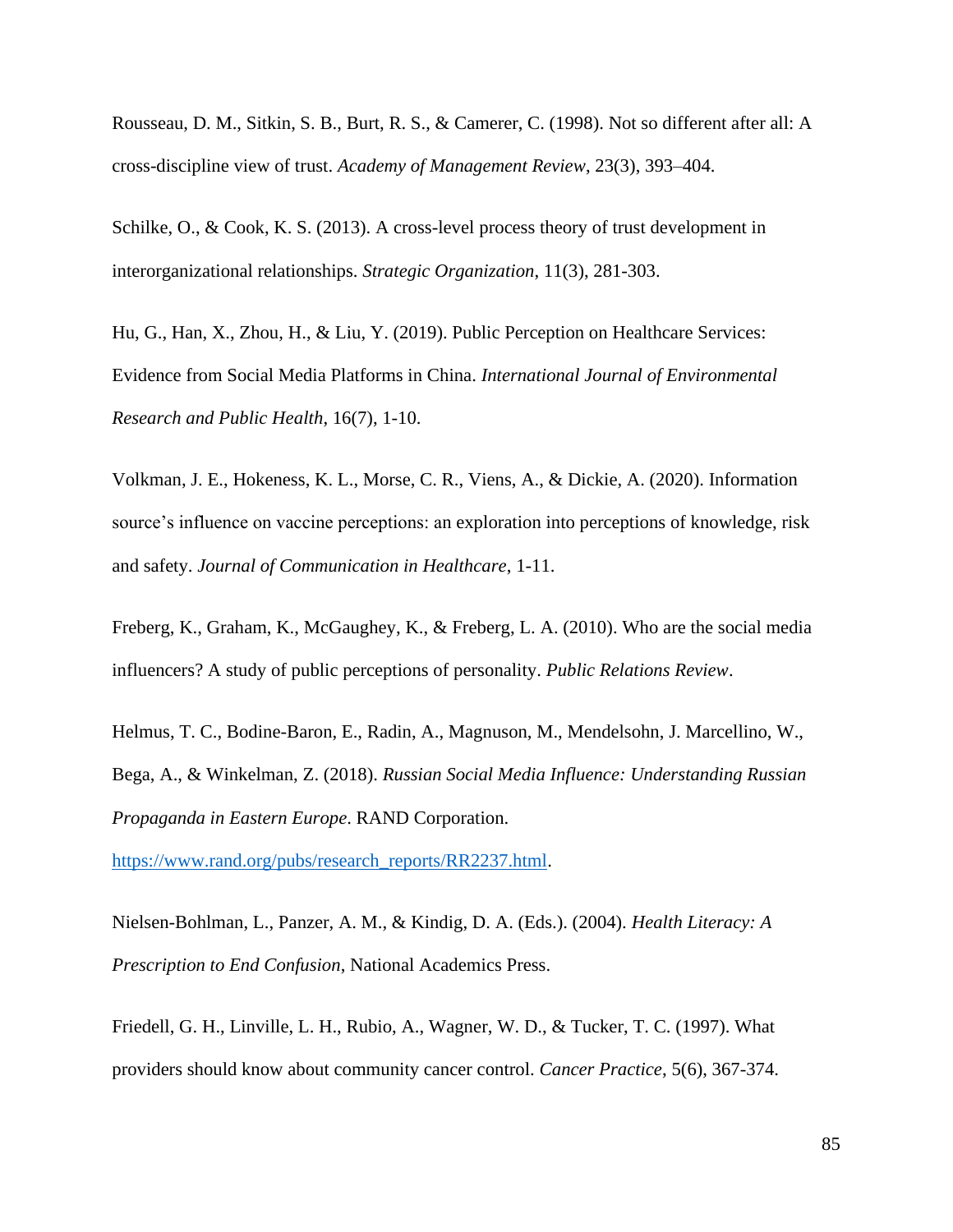JPMC. (n.d.). *History of JPMC*. Jinnah Postgraduate Medical Centre.

https://www.jpmc.edu.pk/jpmc-history.php.

Ali, K. (2020). *BUDGET 2020-21: Govt allocates Rs14bn for three Karachi hospitals*. DAWN.COM. https://www.dawn.com/news/1563164.

Aga Khan University Hospital. (2017). *Aga Khan University, Report 2017*. eCommons@AKU. https://ecommons.aku.edu/aku\_report/10/.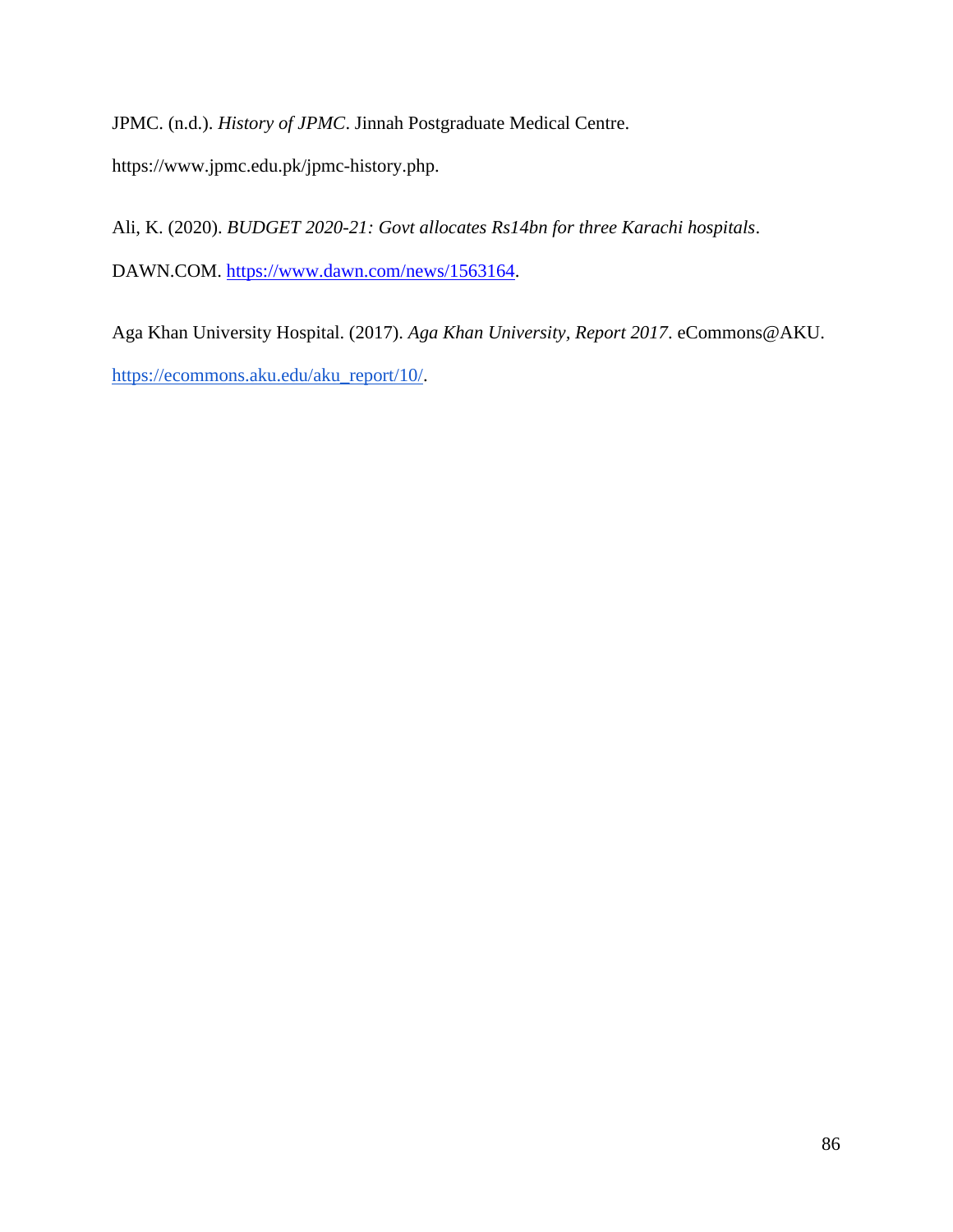# **Appendix**

#### Section 1: Biographical Information

- 1. Age:
- 2. Gender:
	- a) Male
	- b) Female
	- c) Prefer Not to Say
	- d) Other
- 3. Education Qualifications:
	- a. Illiterate
	- b. Literate (can sign their name and without any formal education)
	- c. Primary level (Grade 1 to 6)
	- d. Lower secondary level (Grade 7 to 9)
	- e. Secondary level (O Levels/Matriculation)
	- f. Higher secondary level (A levels/Intermediate)
	- g. Bachelor's degree
	- h. Master's degree or higher
	- i. Prefer Not to Say
- 4. Profession:
	- a) Unemployed
	- b) Self-employed (own business, shop keepers, etc.)
	- c) Government job
	- d) Private/corporate job
	- e) NGO worker
	- f) Homemaker
	- g) Student
	- h) Prefer Not to Say
	- i) Other

#### Section 2: Jinnah Postgraduate Medical Center (JPMC)

Have you ever been treated by JPMC?

- a. Yes
- b. No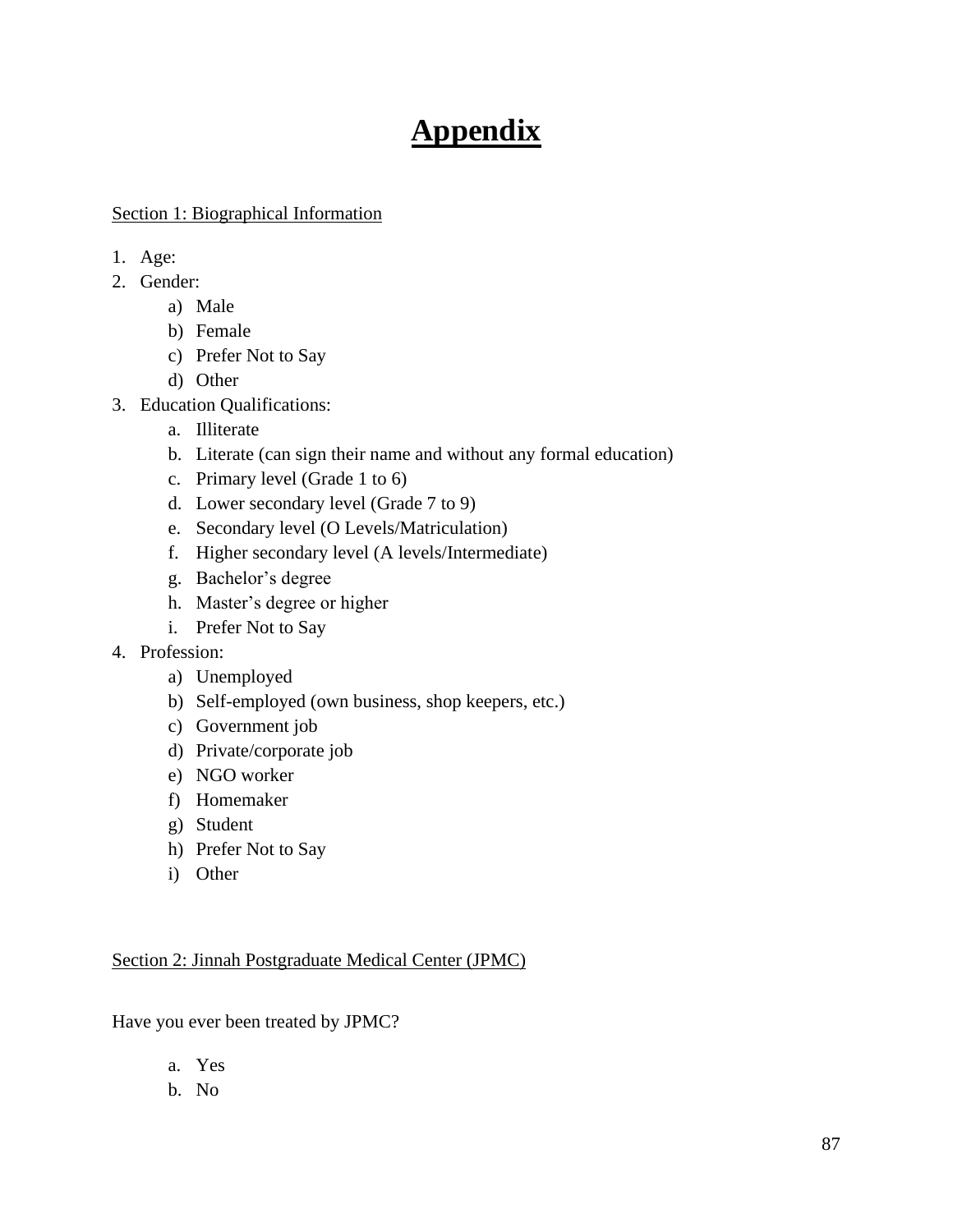| <b>Statement</b>       |             |  |  |  | 8 | 9 |              |
|------------------------|-------------|--|--|--|---|---|--------------|
|                        | Not Willing |  |  |  |   |   | Very Willing |
|                        | at All      |  |  |  |   |   |              |
| 1. How willing are you |             |  |  |  |   |   |              |
| to trust this hospital |             |  |  |  |   |   |              |
| with your health?      |             |  |  |  |   |   |              |

To what extent do you agree with the following statements with regards to JPMC:

| <b>Statement</b>            | 1        | $\overline{2}$ | 3 | 4 | 5 | 6 | 7 | 8 | 9 | 10       |
|-----------------------------|----------|----------------|---|---|---|---|---|---|---|----------|
|                             | Strongly |                |   |   |   |   |   |   |   | Strongly |
|                             | Disagree |                |   |   |   |   |   |   |   | Agree    |
| 8. Your long-term           |          |                |   |   |   |   |   |   |   |          |
| health is in their          |          |                |   |   |   |   |   |   |   |          |
| interest.                   |          |                |   |   |   |   |   |   |   |          |
| Their service-quality<br>9. |          |                |   |   |   |   |   |   |   |          |
| is consistent (i.e.,        |          |                |   |   |   |   |   |   |   |          |
| not volatile).              |          |                |   |   |   |   |   |   |   |          |
| 10. They are interested     |          |                |   |   |   |   |   |   |   |          |
| in helping people           |          |                |   |   |   |   |   |   |   |          |
| without expecting           |          |                |   |   |   |   |   |   |   |          |
| anything in return.         |          |                |   |   |   |   |   |   |   |          |
| 11. Their personnel are     |          |                |   |   |   |   |   |   |   |          |
| honest, even if it is       |          |                |   |   |   |   |   |   |   |          |
| not in their interest.      |          |                |   |   |   |   |   |   |   |          |
| 12. The doctors and         |          |                |   |   |   |   |   |   |   |          |
| other staff have the        |          |                |   |   |   |   |   |   |   |          |
| skills and                  |          |                |   |   |   |   |   |   |   |          |
| competency to               |          |                |   |   |   |   |   |   |   |          |
| address your health-        |          |                |   |   |   |   |   |   |   |          |
| related problems.           |          |                |   |   |   |   |   |   |   |          |
| 13. Knowing someone         |          |                |   |   |   |   |   |   |   |          |
| (doctors, officials)        |          |                |   |   |   |   |   |   |   |          |
| personally in the           |          |                |   |   |   |   |   |   |   |          |
| hospital will NOT           |          |                |   |   |   |   |   |   |   |          |
| net you preferential        |          |                |   |   |   |   |   |   |   |          |
| treatment.                  |          |                |   |   |   |   |   |   |   |          |

Rate the following about JPMC:

| ັ                           |                                        |             |             |   |   |   |                          |                    |                         |
|-----------------------------|----------------------------------------|-------------|-------------|---|---|---|--------------------------|--------------------|-------------------------|
| $^{\circ}$ + $\circ$ tement |                                        | $\sim$<br>∽ | $\sim$<br>ັ | Д | - | - | $\overline{\phantom{0}}$ | $\Omega$<br>ີ<br>O | £<br>1 <sub>0</sub>     |
|                             | T<br>n.<br>$\sqrt{e}$ rv<br>'oor<br>л. |             |             |   |   |   |                          |                    | T<br>Good<br>errV<br>◡⊥ |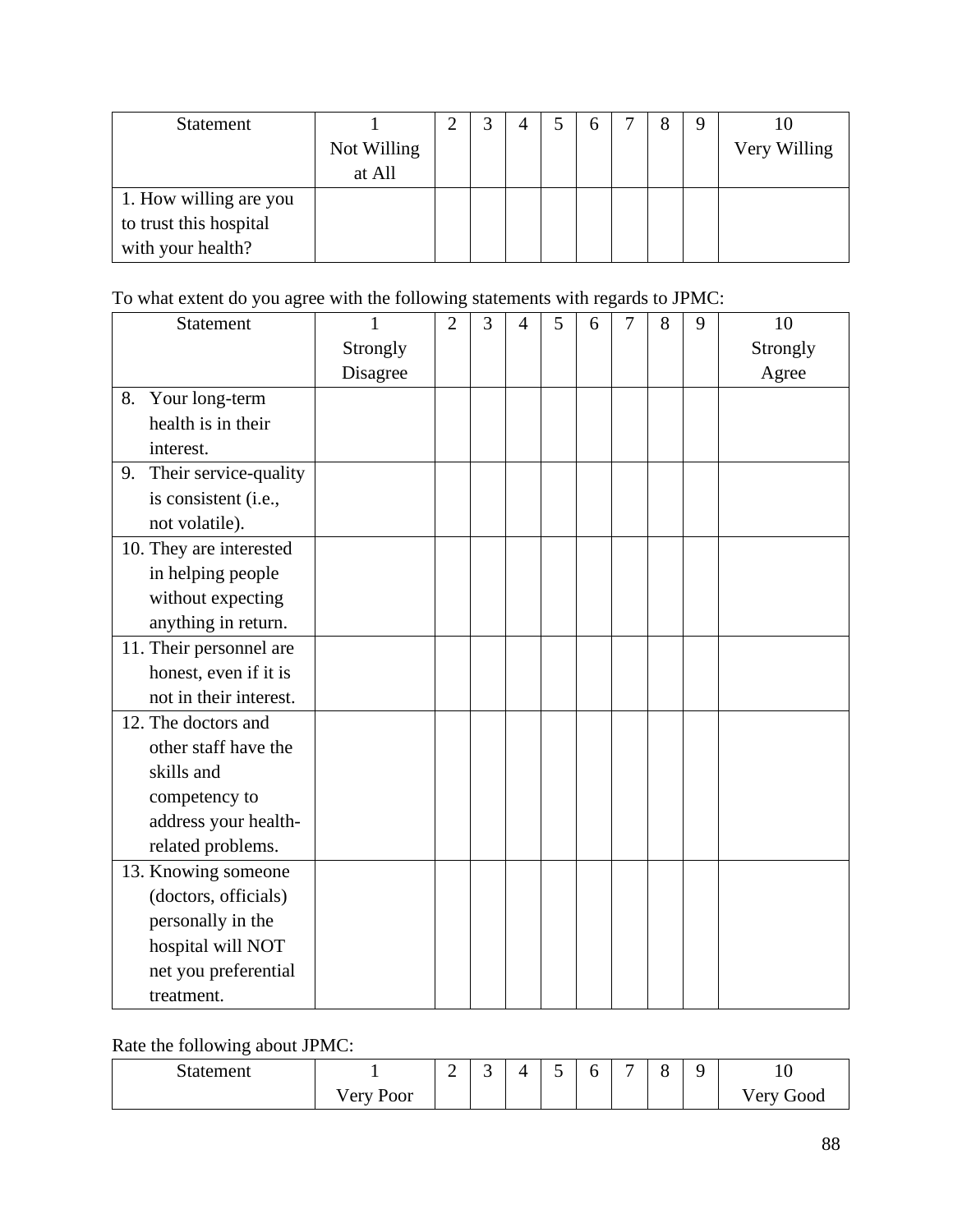| 14. Treatment Quality |  |  |  |  |  |
|-----------------------|--|--|--|--|--|
| 15. Service Quality   |  |  |  |  |  |
| (other than           |  |  |  |  |  |
| treatment)            |  |  |  |  |  |
| 16. Condition of      |  |  |  |  |  |
| Hospital              |  |  |  |  |  |

### How trustworthy do you think the following personnel of JPMC are?

| <b>Statement</b>    |             | 3 | 4 | h | 8 | 9 | 10          |
|---------------------|-------------|---|---|---|---|---|-------------|
|                     | <b>Not</b>  |   |   |   |   |   | Very        |
|                     | Trustworthy |   |   |   |   |   | Trustworthy |
|                     | at All      |   |   |   |   |   |             |
| 17. Doctors         |             |   |   |   |   |   |             |
| 18. Nurses          |             |   |   |   |   |   |             |
| 19. Other Employees |             |   |   |   |   |   |             |

## Section 3: Aga Khan University Hospital (AKUH)

Have you ever been treated by AKUH?

a. Yes

b. No

| <b>Statement</b>       |             | ⌒ |  | <sub>0</sub> | 8 | Q |              |
|------------------------|-------------|---|--|--------------|---|---|--------------|
|                        | Not Willing |   |  |              |   |   | Very Willing |
|                        | at All      |   |  |              |   |   |              |
| 1. How willing are you |             |   |  |              |   |   |              |
| to trust this hospital |             |   |  |              |   |   |              |
| with your health?      |             |   |  |              |   |   |              |

To what extent do you agree with the following statements with regards to AKUH?

| <b>Statement</b>         |          | 2 | 3 | 4 | 6 | 8 | 9 | 10       |
|--------------------------|----------|---|---|---|---|---|---|----------|
|                          | Strongly |   |   |   |   |   |   | Strongly |
|                          | Disagree |   |   |   |   |   |   | Agree    |
| 2. Your long-term        |          |   |   |   |   |   |   |          |
| health is in their       |          |   |   |   |   |   |   |          |
| interest.                |          |   |   |   |   |   |   |          |
| 3. Their service-quality |          |   |   |   |   |   |   |          |
| is consistent (i.e.,     |          |   |   |   |   |   |   |          |
| not volatile).           |          |   |   |   |   |   |   |          |